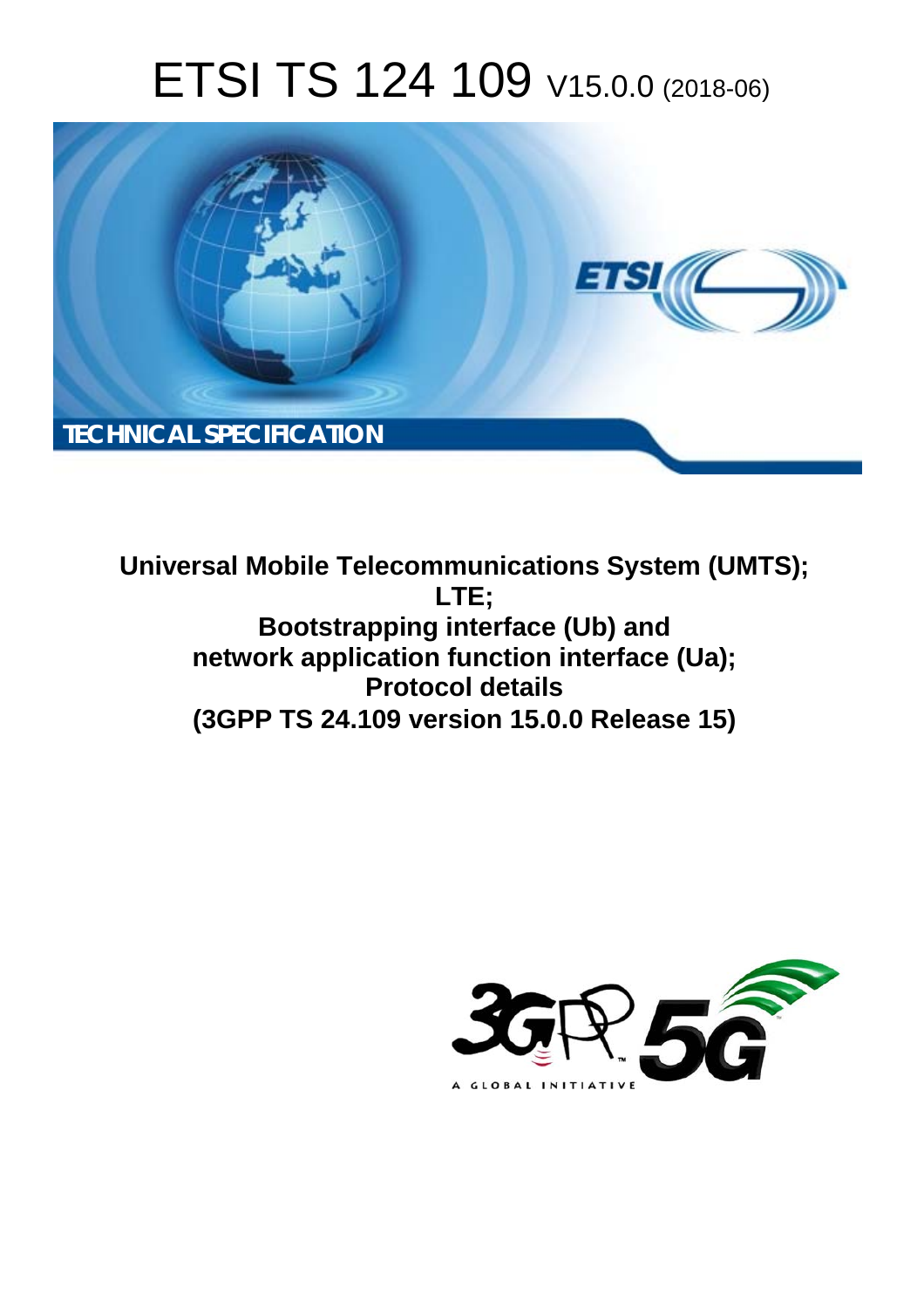Reference RTS/TSGC-0124109vf00

> Keywords LTE,UMTS

### *ETSI*

#### 650 Route des Lucioles F-06921 Sophia Antipolis Cedex - FRANCE

Tel.: +33 4 92 94 42 00 Fax: +33 4 93 65 47 16

Siret N° 348 623 562 00017 - NAF 742 C Association à but non lucratif enregistrée à la Sous-Préfecture de Grasse (06) N° 7803/88

#### *Important notice*

The present document can be downloaded from: <http://www.etsi.org/standards-search>

The present document may be made available in electronic versions and/or in print. The content of any electronic and/or print versions of the present document shall not be modified without the prior written authorization of ETSI. In case of any existing or perceived difference in contents between such versions and/or in print, the only prevailing document is the print of the Portable Document Format (PDF) version kept on a specific network drive within ETSI Secretariat.

Users of the present document should be aware that the document may be subject to revision or change of status. Information on the current status of this and other ETSI documents is available at <https://portal.etsi.org/TB/ETSIDeliverableStatus.aspx>

If you find errors in the present document, please send your comment to one of the following services: <https://portal.etsi.org/People/CommiteeSupportStaff.aspx>

#### *Copyright Notification*

No part may be reproduced or utilized in any form or by any means, electronic or mechanical, including photocopying and microfilm except as authorized by written permission of ETSI. The content of the PDF version shall not be modified without the written authorization of ETSI. The copyright and the foregoing restriction extend to reproduction in all media.

> © ETSI 2018. All rights reserved.

**DECT**TM, **PLUGTESTS**TM, **UMTS**TM and the ETSI logo are trademarks of ETSI registered for the benefit of its Members. **3GPP**TM and **LTE**TM are trademarks of ETSI registered for the benefit of its Members and of the 3GPP Organizational Partners. **oneM2M** logo is protected for the benefit of its Members.

**GSM**® and the GSM logo are trademarks registered and owned by the GSM Association.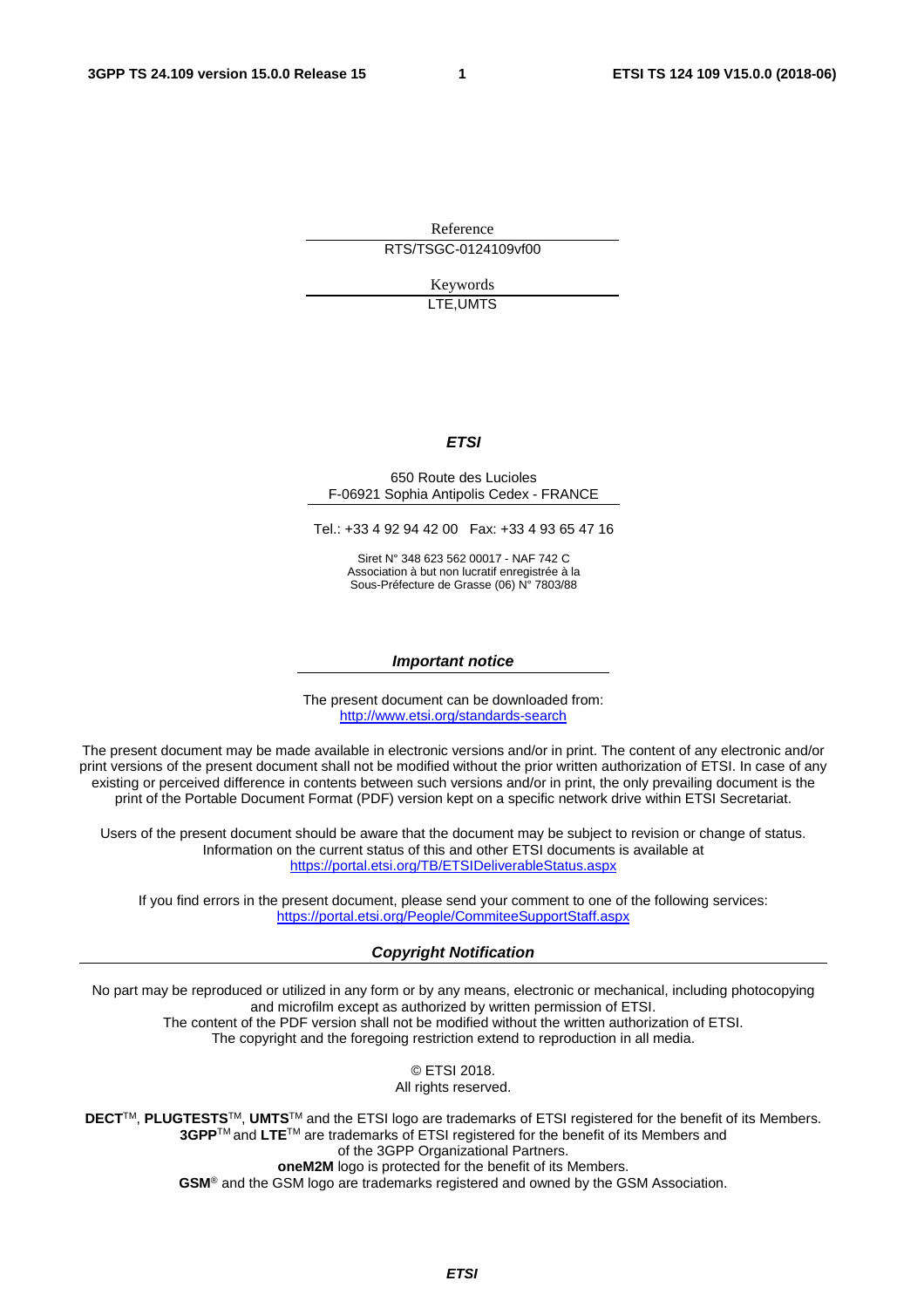## Intellectual Property Rights

#### Essential patents

IPRs essential or potentially essential to normative deliverables may have been declared to ETSI. The information pertaining to these essential IPRs, if any, is publicly available for **ETSI members and non-members**, and can be found in ETSI SR 000 314: *"Intellectual Property Rights (IPRs); Essential, or potentially Essential, IPRs notified to ETSI in respect of ETSI standards"*, which is available from the ETSI Secretariat. Latest updates are available on the ETSI Web server ([https://ipr.etsi.org/\)](https://ipr.etsi.org/).

Pursuant to the ETSI IPR Policy, no investigation, including IPR searches, has been carried out by ETSI. No guarantee can be given as to the existence of other IPRs not referenced in ETSI SR 000 314 (or the updates on the ETSI Web server) which are, or may be, or may become, essential to the present document.

#### **Trademarks**

The present document may include trademarks and/or tradenames which are asserted and/or registered by their owners. ETSI claims no ownership of these except for any which are indicated as being the property of ETSI, and conveys no right to use or reproduce any trademark and/or tradename. Mention of those trademarks in the present document does not constitute an endorsement by ETSI of products, services or organizations associated with those trademarks.

## Foreword

This Technical Specification (TS) has been produced by ETSI 3rd Generation Partnership Project (3GPP).

The present document may refer to technical specifications or reports using their 3GPP identities, UMTS identities or GSM identities. These should be interpreted as being references to the corresponding ETSI deliverables.

The cross reference between GSM, UMTS, 3GPP and ETSI identities can be found under [http://webapp.etsi.org/key/queryform.asp.](http://webapp.etsi.org/key/queryform.asp)

## Modal verbs terminology

In the present document "**shall**", "**shall not**", "**should**", "**should not**", "**may**", "**need not**", "**will**", "**will not**", "**can**" and "**cannot**" are to be interpreted as described in clause 3.2 of the [ETSI Drafting Rules](https://portal.etsi.org/Services/editHelp!/Howtostart/ETSIDraftingRules.aspx) (Verbal forms for the expression of provisions).

"**must**" and "**must not**" are **NOT** allowed in ETSI deliverables except when used in direct citation.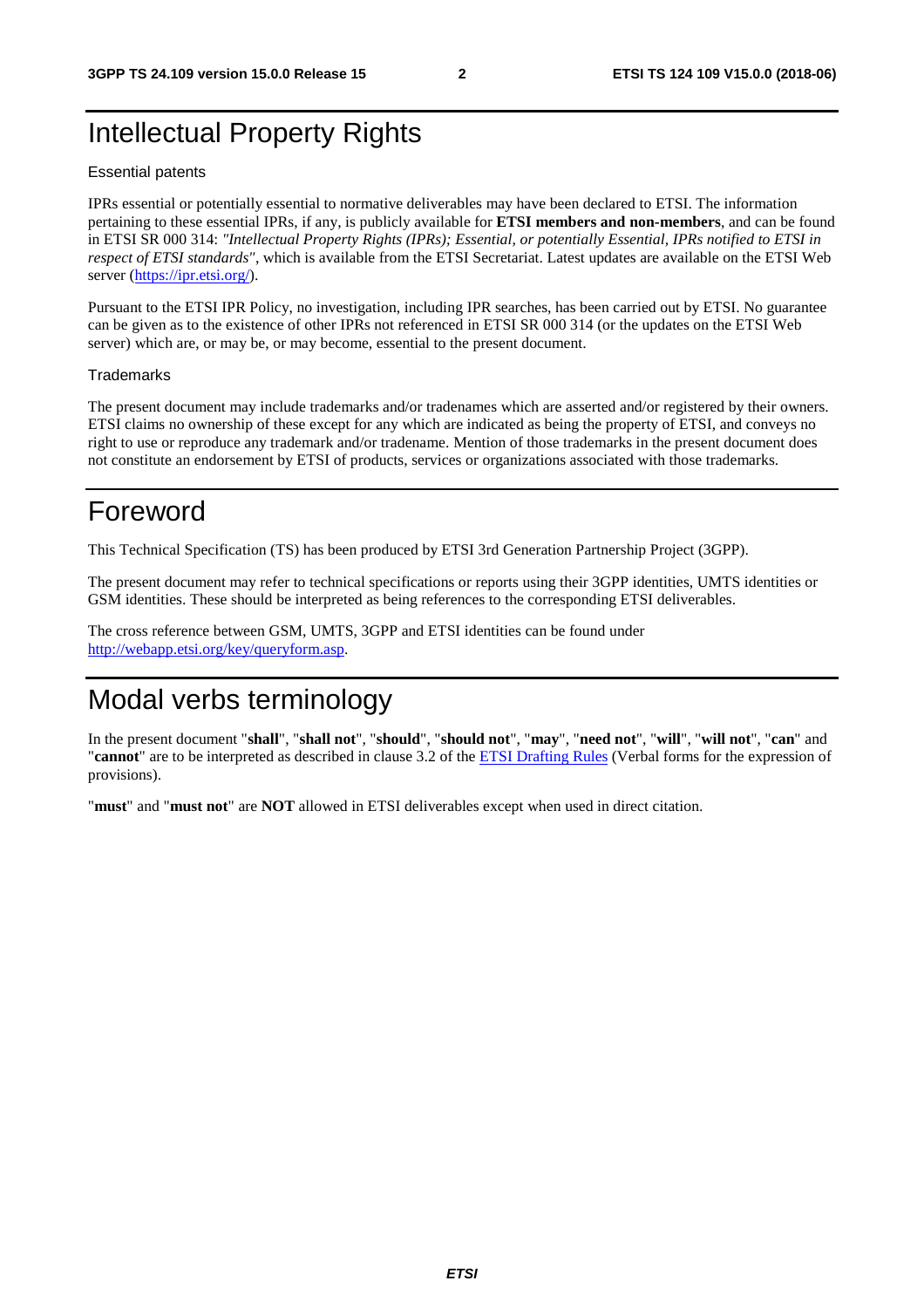## Contents

| 1        |                                                                                |  |  |
|----------|--------------------------------------------------------------------------------|--|--|
| 2        |                                                                                |  |  |
| 3        |                                                                                |  |  |
| 3.1      |                                                                                |  |  |
| 3.2      |                                                                                |  |  |
| 4<br>4.1 |                                                                                |  |  |
| 4.2      |                                                                                |  |  |
| 4.3      |                                                                                |  |  |
| 4.4      |                                                                                |  |  |
| 4.5      |                                                                                |  |  |
|          |                                                                                |  |  |
| 4A       |                                                                                |  |  |
| 4A.1     |                                                                                |  |  |
| 4A.2     |                                                                                |  |  |
| 4A.3     |                                                                                |  |  |
| 4A.4     |                                                                                |  |  |
| 4A.5     |                                                                                |  |  |
| 5        |                                                                                |  |  |
| 5.1      |                                                                                |  |  |
| 5.2      |                                                                                |  |  |
| 5.2.1    |                                                                                |  |  |
| 5.2.2    |                                                                                |  |  |
| 5.2.2.1  |                                                                                |  |  |
| 5.2.3    |                                                                                |  |  |
| 5.2.4    |                                                                                |  |  |
| 5.2.5    |                                                                                |  |  |
| 5.2.6    |                                                                                |  |  |
| 5.3      |                                                                                |  |  |
| 5.3.1    |                                                                                |  |  |
| 5.3.2    | Shared key-based UE authentication with certificate-based NAF authentication17 |  |  |
| 5.3.2.1  |                                                                                |  |  |
| 5.3.2.2  |                                                                                |  |  |
| 5.3.2.3  |                                                                                |  |  |
| 5.3.2.4  |                                                                                |  |  |
| 5.3.3    |                                                                                |  |  |
| 5.3.3.1  |                                                                                |  |  |
| 5.3.3.2  |                                                                                |  |  |
| 5.3.3.3  |                                                                                |  |  |
| 5.3.3.4  |                                                                                |  |  |
| 5.3.4    |                                                                                |  |  |
| 5.3.5    |                                                                                |  |  |
| 6        |                                                                                |  |  |
| 6.1      |                                                                                |  |  |
| 6.2      |                                                                                |  |  |
| 6.2.1    |                                                                                |  |  |
| 6.2.2    |                                                                                |  |  |
| 6.2.3    |                                                                                |  |  |
| 6.2.4    |                                                                                |  |  |
|          |                                                                                |  |  |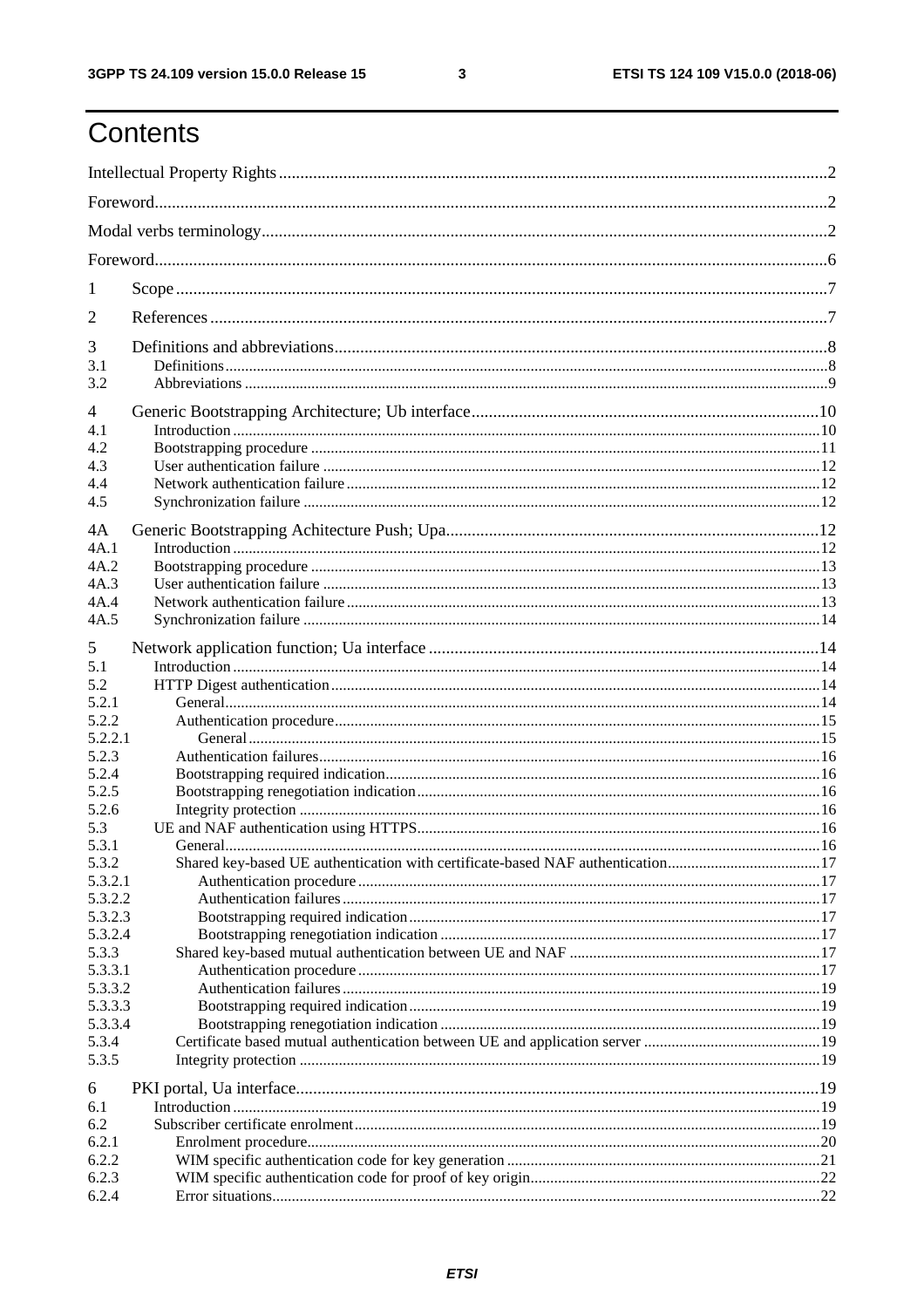$\overline{\mathbf{4}}$ 

| 6.3<br>6.3.1<br>6.3.2 |                                                                                 |                                                                                            |  |  |
|-----------------------|---------------------------------------------------------------------------------|--------------------------------------------------------------------------------------------|--|--|
|                       |                                                                                 |                                                                                            |  |  |
| 7<br>7.1              |                                                                                 |                                                                                            |  |  |
| 7.2                   |                                                                                 |                                                                                            |  |  |
| 7.3                   |                                                                                 |                                                                                            |  |  |
|                       | <b>Annex A (informative):</b>                                                   |                                                                                            |  |  |
| A.1                   |                                                                                 |                                                                                            |  |  |
| A.2                   |                                                                                 |                                                                                            |  |  |
| A.2.1                 |                                                                                 |                                                                                            |  |  |
| A.2.2                 |                                                                                 |                                                                                            |  |  |
| A.3                   |                                                                                 |                                                                                            |  |  |
| A.4                   |                                                                                 | Signalling flows demonstrating a synchronization failure in the bootstrapping procedure 31 |  |  |
|                       | <b>Annex A1 (informative):</b>                                                  |                                                                                            |  |  |
|                       |                                                                                 |                                                                                            |  |  |
|                       |                                                                                 |                                                                                            |  |  |
| A1.2.1                |                                                                                 |                                                                                            |  |  |
| A1.2.2                |                                                                                 |                                                                                            |  |  |
|                       |                                                                                 |                                                                                            |  |  |
|                       | <b>Annex B</b> (informative):                                                   | <b>Signalling flows for HTTP Digest Authentication with bootstrapped</b>                   |  |  |
| B.1                   |                                                                                 |                                                                                            |  |  |
| B.2                   |                                                                                 |                                                                                            |  |  |
| B.2.1                 |                                                                                 |                                                                                            |  |  |
| B.2.2                 |                                                                                 |                                                                                            |  |  |
| B.3                   |                                                                                 |                                                                                            |  |  |
|                       | <b>Annex C</b> (normative):                                                     |                                                                                            |  |  |
| C.1                   |                                                                                 |                                                                                            |  |  |
|                       | <b>Annex D</b> (informative):                                                   |                                                                                            |  |  |
| D.1                   |                                                                                 |                                                                                            |  |  |
| D.2                   |                                                                                 |                                                                                            |  |  |
| D.2.1                 |                                                                                 |                                                                                            |  |  |
| D.3                   |                                                                                 |                                                                                            |  |  |
|                       | <b>Annex E</b> (informative):                                                   |                                                                                            |  |  |
| E.1                   |                                                                                 |                                                                                            |  |  |
| E.2                   |                                                                                 |                                                                                            |  |  |
| E.2.1                 |                                                                                 |                                                                                            |  |  |
| E.2.2                 |                                                                                 |                                                                                            |  |  |
| E.3                   | Signalling flows demonstrating a successful subscriber certificate enrolment 49 |                                                                                            |  |  |
| E.3.1                 |                                                                                 |                                                                                            |  |  |
| E.3.2                 |                                                                                 |                                                                                            |  |  |
| E.4                   |                                                                                 |                                                                                            |  |  |
| E.5                   |                                                                                 |                                                                                            |  |  |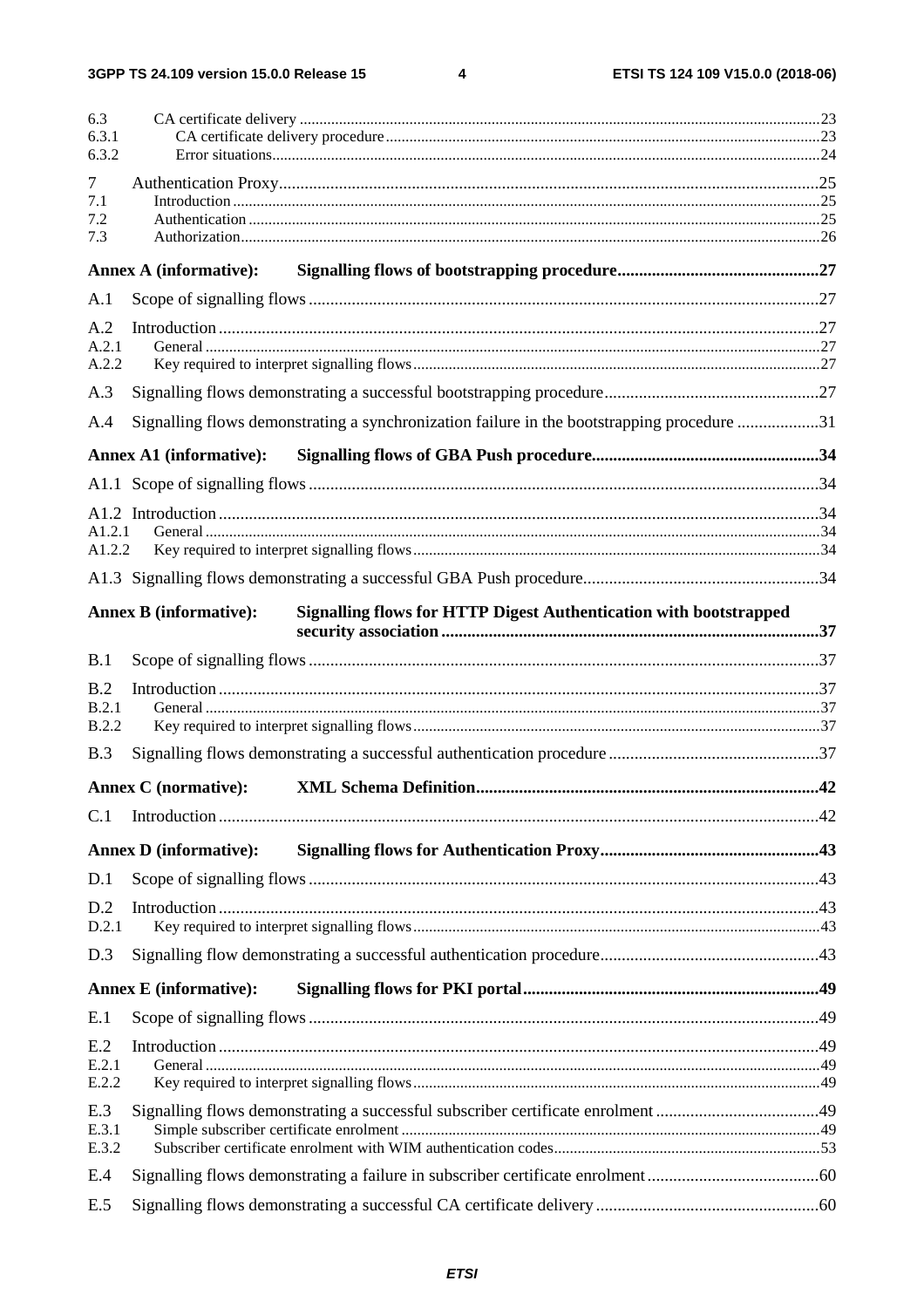| E.6             |                               |                                                                                |  |  |
|-----------------|-------------------------------|--------------------------------------------------------------------------------|--|--|
|                 | <b>Annex F</b> (informative): | Signalling flows for PSK TLS with bootstrapped security association65          |  |  |
| F.1             |                               |                                                                                |  |  |
| F <sub>.2</sub> |                               |                                                                                |  |  |
| F.2.1           |                               |                                                                                |  |  |
| F.2.2           |                               |                                                                                |  |  |
| F.3             |                               | Signalling flow demonstrating a successful PSK TLS authentication procedure 66 |  |  |
|                 | <b>Annex G (normative):</b>   | 3GPP specific extension-headers for HTTP entity-header fields 69               |  |  |
| G.1             |                               |                                                                                |  |  |
| G.2             |                               |                                                                                |  |  |
| G.3             |                               |                                                                                |  |  |
| G.4             |                               |                                                                                |  |  |
|                 |                               |                                                                                |  |  |
| H.1             |                               |                                                                                |  |  |
| H <sub>.2</sub> |                               |                                                                                |  |  |
| H.3             |                               |                                                                                |  |  |
| H.4             |                               |                                                                                |  |  |
|                 | <b>Annex I</b> (normative):   |                                                                                |  |  |
| I.1             |                               |                                                                                |  |  |
| I.2             |                               |                                                                                |  |  |
| I.3             |                               |                                                                                |  |  |
| I.4             |                               |                                                                                |  |  |
|                 | <b>Annex J (Normative):</b>   |                                                                                |  |  |
| J.1             |                               |                                                                                |  |  |
| J.2             |                               |                                                                                |  |  |
| J.2.1           |                               |                                                                                |  |  |
| J.2.2           |                               |                                                                                |  |  |
| J.2.3           |                               |                                                                                |  |  |
| J.2.3.1         |                               |                                                                                |  |  |
| J.3             |                               |                                                                                |  |  |
| J.3.1           |                               |                                                                                |  |  |
| J.3.1.1         |                               |                                                                                |  |  |
| J.3.1.2         |                               |                                                                                |  |  |
| J.3.1.3         |                               |                                                                                |  |  |
| J.3.1.4         |                               |                                                                                |  |  |
|                 | <b>Annex K</b> (informative): |                                                                                |  |  |
|                 |                               |                                                                                |  |  |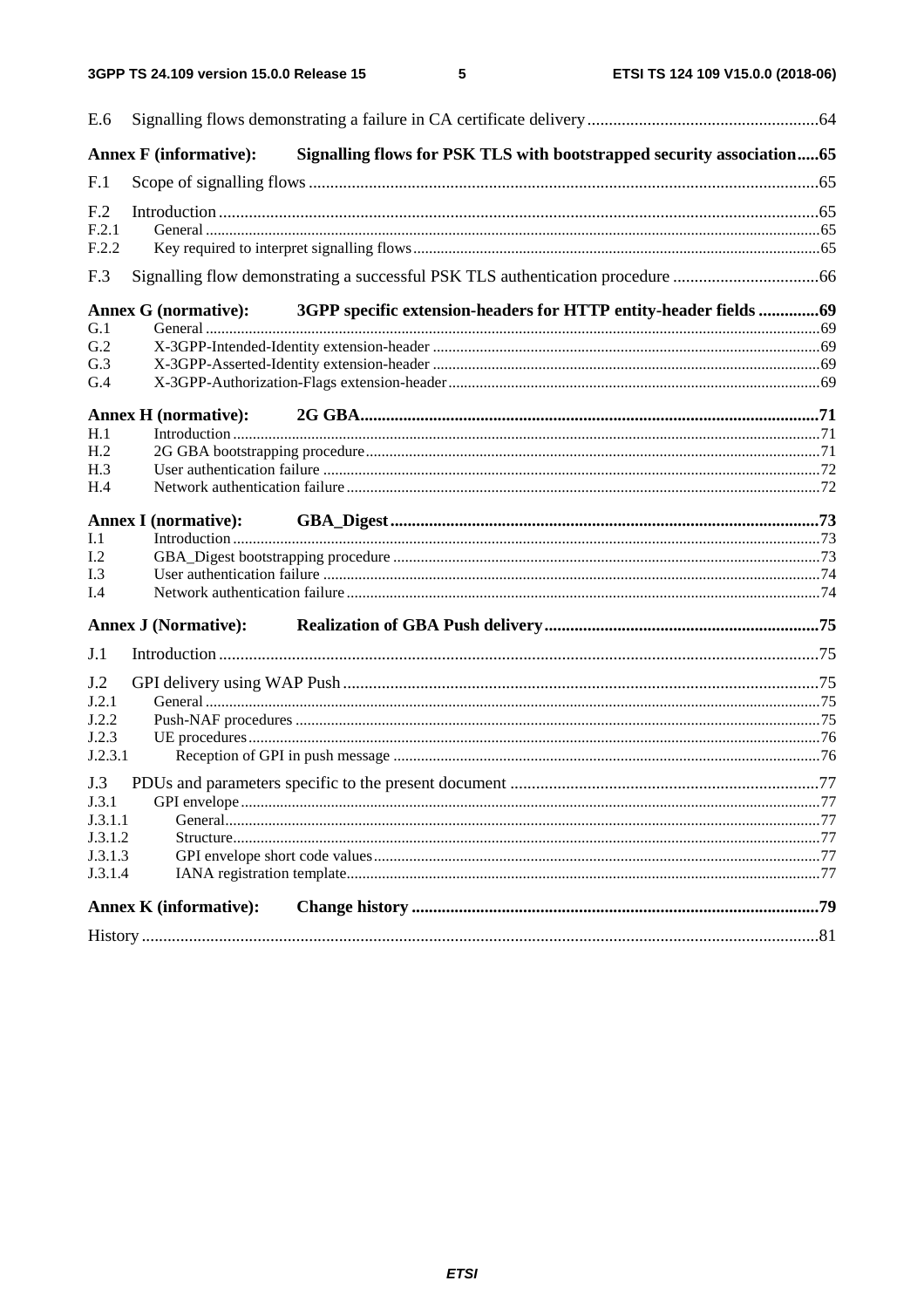## Foreword

This Technical Specification has been produced by the 3rd Generation Partnership Project (3GPP).

The contents of the present document are subject to continuing work within the TSG and may change following formal TSG approval. Should the TSG modify the contents of the present document, it will be re-released by the TSG with an identifying change of release date and an increase in version number as follows:

Version x.y.z

where:

- x the first digit:
	- 1 presented to TSG for information;
	- 2 presented to TSG for approval;
	- 3 or greater indicates TSG approved document under change control.
- y the second digit is incremented for all changes of substance, i.e. technical enhancements, corrections, updates, etc.
- z the third digit is incremented when editorial only changes have been incorporated in the document.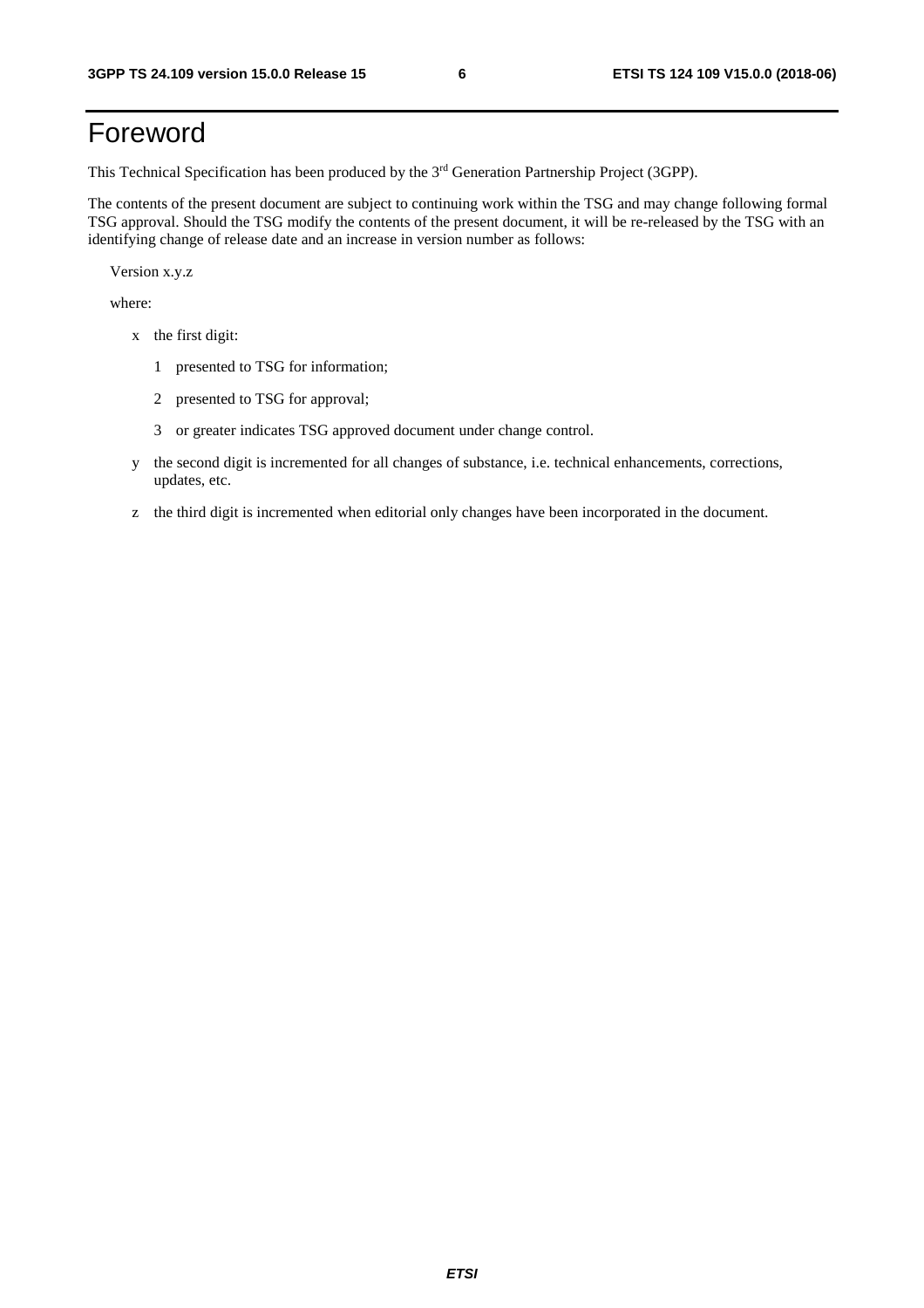## 1 Scope

The present document defines stage 3 for the HTTP Digest AKA [6] based implementation of Ub interface (UE-BSF), the Disposable-Ks model based implementation of Upa interface (NAF-UE) and the HTTP Digest [9] and the PSK TLS based implementation of bootstrapped security association usage over Ua interface (UE-NAF) in Generic Authentication Architecture (GAA) as specified in 3GPP TS 33.220 [1]. The purpose of the Ub interface is to create a security association between UE and BSF for further usage in GAA applications. The purpose of the Upa interface is to provide a push mechanism to created a bootstrapped security association between the UE and NAF for secure communication of pushed messages. The purpose of the Ua interface is to use the so created bootstrapped security association between UE and NAF for secure communication.

The present document also defines stage 3 for the Authentication Proxy usage as specified in 3GPP TS 33.222 [5].

The present document also defines stage 3 for the subscriber certificate enrolment as specified in 3GPP TS 33.221 [4] which is one realization of the Ua interface. The subscriber certificate enrolment uses the HTTP Digest based implementation of bootstrapped security association usage to enrol a subscriber certificate and the delivery of a CA certificate.

## 2 References

The following documents contain provisions, which, through reference in this text, constitute provisions of the present document.

- References are either specific (identified by date of publication, edition number, version number, etc.) or non-specific.
- For a specific reference, subsequent revisions do not apply.
- For a non-specific reference, the latest version applies. In the case of a reference to a 3GPP document (including a GSM document), a non-specific reference implicitly refers to the latest version of that document *in the same Release as the present document*.
- [1] 3GPP TS 33.220: "Generic Authentication Architecture (GAA); Generic bootstrapping architecture".
- [2] 3GPP TR 33.919: "Generic Authentication Architecture (GAA); System description".
- [3] 3GPP TS 29.109: "Generic Authentication Architecture (GAA); Zh and Zn Interfaces based on the Diameter protocol; Protocol details".
- [4] 3GPP TS 33.221: "Generic Authentication Architecture (GAA); Support for Subscriber Certificates".
- [5] 3GPP TS 33.222: "Generic Authentication Architecture (GAA); Access to network application functions using Hypertext Transfer Protocol over Transport Layer Security (HTTPS)".
- [6] IETF RFC 3310: "Hypertext Transfer Protocol (HTTP) Digest Authentication Using Authentication and Key Agreement (AKA)".
- [7] 3GPP TS 23.003: "Numbering, addressing and identification".
- [8] IETF RFC 3023: "XML Media Types".
- [9] IETF RFC 2617: "HTTP Authentication: Basic and Digest Access Authentication".
- [10] IETF RFC 3548: "The Base16, Base32, and Base64 Data Encodings".
- [11] **Void.**
- [12] **IETF RFC 2818: "HTTP over TLS".**
- [13] 3GPP TS 24.228 Release 5: "Signalling flows for the IP multimedia call control based on Session Initiation Protocol (SIP) and Session Description Protocol (SDP); Stage 3".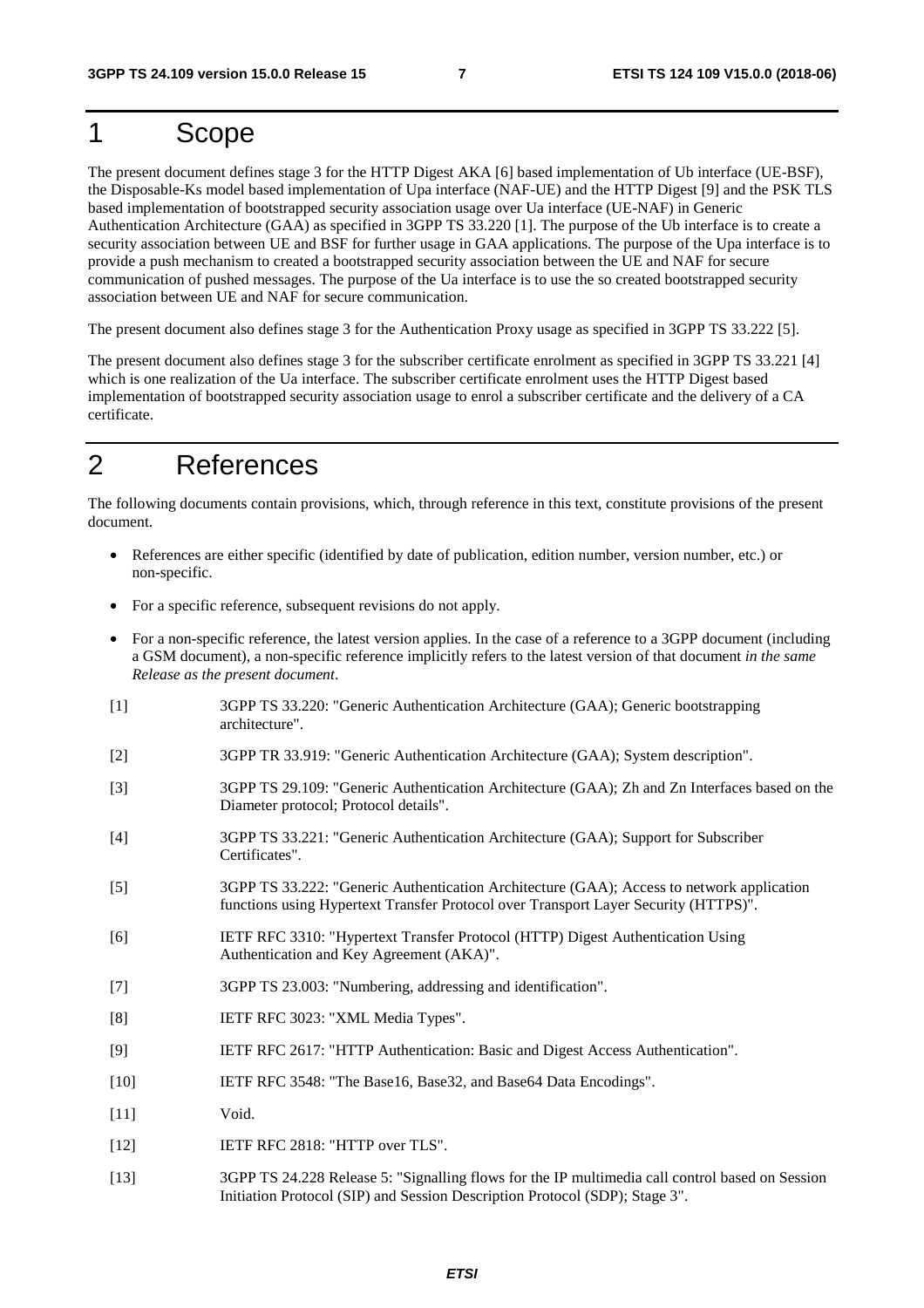| $[14]$ | IETF RFC 2616: "Hypertext Transfer Protocol -- HTTP/1.1".                                                               |
|--------|-------------------------------------------------------------------------------------------------------------------------|
| $[15]$ | Void.                                                                                                                   |
| $[16]$ | PKCS#10 v1.7: "Certification Request Syntax Standard".                                                                  |
| NOTE:  | ftp://ftp.rsasecurity.com/pub/pkcs/pkcs-10/pkcs-10v1_7.pdf                                                              |
| $[17]$ | WAP Forum: "WPKI: Wireless Application Protocol; Public Key Infrastructure Definition"                                  |
| NOTE:  | http://www1.wapforum.org/tech/documents/WAP-217-WPKI-20010424-a.pdf.                                                    |
| $[18]$ | Void.                                                                                                                   |
| $[19]$ | Open Mobile Alliance: "ECMAScript Crypto Object"                                                                        |
| NOTE:  | http://www.openmobilealliance.org.                                                                                      |
| $[20]$ | Open Mobile Alliance: "WPKI"                                                                                            |
| NOTE:  | http://member.openmobilealliance.org/ftp/public_documents/SEC/Permanent_documents/.                                     |
| $[21]$ | 3GPP TS 33.203: "3G security; Access security for IP-based services".                                                   |
| $[22]$ | IETF RFC 2234: "Augmented BNF for Syntax Specifications: ABNF".                                                         |
| $[23]$ | Void.                                                                                                                   |
| $[24]$ | 3GPP TS 33.223: "Generic Authentication Architecture (GAA); Generic Bootstrapping<br>Architecture (GBA) Push function". |
| $[25]$ | 3GPP TS 33.310: "Network Domain Security (NDS); Authentication Framework (AF)".                                         |
| $[26]$ | Open Mobile Alliance Push Enabler Release v2.2: "Push Over the Air".                                                    |
| NOTE:  | http://www.openmobilealliance.org/Technical/release_program/push_v2_2.aspx.                                             |
| $[27]$ | Open Mobile Alliance Push Enabler Releasev 2.2: "Push Message Specification".                                           |
| NOTE:  | http://www.openmobilealliance.org/Technical/release program/push v2 2.aspx.                                             |
| $[28]$ | Open Mobile Alliance Device Management Enabler Release v1.2: "Enabler Release Definition for<br>OMA Device Management". |
| NOTE:  | http://www.openmobilealliance.org/Technical/release program/dm v1 2.aspx.                                               |
| $[29]$ | 3GPP TS 33.303: "Proximity-based Services (ProSe); Security aspects".                                                   |

## 3 Definitions and abbreviations

## 3.1 Definitions

For the purposes of the present document, the following terms and definitions apply.

**Bootstrapping information:** set of parameters that have been established during bootstrapping procedure The information consists of a bootstrapping transaction identifier (B-TID), key material (Ks), and a group of application specific security parameters related to the subscriber.

**Bootstrapped security association:** association between a UE and a BSF that is established by running bootstrapping procedure between them. The association is identified by a bootstrapping transaction identifier (B-TID) and consists of bootstrapping information.

**CA certificate:** The Certificate Authority public key is itself contained within a certificate, called a CA certificate. The CA sign all certificates that it issues with the private key that corresponds to the public key in the CA certificate.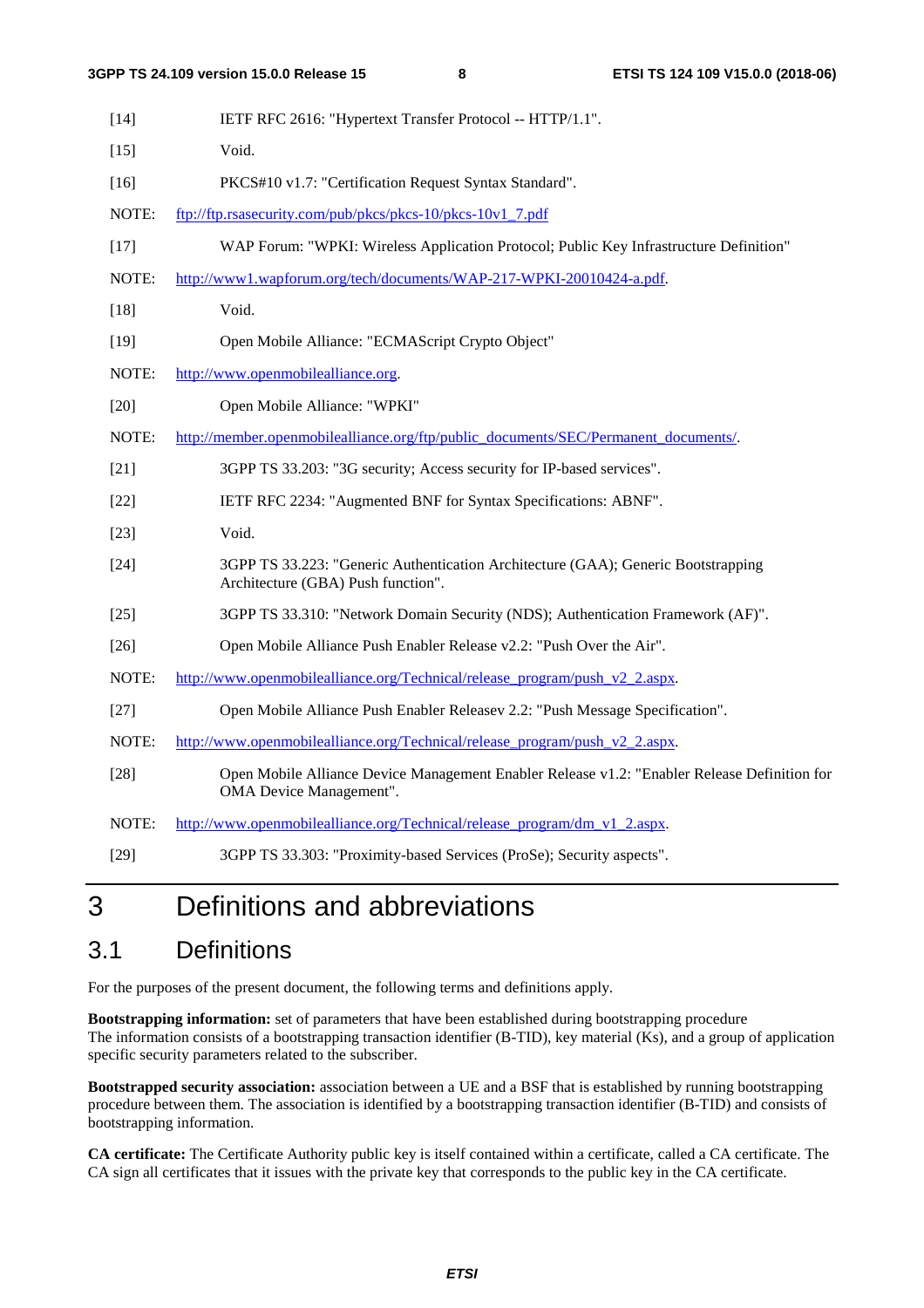**Delivery of CA certificate:** procedure during which UE requests a root certificate from PKI portal, who delivers the certificate to the UE. The procedure is secured by using GBA.

**PKI portal:** certification authority (or registration authority) operated by a cellular operator

**Reverse proxy:** a reverse proxy is a gateway for servers, and enables one server (i.e., reverse proxy) to provide content from another server transparently, e.g., when UE's request for a particular information is received at a reverse proxy, the reverse proxy is configured to request the information from another server. The reverse proxy functionality is transparent to the UE, i.e., the UE does not know that the request is being forwarded to another server by the reverse proxy.

**Root certificate:** a certificate that an entity explicitly trusts, typically a self-signed CA certificate

**Subscriber certificate:** certificate issued to a subscriber

It contains the subscriber's own public key and possibly other information such as the subscriber's identity in some form.

**Subscriber certificate enrolment:** procedure during which UE sends certification request to PKI portal and who issues a certificate to UE. The procedure is secured by using GBA.

**WAP Identity Module (WIM):** used in performing WTLS, TLS, and application level security functions, and especially, to store and process information needed for user identification and authentication The WPKI may use the WIM for secure storage of certificates and keys (see 3GPP TS 33.221 [4], OMA ECMAScript [19], and OMA WPKI [20] specifications).

For the purposes of the present document, the following terms and definitions given in 3GPP TS 33.220 [1] apply:

### **Temporary IP Multimedia Private Identity**

For the purposes of the present document, the following terms and definitions given in 3GPP TS 33.223 [24] apply:

**Disposable-Ks model Push-message Push-NAF** 

## 3.2 Abbreviations

For the purposes of the present document, the following abbreviations apply:

| <b>AKA</b>   | Authentication and Key Agreement              |
|--------------|-----------------------------------------------|
| AP           | <b>Authentication Proxy</b>                   |
| AS           | <b>Application Server</b>                     |
| <b>AUTN</b>  | <b>Authentication Token</b>                   |
| <b>AUTS</b>  | Re-synchronisation Token                      |
| AV           | <b>Authentication Vector</b>                  |
| <b>BSF</b>   | <b>BootStrapping Function</b>                 |
| <b>B-TID</b> | <b>Bootstrapping - Transaction IDentifier</b> |
| CA           | <b>Certification Authority</b>                |
| <b>CK</b>    | Confidentiality Key                           |
| <b>DER</b>   | Distinguished Encoding Rules                  |
| <b>FQDN</b>  | <b>Fully Qualified Domain Name</b>            |
| GAA          | Generic Authentication Architecture           |
| <b>GBA</b>   | Generic Bootstrapping Architecture            |
| GBA ME       | ME-based GBA                                  |
| GBA_U        | GBA with UICC-based enhancements              |
| GPI          | GBA Push Info                                 |
| <b>GUSS</b>  | <b>GBA User Security Settings</b>             |
| <b>HSS</b>   | Home Subscriber System                        |
| <b>HTTP</b>  | <b>Hypertext Transfer Protocol</b>            |
| <b>HTTPS</b> | <b>HTTP</b> over TLS                          |
| IK           | Integrity Key                                 |
| <b>IMPI</b>  | IP Multimedia Private Identity                |
| <b>IMPU</b>  | IP Multimedia PUblic identity                 |
| <b>Ks</b>    | Key material                                  |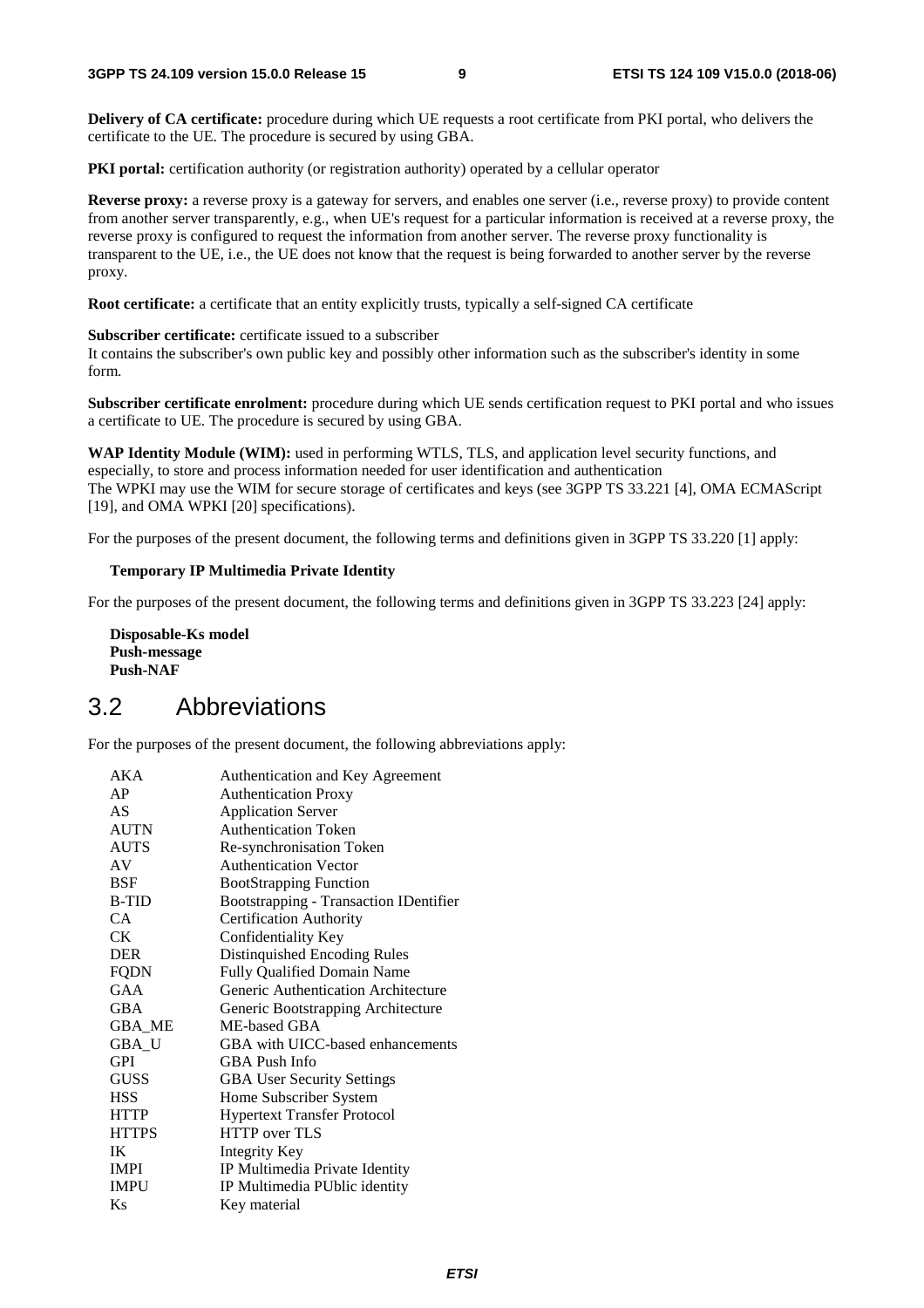| Ks_NAF      | NAF specific key material                |
|-------------|------------------------------------------|
| <b>MAC</b>  | <b>Message Authentication Code</b>       |
| <b>ME</b>   | Mobile Equipment                         |
| <b>NAF</b>  | <b>Network Application Function</b>      |
| <b>PKCS</b> | Public-Key Cryptography Standards        |
| <b>PKI</b>  | Public Key Infrastructure                |
| <b>PSK</b>  | <b>Pre-Shared Secret</b>                 |
| <b>RAND</b> | RANDom challenge                         |
| <b>RES</b>  | authentication Response                  |
| SA.         | <b>Security Association</b>              |
| SQN         | SeQuence Number                          |
| <b>TLS</b>  | <b>Transport Layer Security</b>          |
| <b>TMPI</b> | Temporary IP Multimedia Private Identity |
| <b>UE</b>   | <b>User Equipment</b>                    |
| <b>UICC</b> | Universal Integrated Circuit Card        |
| <b>URI</b>  | Uniform Resource Identifier              |
| <b>URN</b>  | Uniform Resource Name                    |
| <b>USIM</b> | User Service Identity Module             |
| <b>USS</b>  | <b>User Security Settings</b>            |
| <b>UTC</b>  | Coordinated Universal Time               |
| <b>WIM</b>  | Wireless Identity Module                 |
| <b>WPKI</b> | Wireless PKI                             |
| <b>WTLS</b> | <b>Wireless Transport Layer Security</b> |
| <b>XRES</b> | Expected authentication response         |

## 4 Generic Bootstrapping Architecture; Ub interface

### 4.1 Introduction

Generic Authentication Architecture (GAA) is based on shared secrets provided by generic bootstrapping architecture (GBA). The stage 2 description of GAA framework is described in 3GPP TR 33.919 [2] and the GBA procedures in 3GPP TS 33.220 [1].

The GBA related to the Ub interface is between the UE and bootstrapping server function (BSF). During the bootstrapping procedure BSF also uses the Zh interface to request authentication vectors from HSS. The Zh interface is defined in 3GPP TS 29.109 [3]. The end result of the bootstrapping procedure is that both BSF and an UE have a security association in a form of a bootstrapping transaction identifier (B-TID) and key material (Ks).

According to 3GPP TS 33.220 [1] the bootstrapping procedure shall be based on HTTP Digest AKA as described in RFC 3310 [6]. The protocol stack of the Ub interface in bootstrapping procedure is presented in figure 4.1-1. The details are defined in the following subclauses.

| <b>B</b> ootstrapping<br>application logic<br>in UE | <b>B</b> ootstrapping<br>application logic<br>in BSF |
|-----------------------------------------------------|------------------------------------------------------|
| HTTP Digest AKA                                     | HTTP Digest AKA                                      |
| <b>HTTP</b>                                         | <b>HTTP</b>                                          |
| <b>TCP</b>                                          | <b>TCP</b>                                           |
|                                                     | IР                                                   |

**Figure 4.1-1: Protocol stack of Ub interface** 

The bootstrapping procedure described in the present document can result to different key materials depending on whether ME-based or UICC-based GBA is used. However, the bootstrapping procedure itself is the same for both MEbased GBA (GBA\_ME), and UICC-based GBA (GBA\_U).

The bootstrapping procedure can also be based on SIM, i.e., 2G GBA. The 2G GBA bootstrapping procedure is specified in Annex H.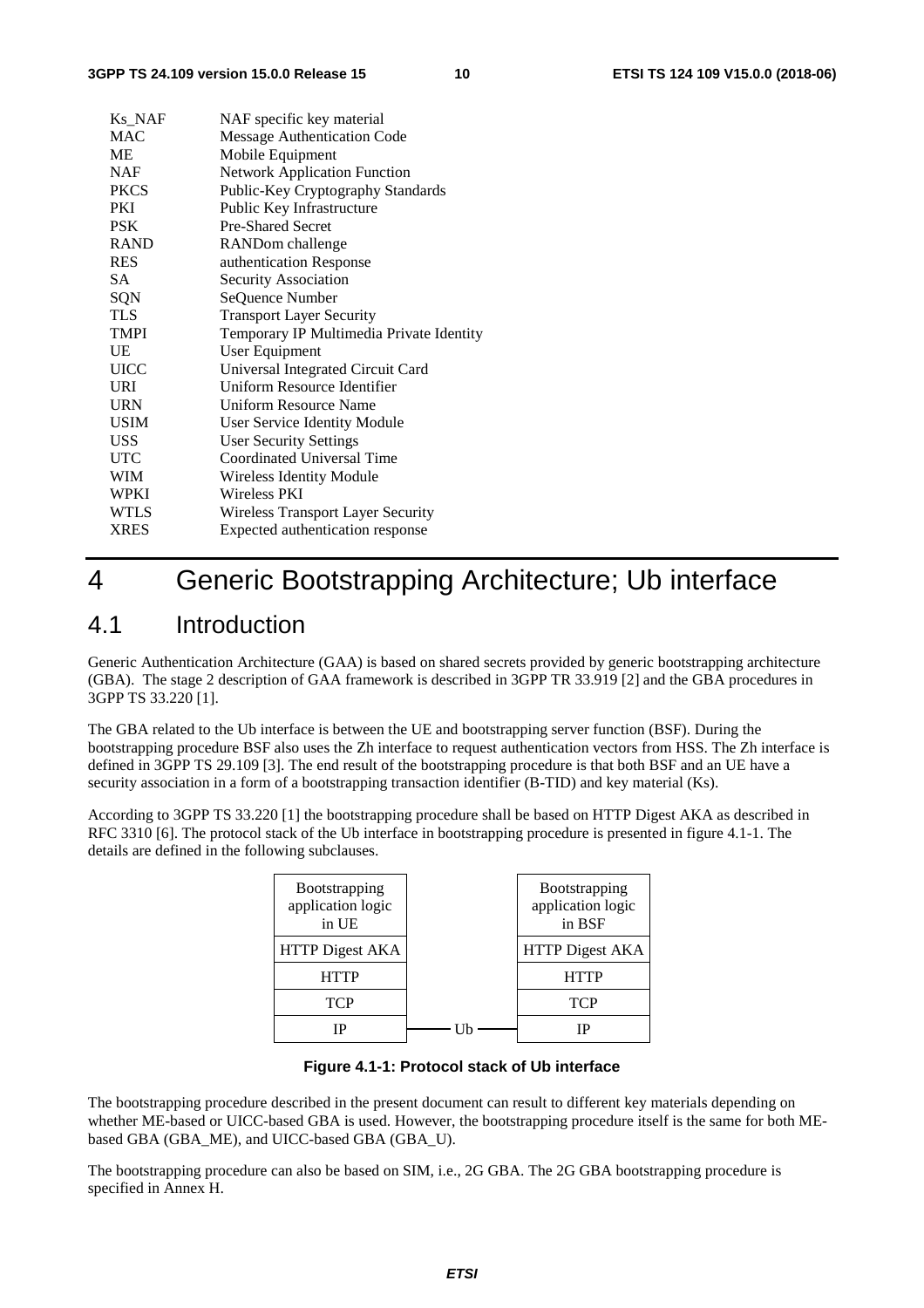The bootstrapping procedures can also be based on GBA\_Digest. The GBA\_Digest bootstrapping procedures is specified in annex I.

## 4.2 Bootstrapping procedure

The UE shall initiate the bootstrapping procedure when:

- a) the UE wants to interact with a NAF and bootstrapping is required;
- b) a NAF has requested bootstrapping required indication as described in subclause 5.2.4 or bootstrapping renegotiation indication as described in subclause 5.2.5; or
- c) the lifetime of the key has expired in the UE if one or more applications are using that key.

A UE and the BSF shall establish bootstrapped security association between them by running bootstrapping procedure. Bootstrapping security association consists of a bootstrapping transaction identifier (B-TID) and key material Ks. Bootstrapping session on the BSF also includes security related information about subscriber (e.g. user's private identity). Bootstrapping session is valid for a certain time period, and shall be deleted in the BSF when the session becomes invalid.

Bootstrapping procedure shall be based on HTTP Digest AKA as described in 3GPP TS 33.220 [1] and in RFC 3310 [6] with the modifications described below.

The BSF address is derived from the IMPI or IMSI according to 3GPP TS 23.003 [7].

A UE shall indicate to the BSF that it supports the use of TMPI as defined in 3GPP 33.220 [1] by including a "product" token in the "User-Agent" header field (cf. RFC 2616 [14]) that is set to a static string "3gpp-gba-tmpi" in HTTP requests sent to the BSF.

A BSF shall indicate to the UE that it supports the use of TMPI as defined in 3GPP 33.220 [1] by including a "product" token in the "Server" header field (cf. RFC 2616 [14]) that is set to a static string "3gpp-gba-tmpi" in HTTP responses sent to the UE.

In the bootstrapping procedure, Authorization, WWW-Authenticate, and Authentication-Info HTTP headers shall be used as described in RFC 3310 [6] with following exceptions:

- a) the "realm" parameter shall contain the network name where the username is authenticated;
- b) the quality of protection ("qop") parameter shall be "auth-int"; and
- c) the "username" parameter shall contain user's private identity (IMPI).
- NOTE: If the UE does not have an ISIM application with an IMPI, the IMPI will be constructed from IMSI, according to 3GPP TS 23.003 [7].

In addition to RFC 3310 [6], the following apply:

- a) In the initial request from the UE to the BSF, the UE shall include Authorization header with following parameters:
	- the username directive, set to
		- 1) the value of the TMPI if one has been associated with the private user identity as described in 3GPP 33.220 [1]; or
		- 2) the value of the private user identity;
	- the realm directive, set to the BSF address derived from the IMPI or IMSI according to 3GPP TS 23.003 [7];
	- the uri directive, set to either absoluteURL "http://<BSF address>/" or abs\_path "/", and which one is used is specified in RFC 2617 [9];
	- the nonce directive, set to an empty value; and
	- the response directive, set to an empty value;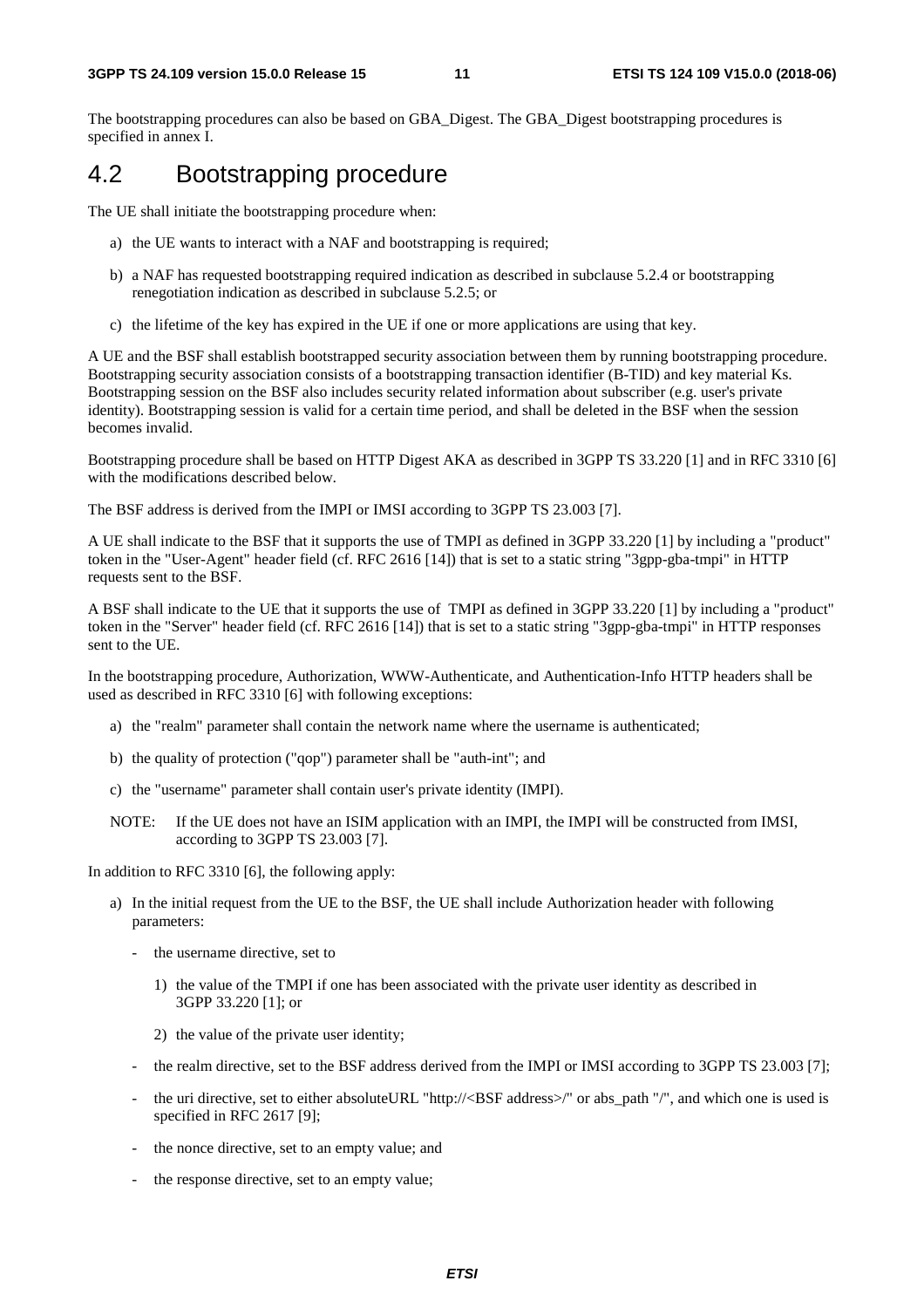- b) In the challenge response from the BSF to the UE, the BSF shall include parameters to WWW-Authenticate header as specified in RFC 3310 [6] with following clarifications:
- the realm directive, set to the BSF address derived from the IMPI or IMSI according to 3GPP TS 23.003 [7];
- c) In the message from the BSF to the UE, the BSF shall include bootstrapping transaction identifier (B-TID) and the key lifetime to an XML document in the HTTP response payload. The BSF may also include additional server specific data to the XML document. The XML schema definition of this XML document is given in Annex C.
- d) When responding to a challenge from the BSF, the UE shall include an Authorization header containing a realm directive set to the value as received in the realm directive in the WWW-Authenticate header.
- e) Authentication-Info header shall be included into the subsequent HTTP response after the BSF concluded that the UE has been authenticated. Authentication-Info header shall include the "rspauth" parameter.

After successful bootstrapping procedure the UE and the BSF shall contain the key material (Ks) and the B-TID. The key material shall be derived from AKA parameters as specified in 3GPP TS 33.220 [1]. In addition, BSF shall also contain a set of security specific attributes related to the UE.

An example flow of successful bootstrapping procedure can be found in clause A.3.

## 4.3 User authentication failure

If the response returned by the UE is different than expected, the BSF may challenge the UE again with a new AKA challenge. After N consecutive incorrect responses from the UE, the BSF shall indicate a failure to the UE. The exact value of N is defined by local policy.

## 4.4 Network authentication failure

In case the UE fails at authenticating the network, the UE shall abort the bootstrapping procedure.

## 4.5 Synchronization failure

If the UE considers the sequence number in the challenge not to be in the correct, the UE shall send a synchronization failure indication back to the BSF as specified RFC 3310 [6].

An example flow can be found in clause A.4.

## 4A Generic Bootstrapping Achitecture Push; Upa

## 4A.1 Introduction

Generic Authentication Architecture (GAA) is based on shared secrets provided by generic bootstrapping architecture (GBA). The stage 2 description of GAA framework is described in 3GPP TR 33.919 [2] and the GBA-Push procedures in 3GPP TS 33.223 [24].

The GBA-Push related to the Upa interface is between a NAF and UE. GBA-Push is a mechanism to bootstrap the security between a NAF and a UE, without forcing the UE to contact the BSF to initiate the bootstrapping. GBA-Push is closely related to and builds upon GBA as specified in 3GPP TS 33.220 [1]. GBA-Push is intended for both GBA\_U and GBA\_ME environments. The end result of the bootstrapping procedure is that the NAF and the UE have security associations, called NAF SAs, in the form of unique identifiers for uplink and downlink references and NAF-key material as defined in 3GPP TS 33.223 [24]. The unique identifiers take the following forms:

RAND@'naf': Identifies NAF SA in the UE (used by NAF).

Value of P-TID: Identifies NAF SA in the NAF (used by UE).

The GBA-Push procedure shall be based on a disposable-Ks model as described in 3GPP TS 33.223 [24]. The protocol stack of the Upa interface in GBA-Push procedure is presented in figure 4A.1-1. The details are defined in the following subclauses.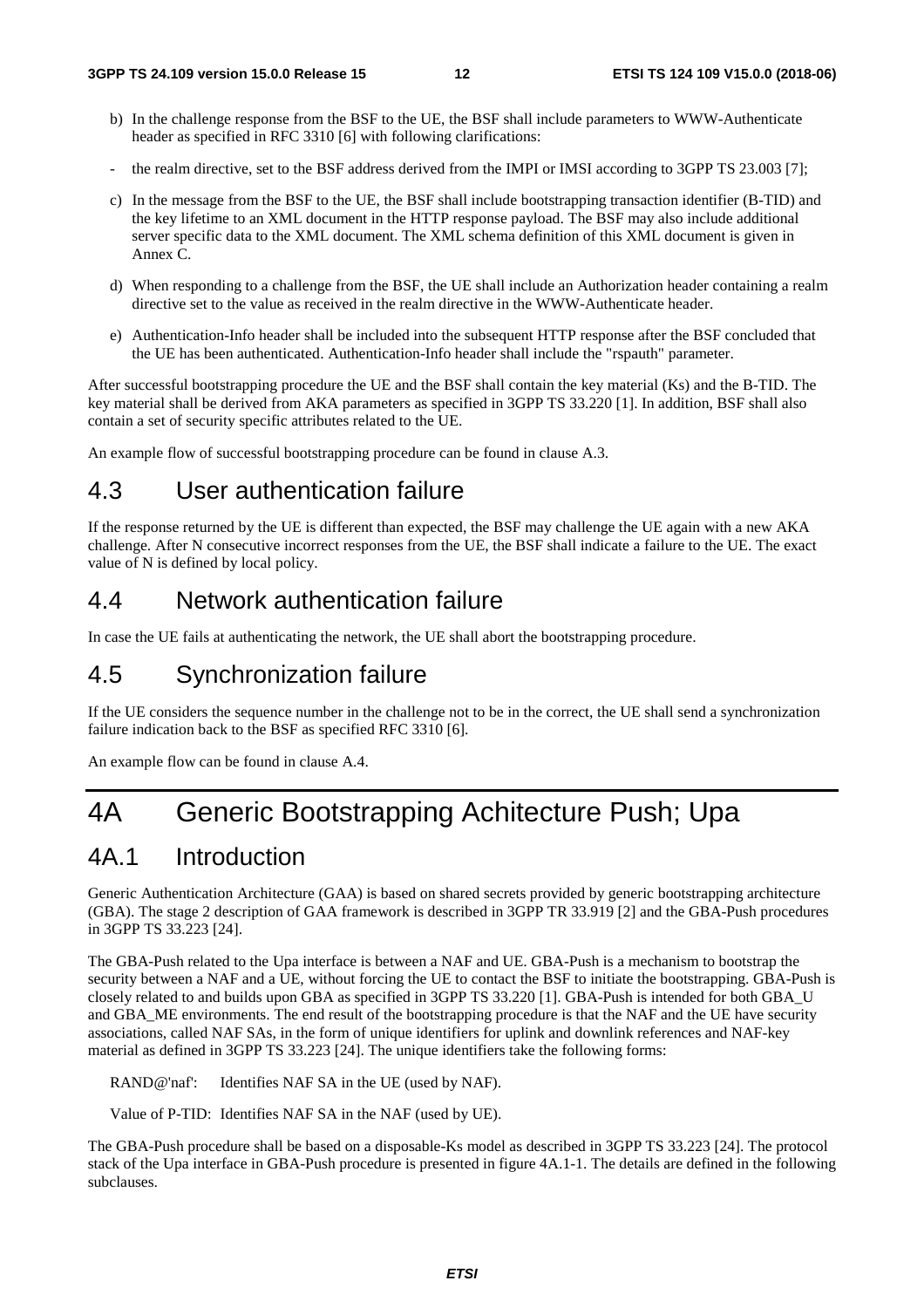

**Figure 4A.1-1: Protocol stack of Upa interface** 

The bootstrapping procedure described in the present document can result in different key materials depending on whether ME-based or UICC-based GBA is used. However, the bootstrapping procedure over Upa interface itself is the same for both ME-based GBA (GBA\_ME), and UICC-based GBA (GBA\_U).

## 4A.2 Bootstrapping procedure

The Push-NAF may initiate the bootstrapping procedure when:

- a) the UE is registered for the intended service; and
- b) the UE does not or can not perform a bootstrapping procedure directly with the BSF.

According to local policy, the Push-NAF may refresh the NAF SA before the expiry time of the NAF SA.

A Push-NAF and UE shall establish the NAF SA between them by running the bootstrapping procedure. The NAF SA consists of a NAF SA identifier, NAF-key material and. additional information as defined in 3GPP TS 33.223 [24]. The NAF SA is only valid for a certain time period, as determined by the NAF-key lifetime, and shall be deleted in the Push-NAF when the session expires.

The bootstrapping procedure shall be based on disposable Ks model and GBA-Push-Info (GPI) as defined in 3GPP TS 33.223 [24]. The Push-NAF pushes the GPI to the UE. The processing of GPI is defined in 3GPP TS 33.223 [24].

No specific transport method is mandated for transport of the GPI from the Push-NAF to the UE. However, when using specific transport methods, the transport address shall be determined as described in table 4A.2.1.

#### **Table 4A.2.1: Transport addresses for Push message from Push-NAF to UE**

| <b>Transport Method</b> | <b>Transport Address</b> |
|-------------------------|--------------------------|
| <b>SMS</b>              | <b>MSISDN</b>            |
| MMS                     | MSISDN                   |
| SIP MESSAGE             | IMPU                     |
| <b>UDP</b>              | <b>IP-Address</b>        |

Annex J specifies the protocol details when using WAP Push via SMS for the transport of the GPI from the Push-NAF to the UE.

After a successful bootstrapping procedure and processing of the GPI, the UE and the Push-NAF have established NAF SAs as described in 3GPP TS 33.223 [24].

An example flow of a successful bootstrapping procedure can be found in subclause A1.3.

## 4A.3 User authentication failure

User authentication is not applicable to GBA Push since all messages over the Upa interface are network initiated.

## 4A.4 Network authentication failure

In case the UE fails to authenticate the network, the UE shall abort the bootstrapping procedure.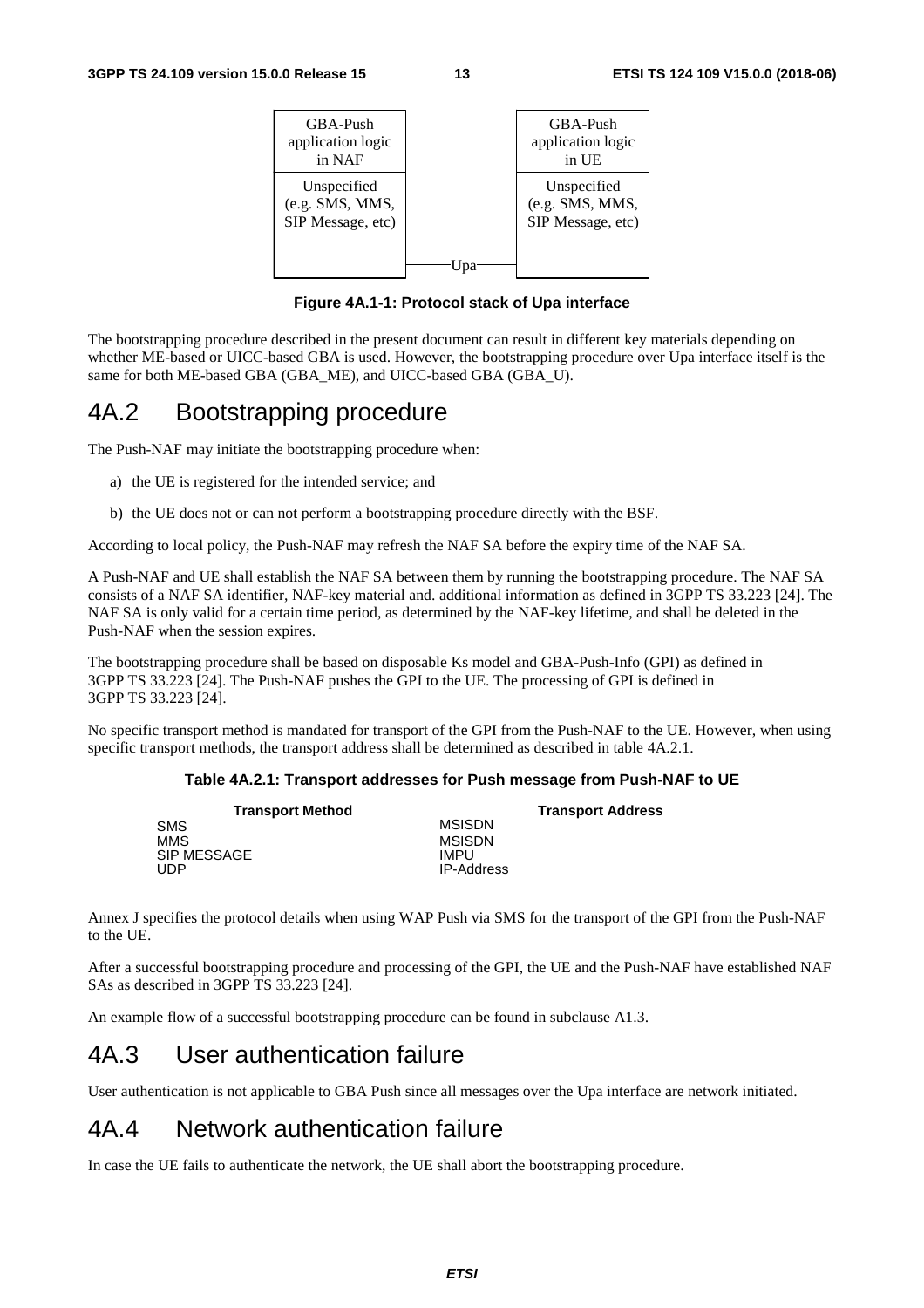## 4A.5 Synchronization failure

A disposable Ks model is used for GBA Push in order to avoid many synchronization problems. One situation when an out-of-synch problem will appear even with the adoption of the disposable Ks model is when the BSF may erase a valid Ks while the UE keeps it due to that the GBA Push message can not be validated at the UE. This will lead to an error situation if the UE tries to use a NAF specific key (Ks\_(ext/int)\_NAF) which is derived from such a Ks.

When this situation occurs, the Push-NAF will receive an error message from the BSF indicating that the Ks (ext/int) NAF (indicated by B-TID) is not available. The Push-NAF shall send this error message to the terminal. Upon receipt of the error message, indicating that the NAF specific key material is not available at the BSF, the UE shall perform a new bootstrap.

## 5 Network application function; Ua interface

## 5.1 Introduction

The usage of bootstrapped security association i.e. B-TID and Ks\_NAF (or Ks\_ext\_NAF or Ks\_int\_NAF) over Ua interface depends on the application protocol used between UE and NAF.

The Ua interface is used to supply the B-TID, generated during the bootstrapping procedure, to the network application function (NAF), and Zn interface is used by the NAF to retrieve the Ks\_NAF or Ks\_ext\_NAF or Ks\_int\_NAF from BSF. The default is the use of Ks (ext) NAF, but the usage of Ks int NAF in Ua interface is possible. The Ua interface depends on type of NAF. The Zn interface is defined in 3GPP TS 29.109 [3]. This clause describes how B-TID and Ks\_NAF or Ks\_ext\_NAF or Ks\_int\_NAF can be utilized, as specified in 3GPP TS 33.220 [1], and in the context of more specific Ua usage, as specified for deployment of HTTPS in 3GPP TS 33.222 [5], or for a PKI portal in 3GPP TS 33.221 [4]).

## 5.2 HTTP Digest authentication

### 5.2.1 General

The HTTP Digest authentication model as described in RFC 2617 [9] can be used with bootstrapped security association as the authentication and integrity protection method, if the application protocol used over Ua interface between UE and NAF is based on HTTP. The HTTP Digest authentication may be used for all protocols that have adopted the HTTP authentication framework to mutually authenticate the UE and the NAF, and also optionally integrity protect any payload being transferred between them.

The UE shall indicate to an application server (i.e. a NAF) that it supports 3GPP-bootstrapping based HTTP Digest authentication by including a "product" token to the "User-Agent" header (cf. RFC 2616 [14]) in outgoing HTTP requests. If the UE supports

- a) AKA based authentication, then the "product" token is a static string "3gpp-gba" if the HTTP client application resides in the ME, or "3gpp-gba-uicc" if the HTTP client application resides in the UICC; or
- b) GBA\_Digest, then the "product" token is "3gpp-gba-digest".

The UE may indicate multiple GBA modes by inserting multiple "product" tokens in the User-Agent header field. The User-Agent header field with GBA related "product" tokens shall be added to each outgoing HTTP request if the UE supports GBA-based authentication using HTTP Digest.

Upon receiving GBA related"product" tokens, the application server if it supports NAF functionality may decide to authenticate the UE using GBA-based shared secret by executing the authentication procedure. If multiple GBA modes have been indicated in the User-Agent header field, then the NAF selects one GBA mode and indicates the selected mode in responses to the UE in the "realm" parameter of the WWW-Authenticate header field. In the selection of the GBA mode by the UE, AKA-based modes shall take priority over GBA\_Digest.

The protocol stack of the Ua interface when HTTP Digest authentication is used is presented in figure 5.2-1. The details are defined in the following subclauses.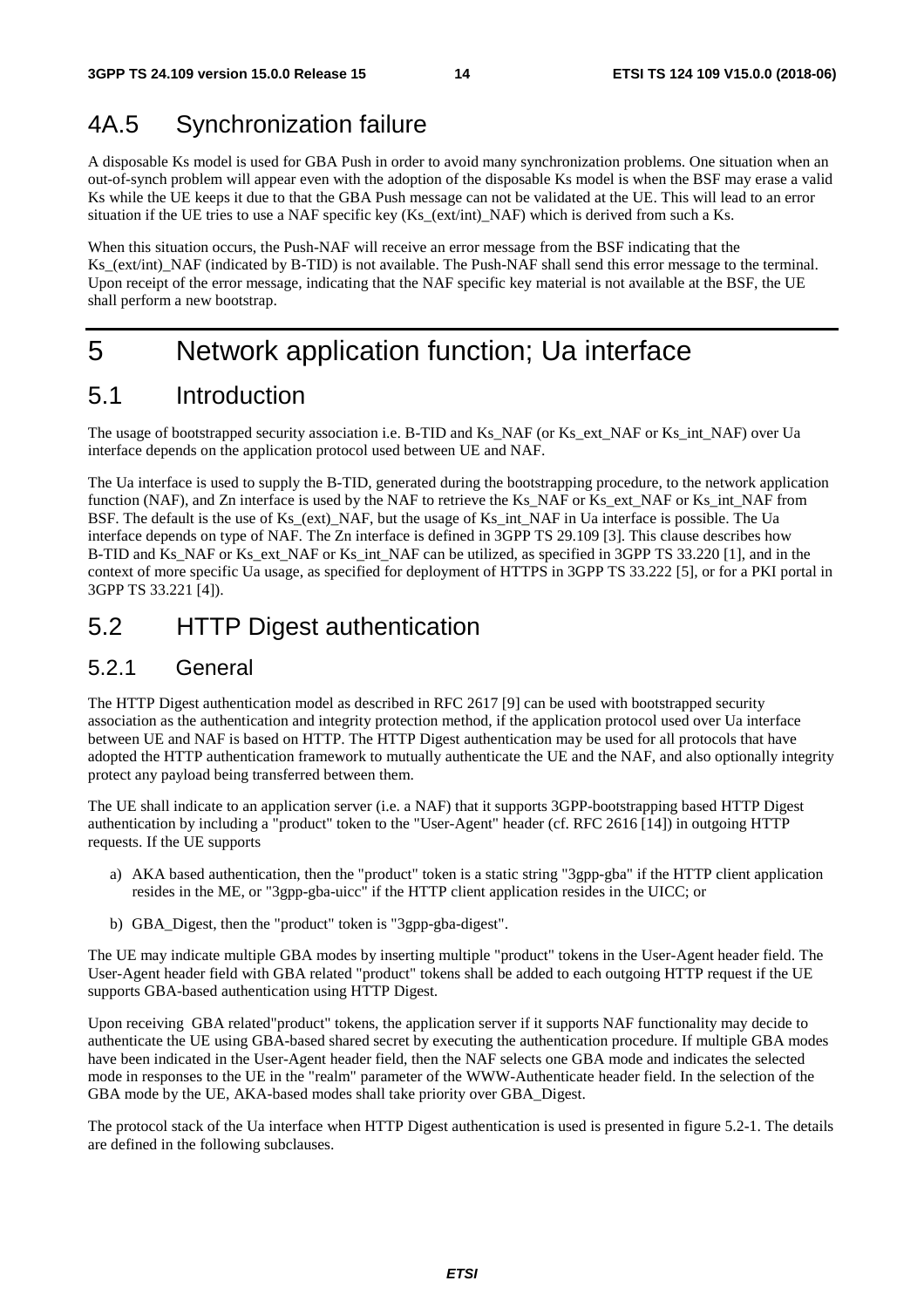| Application logic<br>in the UE |    | Application logic<br>in the NAF |
|--------------------------------|----|---------------------------------|
| <b>HTTP</b> Digest             |    | <b>HTTP</b> Digest              |
| HTTP (Note 1)                  |    | HTTP (Note 1)                   |
| <b>TCP</b>                     | Uа | <b>TCP</b>                      |
| ΙP                             |    | ΙP                              |

NOTE 1: HTTP is not the only protocol that can be used. Other protocols can also be used as long as the protocol has adopted the HTTP authentication framework. **Figure 5.2-1: Protocol stack of Ua interface with HTTP Digest authentication** 

### 5.2.2 Authentication procedure

### 5.2.2.1 General

HTTP Digest authentication [9] shall be used with previously bootstrapped security association as follows:

- 1) the "username" parameter shall be the bootstrapping transaction identifier (B-TID);
- 2) the password used in the digest calculations shall be
	- a) in case of GBA\_ME the NAF specific key material (Ks\_NAF);
	- b) in case of GBA\_U the NAF specific ME based key material (Ks\_ext\_NAF) or the NAF specific UICC-based key material (Ks\_int\_NAF);and
	- c) in case of GBA\_Digest the NAF specific key material (Ks\_NAF);
- NOTE 1: The NAF specific key material (Ks\_NAF or Ks\_ext\_NAF or Ks\_int\_NAF) is derived from the key material (Ks) using key derivation function as specified in 3GPP TS 33.220 [1].

The NAF specific key material (Ks\_NAF or Ks\_ext\_NAF or Ks\_int\_NAF) is Base64 encoded as specified in RFC 3548 [10].

3 the "realm" parameter shall contain two parts delimited by "@" sign. The first part is the constant string "3GPPbootstrapping" (in case of a ME-based application) , "3GPP-bootstrapping-uicc" (in case of a UICC-based application) or "3GPP-bootstrapping-digest " (in case of GBA\_Digest), and the latter part shall be the FQDN of the NAF (e.g. "3GPP-bootstrapping@naf1.operator.com" or "3GPP-bootstrapping-uicc@naf1.operator.com" or "3GPP-bootstrapping-digest@naf1.operator.com").

In the case of GBA\_U, the NAF shall indicate to the UE which NAF specific key was selected to be used by setting the first part of the realm to "3GPP-bootstrapping" (for the ME-based key i.e. Ks\_ext\_NAF), or to "3GPP-bootstrappinguicc" (for the UICC-based key i.e. Ks\_int\_NAF).

Both the UE and the NAF shall verify upon receiving each of the HTTP responses and HTTP requests that the second part of the realm attribute is equal to the FQDN of the NAF.

In the case of GBA\_U, if the HTTPS client application resides in the ME, then the application shall use only the MEbased key i.e. Ks\_ext\_NAF (the UICC-based key Ks\_int\_NAF is not available in the ME). If the NAF indicates to the ME-based HTTPS client application that only UICC-based key shall be used, the application must terminate the communication with the NAF. If the HTTP client application resides in the UICC, then the application shall use only the UICC-based key. If the NAF indicates to the UICC-based application that only ME-based key shall be used, the application must terminate the communication with the NAF.

In the case of GBA\_U, the operator may indicate the type of the key to be used in the Ua reference point in the NAF specific USS as specified in 3GPP TS 29.109 [3]. If the NAF has requested an application specific USS, and the indication is present in the USS, the NAF shall use the indicated key type. If the type of the negotiated key is different from the type indicated in the USS, the NAF shall terminate the communication with the UE.

An example flow of a successful HTTP Digest authentication procedure can be found in clause B.3.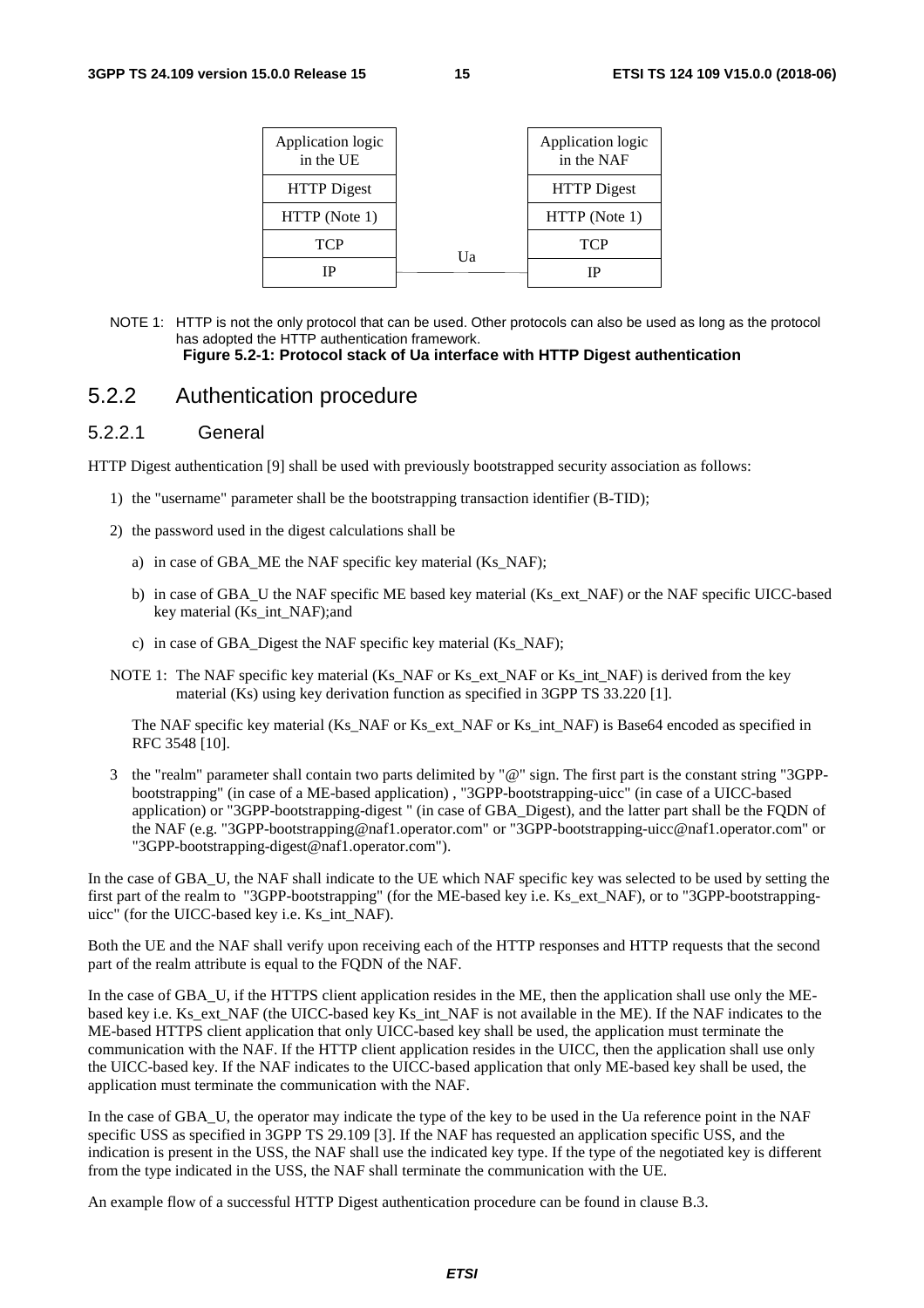### 5.2.3 Authentication failures

Authentication failures are handled as they are described in RFC 2617 [9].

### 5.2.4 Bootstrapping required indication

NAF shall indicate to the UE that bootstrapped security association is required by sending an HTTP response with code 401 "Unauthorized" and include the WWW-Authenticate header into the response. In particular, the "realm" attribute shall contain a prefix "3GPP-bootstrapping@" or "3GPP-bootstrapping-uicc@" or "3GPP-bootstrappingdigest", and this shall trigger UE to run bootstrapping procedure over Ub interface.

### 5.2.5 Bootstrapping renegotiation indication

The NAF shall indicate to the UE that the existing bootstrapped security association used in the last HTTP request sent by the UE has expired and that a new bootstrapped security association is required by sending an HTTP response described in subclause 5.2.3. When the UE receives the 401 "Unauthorized" HTTP response to the HTTP request that was protected using the existing bootstrapped security association, this shall trigger the UE to run bootstrapping procedure over Ub interface.

## 5.2.6 Integrity protection

Integrity protection may be provided by using HTTP Digest integrity protection, i.e. quality of protection (qop) parameter is set to "auth-int".

## 5.3 UE and NAF authentication using HTTPS

### 5.3.1 General

Prior to establishing HTTP, the UE and the NAF may perform authentication. Three different authentication mechanisms may be used for UE and NAF authentication:

- a) Shared key-based UE authentication (HTTP Digest) with certificate-based NAF authentication (TLS);
- b) Shared key-based mutual authentication between UE and NAF (PSK TLS), and;
- c) Certificate based mutual authentication between UE and AS;

The protocol stack of the Ua interface when TLS is used is presented in figure 5.3.1-1. and described in subclause 5.3.2. The HTTP Digest authentication is described in subclause 5.2.

| Application logic<br>in the UE    |    | Application logic<br>in the NAF   |
|-----------------------------------|----|-----------------------------------|
| <b>HTTP</b> Digest<br><b>HTTP</b> |    | <b>HTTP</b> Digest<br><b>HTTP</b> |
| <b>TLS</b>                        |    | <b>TLS</b>                        |
| TCP                               | Ua | <b>TCP</b>                        |
|                                   |    | IΡ                                |

### **Figure 5.3.1-1: Protocol stack of Ua interface with TLS**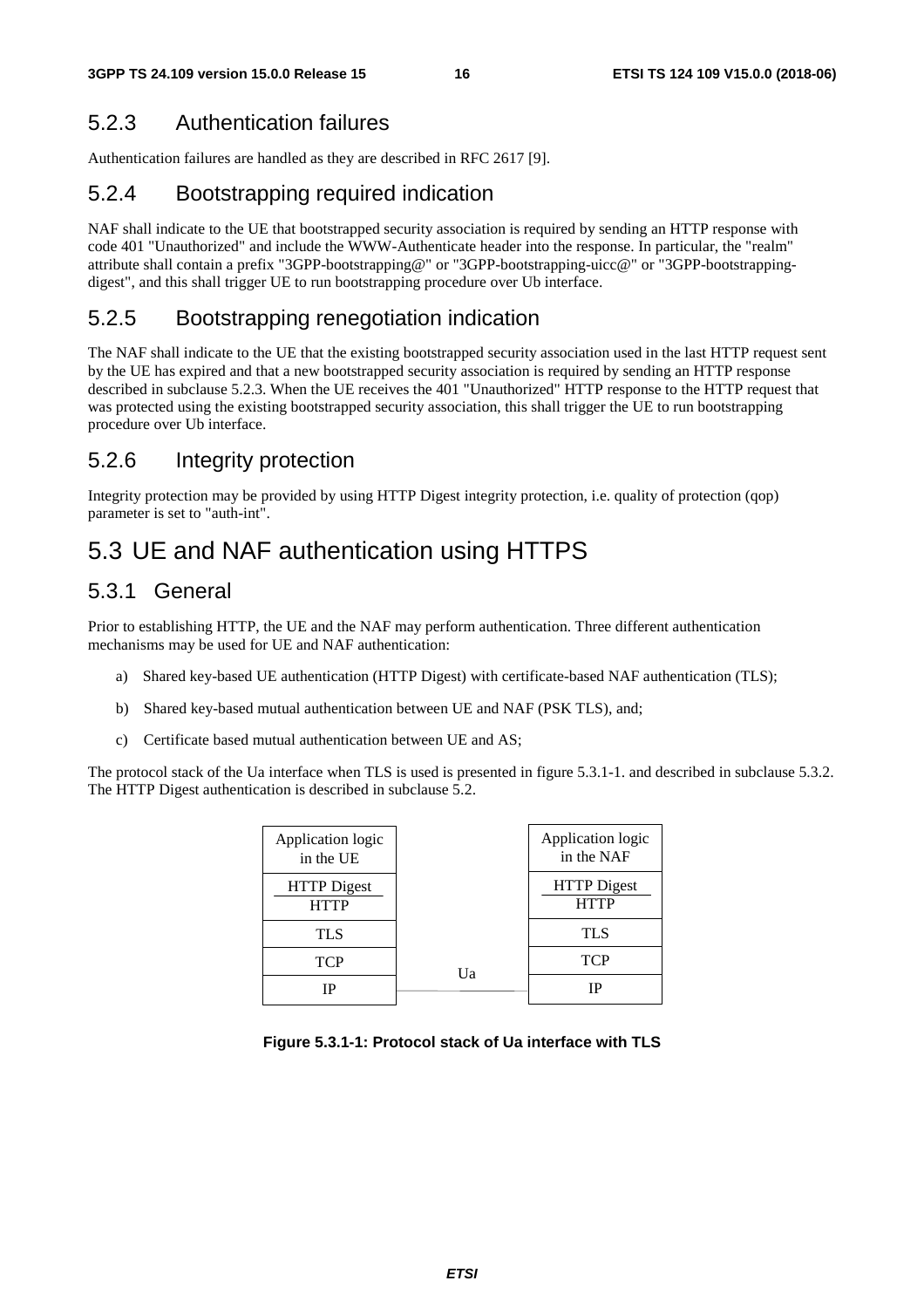The protocol stack of the Ua interface when PSK TLS is used is presented in figure 5.3.1-2 and described in subclause 5.3.3. The HTTP Digest authentication is described in subclause 5.2.

| Application logic<br>in the UE |    | Application logic<br>in the NAF |
|--------------------------------|----|---------------------------------|
| TLS with support<br>of PSK TLS |    | TLS with support<br>of PSK TLS  |
| TCP                            | Ua | <b>TCP</b>                      |
| ΙP                             |    |                                 |

### **Figure 5.3.1-2: Protocol stack of Ua interface with PSK TLS**

### 5.3.2 Shared key-based UE authentication with certificate-based NAF authentication

### 5.3.2.1 Authentication procedure

The authentication mechanism described in this section for ME-based application is mandatory to implement in the ME and optional to implement in the NAF.

The authentication mechanism described in this section for UICC-based application is optional to implement in the UICC and the NAF.

The UE and the NAF shall support the TLS version as specified in annex E of 3GPP TS 33.310 [25]. See chapter 5.3.1 in TS 33.222 [5] for the detailed profiling of TLS.

- a) When the UE starts communication via Ua reference point with the NAF, it shall establish a TLS tunnel with the NAF. The NAF is authenticated to the UE by means of a public key certificate. The UE shall verify that the server certificate corresponds to the FQDN of the NAF it established the tunnel with. No client authentication is performed as part of TLS (no client certificate necessary).
- b) The UE sends an HTTP request to the NAF inside the TLS tunnel (HTTPS, i.e. HTTP over TLS) as described in chapter 5.2.
- c) The NAF shall authenticate the HTTP request using HTTP Digest as specified in subclause 5.2.

### 5.3.2.2 Authentication failures

Server authentication failures are handled in TLS as they are described in the RFC for TLS which is defined in annex E of 3GPP TS 33.310 [25]. Client authentication failures are handled in HTTP Digest as they are described in RFC 2617 [9].

### 5.3.2.3 Bootstrapping required indication

Bootstrapping required indication is done on HTTP Digest and therefore described in subclause 5.2.4.

### 5.3.2.4 Bootstrapping renegotiation indication

Bootstrapping renegotiation indication is done on HTTP Digest and therefore described in subclause 5.2.5.

### 5.3.3 Shared key-based mutual authentication between UE and NAF

### 5.3.3.1 Authentication procedure

The authentication mechanism described in this section for ME-based application is optional to implement in the ME and the NAF.

The authentication mechanism described in this section for UICC-based application is optional to implement in the UICC and the NAF.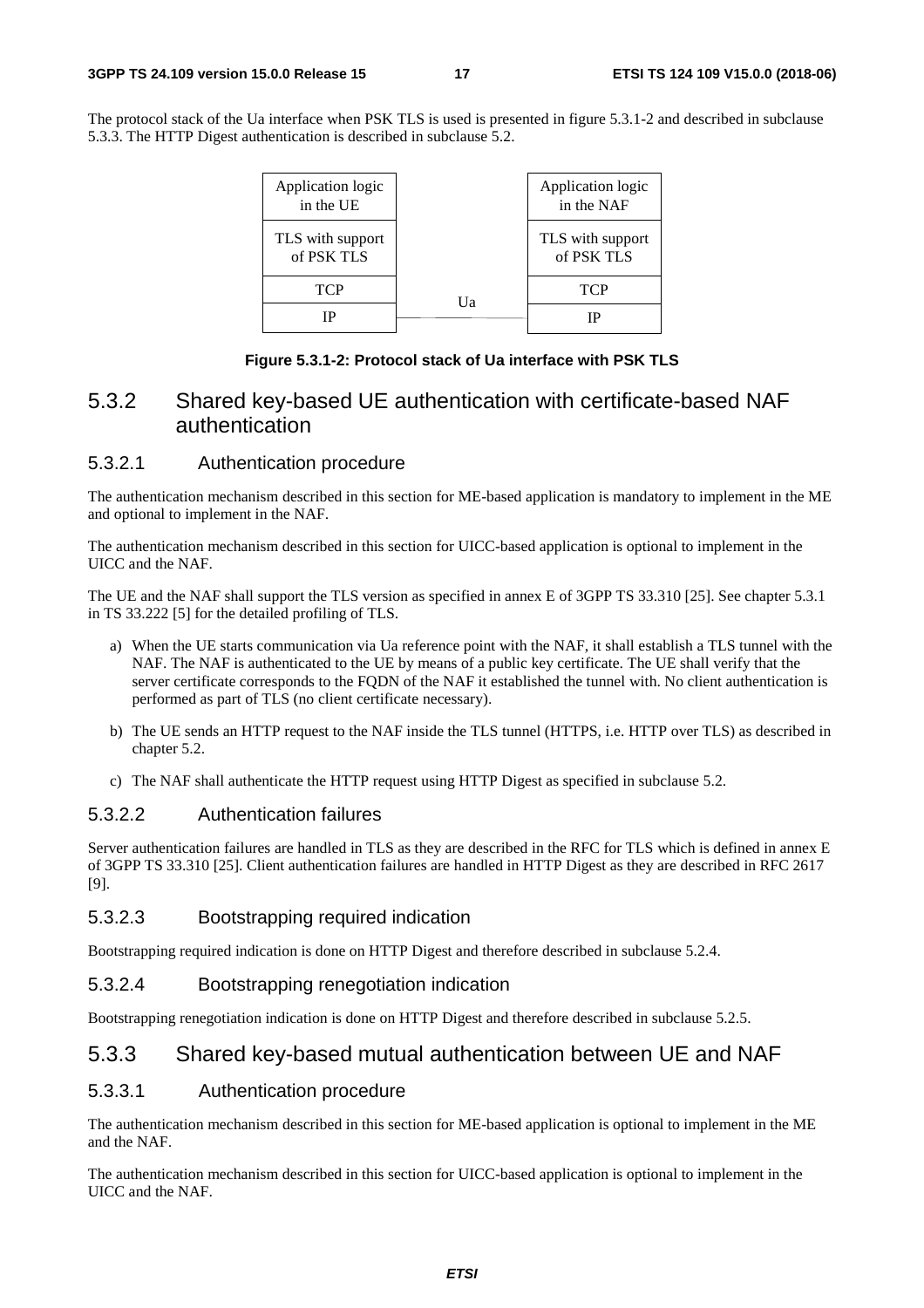The Pre-Shared Key Ciphersuites for TLS (PSK TLS) may be used with bootstrapped security association as the authentication, confidentiality, and integrity protection method. The profile for TLS and TLS Extensions to be used together with PSK TLS is defined in annex E of 3GPP TS 33.310 [25].

The PSK TLS handshake shall be used with bootstrapped security association as follows:

- the ClientHello message shall contain one or more PSK-based ciphersuites;
- the ClientHello message shall contain the server\_name TLS extension and it shall contain the hostname of the NAF;
- the ServerHello message shall contain a PSK-based ciphersuite selected by the NAF;
- the ServerKeyExchange shall be sent by the server and it shall contain the psk\_identity\_hint field and it shall contain the static string "3GPP-bootstrapping" or "3GPP-bootstrapping-uicc" or "3GPP-bootstrapping-digest". If several authentication methods are supported then the ServerKeyExchange message shall include the PSKidentity hints for all allowed authentication methods, separated by semi-colon ";" (e.g., "3GPPbootstrapping;3GPP-bootstrapping-uicc").

In the case of GBA\_U, the NAF shall indicate to the UE which NAF specific key can be used by setting the psk\_identity\_hint to "3GPP-bootstrapping" (for the ME-based key i.e. Ks\_ext\_NAF), or to "3GPPbootstrapping-uicc" (for the UICC-based key i.e. Ks\_int\_NAF). If the NAF allows both types of keys to be used then the psk identity hint field shall contain both hints separated by semi-colon ";".

 In addition, the NAF may include an indication to use a BSF address different from the one specified in 3GPP TS 23.003 [7] in the psk\_identity\_hint field of the ServerKeyExchange message. The indication to use the different BSF address shall contain a prefix "3GPP bootstrapping-BSF-address", a separator character ":" and the FQDN of the BSF. The NAF may only include this indication for an application specified to support this functionality (e.g. Proximity-based Services, see 3GPP TS 33.303 [29]) and if it is included then the static strings "3GPP bootstrapping" shall be included.

The psk\_identity\_hint field may contain a list of psk\_identity\_hints and are separated by a semi-colon character (";") (see NOTE 1);

- NOTE 1: Other psk identity name spaces than "3GPP-bootstrapping" or "3GPP-bootstrapping-uicc" can be supported, however, they are out of the scope of this specification.
- the ClientKeyExchange shall contain the psk\_identity field and it shall contain a prefix "3GPP-bootstrapping" or "3GPP-bootstrapping-uicc" or "3GPP-bootstrapping-digest" indicating the selected psk identity name space, a separator character ";" and the B-TID. In the selection of the GBA mode by the UE, AKA-based modes shall take priority over GBA\_Digest.;
- if the PSK TLS client resides in the ME, the UE shall derive the TLS premaster secret from the NAF specific key material i.e. Ks\_NAF in the case of GBA\_ME. For GBA\_U the UE shall derive the TLS premaster secret from the ME-based key material i.e. Ks\_ext\_NAF;
- if the PSK TLS client resides in the UICC, the UE shall derive the TLS premaster secret from the NAF specific UICC-based key material i.e. Ks\_int\_NAF;
- if the indication to use a different BSF address was included in the psk identity hint field of the ServerKeyExchange message, the ME shall derive the TLS premaster secret from a Ks\_NAF resulting from a GBA\_ME bootstrapping with the indicated BSF and shall use the prefix "3GPP bootstrapping" in the psk\_identity field of the ClientKeyExchange message.
- NOTE 2: A GBA U capable NAF indicates to the UE the type of the authorized NAF specific key (i.e. (Ks ext. NAF or Ks. int. NAF or both). The details of the key decision mechanism in the NAF are specified in 3GPP TS 29.109 [3].

In the case of GBA\_U, if the HTTPS client application resides in the ME then the application shall use only the MEbased key i.e. Ks\_ext\_NAF (the UICC-based key Ks\_int\_NAF is not available in the ME). If a NAF indicates to a MEbased HTTPS client application that the UICC-based key shall be used then the application must terminate the communication with this NAF. If a HTTPS client application resides in the UICC, then the application shall only use the UICC-based key. If the NAF indicates to the UICC-based application that only the ME-based key can be used then the application must terminate the communication with the NAF.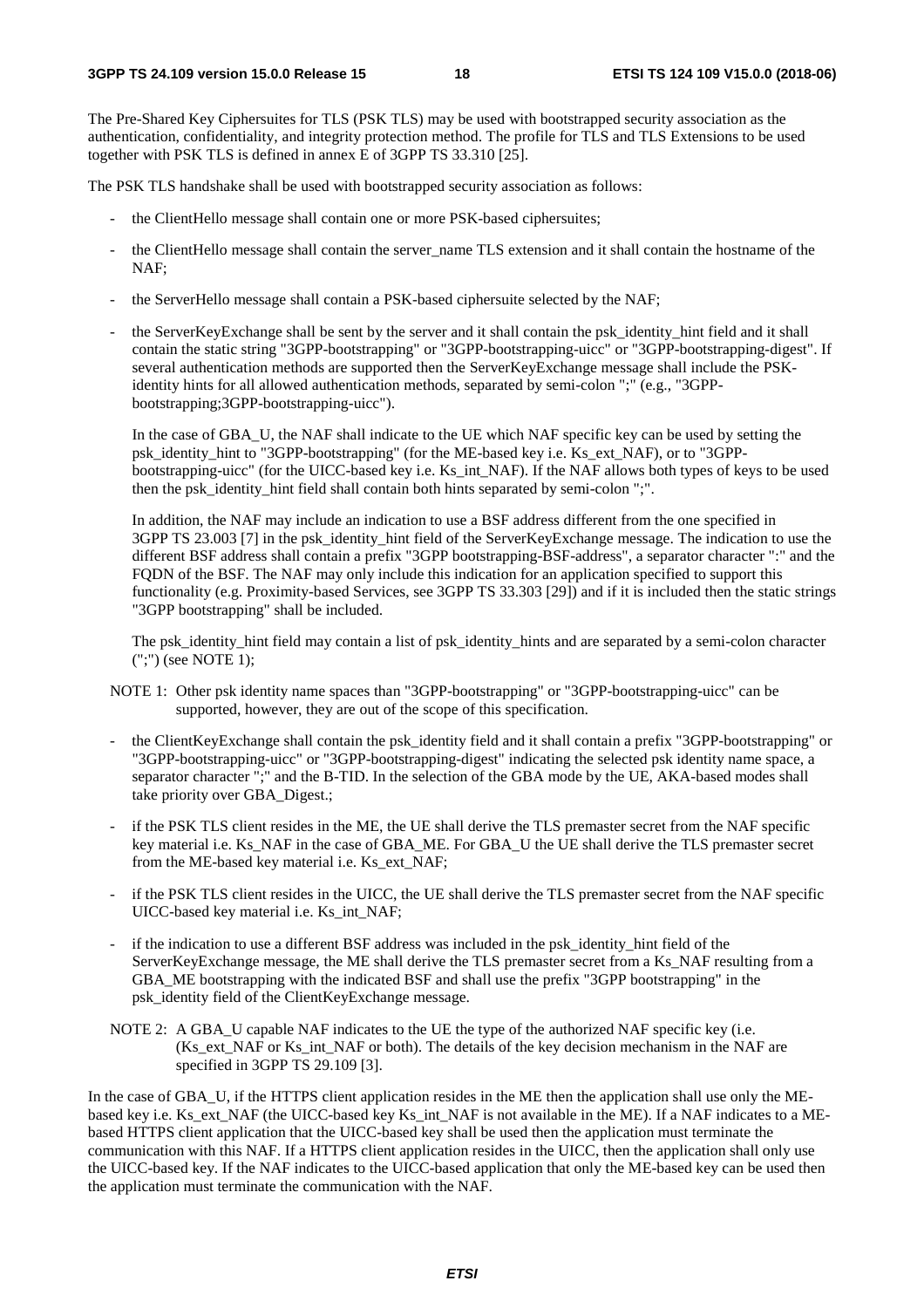In the case of GBA\_U, the operator may indicate the type of the key to be used in the Ua reference point in the NAF specific USS as specified in 3GPP TS 29.109 [3]. If the NAF has requested an application specific USS, and the indication is present in the USS, the NAF shall use the indicated key type. If the type of the negotiated key is different from the type indicated in the USS, the NAF shall terminate the communication with the UE.

An example flow of the PSK TLS procedure can be found in clause F.3.

### 5.3.3.2 Authentication failures

Authentication failures are handled as they are described in the profile for TLS specified in annex E of 3GPP TS 33.310 [25].

### 5.3.3.3 Bootstrapping required indication

During TLS handshake, the NAF shall indicate to the UE that bootstrapped security association is required by sending a ServerHello message containing a PSK-based ciphersuite, and a ServerKeyExchange message containing the psk\_identity\_hint field, which contains a static string "3GPP-bootstrapping" or "3GPP-bootstrapping-uicc" or "3GPPbootstrapping-digest". This shall trigger the UE to run the bootstrapping procedure over Ub interface.

NOTE: The NAF shall select a PSK-based ciphersuite only if the UE has offered one or more PSK-based ciphersuites in the corresponding ClientHello message.

### 5.3.3.4 Bootstrapping renegotiation indication

During usage of TLS session, the NAF shall indicate to the UE that bootstrapped security association has expired by sending close notify alert message to the UE. The UE may attempt resume the old TLS session by sending a ClientHello message containing the old session ID. The NAF shall refuse to use the old session ID by sending a ServerHello message with a new session ID. This will indicate to the UE that the bootstrapped security association it used has expired.

During TLS handshake, the NAF shall indicate to the UE that the bootstrapped security association has expired by sending handshake\_failure message as a response to the Finished message sent by the UE. This will indicate to the UE that the bootstrapped security association it used has expired.

### 5.3.4 Certificate based mutual authentication between UE and application server

The authentication mechanism described in this clause is optional to implement in the UE and in the application server.

The certificate based mutual authentication between an UE and an application server shall be based on TLS and TLS Extensions. The profile for TLS and TLS Extensions is defined in annex E of 3GPP TS 33.310 [25].

Annex B in TS 33.222 [5] provides guidance on certificate mutual authentication between UE and application server.

### 5.3.5 Integrity protection

Integrity protection is provided by using authenticated TLS tunnel as described in RFC 2818 [12].

## 6 PKI portal, Ua interface

## 6.1 Introduction

3GPP TS 33.221 [4] specifies the enrolment of subscriber certificates and the delivery of CA certificates to the UE. The TS specifies that the authentication of these procedures be based on bootstrapping procedure and more generally on the HTTP Digest authentication as described in subclause 5.2 of the present document.

## 6.2 Subscriber certificate enrolment

The subscriber certificate enrolment procedure contains the following requests:

an enrolment request in the form of PKCS#10 [16];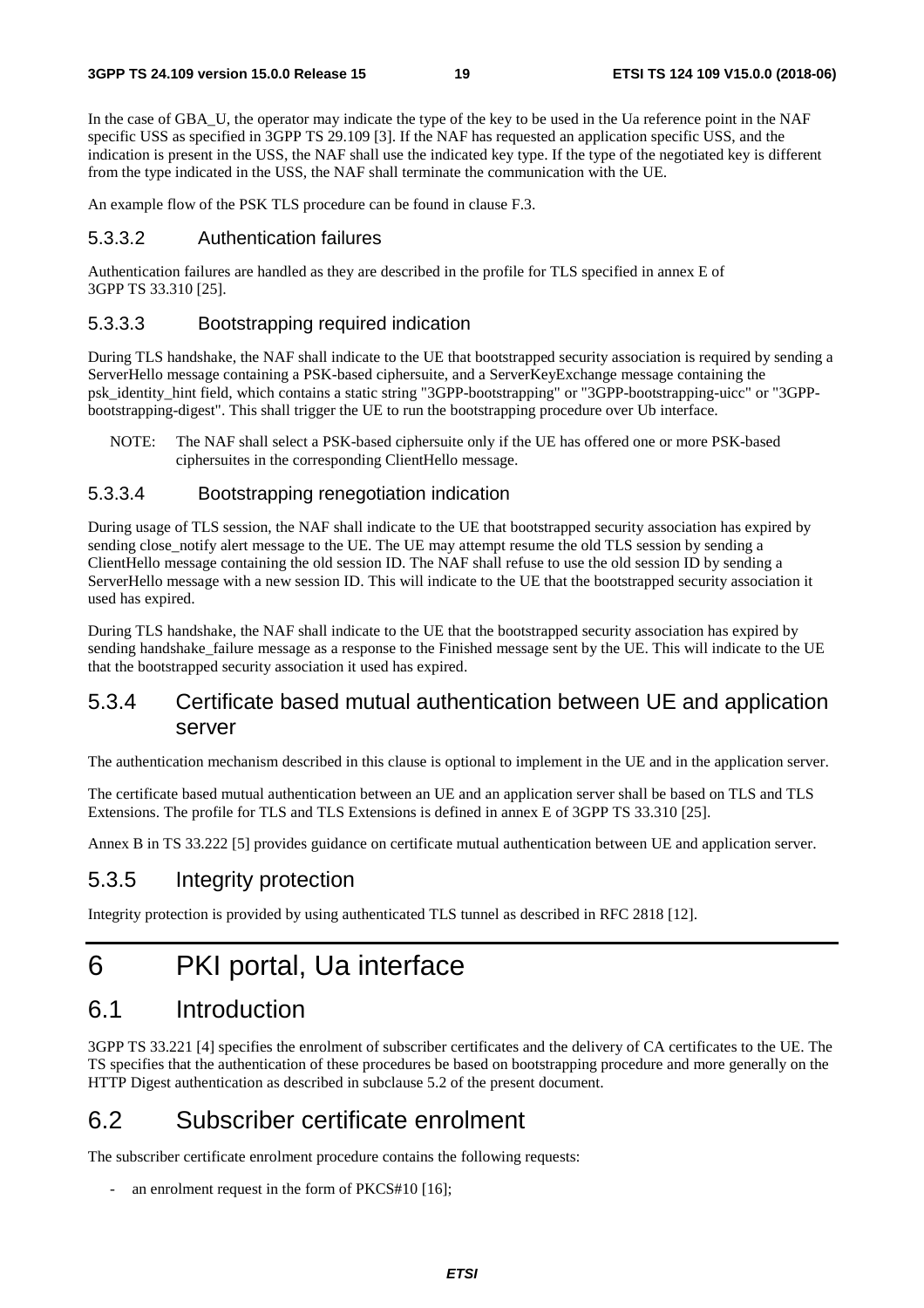- an optional request for WIM specific authentication code for key generation [19]; and
- an optional request for WIM specific authentication code for proof of key origin [19].

Respectively, the subscriber certificate enrolment procedure contains the following responses:

- a subscriber certificate; and
- a WIM specific authentication code [19].
- NOTE: The on board key generation and the generation of the proof of key origin requires a WIM specific authentication code. Whether it is, is decided by the issuer of the WIM card.

### 6.2.1 Enrolment procedure

The UE shall generate a PKCS#10 certification request [16] according to 3GPP TS 33.221 [4]. The UE shall send the PKCS#10 certification request to the PKI portal in the HTTP payload in a HTTP POST request. The Request-URI shall indicate the desired response type. Upon successful enrolment, PKI portal shall return the enrolled subscriber certificate in the desired format.

The UE populates the HTTP POST request as follows:

- the HTTP version shall be 1.1 which is specified in RFC 2616  $[14]$ ;
- the base of the Request-URI is extracted from the full PKI portal URI (e.g. if the full PKI portal URI is ["http://pki-portal.operator.com/enrol](http://pki-portal.operator.com/enrol)" then the Request-URI shall be "/enrol".
- NOTE 1: In case a proxy is used between the UE and the PKI portal, then the full Request-URI will be used in the HTTP Post request.
- the Request-URI shall contain an URI parameter "response" that shall be set to "single", "pointer", or "chain" depending on the UE's desired response type (e.g. Request-URI may take the form of "/enrol?response=single" for certificate delivery);
- NOTE 2: The PKI portal might ignore the UE's desired response type, and the UE should be capable of receiving the issued subscriber certificate in any of the response types.
- the UE may add additional URI parameters to the Request-URI;

NOTE 3: The PKI portal might ignore the additional URI parameters.

- the HTTP header Content-Type shall be "application/x-pkcs10";
- the HTTP header Content-Length shall be the length of the Base64 encoded PKCS#10 certification request in Octets; and
- the HTTP payload shall contain the Base64 encoded PKCS#10 certification request and optionally surrounded by "----- BEGIN CERTIFICATE REQUEST -----" and "----- END CERTIFICATE REQUEST -----" tags;
- the UE may add additional HTTP headers to the HTTP POST request.

The UE sends the HTTP POST request to the PKI portal. The PKI portal checks that the HTTP request is valid, and extracts the Base64 encoded PKCS#10 certification request for further processing. The PKI portal shall verify that the subscriber is authorized to receive the particular type of certificate by checking subscriber's user security settings received from the BSF as specified 3GPP TS 33.220 [1].

Upon successful subscriber certificate creation procedure, the PKI portal shall return the subscriber certificate to the UE in the UE's desired format or in the PKI portal's desired format.

The response format type shall be one of the following:

- the subscriber certificate itself (i.e. desired response type was "single");
- a pointer to the subscriber certificate (i.e. desired response type was "pointer"); or
- a certificate chain that contains full certification chain from subscriber certificate to the root certificate (i.e. desired response type was "chain").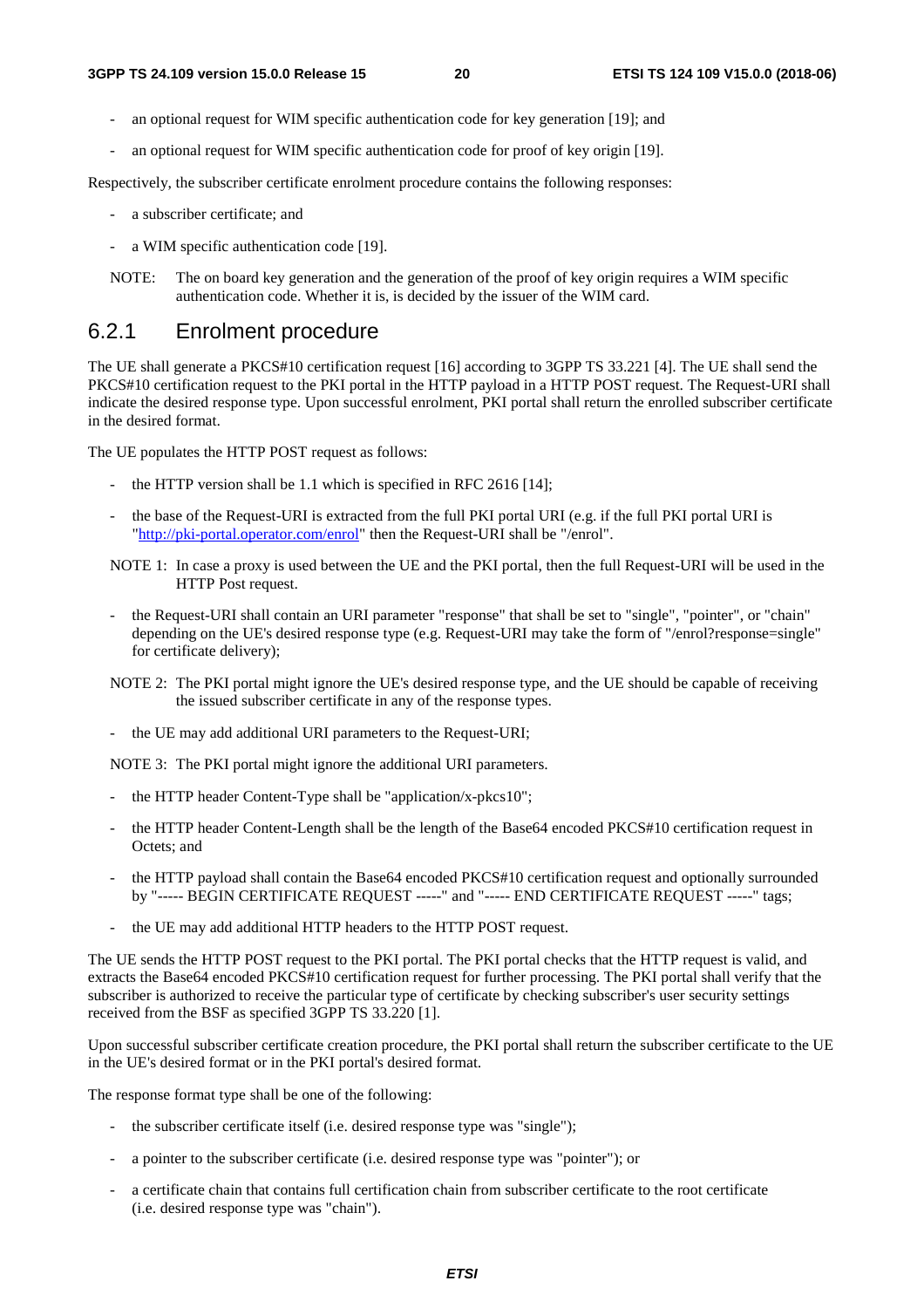If response format type is "single", the PKI portal shall populate HTTP response as follows:

- the HTTP status code shall be 200;
- the HTTP header Content-Type shall be "application/x-x509-user-cert";
- the HTTP header Content-Length shall be the length of the HTTP payload in octets;
- the HTTP payload shall contain the Base64 encoded subscriber certificate and optionally surrounded by "----- BEGIN CERTIFICATE -----" and "----- END CERTIFICATE -----" tags;
- the PKI portal may add additional HTTP headers to the HTTP response.

If response format type is "pointer", the PKI portal shall populate HTTP response as follows:

- the HTTP status code shall be 200;
- the HTTP header Content-Type shall be "application/vnd.wap.cert-response";
- the HTTP header Content-Length shall be the length of the HTTP payload in octets;
- the HTTP payload shall contain the Base64 encoded CertResponse structure and optionally surrounded by "----- BEGIN CERTIFICATE RESPONSE -----" and "----- END CERTIFICATE RESPONSE -----" tags;
- the PKI portal may add additional HTTP headers to the HTTP response.

If response format type is "chain", the PKI portal shall populate HTTP response as follows:

- the HTTP status code shall be 200;
- the HTTP header Content-Type shall be "application/pkix-pkipath";
- the HTTP header Content-Length shall be the length of the HTTP payload in octets;
- the HTTP payload shall contain the Base64 encoded PkiPath structure;
- the PKI portal may add additional HTTP headers to the HTTP response.

The PKI portal shall send the HTTP response to the UE. The UE shall check that the HTTP response is valid, and extract the Base64 encoded subscriber certificate, pointer to the subscriber certificate, or certificate chain for further processing.

An example flow of a successful subscriber certificate enrolment procedure can be found in clause E.3.

### 6.2.2 WIM specific authentication code for key generation

The UE may be equipped with a WIM which may require an authentication code from WIM provider in order to generate a key onboard WIM as specified in OMA ECMAScript [19] and OMA WPKI [20] specifications. In this case, the UE shall request the authentication code from PKI portal using a HTTP GET request. If the PKI portal can acquire authentication code, it is returned to the UE in the corresponding HTTP response.

The UE populates the HTTP GET request as follows:

- the HTTP version shall be 1.1 which is specified in RFC 2616 [14];
- the base of the Request-URI is extracted from the full PKI portal URI and appended with "/wim-auth-code" (e.g. if the full PKI portal URI is "http://pki-portal.operator.com/enrol" then the Request-URI shall be "/enrol/wim-auth-code");
- the Request-URI shall contain an URI parameter "request" that shall be set to the return value received from the WIM;
- NOTE 1: If an authentication code is required, the WIM will return "error:AuthReq:cardSerialNumber:Challenge". The cardSerialNumber and the Challenge are in a hexadecimal format as specified in OMA ECMAScript specification [19].
- the UE may add additional URI parameters to the Request-URI;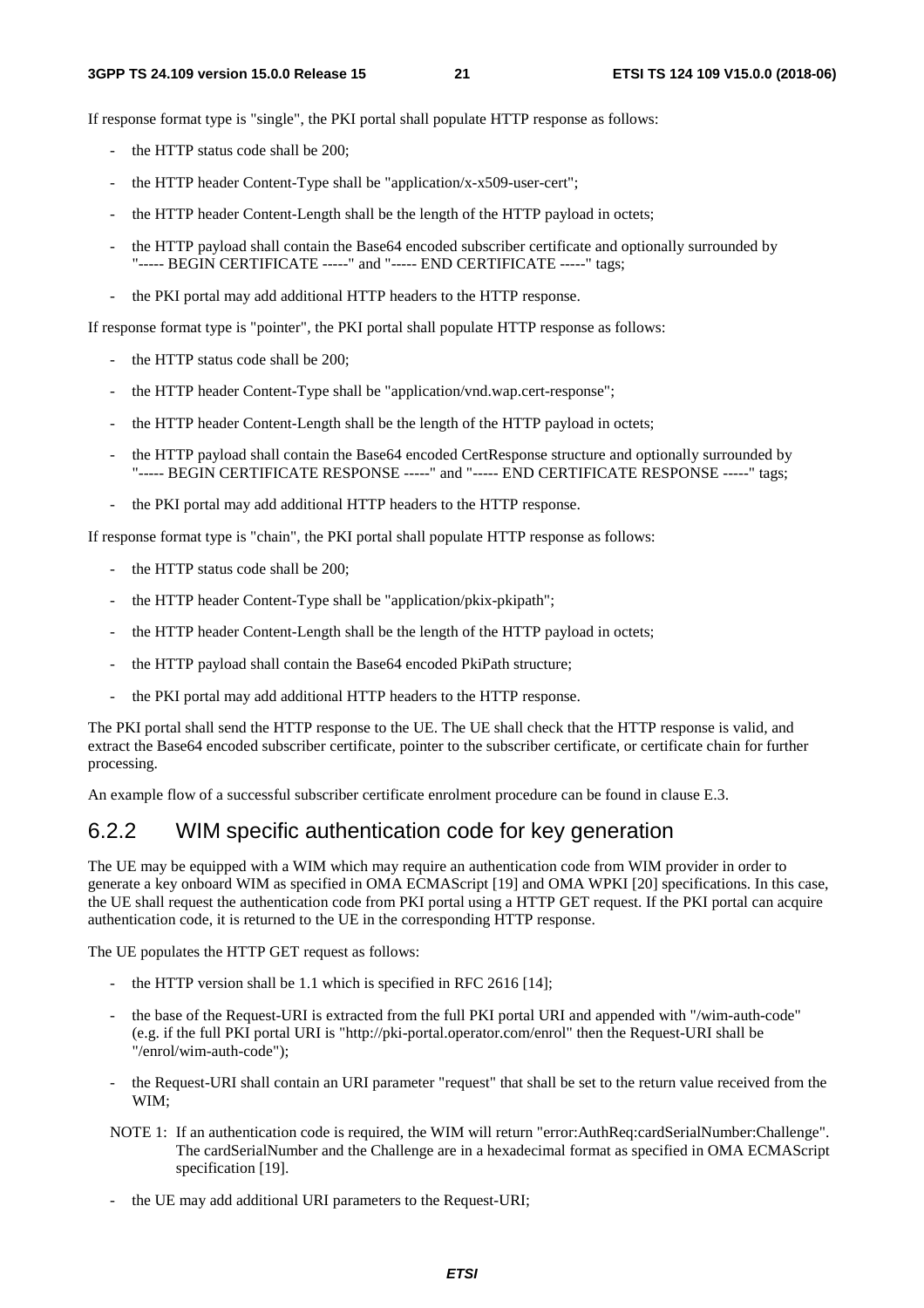- the UE may add additional HTTP headers to the HTTP GET request.

The UE sends the HTTP GET request to the PKI portal. The PKI portal acknowledges that this is an authentication code because the Request-URI contains the "/wim-auth-code" and the URI parameter "request". The PKI portal extracts the authentication code derivation parameters from the URI parameter "request", and derives the authentication code.

NOTE 2: The actual derivation of the authentication code is outside the scope.

Upon successful authentication code derivation, the PKI portal shall return the authentication code to the UE in a HTTP response:

- the HTTP status code shall be 200;
- the HTTP header Content-Type shall be "text/plain";
- the HTTP header Content-Length shall be the length of the HTTP payload in octets;
- the HTTP payload shall contain the authentication code in a hexadecimal format;
- the PKI portal may add additional HTTP headers to the HTTP response.

Upon receiving the authentication code from the PKI portal, the UE shall use it to authenticate the procedure of generating the key onboard the WIM.

### 6.2.3 WIM specific authentication code for proof of key origin

The UE may be equipped with a WIM which may require an authentication code from WIM provider in order to generate a proof of key origin onboard WIM as specified in OMA ECMAScript [19] and OMA WPKI [20] specifications. In this case, the UE shall request the authentication code from PKI portal using a HTTP GET request. If the PKI portal can acquire authentication code, it is returned to the UE in the corresponding HTTP response.

The procedure to obtain the authentication code for the generation of proof of key origin onboard WIM is the same as for the key generation, and is described in subclause D.2.1.

Upon receiving the authentication code from the PKI portal, the UE shall use it to authenticate the procedure generating the proof of key origin onboard the WIM.

### 6.2.4 Error situations

Subscriber certificate enrolment may not be successful for multiple reasons. The error cases are indicated by using 4xx and 5xx HTTP Status Codes as defined in RFC 2616 [14]. The 4xx status code indicates that the UE seems to have erred, and the 5xx status code indicates that the PKI portal is aware that it has erred. Possible error situations during subscriber certificate enrolment and their mappings to HTTP Status Codes are described in table 6.2.4-1.

NOTE: On the table 6.2.4-1, the "Description" column describes the error situation in PKI portal. The "PKI portal error" column describes the typical reason for the error.

An example flow of a failure in subscriber certificate enrolment procedure can be found in clause E.4.

| <b>HTTP Status</b><br>Code | <b>HTTP Error</b>   | UE should<br>repeat the<br>request | <b>Description</b>                                                 | <b>PKI</b> portal error                                                                                                                                                 |
|----------------------------|---------------------|------------------------------------|--------------------------------------------------------------------|-------------------------------------------------------------------------------------------------------------------------------------------------------------------------|
| 400                        | <b>Bad Request</b>  | No.                                | Request could not be<br>understood                                 | PKCS#10 request was missing,<br>or malformed                                                                                                                            |
| 401                        | Unauthorized        | Yes                                | Request requires authentication<br>(cf. subclause 5.2)             | Authentication pending,<br>cf. subclause 5.2                                                                                                                            |
| 402                        | Payment<br>Required | No                                 | Reserved for future use                                            |                                                                                                                                                                         |
| 403                        | Forbidden           | No                                 | PKI portal understood the<br>request, but is refusing to fulfil it | PKCS#10 request was valid, but<br>subscriber is not allowed to enrol<br>this particular type of certificates<br>or PKCS#10 request contained<br>unacceptable parameters |

#### **Table 6.2.4-1: HTTP Status Codes used for enrolment error**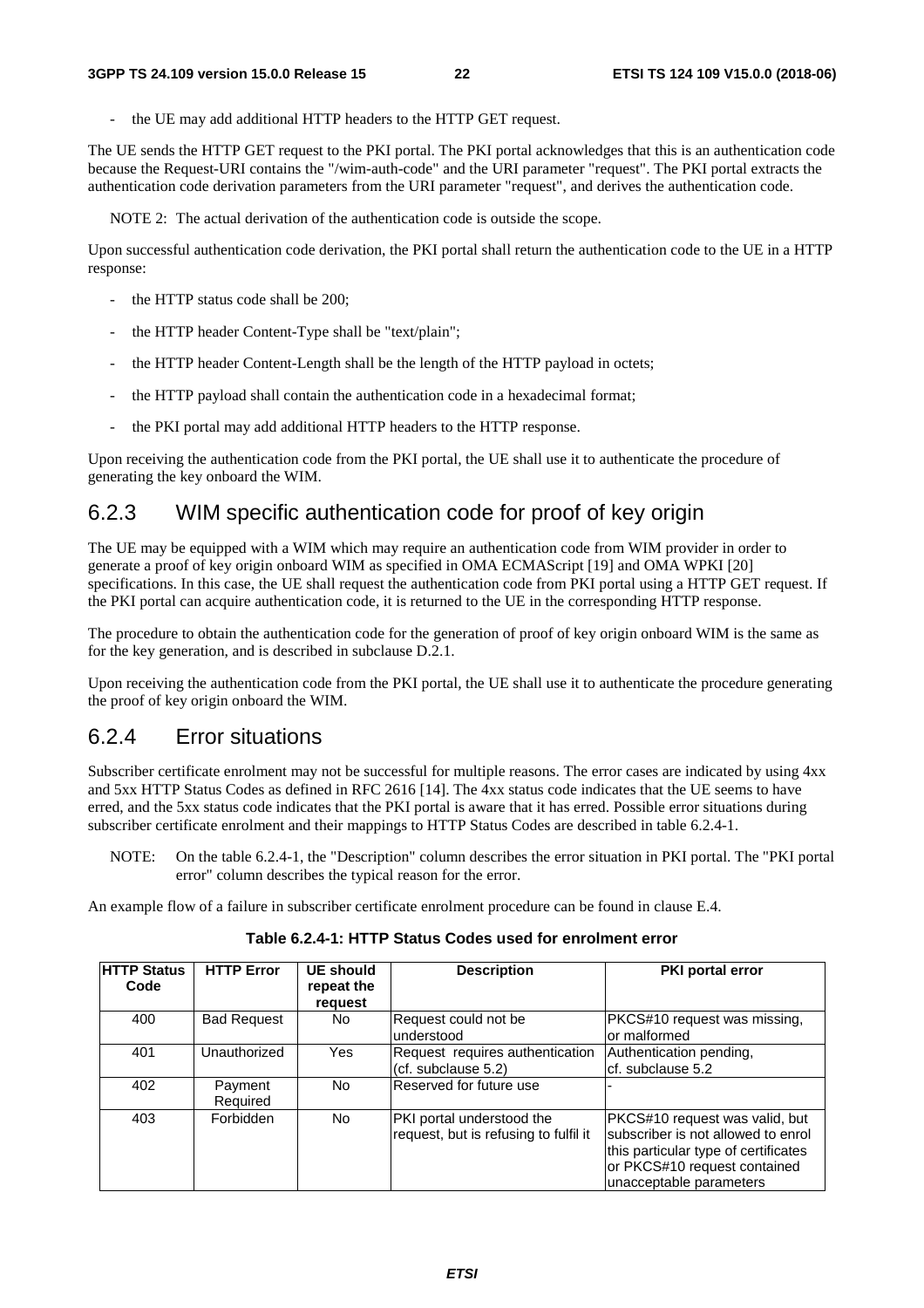| <b>HTTP Status</b> | <b>HTTP Error</b>      | <b>UE should</b>     | <b>Description</b>               | <b>PKI</b> portal error          |
|--------------------|------------------------|----------------------|----------------------------------|----------------------------------|
| Code               |                        | repeat the           |                                  |                                  |
| 404                | Not Found              | request<br><b>No</b> | PKI portal has not found         | The Request-URI was malformed    |
|                    |                        |                      | anything matching the            | and PKI portal cannot fulfil the |
|                    |                        |                      | Request-URI                      | enrolment request                |
| 405 to 406         | $\star$                | <b>No</b>            | Not used by PKI portal           |                                  |
| 407                | Proxy                  | Yes                  | PKI portal uses Authentication   | <b>Authentication Proxy</b>      |
|                    | Authentication         |                      | Proxy and UE shall authenticate  | authentication pending,          |
|                    | Required               |                      | itself with the proxy            | cf. subclause 5.2                |
| 408 to 417         |                        | <b>No</b>            | PKI portal should not use these  |                                  |
|                    |                        |                      | status codes                     |                                  |
| 500                | <b>Internal Server</b> | <b>No</b>            | PKI portal encountered an        | PKI portal is mis-configured     |
|                    | Error                  |                      | unexpected error                 |                                  |
| 501                | <b>Not</b>             | <b>No</b>            | PKI portal does not support the  | The server does not contain PKI  |
|                    | Implemented            |                      | required functionality           | portal service                   |
| 502                | <b>Bad Gateway</b>     | <b>No</b>            | Gateway/Proxy received an        | PKI portal is behind a           |
|                    |                        |                      | invalid response from PKI portal | gateway/proxy and sent an        |
|                    |                        |                      |                                  | invalid response to the          |
|                    |                        |                      |                                  | gateway/proxy                    |
| 503                | Service                | Yes                  | PKI portal service is currently  | PKI portal is temporarily        |
|                    | Unavailable            |                      | unavailable                      | unavailable, UE may repeat the   |
|                    |                        |                      |                                  | request after delay indicated by |
|                    |                        |                      |                                  | "Retry-After" header             |
| 504                | Gateway                | No.                  | Gateway/Proxy did not receive a  | PKI portal is behind a           |
|                    | Timeout                |                      | timely response from the         | gateway/proxy and did not send   |
|                    |                        |                      | upstream server                  | a response to the gateway/proxy  |
|                    |                        |                      |                                  | in time, or was not reachable by |
|                    |                        |                      |                                  | the gateway/proxy                |
| 505                | <b>HTTP Version</b>    | <b>No</b>            | PKI portal does not support the  | UE should use HTTP/1.1 version   |
|                    | Not Supported          |                      | HTTP protocol version that was   | with PKI portal                  |
|                    |                        |                      | used in the request line         |                                  |

## 6.3 CA certificate delivery

The root certificate delivery procedure contains the following request:

- a CA certificate delivery request;

and the corresponding response:

- the CA certificate.

### 6.3.1 CA certificate delivery procedure

The UE shall populate the HTTP GET request as follows:

- the HTTP version shall be 1.1 which is specified in RFC 2616  $[14]$ ;
- the base of the Request-URI is extracted from the full PKI portal URI (e.g. if the full PKI portal URI is ["http://pki-portal.operator.com/](http://pki-portal.operator.com/)getcertificate" then the Request-URI shall be "/getcertificate".
- NOTE 1: In case a proxy is used between the UE and the PKI portal, then the full Request-URI will be used in the HTTP Post request.
- the Request-URI shall contain an URI parameter "in" that shall be the Base64 encoding of the DER encoded Issuer field of the X.509 certificate;
- the Request-URI may contain an URI parameter "ki" that shall be the Base64 encoding of the DER encoded the Key Identifier of the X.509 certificate;
- NOTE 2: Key Identifier of the CA certificate can be obtained from the Authority Key Identifier extension of the subscriber certificate.
- the UE may add additional URI parameters to the Request-URI;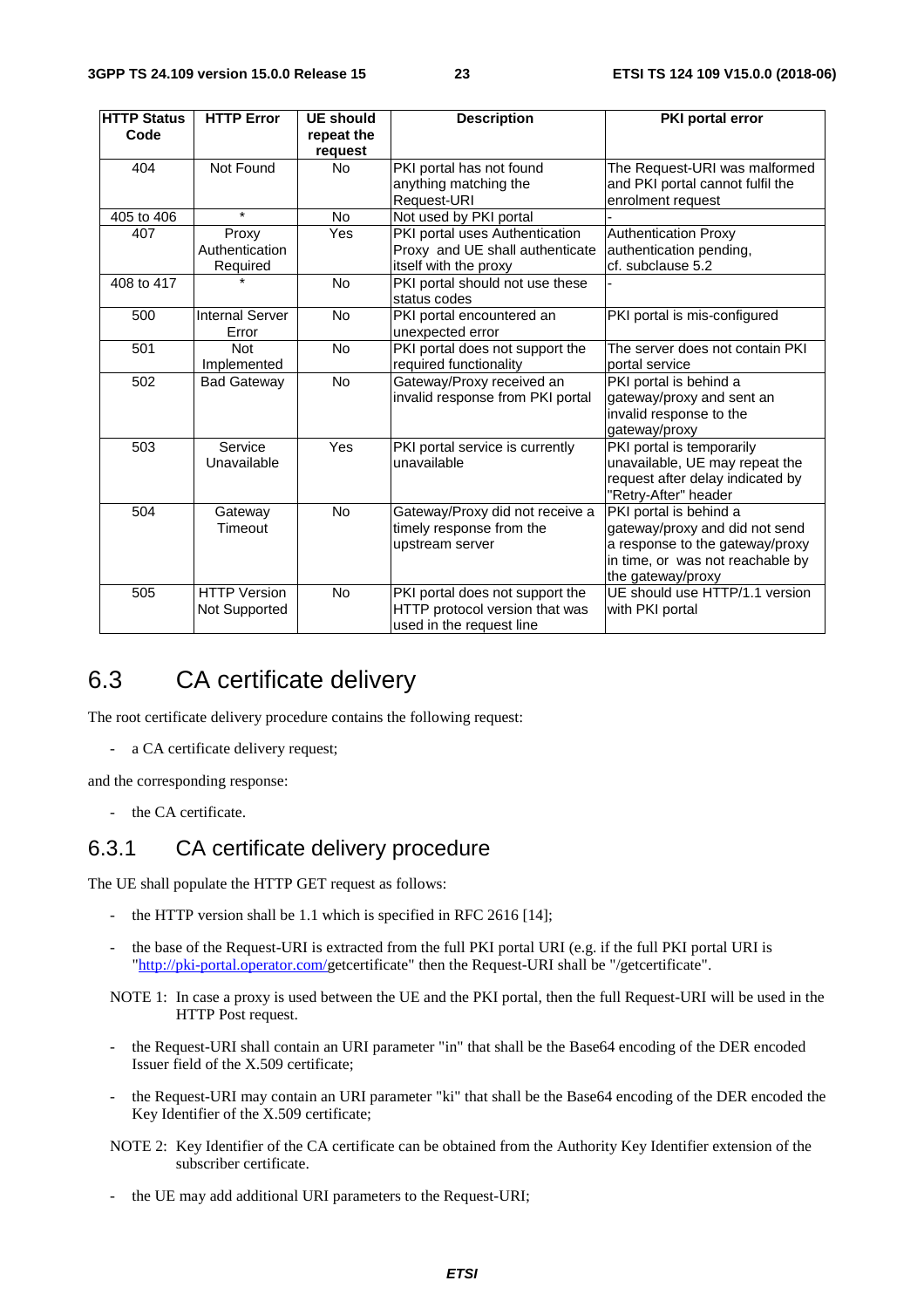the UE may add additional HTTP headers to the HTTP GET request.

The UE sends the HTTP GET request to the PKI portal. The PKI portal checks that the HTTP request is valid, and extracts the "in" parameter and optionally "ki" parameter from the Request-URI. If the PKI portal can verify that the Issuer field parameter is valid, and that the UE may set the CA certificate as a root certificate (i.e. trusted CA certificate), it will then send the CA certificate back to the UE in the corresponding HTTP response.

The PKI portal shall populate the HTTP response as follows:

- the HTTP status code shall be 200;
- the HTTP header Content-Type shall be "application/x-x509-ca-cert";
- the HTTP header Content-Length shall be the length of the HTTP payload in octets;
- the HTTP payload shall contain the Base64 encoded CA certificate structure and optionally surrounded by "----- BEGIN CERTIFICATE -----" and "----- END CERTIFICATE -----" tags;
- the PKI portal may add additional HTTP headers to the HTTP response.

The PKI portal shall send the HTTP response to the UE. The UE shall check that the HTTP response is valid, and extract the Base64 encoded CA certificate for further processing. UE shall validate and match the received CA certificate against the parameters supplied in the corresponding request.

An example flow of CA certificate procedure can be found in clause E.5.

### 6.3.2 Error situations

CA certificate delivery may not be successful for multiple reasons. The error cases are indicates by using 4xx and 5xx HTTP Status Codes as defined in RFC 2616 [14]. The 4xx status code indicates that the UE seems to have erred, and the 5xx status codes indicate that the PKI portal is aware that it has erred. Possible error situations during CA certificate delivery and their mappings to HTTP Status Codes are described in table 6.3.2-1.

NOTE: On the table 6.3.2-1, the "Description" column describes the error situation in PKI portal. The "PKI portal error" column describes the typical reason for the error.

An example flow of a failure in CA certificate delivery procedure can be found in clause E.6.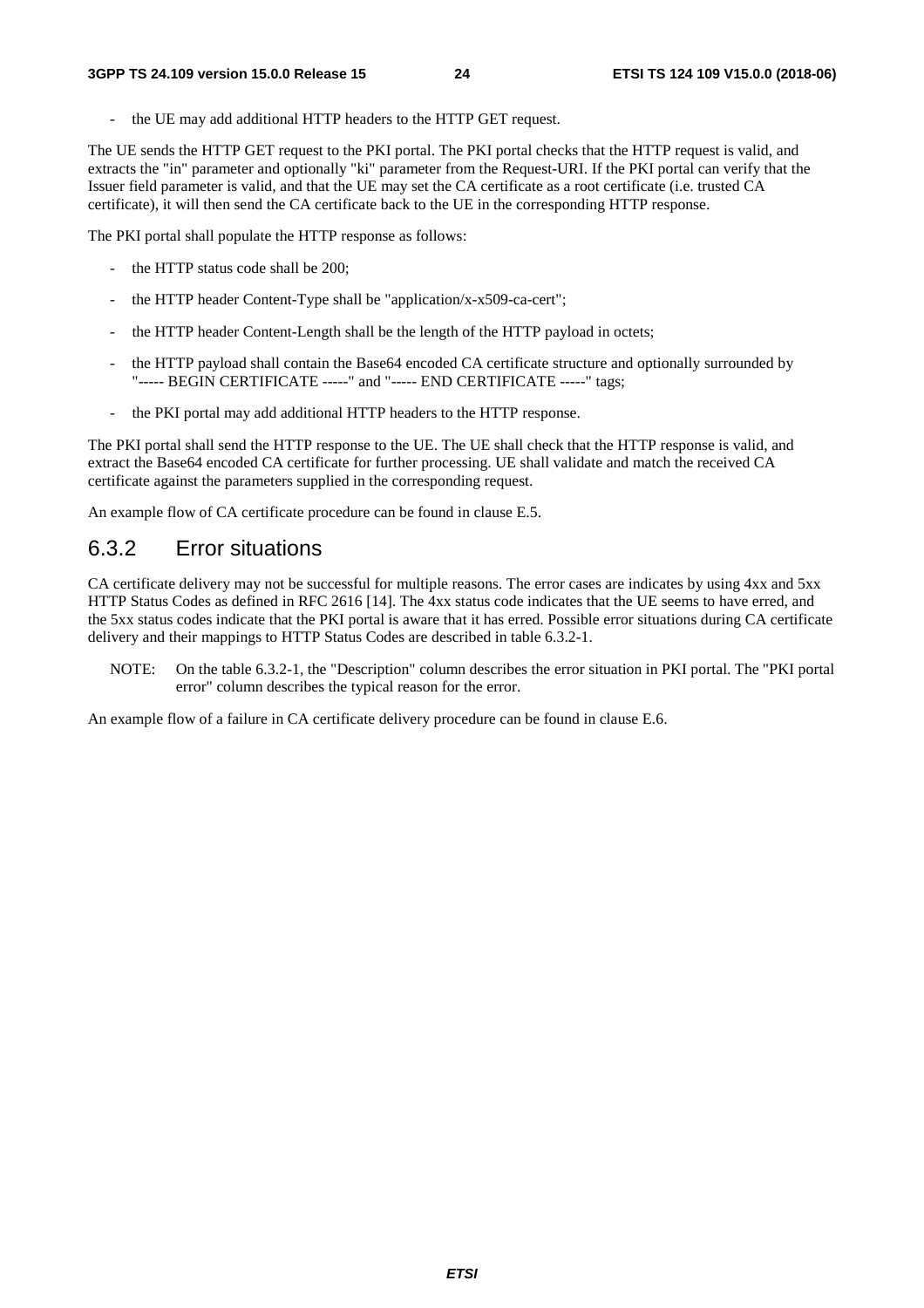| <b>HTTP Status</b><br>Code | <b>HTTP Error</b>                    | <b>UE should</b><br>repeat the | <b>Description</b>                                                                             | <b>PKI</b> portal error                                                                                                                                 |
|----------------------------|--------------------------------------|--------------------------------|------------------------------------------------------------------------------------------------|---------------------------------------------------------------------------------------------------------------------------------------------------------|
|                            |                                      | request                        |                                                                                                |                                                                                                                                                         |
| 400                        | <b>Bad Request</b>                   | <b>No</b>                      | Request could not be<br>understood                                                             | Request could not be<br>understood                                                                                                                      |
| 401                        | Unauthorized                         | Yes                            | Request requires authentication<br>(cf. subclause 5.2)                                         | Authentication pending,<br>cf. subclause 5.2                                                                                                            |
| 402                        | Payment<br>Required                  | <b>No</b>                      | Reserved for future use                                                                        |                                                                                                                                                         |
| 403                        | Forbidden                            | $\overline{N}$                 | PKI portal understood the<br>request, but is refusing to fulfil it                             | CA certificate delivery request<br>was understood but PKI<br>portal refuses to deliver the<br>CA certificate                                            |
| 404                        | Not Found                            | No                             | PKI portal has not found<br>anything matching the Request-<br>URI                              | PKI portal does not have the<br>requested CA certificate                                                                                                |
| 405 to 406                 |                                      | No                             | Not used by PKI portal                                                                         |                                                                                                                                                         |
| 407                        | Proxy<br>Authentication<br>Required  | Yes                            | PKI portal uses Authentication<br>Proxy and UE shall authenticate<br>itself with the proxy     | <b>Authentication Proxy</b><br>authentication pending,<br>cf. subclause 5.2                                                                             |
| 408 to 417                 |                                      | $\overline{N}$                 | PKI portal should not use these<br>status codes                                                |                                                                                                                                                         |
| 500                        | <b>Internal Server</b><br>Error      | $\overline{N}$                 | PKI portal encountered an<br>unexpected error                                                  | PKI portal is mis-configured                                                                                                                            |
| 501                        | <b>Not</b><br>Implemented            | $\overline{N}$                 | PKI portal does not support the<br>required functionality                                      | The server does not contain<br>PKI portal service                                                                                                       |
| 502                        | <b>Bad Gateway</b>                   | No                             | Gateway/Proxy received an<br>invalid response from PKI portal                                  | PKI portal is behind a<br>gateway/proxy and sent an<br>invalid response to the<br>gateway/proxy                                                         |
| 503                        | Service<br>Unavailable               | Yes                            | PKI portal service is currently<br>unavailable                                                 | PKI portal is temporarily<br>unavailable, UE may repeat<br>the request after delay<br>indicated by "Retry-After"<br>header                              |
| 504                        | Gateway<br>Timeout                   | No                             | Gateway/Proxy did not receive a<br>timely response from the<br>upstream server                 | PKI portal is behind a<br>gateway/proxy and did not<br>send a response to the<br>gateway/proxy in time, or<br>was not reachable by the<br>gateway/proxy |
| 505                        | <b>HTTP Version</b><br>Not Supported | No                             | PKI portal does not support the<br>HTTP protocol version that was<br>used in the request line. | UE should use HTTP/1.1<br>version with PKI portal                                                                                                       |

**Table 6.3.2-1: HTTP Status Codes for CA certificate delivery error** 

## 7 Authentication Proxy

## 7.1 Introduction

The use of authentication proxy (AP) is specified in 3GPP TS 33.222 [5]. The AP in GAA is used to separate the GAA specific authentication procedure and the Application Server (AS) specific application logic to different logical entities. The AP is configured as a HTTP reverse proxy, i.e. the FQDN of the AS is configured to the AP such a way that the IP traffic intended to the AS is directed to the AP by the network. The AP performs the GAA authentication of the UE. After the GAA authentication procedure has been successfully completed, the AP assumes the typical role of a reverse proxy, i.e. the AP forwards HTTP requests originating from the UE to the correct AS, and returns the corresponding HTTP responses from the AS to the originating UE.

## 7.2 Authentication

The authentication of the UE shall be based on GAA as specified in clause 5.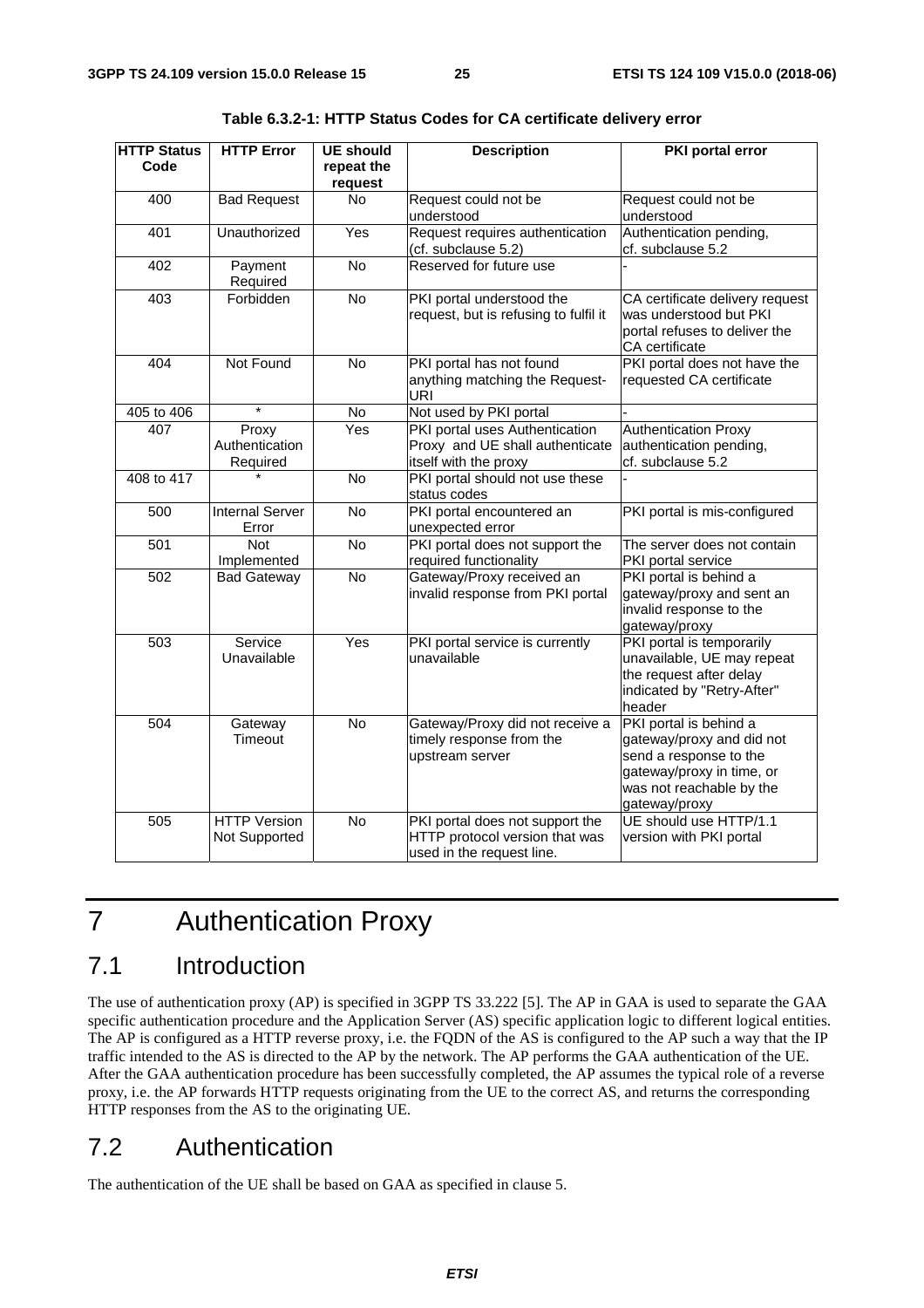The AP shall remove the "Authorization" header from the HTTP requests that are forwarded from the UE to the AS. The AP shall add the "Authentication-Info" header to the HTTP responses that are forwarded to the UE from the AS.

The UE may indicate the user identity intended to be used with the AS by adding a HTTP header to the outgoing HTTP requests. The HTTP header name shall be "X-3GPP-Intended-Identity" and it shall contain the user identity surrounded by quotation marks ("). If the HTTP header has been added, the AP may verify that the user identity belongs to the subscriber. In case the AP supports this check of the user identity then it shall be performed dependant on the subscriber's application specific or AP specific user security settings.

## 7.3 Authorization

The AP shall be able to decide whether particular subscriber, i.e. the UE, is authorized to access a particular AS. The granularity of the authorization procedures is specified in 3GPP TS 33.222 [5].

The AP may indicate an asserted identity or a list of identities to the AS by adding a HTTP header to the HTTP requests coming from the UE and forwarded to the AS. The HTTP header name shall be "X-3GPP-Asserted-Identity" and it shall contain a list of identities separated by comma (,) and each identity is surrounded by quotation marks ("). Whether the AP supports this handling of an asserted identity or a list of identities then it shall depend on local policy in the AP. In addition the subscriber's application specific or AP specific user security settings may be considered.

The AP may indicate an authorization flag or a list of authorization flags from the application specific user security settings (USS) to the AS by adding a HTTP header to the HTTP requests coming from the UE and forwarded to the AS. The HTTP header name shall be "X-3GPP-Authorization-Flags" and it shall contain a list of authorization flags separated by comma (,) and each authorization flag is surrounded by quotation marks ("). In case the AP supports this handling of authorization flags from USS then it shall depend on local policy in the AP.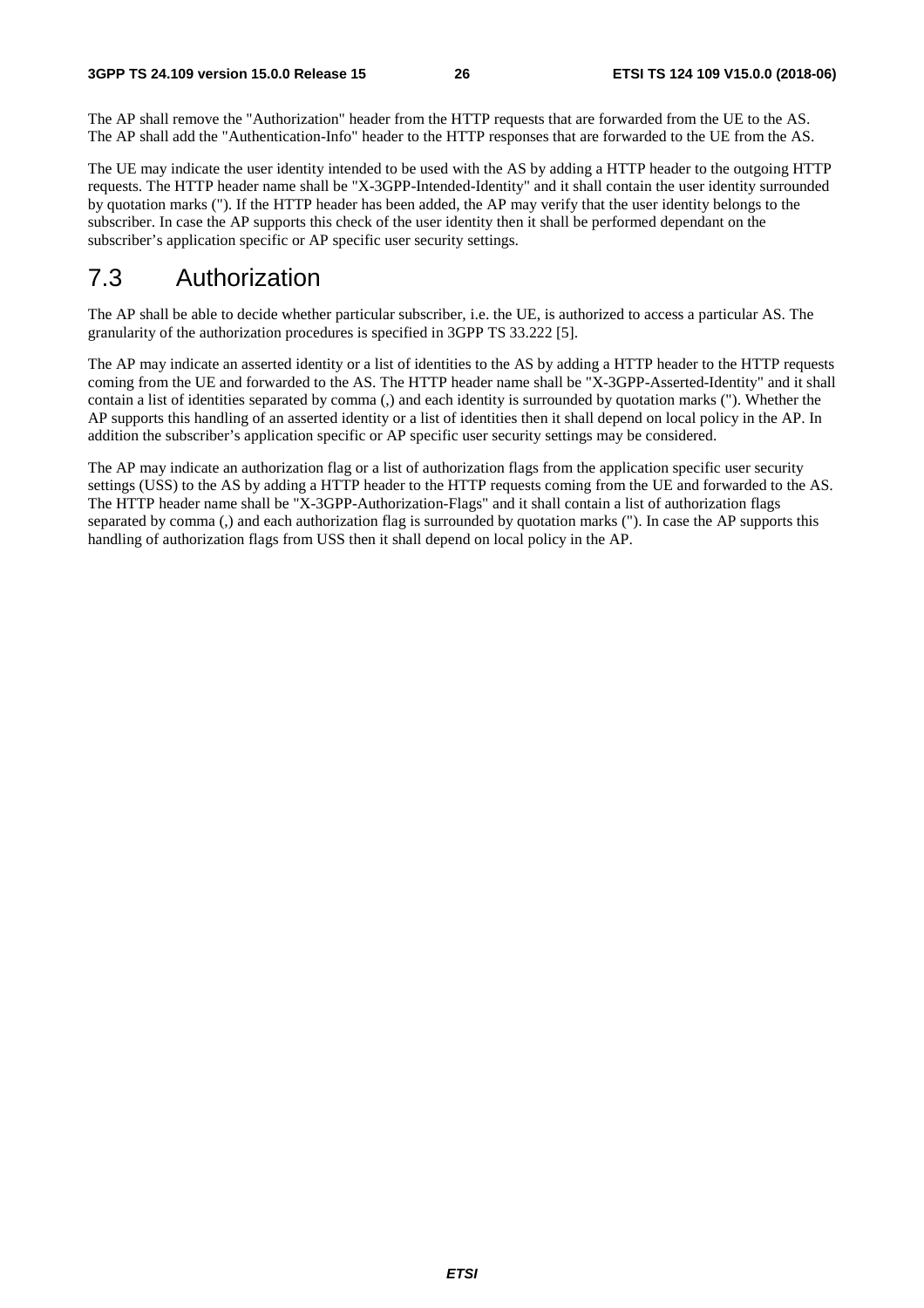## Annex A (informative): Signalling flows of bootstrapping procedure

## A.1 Scope of signalling flows

This annex gives examples of signalling flows for bootstrapping procedure.

## A.2 Introduction

## A.2.1 General

Bootstrapping procedure is executed in order to establish bootstrapped security association, i.e. bootstrapping session between an UE and the BSF.

The bootstrapping session is used between a UE and a NAF. An example usage of it is described in annex B.

## A.2.2 Key required to interpret signalling flows

3GPP TS 24.228 [13], subclause 4.1.1, specifies the key required to interpret the contents of the SIP methods. This key is used with HTTP based messages (cf. RFC 2616 [14]) as well since SIP and HTTP messages resemble each other in structure. The following key rules are used in addition to those specified in 3GPP TS 24.228 [13]:

- a) The HTTP based messaging is always initiated by the client:
	- HTTP request is generated by the client (i.e. UE);
	- HTTP response is generated by the server as a response to the HTTP request;
	- HTTP proxies may be between the client and the server.
- b) There is only one single HTTP response to the HTTP request.
- c) In order to differentiate between HTTP messages and other protocol messages, the HTTP messages are marked with simple arrow line, and all *non-HTTP* messages with block arrows.
- d) The flows show the signalling exchanges between the following functional entities in addition to those specified in 3GPP TS 24.228 [13]:
	- Bootstrapping Server Function (BSF);
	- Network Application Function (NAF);
	- PKI portal (PKI portal).
- e) The "(B-TID)" sequence of characters is used to indicate that the bootstrapping transaction identifier (B-TID) needs to be filled in.

## A.3 Signalling flows demonstrating a successful bootstrapping procedure

The overall bootstrapping procedure in successful case is presented in figure A.3-1. The bootstrapping Zh interface performs the retrieval of an authentication vector by BSF from the HSS. The procedure corresponds to the step 2 in figure A.3-1.

This clause specifies in detail the format of the bootstrapping procedure that is further utilized by various applications. It contains the AKA authentication procedure with BSF, and later the bootstrapping key material generation procedure.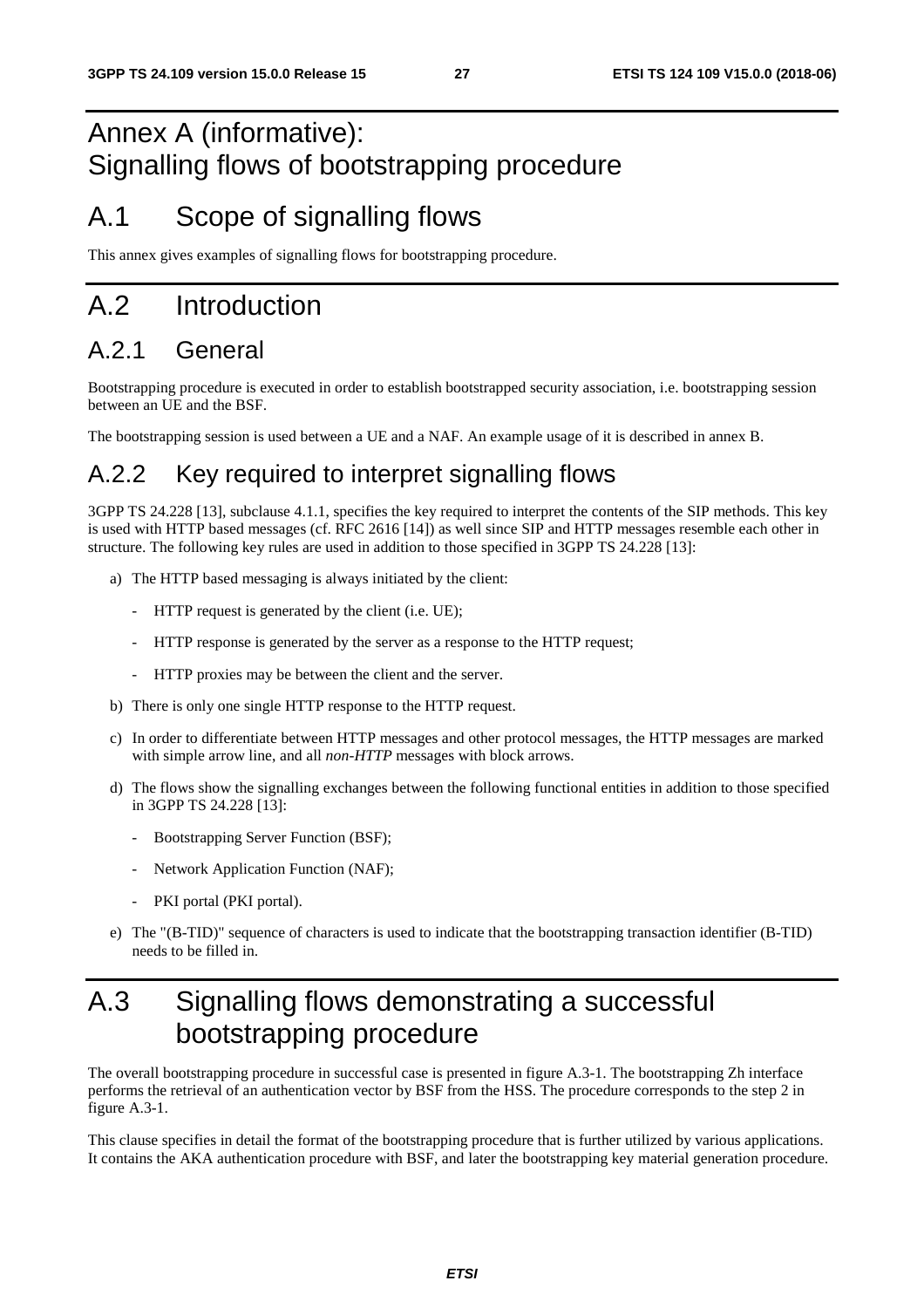

**Figure A.3-1: Bootstrapping signalling** 

### 1. **Initial GET request (UE to BSF) - see example in table A.3-1**

 The purpose of this message is to initiate bootstrapping procedure between the UE and BSF. The UE sends an HTTP request containing the private user identity towards its home BSF.

### **Table A.3-1: Initial GET request (UE to BSF)**

```
GET / HTTP/1.1 
Host: bsf.home1.net:80 
User-Agent: Bootstrapping Client Agent; Release-6; 3gpp-gba-tmpi 
Date: Thu, 08 Jan 2004 10:13:17 GMT 
Accept: */* 
Authorization: Digest 
         username="user1_private@home1.net", 
         realm="bsf.home1.net", 
         nonce="", 
        uri="/",
         response=""
```
**Request-URI:** The Request-URI (the URI that follows the method name, "GET", in the first line) indicates the resource indication of this GET request. For bootstrapping server, this is by default "/".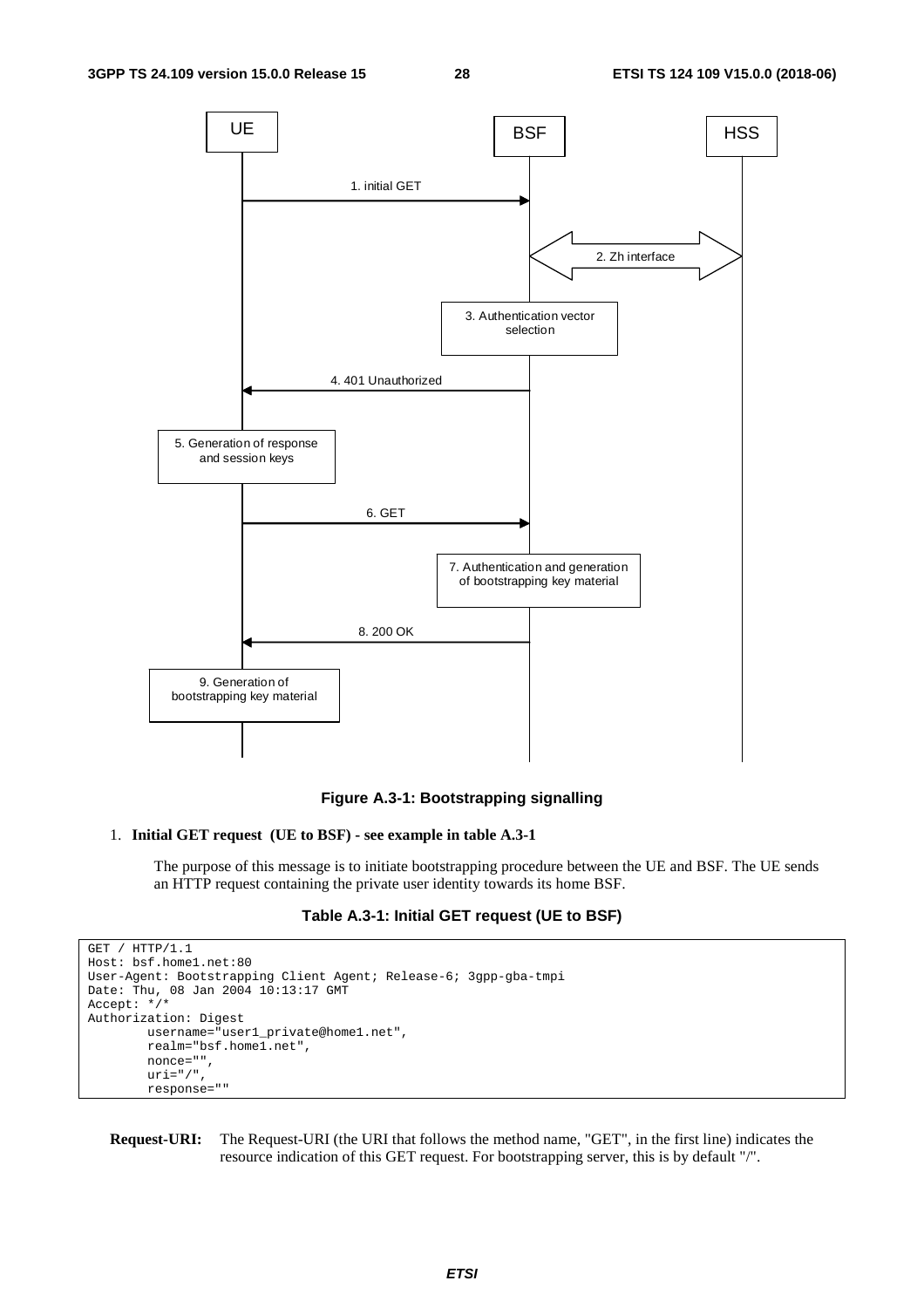#### **3GPP TS 24.109 version 15.0.0 Release 15 29 ETSI TS 124 109 V15.0.0 (2018-06)**

- **Host:** Specifies the Internet host and port number of the BSF server, derived from the private user identity or IMSI according to 3GPP TS 23.003 [7], or obtained from the original URI given by referring resource. The port number to be used with Ub reference point is the default port of HTTP, i.e. 80.
- **User-Agent:** Contains information about the user agent originating the request.
- **Date:** Represents the date and time at which the message was originated.
- **Accept:** Media types which are acceptable for the response.
- **Authorization:** It carries authentication information. The private user identity (user1 private@home1.net) is carried in the username field of the Digest AKA protocol. The "uri" parameter (directive) contains the same value as the Request-URI. The "realm" parameter (directive) contains the network name where the username is authenticated. The Host and the "realm" parameter (directive) value are obtained from the same field in the USIM and therefore, are identical. In this example, it is assumed that a new UICC card was just inserted into the terminal, and there is no other cached information to send. Therefore, "nonce" and "response" parameters (directives) are empty.

#### 2. **Zh: Authentication procedure**

BSF retrieves the corresponding AVs from the HSS.

For detailed signalling flows see 3GPP TS 29.109 [3].

#### **Table A.3-2: BSF authentication information procedure (BSF to HSS)**

| destination       | Message source and  Zh Information element   Information Source<br>name | in GET         | <b>Description</b>                                                                                        |
|-------------------|-------------------------------------------------------------------------|----------------|-----------------------------------------------------------------------------------------------------------|
| <b>BSF to HSS</b> | Private User Identity                                                   | Authorization: | The Private User Identity is encoded in<br>the username field according to the<br>Authorization protocol. |

#### 3. **Authentication vector selection**

 The BSF selects an authentication vector for use in the authentication challenge. For detailed description of the authentication vector, see 3GPP TS 33.220 [1].

- NOTE 1: The authentication vector can be of the form as in 3GPP TS 33.203 [21] (if IMS AKA is the selected authentication scheme):
	- $AV = RAND_n||AUTN_n||XRES_n||CK_n||IK_n$  where:
		- RAND: random number used to generate the XRES, CK, IK, and part of the AUTN. It is also used to generate the RES at the UE.
		- AUTN: Authentication token (including MAC and SQN); 128 bit value generated by the HSS.
		- XRES: Expected (correct) result from the UE.
		- CK: Cipher key (optional).
		- IK: Integrity key.

### 4. **401 Unauthorized response (BSF to UE) - see example in table A.3-3**

 BSF forwards the challenge to the UE in HTTP 401 Unauthorized response (without the CK, IK and XRES). This is to demand the UE to authenticate itself. The challenge contains RAND and AUTN that are populated in nonce field according to RFC 3310 [6].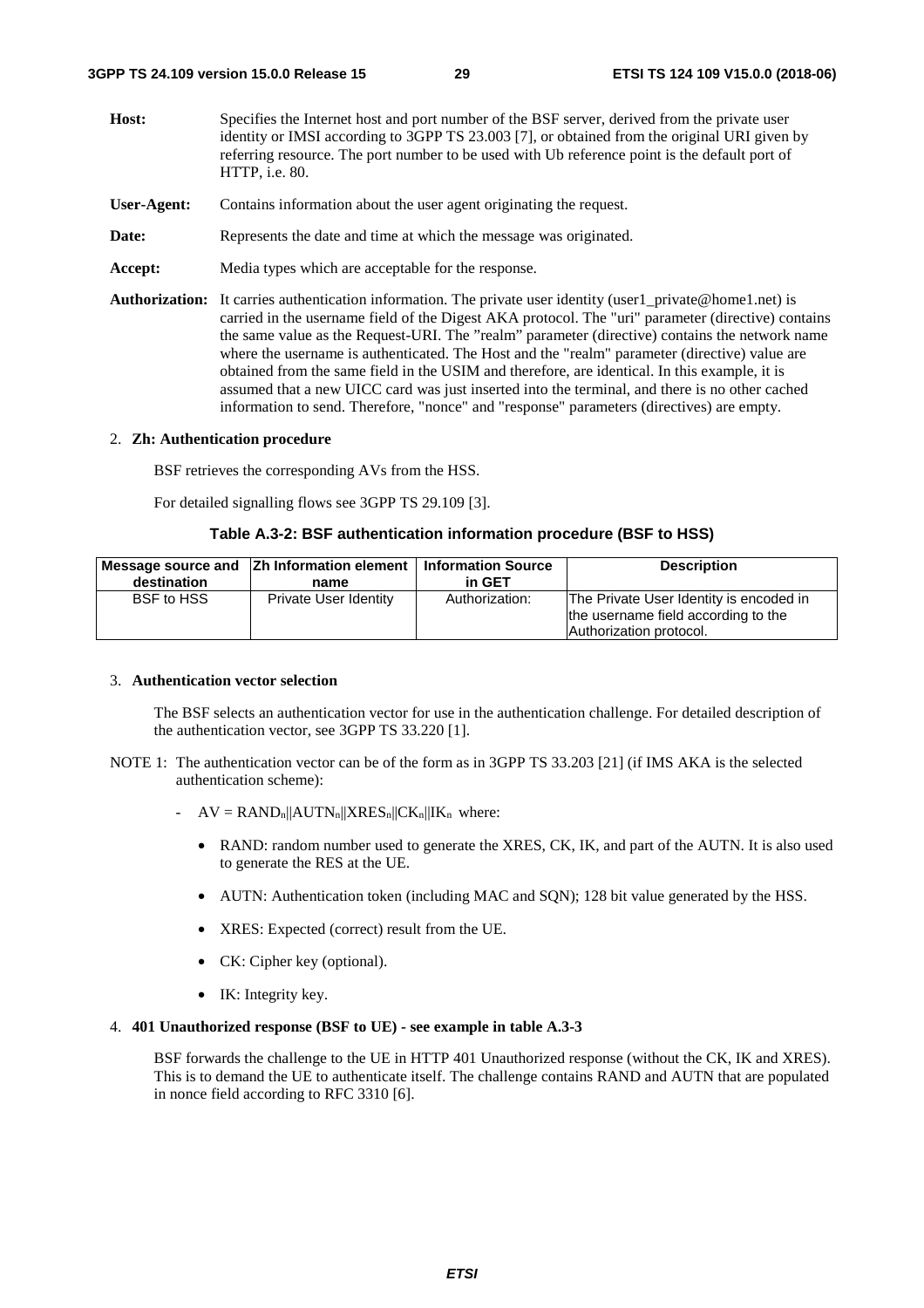**Table A.3-3: 401 Unauthorized response (BSF to UE)** 

```
HTTP/1.1 401 Unauthorized 
Server: Bootstrapping Server; Release-6 
Date: Thu, 08 Jan 2004 10:13:17 GMT 
WWW-Authenticate: Digest 
         realm="bsf.home1.net", 
         nonce= base64(RAND + AUTN + server specific data), 
         algorithm=AKAv1-MD5, 
         qop="auth-int", 
         opaque="5ccc069c403ebaf9f0171e9517f30e41"
```
**Server:** Contains information about the software used by the origin server (BSF).

**Date:** Represents the date and time at which the message was originated.

**WWW-Authenticate:** The BSF challenges the user. The nonce includes the quoted string, base64 encoded value of the concatenation of the AKA RAND, AKA AUTN and server specific data.

NOTE 2: The actual nonce value in the WWW-Authenticate header field is encoded in base64, and it can look like: nonce="A34Cm+Fva37UYWpGNB34JP".

#### 5. **Generation of response and session keys at UE**

 Upon receiving the Unauthorized response, the UE extracts the MAC and the SQN from the AUTN. The UE calculates the XMAC and checks that XMAC matches the received MAC and that the SQN is in the correct range. If both these checks are successful the UE calculates the authentication challenge response (using RES and other parameters as defined in RFC 3310 [6]), and also computes the session keys IK and CK. The authentication challenge response is put into the Authorization header and sent back to the BSF in the GET request.

#### 6. **GET request (UE to BSF) - see example in table A.3-4**

The UE sends an HTTP GET request again, with the RES, which is used for response calculation, to the BSF.

#### **Table A.3-4: GET request (UE to BSF)**

```
GET / HTTP/1.1 
Host: bsf.home1.net:80 
User-Agent: Bootstrapping Client Agent; Release-6; 3gpp-gba-tmpi 
Date: Thu, 08 Jan 2004 10:13:18 GMT 
Accept: */* 
Authorization: Digest 
         username="user1_private@home1.net", 
         realm="bsf.home1.net", 
         nonce="base64(RAND + AUTN + server specific data)", 
         uri="/", qop=auth-int, 
         nc=00000001, 
         cnonce="6629fae49393a05397450978507c4ef1", 
         response="6629fae49393a05397450978507c4ef1", 
         opaque="5ccc069c403ebaf9f0171e9517f30e41", 
         algorithm=AKAv1-MD5
```
**Authorization:** This carries the response to the authentication challenge received in step 4 and contains the private user identity, the realm, the nonce, the URI, the qop, the NC, the cnonce, the response, the opaque, and the algorithm.

#### 7. **Authentication and generation of key material at BSF**

 Upon receiving an integrity protected GET request carrying the authentication challenge response, the BSF checks that the expected response (calculated by the BSF using XRES and other parameter as defined in RFC 3310 [6]) matches the received challenge response. If the check is successful then the user has been authenticated and the private user identity is registered in the BSF.

 The BSF generates the bootstrapping transaction identifier (B-TID) for the IMPI and stores the tuple <B-TID,IMPI,CK,IK>.

For detailed bootstrapping key material generation procedure see 3GPP TS 33.220 [1].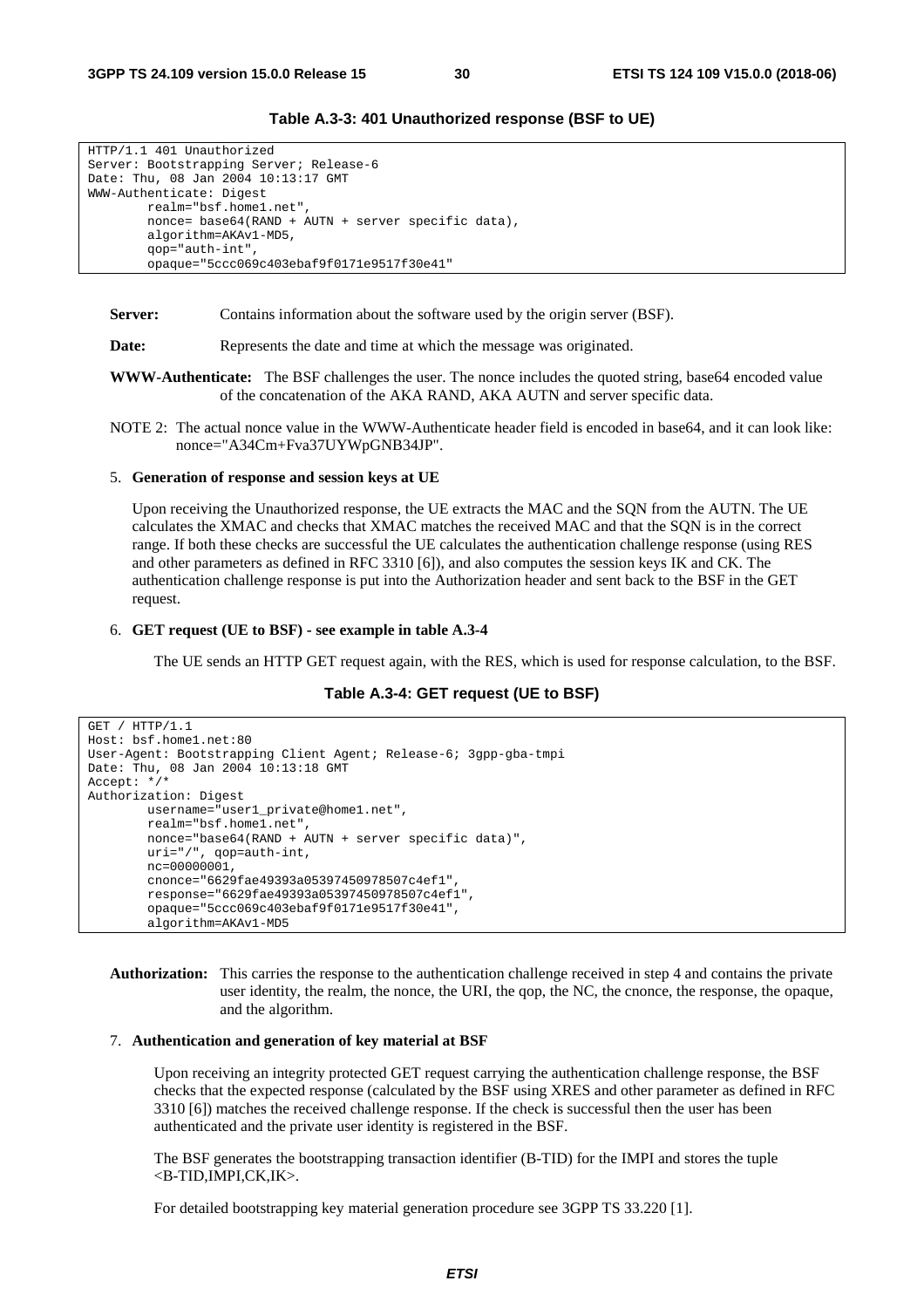### 8. **200 OK response (BSF to UE) - see example in table A.3-5**

The BSF sends 200 OK response to the UE to indicate the success of the authentication.

```
Table A.3-5: 200 OK response (BSF to UE)
```

```
HTTP/1.1 200 OK 
Server: Bootstrapping Server; Release-6; 3gpp-gba-tmpi 
Authentication-Info: qop=auth-int, 
         rspauth="6629fae49394a05397450978507c4ef1", 
         cnonce="6629fae49393a05397450978507c4ef1", 
         nc=00000001, 
         nextnonce="base64(RAND + AUTN + server specific data)" 
Date: 
Expires: Thu, 08 Jan 2004 10:23:17 GMT 
Content-Type: application/vnd.3gpp.bsf+xml 
Content-Length: (...) 
<?xml version="1.0" encoding="UTF-8"?> 
<BootstrappingInfo xmlns="uri:3gpp-gba"> 
   <btid>user@bsf.operator.com</btid> 
   <lifetime>2004-05-28T13:20:00Z</lifetime> 
   <Extension> 
     <currenttime>2004-05-27T13:20:00Z</currenttime> 
   </Extension> 
</BootstrappingInfo>
```
**Content-Type:** Contains the media type of the entity body.

**Content-Length:** Indicates the size of the entity-body, in decimal number of OCTETs, sent to the recipient.

**Authentication-Info:** This carries the server authentication information. The header includes the "rspauth" parameter, which is calculated as specified in RFC 2617 [9] using RES for response calculation as specified in RFC 3310 [6].

**Expires:** Gives the date/time after which the response is considered stale.

### 9. **Generation of key material at UE**

 The key material Ks is generated in UE by concatenating CK and IK. In the case of GBA\_ME, the ME stores the tuple <B-TID,Ks>, and in the case of GBA\_U, the UICC stores the tuple <B-TID,Ks>.

NOTE 3: The NAF specific key material (Ks\_NAF in the case of GBA\_ME, or Ks\_ext\_NAF and Ks\_int\_NAF in the case of GBA\_U) is derived from Ks during the Ua interface procedures, and is used for securing the Ua interface. In the case of GBA\_ME, the ME stores the tuple <B-TID,Ks\_NAF> and in the case of GBA\_U, the ME stores the tuple <B-TID,Ks\_ext\_NAF>, and the UICC stores the tuple <B-TID,Ks\_int\_NAF>.

For detailed bootstrapping key material generation procedure for NAF specific key (Ks\_NAF, Ks\_ext\_NAF) or Ks\_int\_NAF) see 3GPP TS 33.220 [1].

## A.4 Signalling flows demonstrating a synchronization failure in the bootstrapping procedure

If the UE considers the sequence number in the challenge to be not in the correct range, it sends a synchronization failure indication back to BSF. The parameter AUTS contains the concealed value of the counter value  $SQN<sub>MS</sub>$  in the UE.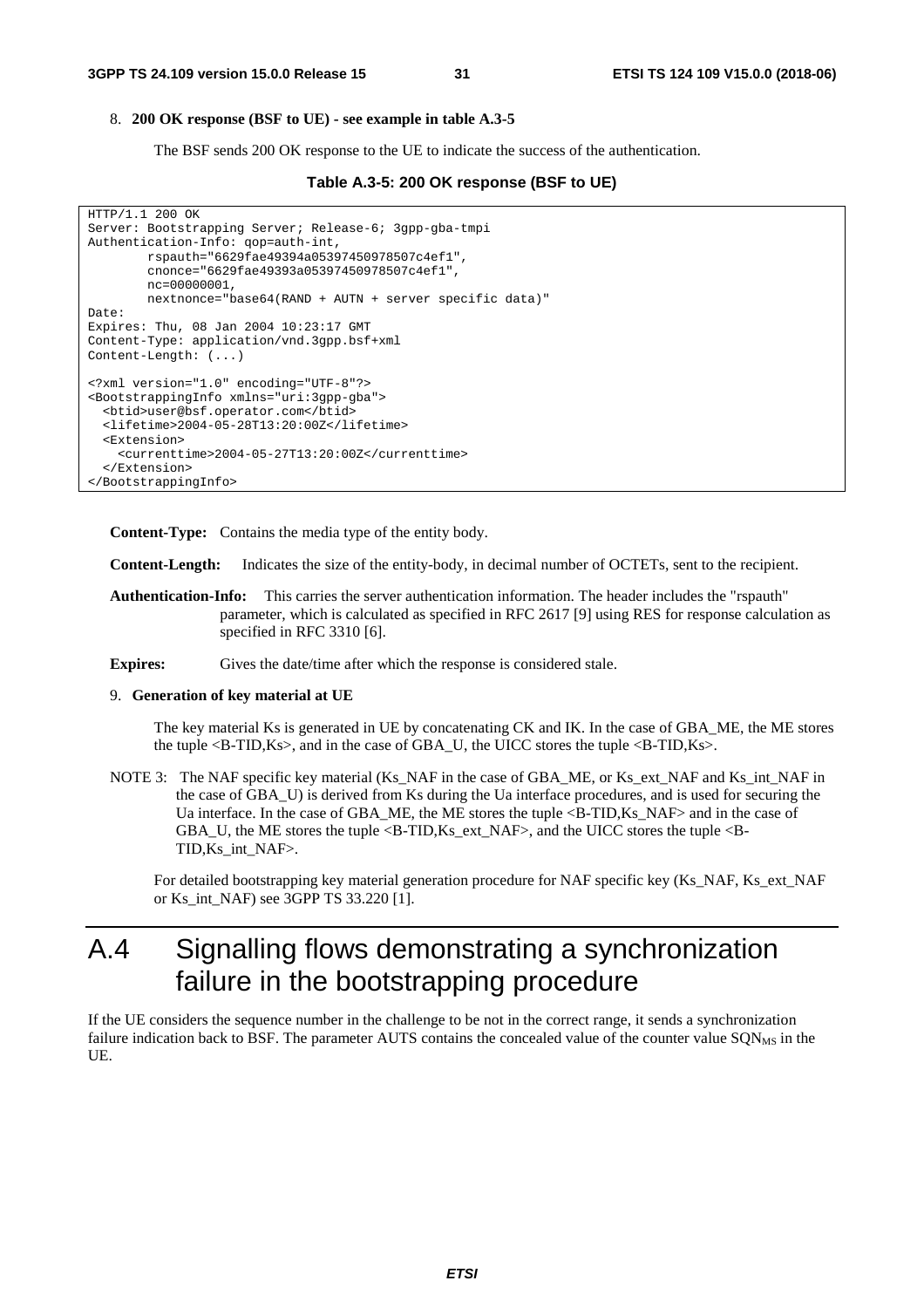

#### **Figure A.4-1: The bootstrapping procedure in sequence number synchronization failure case.**

#### 1-4. **Initial bootstrapping steps**

Steps 1 through 4 are described in the corresponding steps in clause A.3.

#### 5. **SQN invalid, generate AUTS at UE**

 The UE identifies the sequence number is out of synchronization. The UE generates the AUTS parameter (112 bit value). The AUTS parameter is populated in Authorization header, as specified in RFC 3310 [6].

### 6. **GET request (UE to BSF) - see example in table A.4-1**

The UE sends HTTP GET request, with the AUTS parameter to the BSF.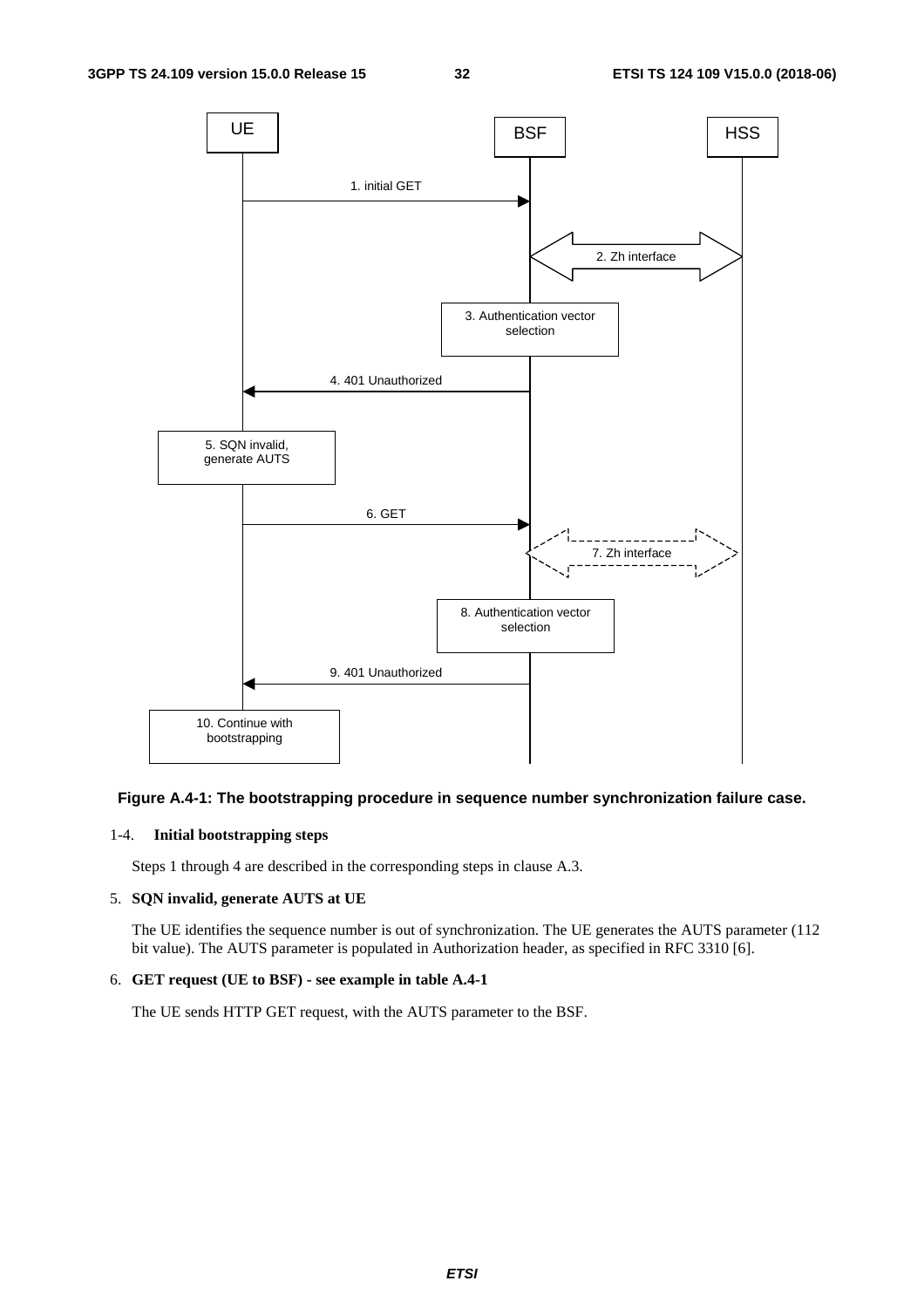```
Table A.4-1: GET request (UE to BSF)
```

```
GET / HTTP/1.1 
Host: bsf.home1.net:80 
User-Agent: Bootstrapping Client Agent; Release-6 
Date: Thu, 08 Jan 2004 10:13:17 GMT 
Accept: */* 
Authorization: Digest 
         username="user1_private@home1.net", 
         realm="bsf.home1.net", 
         nonce="base64(RAND + AUTN + server specific data)", 
        uri="/",
         qop=auth-int, 
         nc=00000001, 
         cnonce="6629fae49393a05397450978507c4ef1", 
         response="6629fae49393a05397450978507c4ef1", 
         opaque="5ccc069c403ebaf9f0171e9517f30e41", 
         algorithm=AKAv1-MD5, 
         auts="base64(AUTS)"
```
**Authorization:** This carries the response to the authentication challenge received in step 4 and contains the AUTS parameter.

#### 7. **Zh: Authentication procedure**

If BSF does not have the corresponding AV indicated by the AUTS, the BSF shall retrieve it from the HSS.

For detailed signalling flows see 3GPP TS 29.109 [3].

### **Table A.4-2: BSF authentication information procedure (BSF to HSS)**

| destination       | Message source and Zh Information element   Information Source<br>name | in GET         | <b>Description</b>                                                                                        |
|-------------------|------------------------------------------------------------------------|----------------|-----------------------------------------------------------------------------------------------------------|
| <b>BSF to HSS</b> | Private User Identity                                                  | Authorization: | The Private User Identity is encoded in<br>the username field according to the<br>Authorization protocol. |

#### 8. **Authentication vector selection**

 The BSF selects the AV indicated by the AUTS for use in the authentication challenge. For detailed description of the authentication vector, see 3GPP TS 33.203 [21].

#### 9. **401 Unauthorized response (BSF to UE) - see example in table A.4-3**

The BSF sends another challenge based on new range of sequence number.

### **Table A.4-3: 401 Unauthorized response (BSF to UE)**

```
HTTP/1.1 401 Unauthorized 
Server: Bootstrapping Server; Release-6 
Date: Thu, 08 Jan 2004 10:13:17 GMT 
WWW-Authenticate: Digest 
         realm="bsf.home1.net", 
         nonce="base64(RAND + AUTN + server specific data)", 
         algorithm=AKAv1-MD5, 
         qop="auth-int", 
         opaque="5ccc069c403ebaf9f0171e9517f30e41"
```
**WWW-Authenticate:** The BSF challenges the user with new range of sequence number. The nonce includes the quoted string, base64 encoded value of the concatenation of the AKA RAND, AKA AUTN and server specific data.

#### 10. **Continue with bootstrapping**

The bootstrapping procedure continues from step 5 of clause A.3.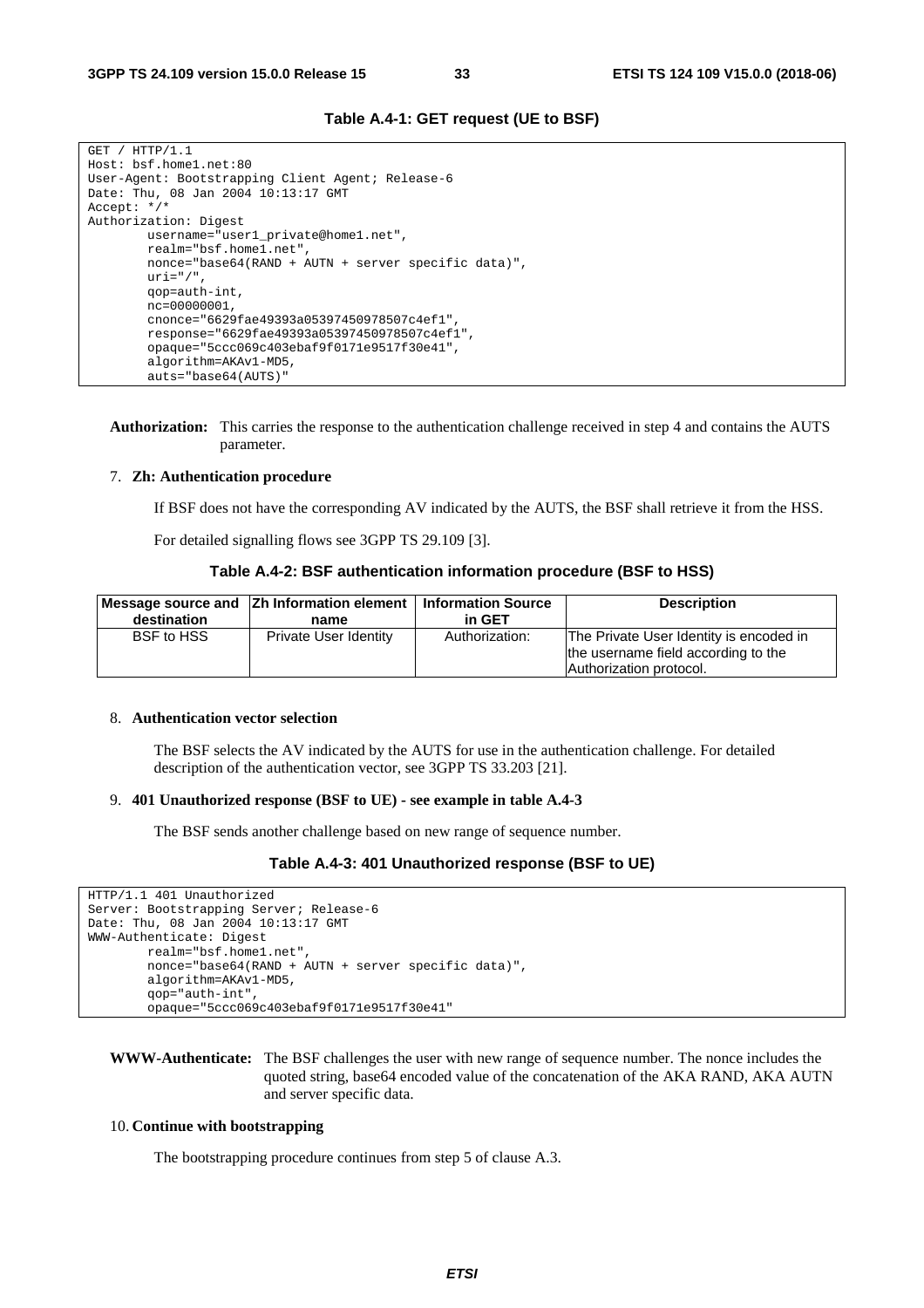## Annex A1 (informative): Signalling flows of GBA Push procedure

## A1.1 Scope of signalling flows

This annex gives examples of signalling flows for the GBA Push procedure.

## A1.2 Introduction

## A1.2.1 General

The GBA Push procedure is executed in order to establish a bootstrapped security association, i.e. bootstrapping session between a Push-NAF and a UE.

## A1.2.2 Key required to interpret signalling flows

The detailed message contents are not shown in the flows for this subclause as they are not necessarily transported using a text based mechanism. The details for the message contents can be found in 3GPP TS 33.223 [24].

The flows show the signalling exchanges between the following functional entities:

- User Equipment (UE);
- Push-Network Application Function (P-NAF);
- Bootstrapping Server Function (BSF);
- Home Subscriber Server (HSS).

## A1.3 Signalling flows demonstrating a successful GBA Push procedure

The overall GBA Push procedure in the successful case is presented in figure A1.3-1. The bootstrapping interface Zh performs the retrieval of an authentication vector by BSF from the HSS, this corresponds to steps 4 and 5 in figure A1.3-1. The bootstrapping interface Zpn performs the retrieval of the GPI by the Push-NAF from the BSF, this corresponds to steps 2 and 7 in figure A1.3-1. The bootstrapping interface Upa is used to transfer the GPI from the Push-NAF to the UE, this corresponds to step 9 in figure A1.3-1. The Zpn interface is defined in 3GPP TS 29.109 [3].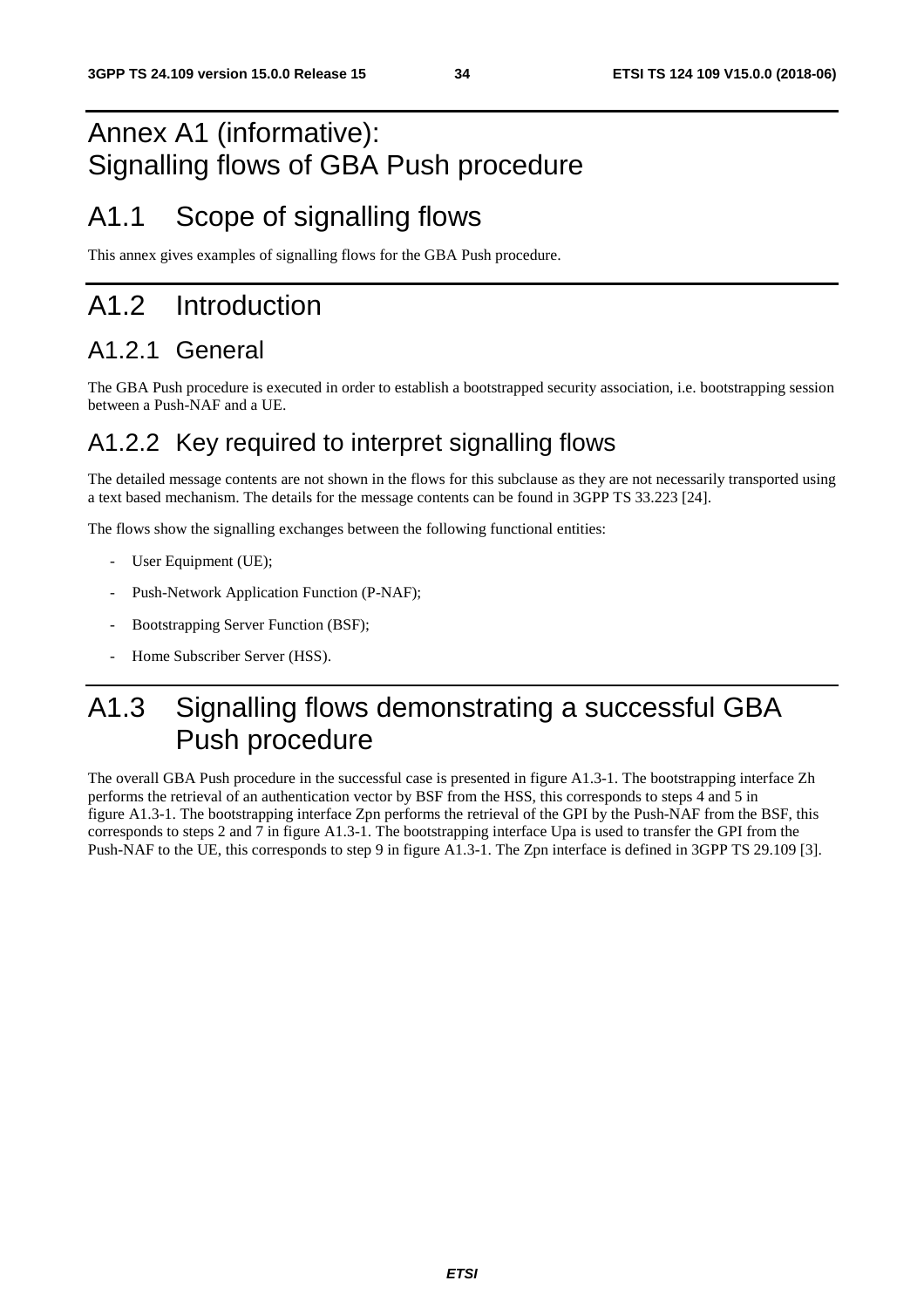

**Figure A1.3-1: GBA Push signalling** 

### 1. **Generate GPI Request (Push-NAF)**

 A Push-NAF needs to establish a shared NAF SA with a UE which is registered for Push services. It knows the identity of the subscriber. The Push-NAF performs the processing described in 3GPP TS 33.223 [24] and generates the GPI Request.

### 2. **Send GPI Request (Push-NAF to BSF)**

The Push-NAF sends the GPI Request to the BSF.

### 3. **Initial processing of GPI Requestion (BSF)**

 Upon receiving the request from the NAF, the BSF performs the processing steps described in 3GPP TS 33.223 [24].

### 4-5. **Zh: Authentication procedure (BSF and HSS)**

These steps correspond to Step 2 in figure A.3-1.

#### 6. **NAF SA generation (BSF)**

The BSF generates the NAF SA as defined in 3GPP TS 33.223 [24].

#### 7. **Send GPI Response (BSF to Push-NAF)**

The GPI Response generated in the previous step is sent from the BSF to the Push-NAF.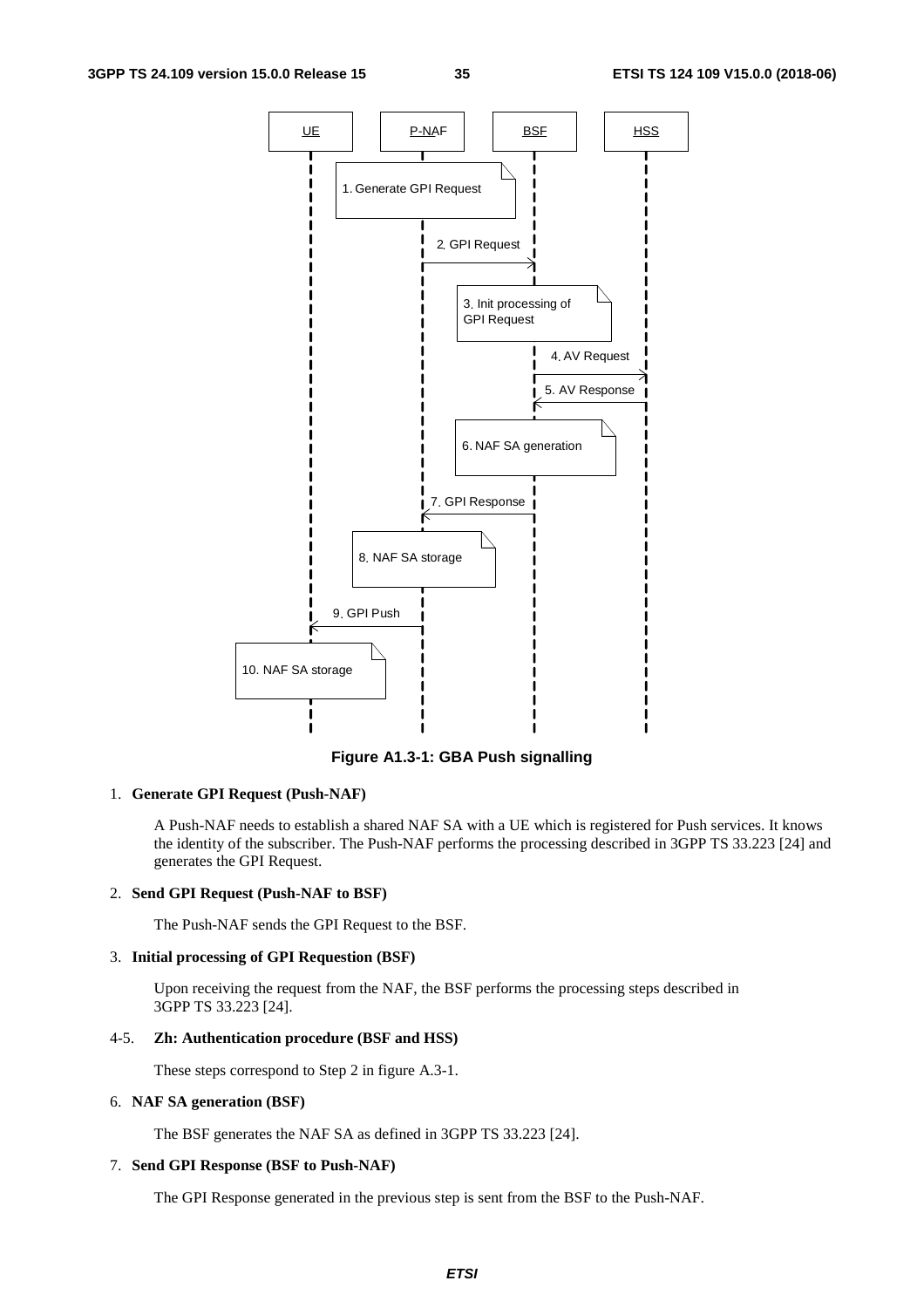### 8. **NAF SA storage (Push-NAF)**

The Push-NAF stores the information needed to maintain the NAF SA as described in 3GPP TS 33.223 [24].

#### 9. **GPI Push (Push-NAF to UE)**

 The Push-NAF sends a GPI Push to the UE. This can be send over whatever transport method that the Push-NAF wishes to use (e.g. SMS, MMS, SIP Message, etc) The GPI Push message is described in 3GPP TS 33.223 [24].

### 10. **NAF SA Storage (UE)**

 The UE processes the GPI as described in 3GPP TS 33.223 [24] and stores the NAF SA. The UE does not need to contact the network to correctly generate the NAF SA.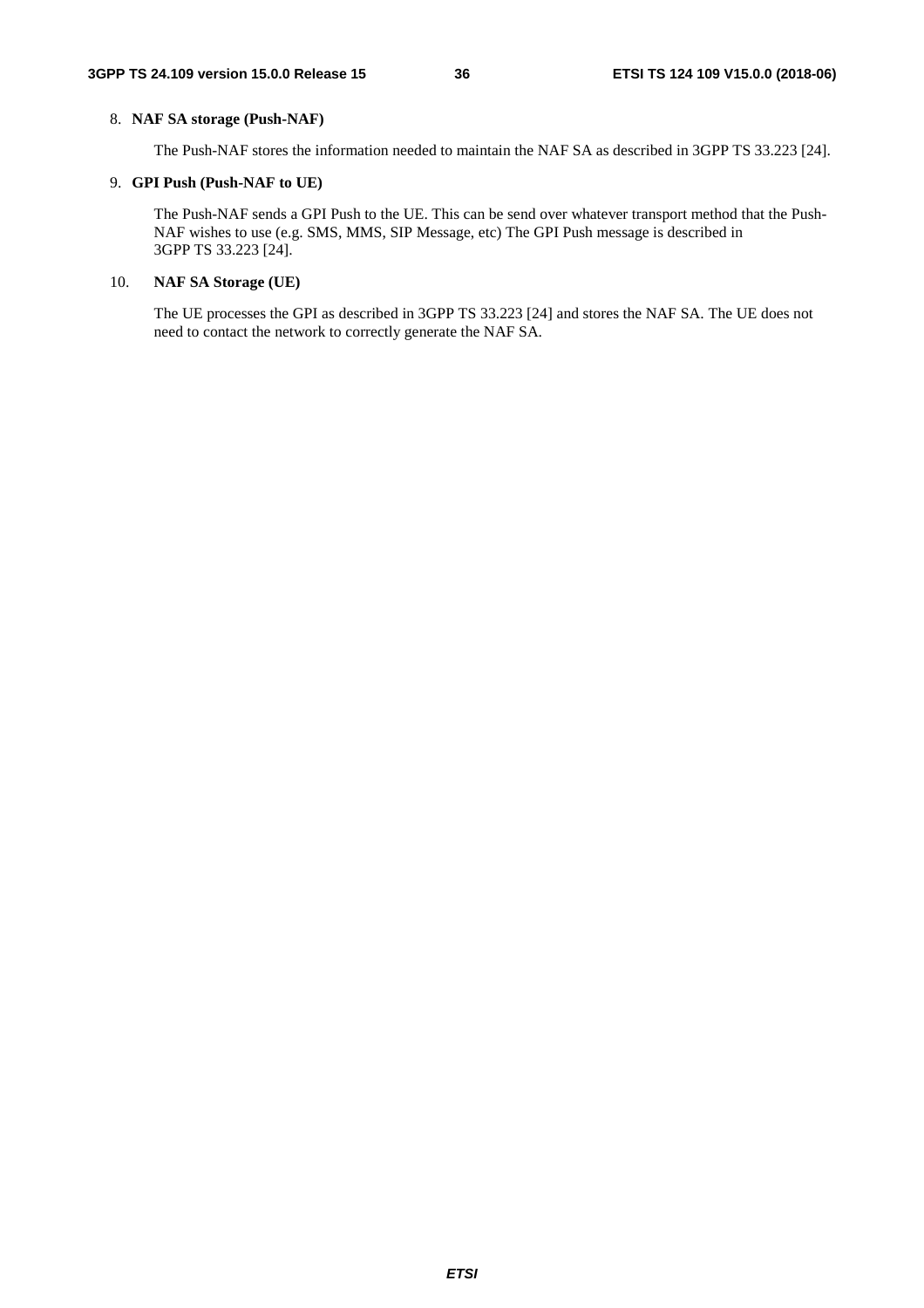# Annex B (informative): Signalling flows for HTTP Digest Authentication with bootstrapped security association

# B.1 Scope of signalling flows

This annex gives examples of signalling flows for using HTTP Digest Authentication with bootstrapped security association.

# B.2 Introduction

# B.2.1 General

A bootstrapping session established using a bootstrapping procedure (cf. clause 4 and annex A) is used between a UE and a NAF. The BSF provides to the NAF a NAF specific key material (Ks\_NAF or Ks\_ext\_NAF and optionally Ks int NAF) which is derived from the key material (Ks). The NAF uses this key to authenticate and optionally secure (i.e. integrity protect and encrypt) the communications between it and the UE. The BSF will also provide the NAF the expiration time of the bootstrapping session. When the bootstrapping session becomes invalid the NAF will stop using the session, and indicate to the UE that bootstrapping session has expired and that new session needs to be established.

An example of the signalling flows of the authentication procedure using HTTP Digest authentication [9] is given in clause B.3.

# B.2.2 Key required to interpret signalling flows

The key to interpret signalling flows is specified in subclause A.2.2.

# B.3 Signalling flows demonstrating a successful authentication procedure

The signalling flow in figure B.3-1 describes the generic message exchange between UE and NAF using HTTP Digest Authentication. In this example, the HTTPS client application resides in the ME, i.e., either Ks\_NAF or Ks\_ext\_NAF is used as the key. The conversation can take place inside a server-authenticated TLS (as described in the RFC for TLS defined in annex E of 3GPP TS 33.310 [25]) tunnel in which case TLS session has been established before step 1.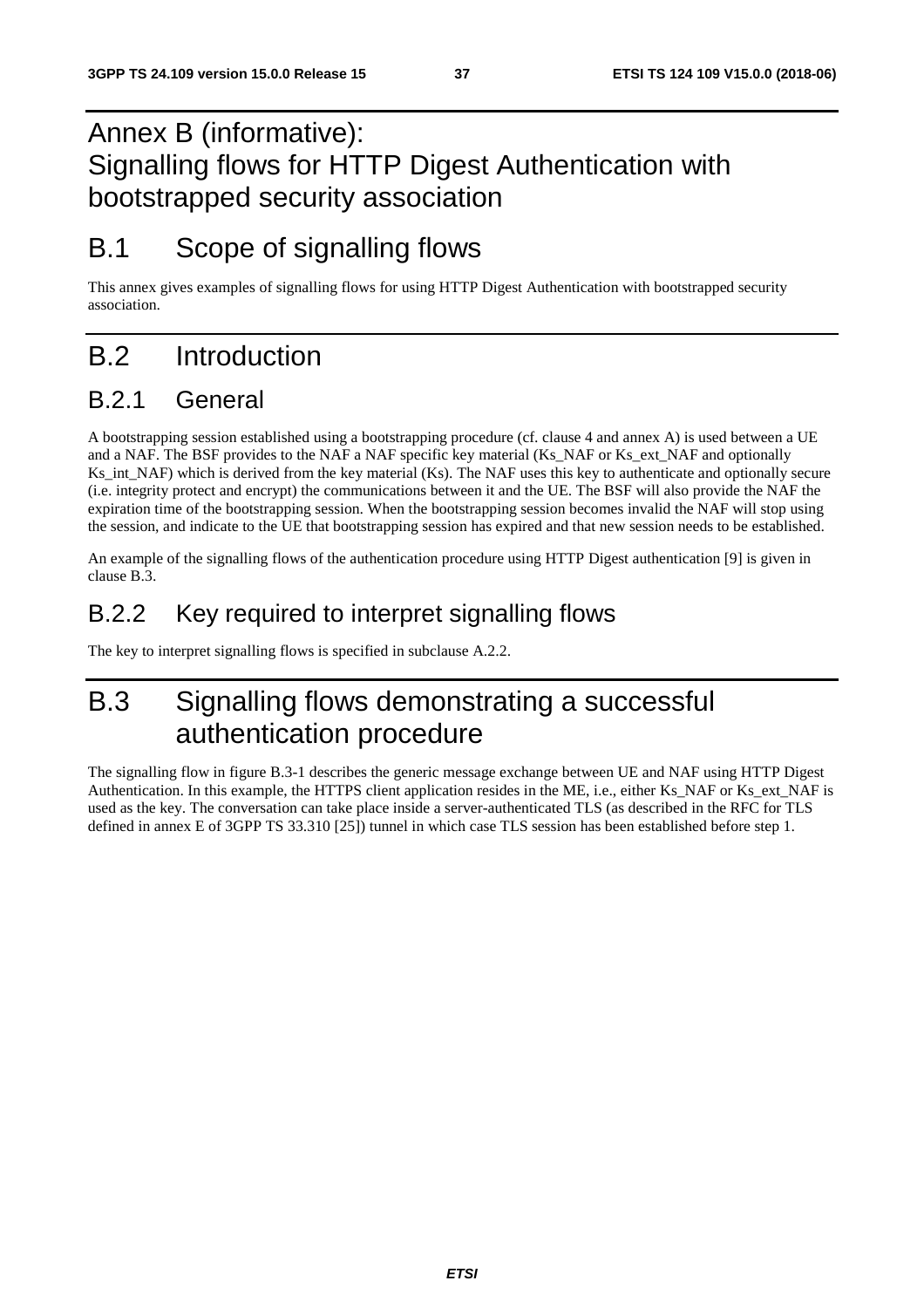

### **Figure B.3-1: HTTP Digest Authentication with bootstrapped security association**

### 1. **GET request (UE to NAF) - see example in table B.3-1**

The UE sends an HTTP request to a NAF to gain access to a service.

**Table B.3-1: Initial GET request (UE to NAF)** 

```
GET / HTTP/1.1 
Host: naf1.home1.net:1234 
User-Agent: NAF1 Application Agent; Release-6 3gpp-gba 
Date: Thu, 08 Jan 2004 10:50:35 GMT 
Accept: */* 
Referer: http://naf1.home1.net:1234/service
X-3GPP-Intended-Identity: "user@as1.home1.net"
```

| <b>Request-URI:</b>                                                                                          | The Request-URI (the URI that follows the method name, "GET", in the first line) indicates the<br>resource indication of this GET request.                                                                                           |  |
|--------------------------------------------------------------------------------------------------------------|--------------------------------------------------------------------------------------------------------------------------------------------------------------------------------------------------------------------------------------|--|
| Host:                                                                                                        | Specifies the Internet host and port number of the NAF server, obtained from the original URI<br>given by referring resource.                                                                                                        |  |
| User-Agent:                                                                                                  | Contains information about the user agent originating the request and it includes the static string<br>"3gpp-gba" to indicate to the application server (i.e. NAF) that the UE supports 3GPP-<br>bootstrapping based authentication. |  |
| Date:                                                                                                        | Represents the date and time at which the message was originated.                                                                                                                                                                    |  |
| Accept:                                                                                                      | Media types which are acceptable for the response.                                                                                                                                                                                   |  |
| <b>Referer:</b>                                                                                              | Allows the user agent to specify the address (URI) of the resource from which the URI for the<br>NAF was obtained.                                                                                                                   |  |
| NOTE 1: This step can also be a POST request in which case the request would contain a client payload in the |                                                                                                                                                                                                                                      |  |

NOTE 1: This step can also be a POST request in which case the request would contain a client payload in the HTTP request and the corresponding Content-Type and Content-Length header values.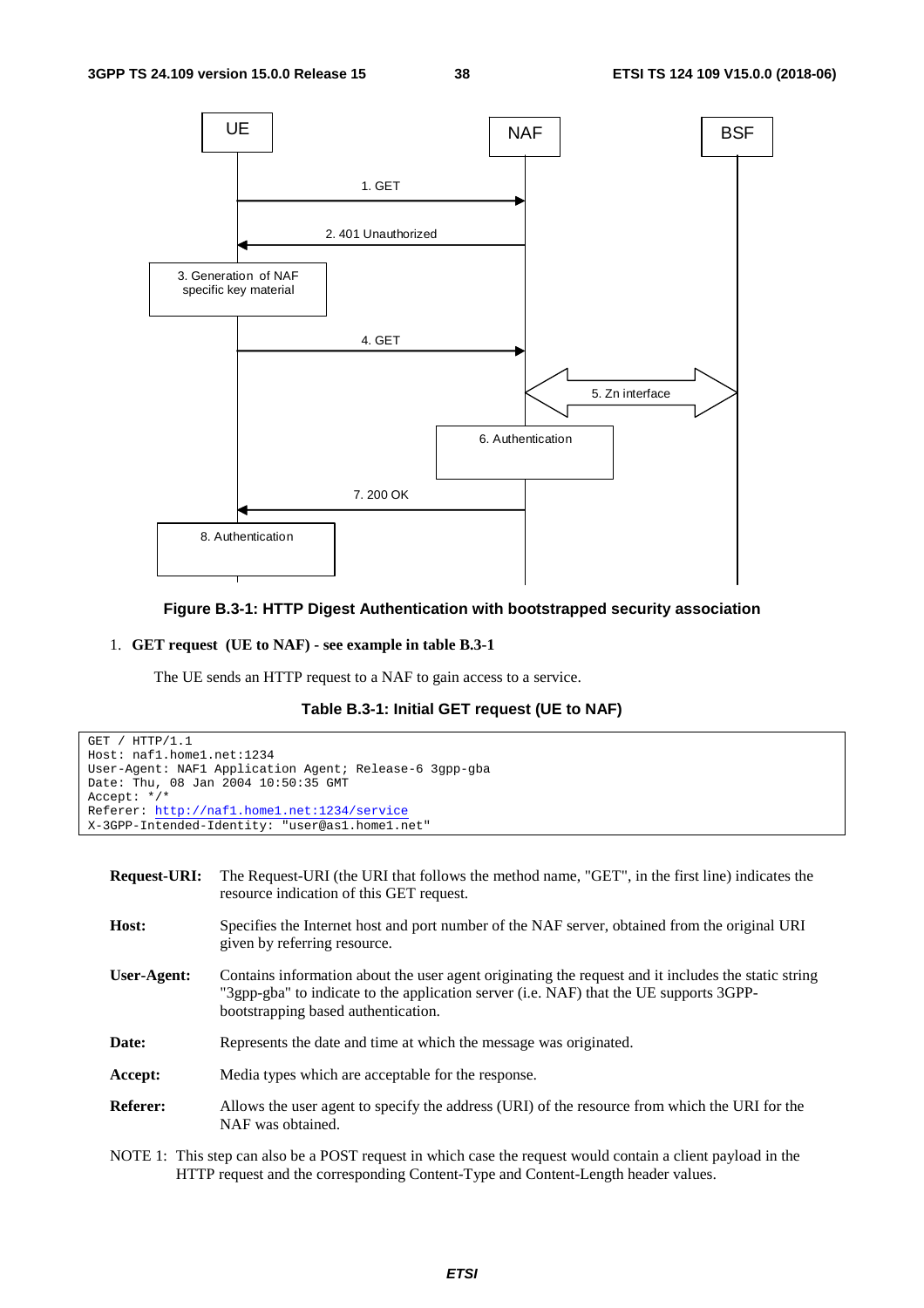#### 2. **401 Unauthorized response (NAF to UE) - see example in table B.3-2**

 Upon receiving an HTTP request that contains static string "3gpp-gba" in the User-Agent header, NAF can choose to authenticate the UE using bootstrapped security association. If NAF chooses to authenticate the UE using bootstrapped security association, it responds with HTTP response code 401 "Unauthorized" which contains a WWW-Authenticate header. The header instructs the UE to use HTTP Digest Authentication with a bootstrapped security association.

#### **Table B.3-2: 401 Unauthorized response (NAF to UE)**

```
HTTP/1.1 401 Unauthorized 
Server: Apache/1.3.22 (Unix) mod_perl/1.27 
Date: Thu, 08 Jan 2004 10:50:35 GMT 
WWW-Authenticate: Digest realm="3GPP-bootstrapping@naf.home1.net", 
    nonce="6629fae49393a05397450978507c4ef1", algorithm=MD5, qop="auth,auth-int", 
    opaque="5ccc069c403ebaf9f0171e9517f30e41"
```

```
Server: Contains information about the software used by the origin server (NAF).
Date: Represents the date and time at which the message was originated.
WWW-Authenticate: The NAF challenges the user. The header instructs the UE to use HTTP Digest 
                      Authentication with a bootstrapped security association. 
                       The options for the quality of protection (qop) attribute is by default "auth-int" meaning 
                      that the payload of the following HTTP requests and responses should integrity protected.
```
If the conversation is taking place inside a server-authenticated TLS tunnel, the options for the qop attribute can also contain "auth" meaning that the payload of the following HTTP requests and responses are not protected by HTTP Digest. The integrity protection is handled on the TLS layer instead.

The realm attribute contains two parts delimited by " $@$ " sign. The first part is a constant string "3GPP-bootstrapping" instructing the UE to use a bootstrapped security association. The second part is the FQDN of the NAF.

## 3. **Generation of NAF specific keys at UE**

 UE verifies that the second part of the realm attribute does correspond to the server it is talking to. In particular, if the conversation is taking place inside a server-authenticated TLS tunnel, the UE shall verify that the server name in the server's TLS certificate matches the server name in the realm attribute of the WWW-Authenticate header.

UE derives the NAF specific key material Ks\_(ext)\_NAF as specified in 3GPP TS 33.220 [1].

NOTE 2: If UE does not have a bootstrapped security association available, it obtains one by running bootstrapping procedure over Ub interface

### 4. **GET request (UE to NAF) - see example in table B.3-3**

 UE generates the HTTP request by calculating the Authorization header values using the bootstrapping transaction identifier B**-**TID it received from the BSF as the username and the NAF specific key material Ks\_(ext)\_NAF (base64 encoded) as the password, and sends the request to NAF.

#### **Table B.3-3: GET request (UE to NAF)**

```
GET / HTTP/1.1Host: naf1.home1.net:1234 
User-Agent: NAF1 Application Agent; Release-6 3gpp-gba 
Date: Thu, 08 Jan 2004 10:50:35 GMT 
Accept: */* 
Referer: http://naf1.home1.net:1234/service 
X-3GPP-Intended-Identity: "user@as1.home1.net" 
Authorization: Digest username="(B-TID)", realm="3GPP-bootstrapping@naf.home1.net", 
   nonce="a6332ffd2d234==", uri="," qop=auth-int, nc=00000001,cnonce="6629fae49393a05397450978507c4ef1", response="6629fae49393a05397450978507c4ef1", 
    opaque="5ccc069c403ebaf9f0171e9517f30e41", algorithm=MD5
```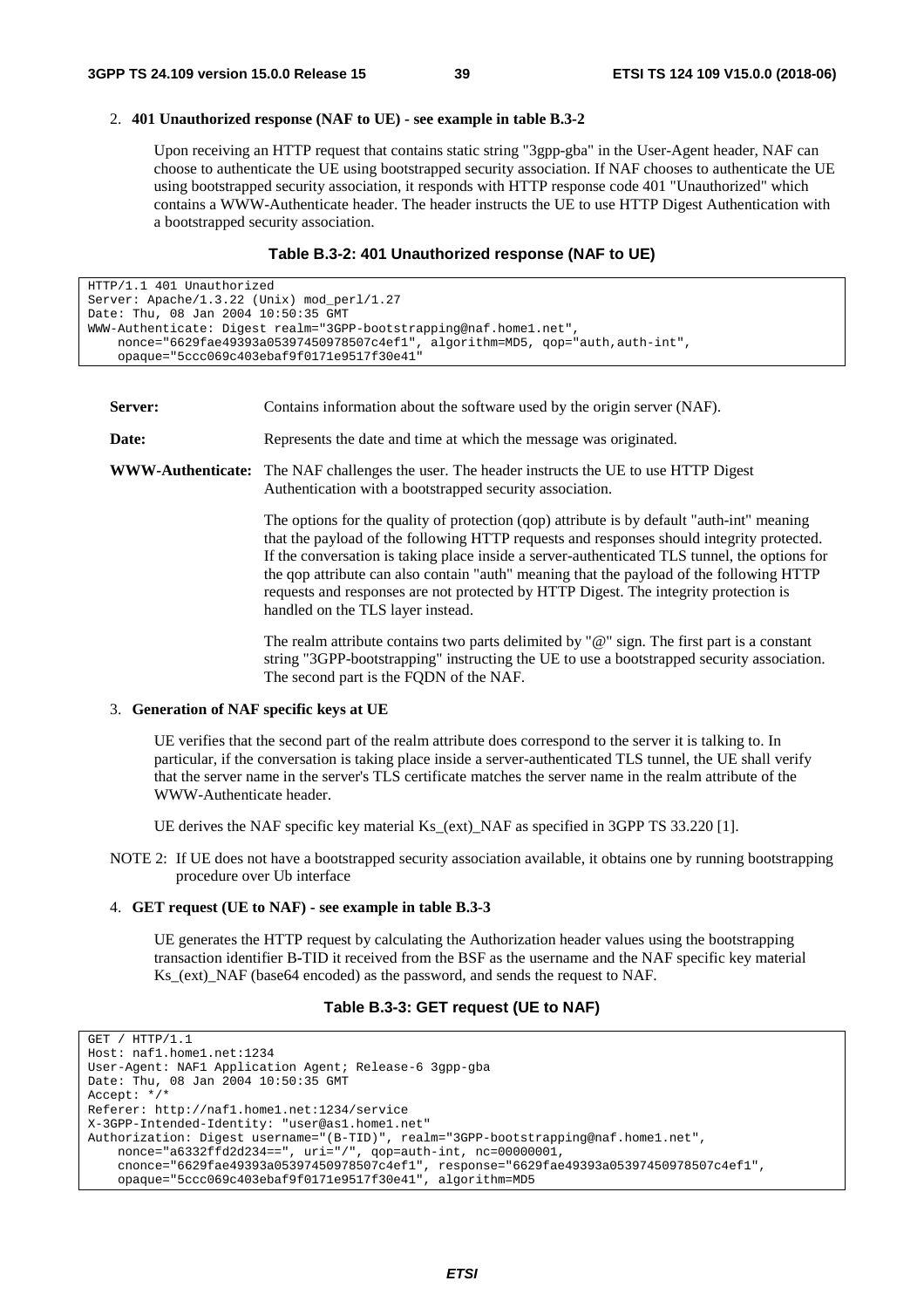**Authorization:** This carries the response to the authentication challenge received in step 2 along with the username, the realm, the nonce, the URI, the qop, the NC, the cnonce, the response, the opaque, and the algorithm.

> The qop attribute is set to "auth-int" by default. If the conversation is taking place inside a serverauthenticated TLS tunnel, the qop attribute can be set to "auth" as well.

NOTE 3: If step 1 was a POST request then this request would also be POST request and contain the same client payload in the HTTP request as was carried in step 1.

#### 5. **Zn: NAF specific key procedure**

NAF retrieves the NAF specific key material (Ks\_NAF or Ks\_ext\_NAF) from the BSF.

In the case that the HTTPS client resides in the UICC, then the NAF needs to retrieve Ks int NAF.

 If the NAF retrieved an application-specific USS and it contained a keyChoice indication, the NAF must enforce this indication. Hence, if the UICC-based key was indicated the NAF must terminate the communication with the UE in this phase.

NOTE 4: If the local configuration in the NAF restricts the access to the service to UICC-based applications using only Ks int NAF, then the NAF will terminate the communication with the UE in this phase.

For detailed signalling flows see 3GPP TS 29.109 [3].

#### **Table B.3-4: Bootstrapping authentication information procedure (NAF to BSF)**

| destination | name  | in GET        | <b>Description</b>                                                                                                               |
|-------------|-------|---------------|----------------------------------------------------------------------------------------------------------------------------------|
| NAF to BSF  | B-TID | Authorization | The bootstrapping transaction identifier<br>(B-TID) is encoded in the username field<br>according to the Authorization protocol. |

#### 6. **Authentication at NAF**

 NAF verifies the Authorization header by using the bootstrapping transaction identifier B-TID and the key material Ks (ext) NAF obtained from BSF. NAF calculates the corresponding digest values using Ks\_(ext)\_NAF, and compares the calculated values with the received values in the Authorization header.

 The NAF also verifies that the DNS name in the realm attribute matches its own. If the conversation is taking place inside a server-authenticated TLS tunnel, the NAF shall also verify that this DNS name is the same as that of the TLS server certificate.

If the verification succeeds, the incoming client-payload request is taken in for further processing.

#### 7. **200 OK response (NAF to UE) - see example in table B.3-5**

 The NAF sends 200 OK response to the UE to indicate the success of the authentication. NAF generates a HTTP response containing the server-payload it wants to send back to the UE. The NAF can use key material Ks (ext) NAF to integrity protect and authenticate the response.

### **Table B.3-5: 200 OK response (NAF to UE)**

```
HTTP/1.1 200 OK 
Server: Apache/1.3.22 (Unix) mod_perl/1.27Content-Type: text/html 
Content-Length: 1234 
Authentication-Info: qop=auth-int, rspauth="6629fae49394a05397450978507c4ef1", 
   cnonce="6629fae49393a05397450978507c4ef1", nc=00000001 
Date: Thu, 08 Jan 2004 10:50:35 GMT 
Expires: Fri, 09 Jan 2004 10:50:36 GMT
```

```
<SERVER PAYLOAD>
```
**Content-Type:** Contains the media type of the entity body.

**Content-Length:** Indicates the size of the entity-body, in decimal number of OCTETs, sent to the recipient.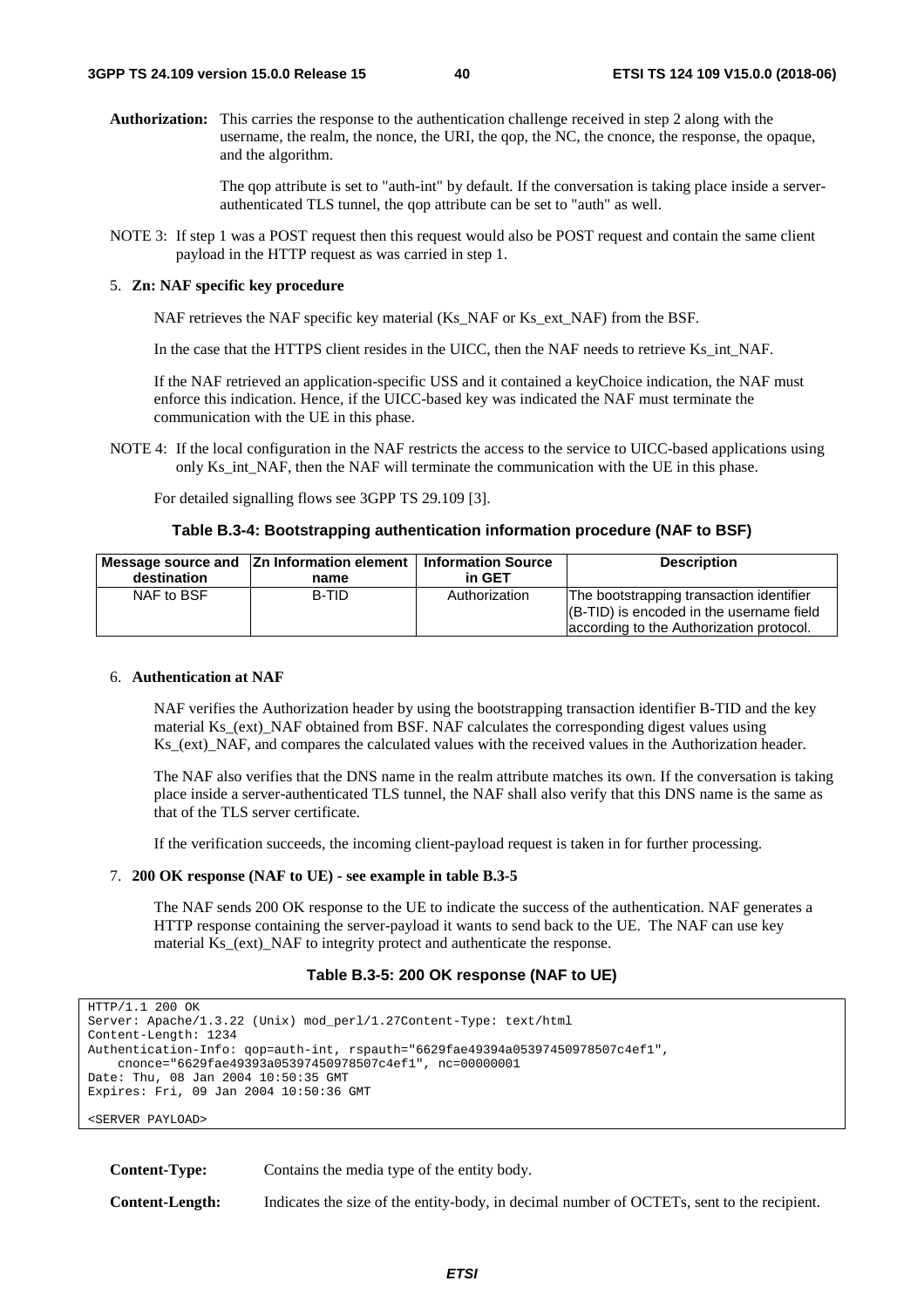### **Authentication-Info:** This carries the protection

**Expires:** Gives the date/time after which the response is considered stale.

### 8. **Authentication at UE**

 UE receives the response and verifies the Authentication-Info header. If the verification succeeds, the UE can accept the server-payload for further processing.

NOTE 4: Additional messages can be exchanged using steps 4 through 8 as many times as is necessary. The following HTTP requests and responses are constructed according to RFC 2617 [9].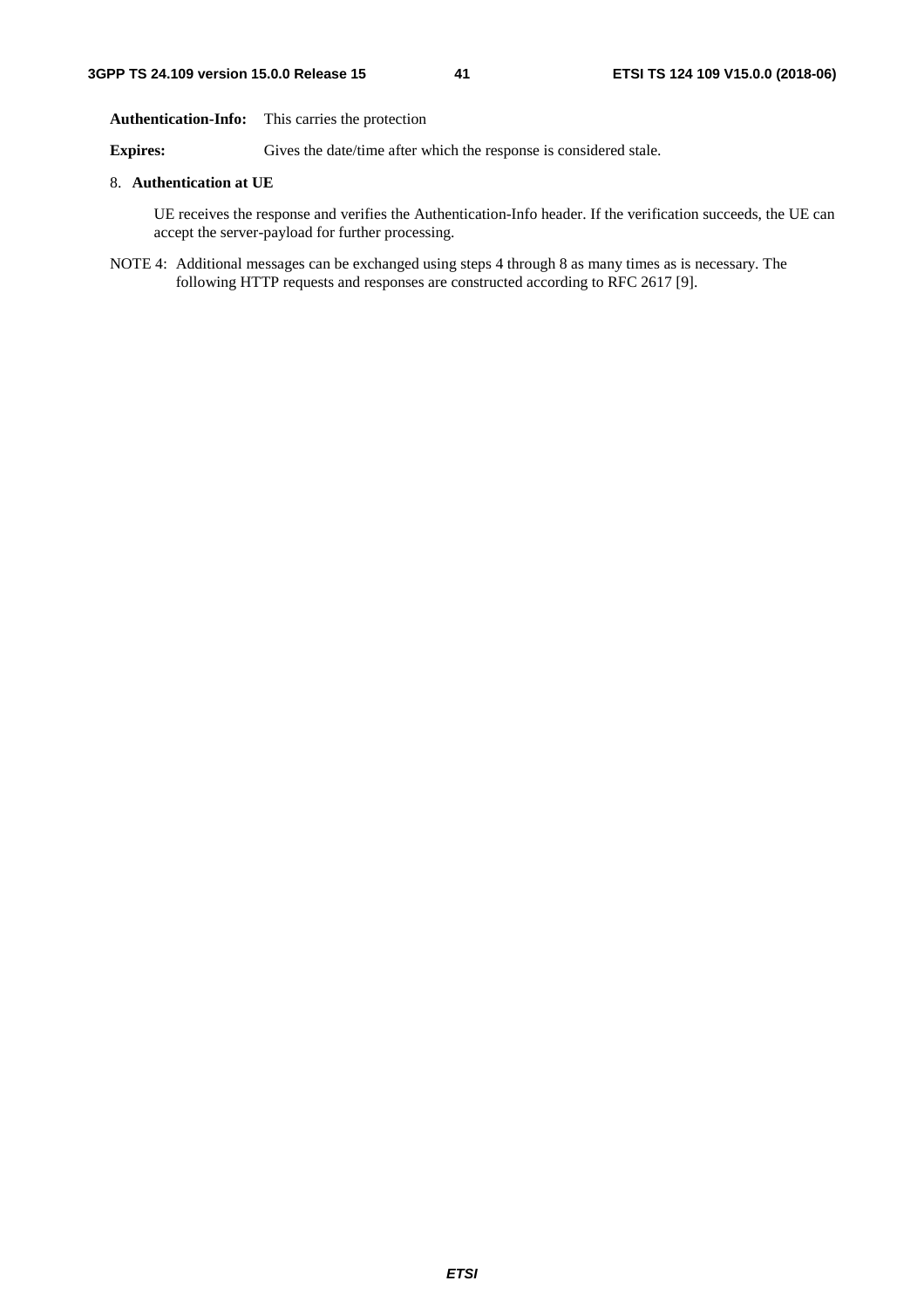# Annex C (normative): XML Schema Definition

# C.1 Introduction

This annex contains the XML schema definition for an XML document carrying the bootstrapping transaction identifier (B-TID), the key lifetime, and possibly other server specific data.

The "lifetime" attribute shall indicate the expiry time of the key. The lifetime value shall be expressed in UTC form, indicated by a time zone designator "Z" immediately following the time portion of the value.

If the XML document includes <currenttime> element, the <currenttime> element is included in the <Extension> element of the <BootstrappingInfo> root element.

NOTE: When included, the <currenttime> element is validated by the <xs:any processContents="lax" minOccurs="0" maxOccurs="unbounded"/> particle of the <Extension> element.

The current time shall be expressed in UTC form, indicated by a time zone designator "Z" immediately following the time portion of the value. The UE may use information in the <currenttime> element to determine the duration for which the bootstrapping transaction identifier (B-TID) is valid.

The receiving entity ignores any unknown XML element and any unknown XML attribute.

```
<?xml version="1.0" encoding="UTF-8"?> 
<xs:schema targetNamespace="uri:3gpp-gba" 
    xmlns:gba="uri:3gpp-gba" 
    xmlns:xs="http://www.w3.org/2001/XMLSchema" 
    elementFormDefault="qualified" 
    attributeFormDefault="unqualified"> 
  <xs:complexType name="tExtension"> 
    <xs:sequence> 
      <xs:any processContents="lax" minOccurs="0" maxOccurs="unbounded"/> 
    </xs:sequence> 
  </xs:complexType> 
  <!-- definition of the root element containing B-TID and key lifetime --> 
  <xs:complexType name="bootstrappingInfoType"> 
    <xs:sequence> 
       <xs:element name="btid" type="xs:string"/> 
        <xs:element name="lifetime" type="xs:dateTime"/> 
        <xs:element name="Extension" type="gba:tExtension" minOccurs="0"/> 
    </xs:sequence> 
  </xs:complexType> 
  <!-- the root element --> 
  <xs:element name="BootstrappingInfo" type="gba:bootstrappingInfoType"/> 
  <!-- extension elements included in the Extension element of the root BootstrappingInfo element --
> <xs:element name="currenttime" type="xs:dateTime"/> 
</xs:schema>
```
NOTE: The <xs:any> element within the complex type tExtension allows for compatible standard extensions in future releases.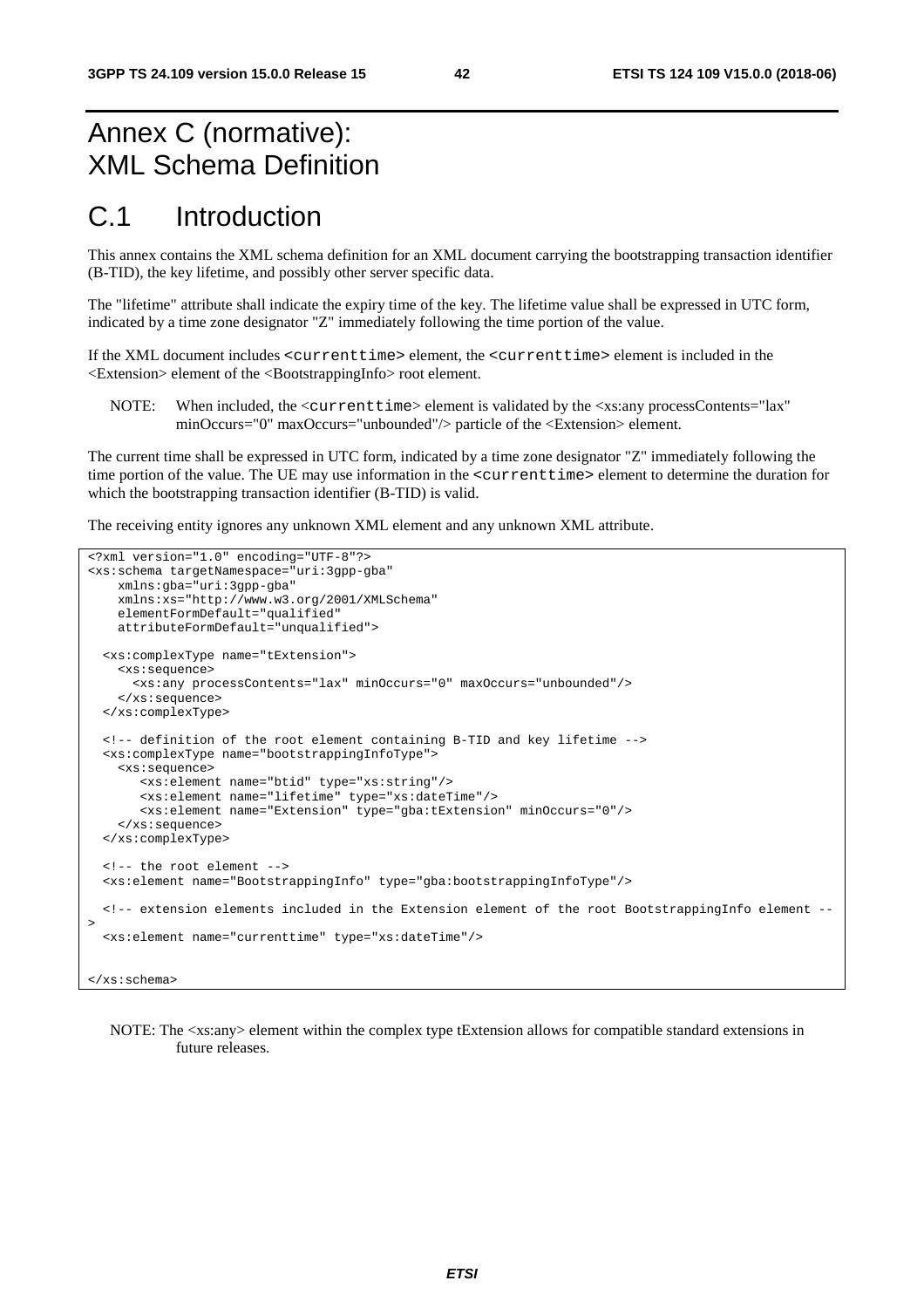# Annex D (informative): Signalling flows for Authentication Proxy

# D.1 Scope of signalling flows

This annex gives examples of signalling flows for using AP in GAA.

# D.2 Introduction

A bootstrapping session (established using a bootstrapping procedure, cf. clause 4 and annex A) is used between a UE and an authentication proxy (AP) that is functioning as a NAF. The BSF provides to the AP an AP specific key material (Ks\_NAF or Ks\_ext\_NAF and optionally Ks\_int\_NAF), which is derived from the key material (Ks). The AP uses this key to authenticate and optionally secure (i.e. integrity protect with HTTP Digest using "auth-int" qop option, or integrity protect and encrypt with PSK TLS) the communications between it and the UE. The BSF will also provide the AP the expiration time of the bootstrapping session. When the bootstrapping session becomes invalid the AP will stop using the session, and indicate to the UE that bootstrapping session has expired and that new session needs to be established.

The AP functions as a reverse proxy. After the AP has authenticated and optionally secured the communcation between it and the UE, the AP will forward the incoming HTTP requests from the UE to the correct appliation server (AS) behind the AP. There can be multiple application servers behind the AP.

NOTE: As consequence of the fact that the UE assumes it is communicating with the AS, not the AP, the AP might need to use different NAF specific keys per UE because (i) the UE will use the hostname of the AS  $(i.e., NAFID)$  when deriving the NAF specific key, (ii) the AP is doing virtual name based hosting, i.e., has reverse proxy functionality, and (iii) the UE can communicate through the AP with several ASes at the same time.

An example of the signalling flows of the authentication procedure between a UE, an AP, and an AS is given in clause D.3.

# D.2.1 Key required to interpret signalling flows

The key to interpret signalling flows specified in subclause A.2.2.

# D.3 Signalling flow demonstrating a successful authentication procedure

The signalling flow in figure D.3-1 describes the generic message exchange between a UE, a AP, and an AS using HTTP. In this example, the HTTP client application resides in the ME, i.e., either Ks\_NAF or Ks\_ext\_NAF is used as the key. The conversation between the UE and the AP can take place inside a server-authenticated TLS (as described in the RFC for TLS defined in annex E of 3GPP TS 33.310 [25]) tunnel in which case TLS session has been established before step 1.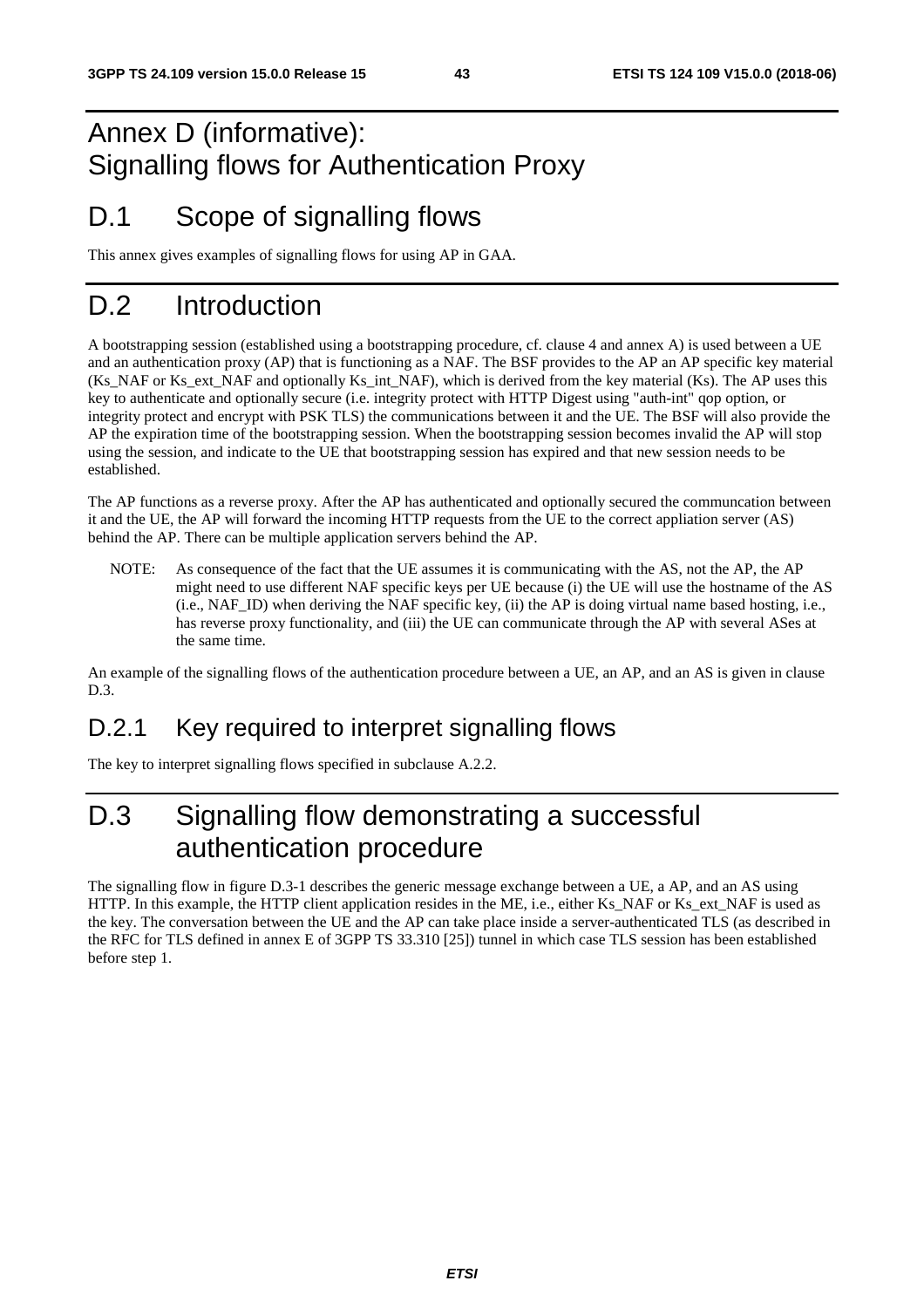

**Figure D.3-1: Successful authentiation with AP and AS** 

## 1. **GET request (UE to AP) - see example in table D.3-1**

The UE sends an HTTP request to a AP to gain access to a service.

```
Table D.3-1: Initial GET request (UE toAP)
```

```
GET / HTTP/1.1 
Host: as1.home1.net:1234 
User-Agent: NAF1 Application Agent; Release-6 3gpp-gba 
Date: Thu, 08 Jan 2004 10:50:35 GMT 
Accept: */* 
Referer: http://as1.home1.net:1234/service
```

| <b>Request-URI:</b> | The Request-URI (the URI that follows the method name, "GET", in the first line) indicates the<br>resource indication of this GET request.                                                                                           |
|---------------------|--------------------------------------------------------------------------------------------------------------------------------------------------------------------------------------------------------------------------------------|
| Host:               | Specifies the Internet host and port number of the AS, obtained from the original URI given by<br>referring resource.                                                                                                                |
| User-Agent:         | Contains information about the user agent originating the request and it includes the static string<br>"3gpp-gba" to indicate to the application server (i.e. NAF) that the UE supports 3GPP-<br>bootstrapping based authentication. |
| Date:               | Represents the date and time at which the message was originated.                                                                                                                                                                    |
| Accept:             | Media types which are acceptable for the response.                                                                                                                                                                                   |
| <b>Referer:</b>     | Allows the user agent to specify the address (URI) of the resource from which the URI for the AS<br>was obtained.                                                                                                                    |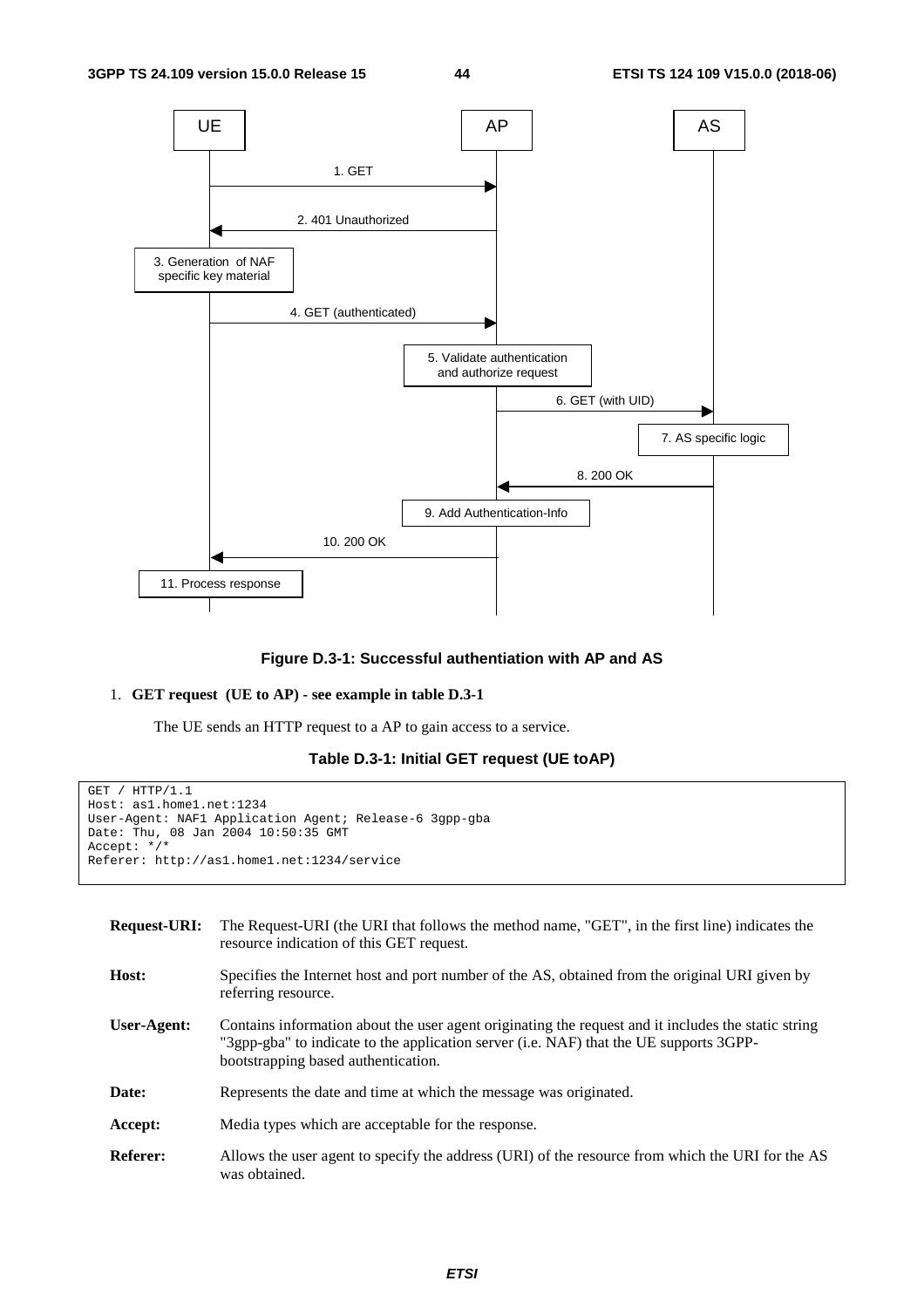NOTE 1: The UE assumes it is communicating directly with the AS, but is in fact communicating with the AP which functioning as a reverse proxy.

### 2. **401 Unauthorized response (AP to UE) - see example in table D.3-2**

 Upon receiving an HTTP request that contains static string "3gpp-gba" in the User-Agent header, the AP might choose to authenticate the UE using bootstrapped security association. If AP chooses to authenticate the UE using bootstrapped security association, it responds with HTTP response code 401 "Unauthorized" which contains a WWW-Authenticate header. The header instructs the UE to use HTTP Digest Authentication with a bootstrapped security association.

#### **Table D.3-2: 401 Unauthorized response (AP to UE)**

```
HTTP/1.1 401 Unauthorized 
Server: Apache/1.3.22 (Unix) mod_perl/1.27 
Date: Thu, 08 Jan 2004 10:50:35 GMT 
WWW-Authenticate: Digest realm="3GPP-bootstrapping@as1.home1.net", 
    nonce="6629fae49393a05397450978507c4ef1", algorithm=MD5, qop="auth,auth-int", 
    opaque="5ccc069c403ebaf9f0171e9517f30e41"
```
**Server:** Contains information about the software used by the origin server (AP).

### **Date:** Represents the date and time at which the message was originated.

**WWW-Authenticate:** The AP challenges the user. The header instructs the UE to use HTTP Digest Authentication with a bootstrapped security association.

> The options for the quality of protection (qop) attribute for HTTP Digest integrity protection is by default "auth-int" meaning that the payload of the following HTTP requests and responses should integrity protected. If the conversation is taking place inside a serverauthenticated TLS tunnel, the options for the qop attribute might also contain "auth" meaning that the payload of the following HTTP requests and responses are not protected by HTTP Digest. The integrity protection is handled on the TLS layer instead.

> The realm attribute contains two parts delimited by "@" sign. The first part is a constant string "3GPP-bootstrapping" instructing the UE to use a bootstrapped security association. The second part is the FQDN of the NAF. In this case, the FQDN of the NAF must be the server hostname that the UE used in the corresponding HTTP request, i.e., the hostname of the AS.

#### 3. **Generation of NAF specific keys at UE**

 The UE verifies that the second part of the realm attribute does correspond to the server it is talking to. In particular, if the conversation is taking place inside a server-authenticated TLS tunnel, the UE verifies that the server name in the server's TLS certificate matches the server name in the realm attribute of the WWW-Authenticate header.

The UE derives the NAF specific key material Ks\_(ext)\_NAF as specified in 3GPP TS 33.220 [1].

NOTE 2: If the UE does not have a bootstrapped security association available, it will obtain one by running bootstrapping procedure over Ub interface

#### 4. **GET request (UE to AP) - see example in table D.3-3**

 The UE generates the HTTP request by calculating the Authorization header values using the bootstrapping transaction identifier B**-**TID it received from the BSF as the username and the NAF specific key material Ks (ext) NAF (base64 encoded) as the password, and sends the request to the AP.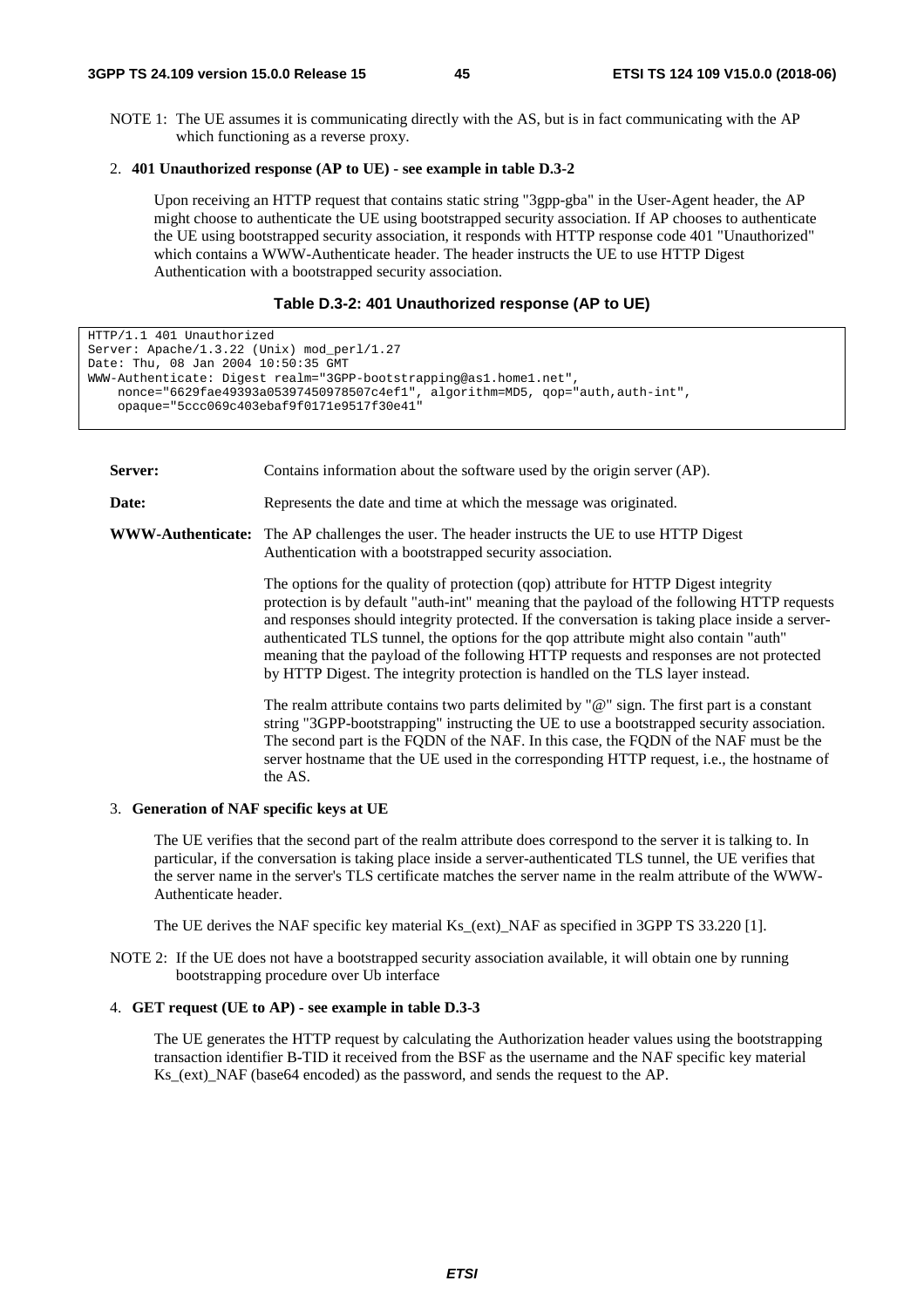### **Table D.3-3: GET request (UE to AP)**

```
GET / HTTP/1.1 
Host: as1.home1.net:1234 
User-Agent: NAF1 Application Agent; Release-6 3gpp-gba 
Date: Thu, 08 Jan 2004 10:50:35 GMT 
Accept: */* 
Referer: http://as1.home1.net:1234/service 
Authorization: Digest username="(B-TID)", realm="3GPP-bootstrapping@as1.home1.net", 
    nonce="a6332ffd2d234==", uri="/", qop=auth-int, nc=00000001, 
    cnonce="6629fae49393a05397450978507c4ef1", response="6629fae49393a05397450978507c4ef1", 
    opaque="5ccc069c403ebaf9f0171e9517f30e41", algorithm=MD5
```
**Authorization:** This carries the response to the authentication challenge received in step 2 along with the username, the realm, the nonce, the URI, the qop, the NC, the cnonce, the response, the opaque, and the algorithm.

> The qop attribute is set to "auth-int" when HTTP Digest integrity protection is used. If the conversation is taking place inside a server-authenticated TLS tunnel, the qop attribute can be set to "auth" as well.

#### 5. **Validate authentication and authorize request**

If the AP does not have the NAF specific key material (Ks NAF or Ks ext NAF), then the AP retrieves that and one or more user security setting (USS) from the BSF. For detailed signalling flows see 3GPP TS 29.109 [3].

 If the AP retrieved an application-specific USS and it contained a keyChoice indication, the AP must enforce this indication. Hence, if the UICC-based key was indicated the AP must terminate the communication with the UE in this phase.

NOTE 3: If the local configuration in the AP restricts the access to this NAF service to UICC-based applications, then the AP will terminate the communication with the UE in this phase.

 The AP verifies the Authorization header by using the bootstrapping transaction identifier B-TID and the key material Ks\_(ext)\_NAF obtained from BSF. The AP calculates the corresponding digest values using Ks\_(ext)\_NAF, and compares the calculated values with the received values in the Authorization header. The AP will also verify that the DNS name in the realm attribute matches the AS hostname. If the conversation is taking place inside a server-authenticated TLS tunnel, the AP will also verify that this DNS name is the same as that of the TLS server.

If the verification succeeds, the incoming client-payload request is taken in for further processing.

 Depending on the AP configuration, the AP will inspect the incoming HTTP request accordingly, see 3GPP TS 33.222 [5]. In this example it is assumed that the AP has been configured to add subscriber's identifiers (UIDs) to the forwarded HTTP request (see step 6).

NOTE 4: If UE has included "X-3GPP-Intended-Identity" with subscriber's identity to the HTTP response, then the AP will validate the given identity before forwarding the request to the AS.

### 6. **GET request (AP to AS) - see example in table D.3-4**

 The AP forwards the HTTP request to the correct AS. The correct AS is determined by checking the "Host" header of the request and AP's internal configuration.

 The AP removes the "Authorization" header from the forwarded HTTP request. Depending on the AP configuration, the AP might add subscriber's UIDs to the HTTP request by using "X-3GPP-Asserted-Identity" header.

In this example, subscriber's UIDs are added to the request.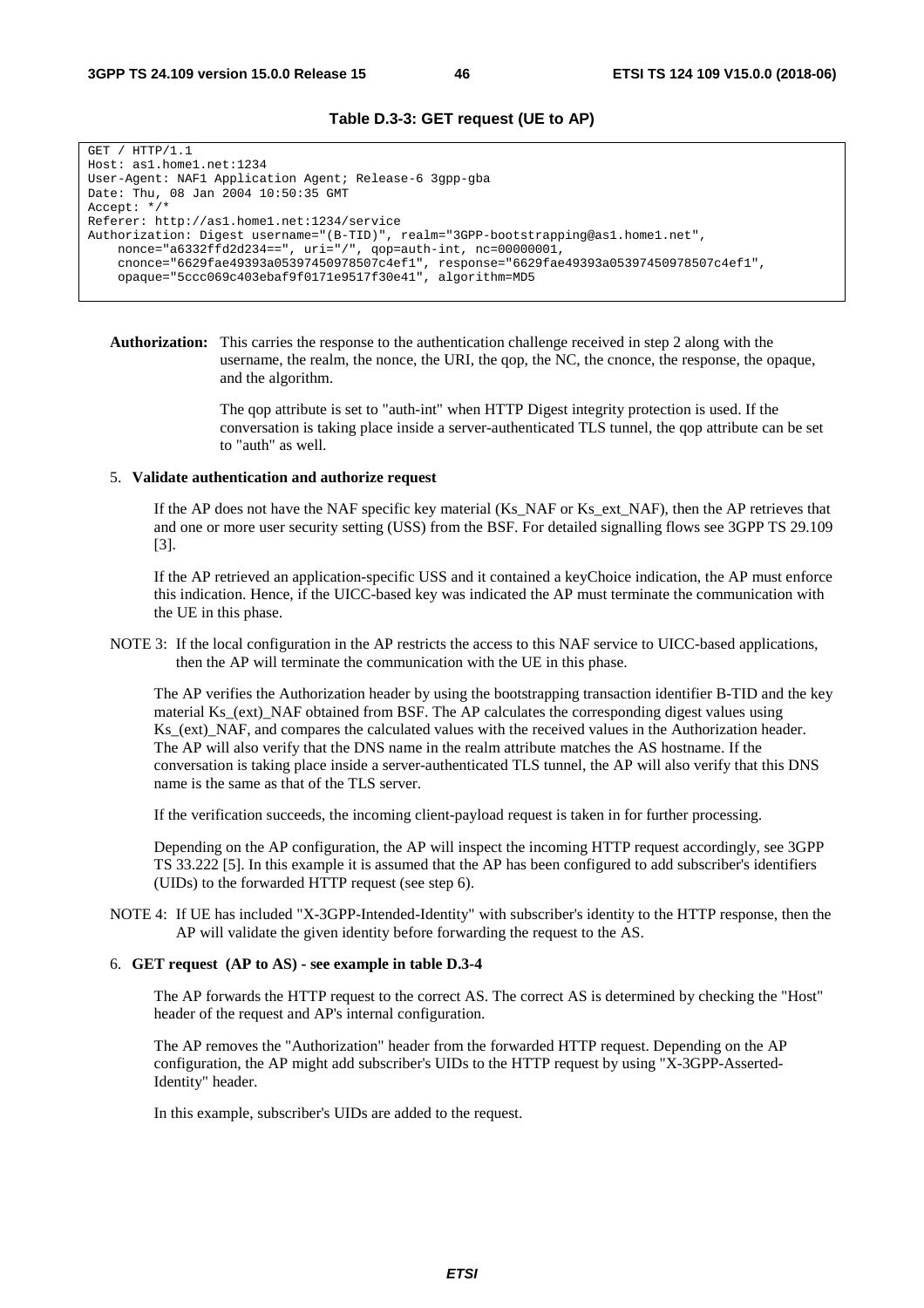#### **Table D.3-4: GET request (AP to AS)**

GET / HTTP/1.1 Host: as1.home1.net:1234 User-Agent: NAF1 Application Agent; Release-6 3gpp-gba Date: Thu, 08 Jan 2004 10:50:35 GMT Accept: \*/\* Referer: http://as1.home1.net:1234/service X-3GPP-Asserted-Identity: "user@as1.home1.net", "user2@as1.home.net"

| <b>Content-Type:</b>        | Contains the media type of the entity body.                                                   |
|-----------------------------|-----------------------------------------------------------------------------------------------|
| <b>Content-Length:</b>      | Indicates the size of the entity-body, in decimal number of OCTETs, sent to the<br>recipient. |
| <b>Authentication-Info:</b> | This carries the protection                                                                   |
| <b>Expires:</b>             | Gives the date/time after which the response is considered stale.                             |
| X-3GPP-Asserted-Identity:   | This header is added by the AP and carries the list of subscriber's identities to the<br>AS.  |

#### 7. **AS specific logic at AS**

 The AS processes the incoming HTTP request and extracts the UIDs from the "X-3GPP-Asserted-Identity" header.

#### 8. **200 OK response (AS to AP) - see example in table D.3-5**

The AS returns a HTTP response to the AP with service specific payload.

```
Table D.3-5: 200 OK response (AS to AP)
```

```
HTTP/1.1 200 OK 
Server: Apache/1.3.22 (Unix) mod_perl/1.27 
Content-Type: text/html 
Content-Length: (...) 
Date: Thu, 08 Jan 2004 10:50:35 GMT 
Expires: Fri, 09 Jan 2004 10:50:36 GMT
```
<SERVER PAYLOAD>

**Content-Type:** Contains the media type of the entity body.

**Content-Length:** Indicates the size of the entity-body, in decimal number of OCTETs, sent to the recipient.

**Expires:** Gives the date/time after which the response is considered stale.

### 9. **Add Authentication-Info header at AP**

The AP calculates and adds the "Authentication-Info" header to the HTTP response that forwarded to the UE.

### 10. **200 OK response (AP to UE) - see example in table D.3-6**

The AP forwards the HTTP response to the UE.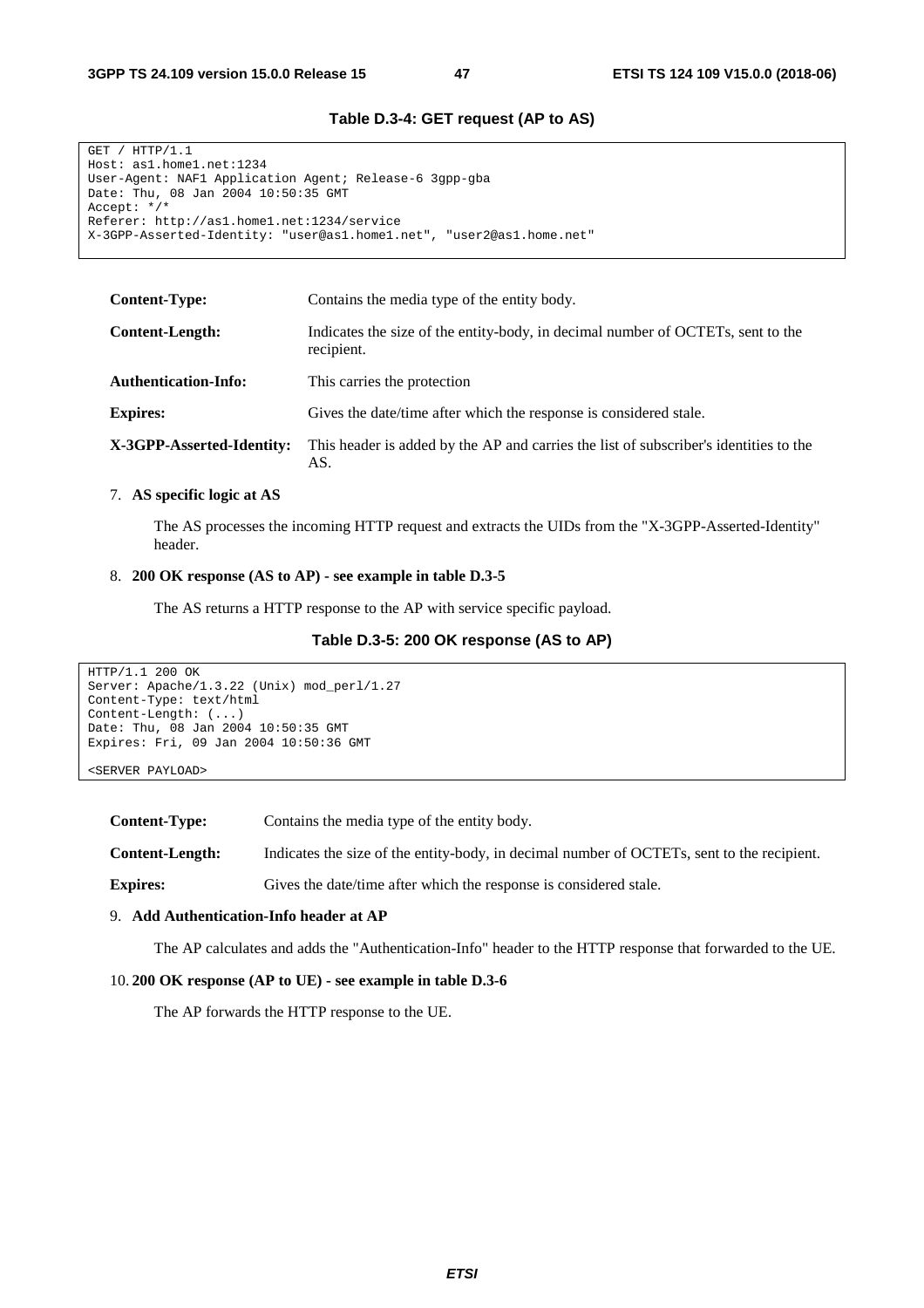## **Table D.3-6: 200 OK response (AP to UE)**

HTTP/1.1 200 OK Server: Apache/1.3.22 (Unix) mod\_perl/1.27 Content-Type: text/html Content-Length: 1234 Date: Thu, 08 Jan 2004 10:50:35 GMT Expires: Fri, 09 Jan 2004 10:50:36 GMT Authentication-Info: qop=auth-int, rspauth="6629fae49394a05397450978507c4ef1", cnonce="6629fae49393a05397450978507c4ef1", nc=00000001

**Authentication-Info:** This header is inserted by the AP to the request. The values in the header are calculated by the AP.

#### 11. **Process response at UE**

 The UE receives the response and verifies the Authentication-Info header. If the verification succeeds, the UE can accept the server-payload for further processing.

NOTE 5: Additional messages can be exchanged using steps 4 through 11 as many times as is necessary. The HTTP Digest releated headers in the following HTTP requests and responses must be constructed according to RFC 2617 [8].

<sup>&</sup>lt;SERVER PAYLOAD>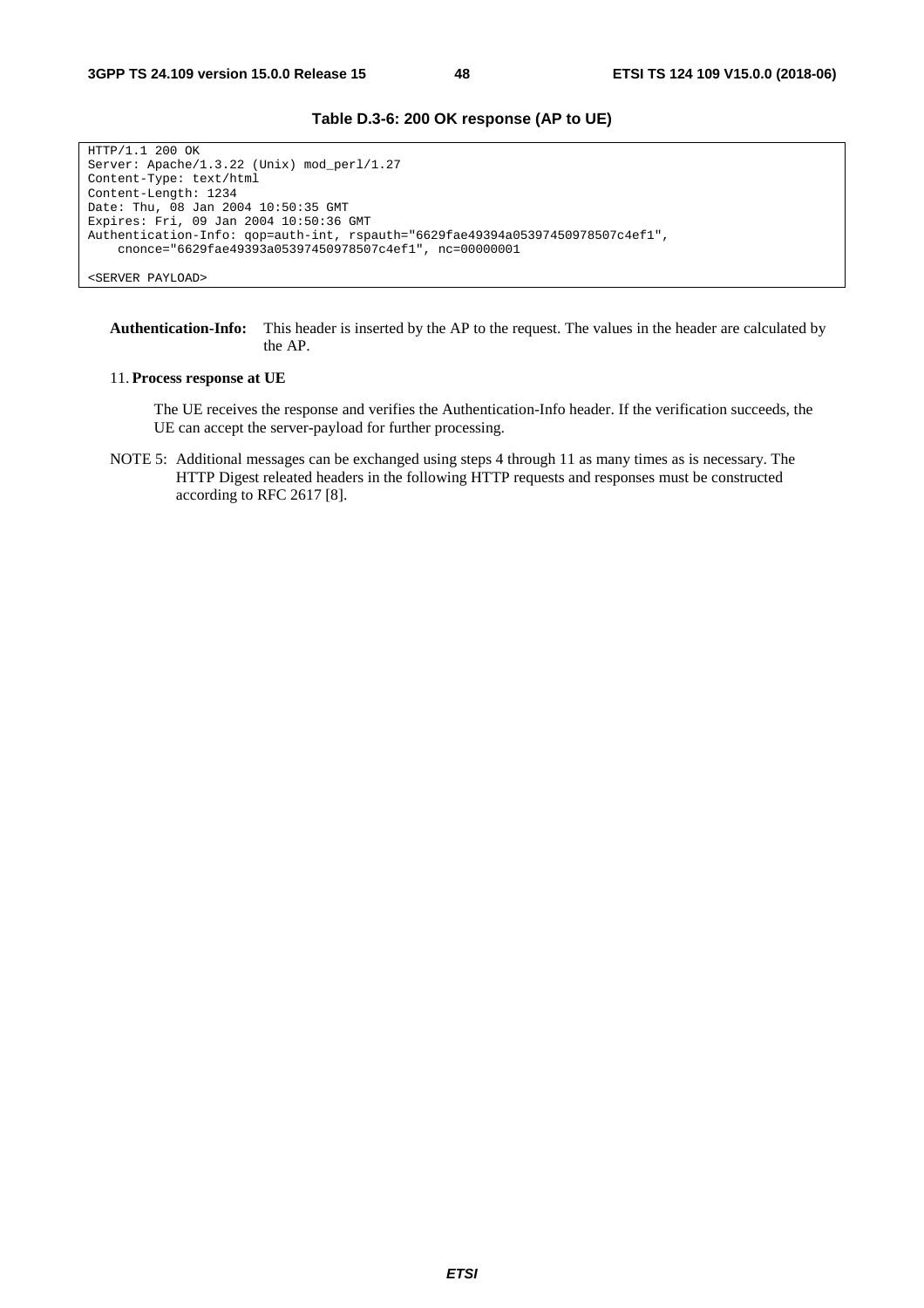# Annex E (informative): Signalling flows for PKI portal

# E.1 Scope of signalling flows

This annex gives examples of signalling flows for the subscriber certificate enrolment and the CA certificate delivery.

# E.2 Introduction

# E.2.1 General

A bootstrapping session established using a bootstrapping procedure (cf., clause 4 and annex A) is used between a UE and a PKI portal. The BSF provides to the PKI portal a NAF specific key material (Ks\_NAF or Ks\_ext\_NAF) which is derived from the key material (Ks). The PKI portal uses this key to authenticate and optionally secure (i.e. integrity protect and encrypt) the communications between it and the UE. The BSF will also provide the PKI portal the expiration time of the bootstrapping session.

# E.2.2 Key required to interpret signalling flows

The key to interpret signalling flows is specified in subclause A.2.2.

# E.3 Signalling flows demonstrating a successful subscriber certificate enrolment

# E.3.1 Simple subscriber certificate enrolment

The signalling flow in figure E.3.1-1 describes the message exchange between UE and PKI portal when UE wants to enrol a subscriber certificate. The messaging can take place inside a server-authenticated TLS (as described in the RFC for TLS defined in annex E of 3GPP TS 33.310 [25]) tunnel in which case TLS session has been established before step 1.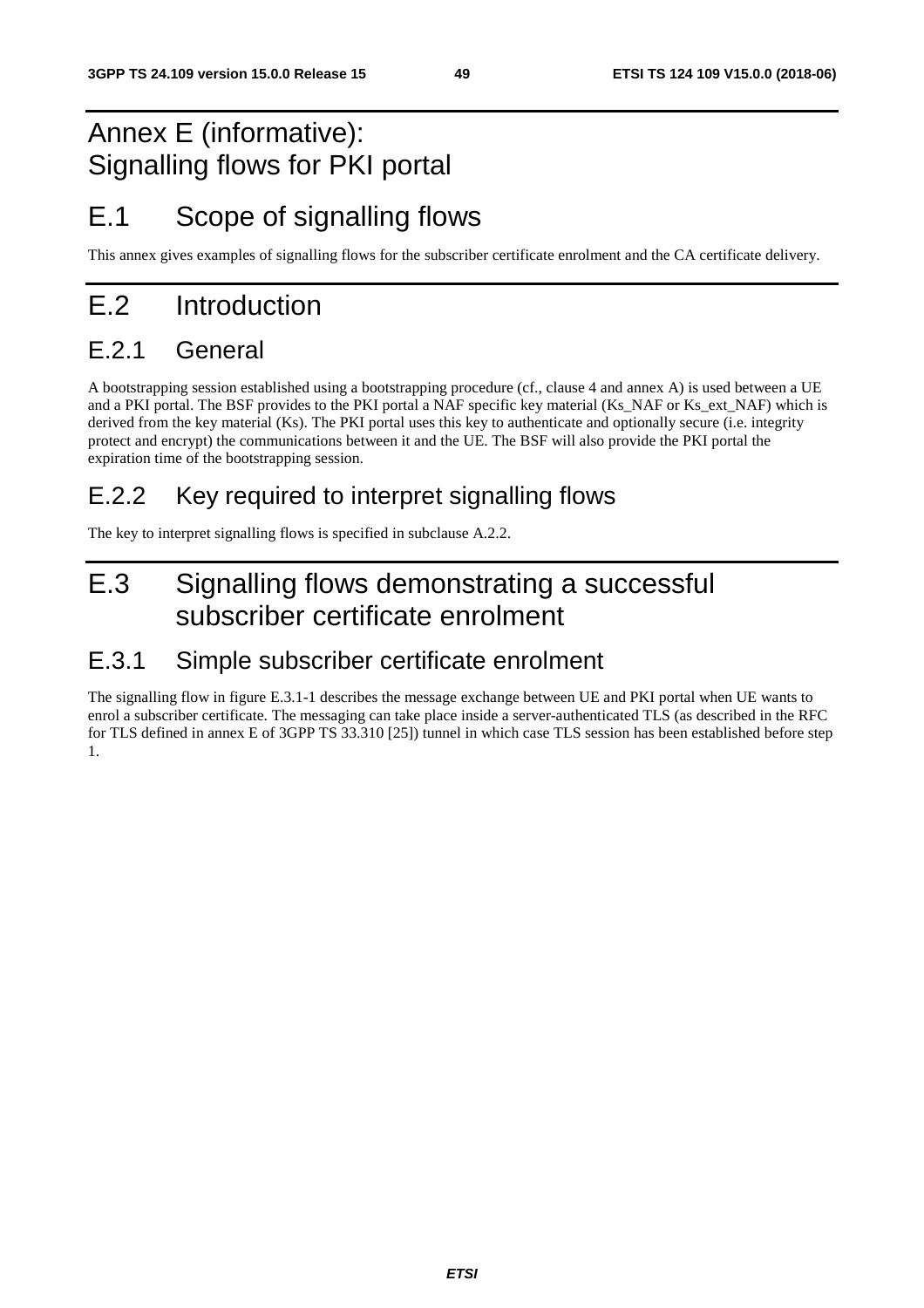

**Figure E.3.1-1: Successful subscriber certificate enrolment.** 

#### 1. **Initial enrolment request (UE to PKI portal) - see example in table E.3.1-1**

The UE sends an HTTP request to the PKI portal containing a PKCS#10 certification request.

### **Table E.3.1-1: Initial enrolment request (UE to PKI portal)**

```
POST /enrol?response=single HTTP/1.1 
Host: pkiportal.home1.net:1234 
Content-Type: application/x-pkcs10 
Content-Length: (...) 
User-Agent: SCEnrolmentAgent; Release-6 3gpp-gba 
Date: Thu, 08 Jan 2004 10:50:35 GMT 
Accept: */* 
Referer: http://pkiportal.home1.net:1234/service
 ----- BEGIN CERTIFICATE REQUEST ----- 
<PKCS#10 BLOB> 
----- END CERTIFICATE REQUEST -----
```

| <b>Request-URI:</b>    | The Request-URI (the URI that follows the method name, "POST", in the first line) indicates<br>the resource of this POST request. The Request-URI contains the parameter "response" which<br>is set to "single" to indicate to the PKI portal the desired response type, i.e. just the subscriber<br>certificate is requested to be delivered. |  |
|------------------------|------------------------------------------------------------------------------------------------------------------------------------------------------------------------------------------------------------------------------------------------------------------------------------------------------------------------------------------------|--|
| Host:                  | Specifies the Internet host and port number of the PKI portal server, obtained from the original<br>URI given by referring resource.                                                                                                                                                                                                           |  |
| <b>Content-Type:</b>   | Contains the media type "application/x-pkcs10", i.e. the $PKCS#10$ .                                                                                                                                                                                                                                                                           |  |
| <b>Content-Length:</b> | Indicates the size of the entity-body, in decimal number of OCTETs, sent to the recipient.                                                                                                                                                                                                                                                     |  |
| User-Agent:            | Contains information about the user agent originating the request and it will include the static<br>string "3gpp-gba" to indicate to the application server (i.e., NAF) that the UE supports 3GPP-<br>bootstrapping based authentication.                                                                                                      |  |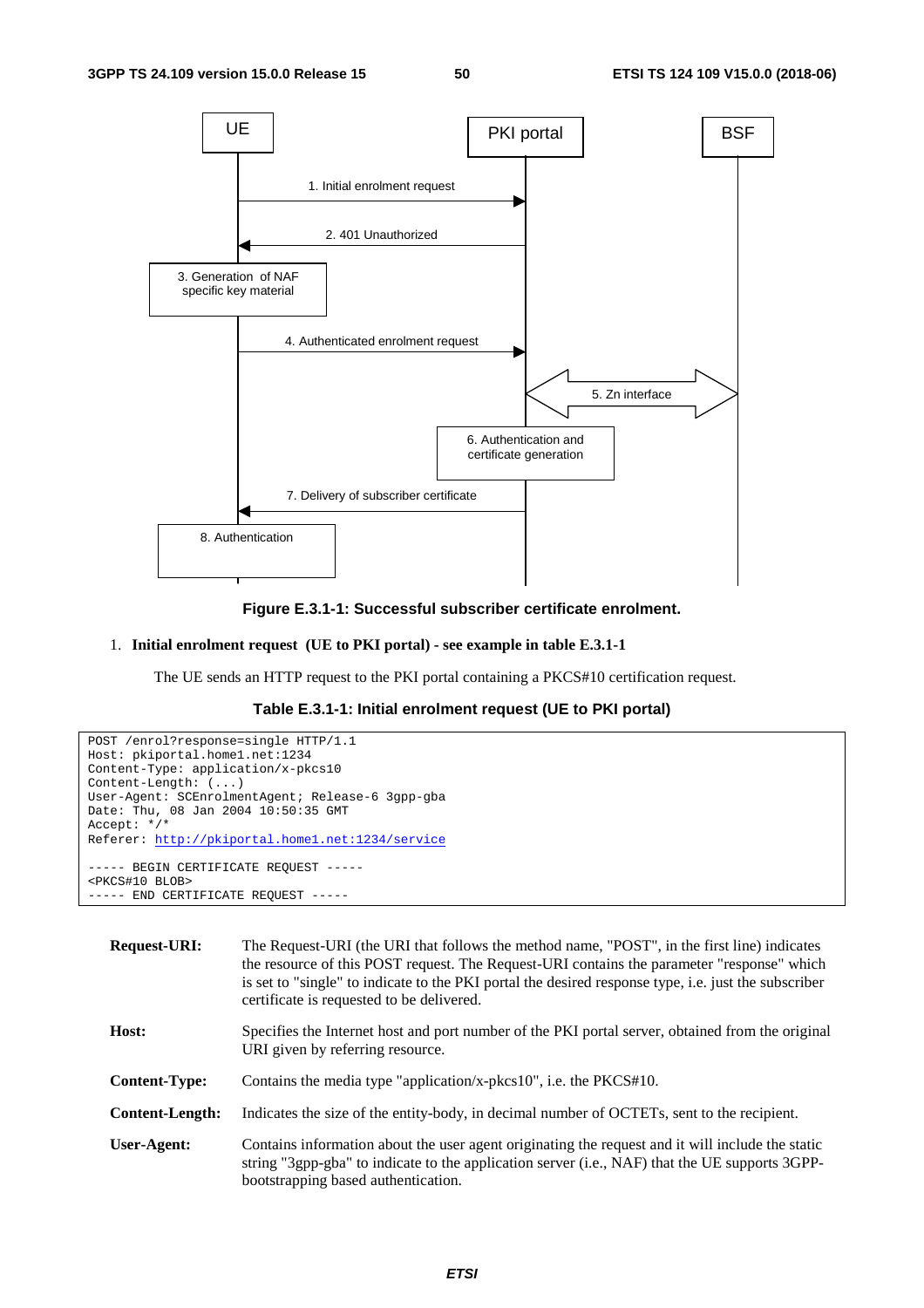**Date:** Represents the date and time at which the message was originated.

Accept: Media types which are acceptable for the response.

**Referer:** Allows the user agent to specify the address (URI) of the resource from which the URI for the PKI portal was obtained.

NOTE 1: This step is used to trigger the GBA-based authentication between the UE and the PKI portal.

#### 2. **401 Unauthorized response (PKI portal to UE) - see example in table E.3.1-2**

 Upon receiving an HTTP request that contains static string "3gpp-gba" in the User-Agent header the PKI portal responds with HTTP response code 401 "Unauthorized" which contains a WWW-Authenticate header. The header instructs the UE to use HTTP Digest Authentication with a bootstrapped security association.

#### **Table E.3.1-2: 401 Unauthorized response (PKI portal to UE)**

| HTTP/1.1 401 Unauthorized                                                     |
|-------------------------------------------------------------------------------|
| Server: $A$ pache/1.3.22 (Unix) mod per $1/1.27$                              |
| Date: Thu, 08 Jan 2004 10:50:35 GMT                                           |
| WWW-Authenticate: Digest realm="3GPP-bootstrapping@pkiportal.home1.net",      |
| nonce="6629fae49393a05397450978507c4ef1", algorithm=MD5, gop="auth,auth-int", |
| opaque="5ccc069c403ebaf9f0171e9517f30e41"                                     |

**Server:** Contains information about the software used by the origin server (PKI portal).

**Date:** Represents the date and time at which the message was originated.

#### **WWW-Authenticate:** The PKI portal challenges the user. The header instructs the UE to use HTTP Digest Authentication with a bootstrapped security association.

 The options for the quality of protection (qop) attribute is by default "auth-int" meaning that the payload of the following HTTP requests and responses should integrity protected. If the messaging is taking place inside a server-authenticated TLS tunnel, the options for the qop attribute can also contain "auth" meaning that the payload of the following HTTP requests and responses are not protected by HTTP Digest. The integrity protection is handled on the TLS layer instead.

 The realm attribute contains two parts delimited by "@" sign. The first part is a constant string "3GPP-bootstrapping" instructing the UE to use a bootstrapped security association. The second part is the hostname of the server (i.e. FQDN of the PKI portal).

#### 3. **Generation of NAF specific keys at UE**

 The UE verifies that the second part of the realm attribute does correspond to the server it is talking to. In particular, if the messaging is taking place inside a server-authenticated TLS tunnel, the UE verifies that the server name (i.e. FQDN of the PKI portal) in the server's TLS certificate matches the hostname of the server in the realm attribute of the WWW-Authenticate header.

UE derives the NAF specific key material Ks\_NAF as specified in 3GPP TS 33.220 [1].

NOTE 2: If UE does not have a bootstrapped security association available, it will obtain one by running bootstrapping procedure over Ub interface.

## 4. **Authenticated enrolment request (UE to PKI portal) - see example in table E.3.1-3**

 UE generates the HTTP request by calculating the Authorization header values using the bootstrapping transaction identifier B**-**TID it received from the BSF as the username and the NAF specific key material Ks NAF (base64 encoded) as the password, and sends the request to PKI portal.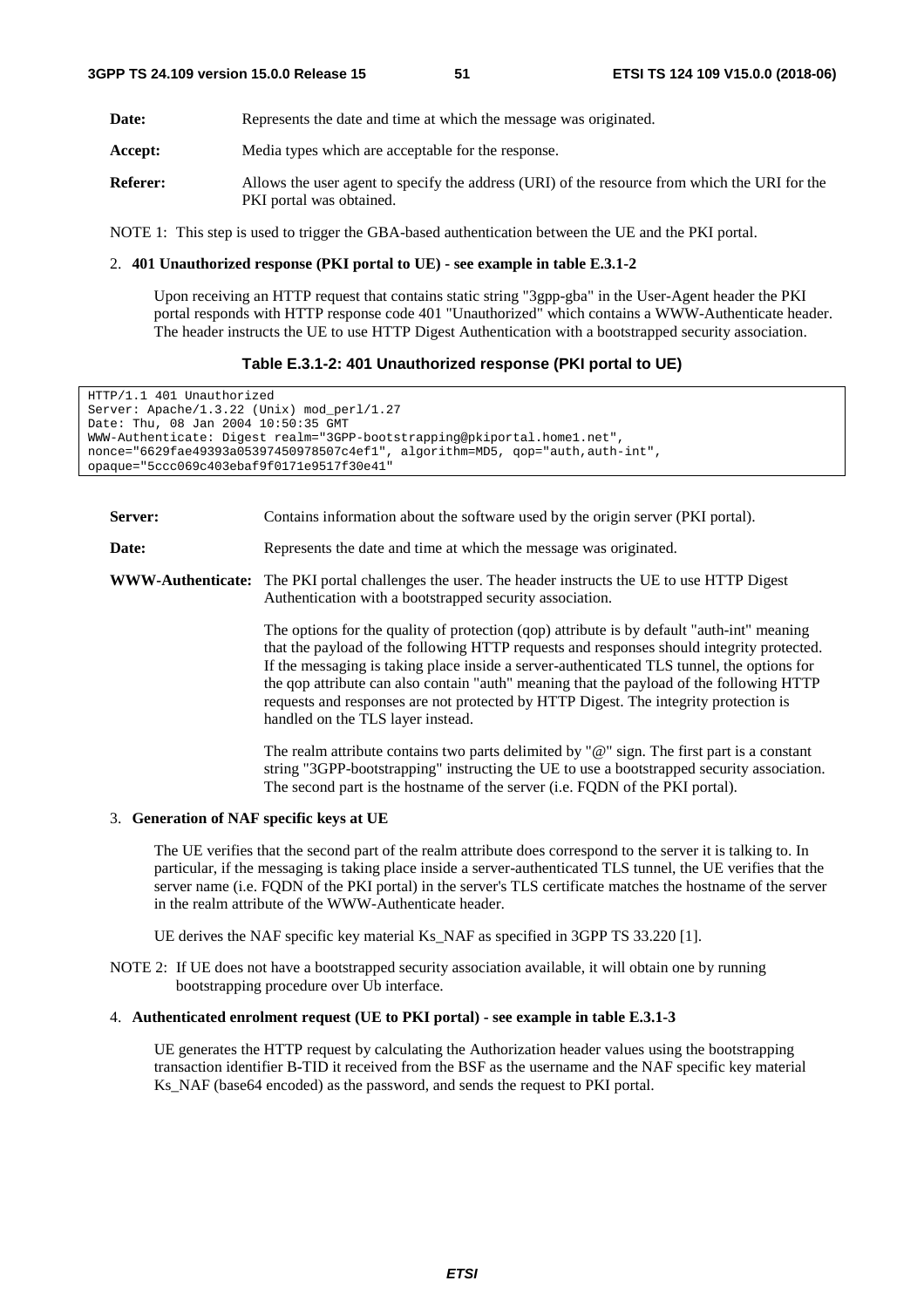```
POST /enrol?response=single HTTP/1.1 
Host: pkiportal.home1.net:1234 
Content-Type: application/pkcs10 
Content-Length: (...) 
User-Agent: SCEnrolmentAgent; Release-6 3gpp-gba 
Date: Thu, 08 Jan 2004 10:50:35 GMT 
Accept: */* 
Referer: http://pkiportal.home1.net:1234/service 
Authorization: Digest username="(B-TID)", realm="3GPP-bootstrapping@pkiportal.home1.net", 
    nonce="a6332ffd2d234==", uri="/enrol?response=single", qop=auth-int, nc=00000001, 
    cnonce="6629fae49393a05397450978507c4ef1", response="6629fae49393a05397450978507c4ef1", 
    opaque="5ccc069c403ebaf9f0171e9517f30e41", algorithm=MD5 
----- BEGIN CERTIFICATE REQUEST -----
<PKCS#10 BLOB> 
 ----- END CERTIFICATE REQUEST -----
```
**Table E.3.1-3: Authenticated enrolment request (UE to PKI portal)** 

**Authorization:** This carries the response to the authentication challenge received in step 2 along with the username, the realm, the nonce, the URI, the qop, the NC, the cnonce, the response, the opaque, and the algorithm.

> The qop attribute is set to "auth-int" by default. If the messaging is taking place inside a serverauthenticated TLS tunnel, the qop attribute can be set to "auth" as well.

NOTE 3: If step 1 was a POST request then this request would also be POST request and contain the same client payload in the HTTP request as was carried in step 1.

#### 5. **Zn: NAF specific key procedure**

PKI portal retrieves the NAF specific key material (Ks\_NAF) and subscriber's user security setting from the BSF.

NOTE 4: Subscriber's user security setting for PKI portal consists of flags that indicate whether certain type certificate is authorized to be issued to the subscriber. There are two certificate types: authentication certificate and non-repudiation certificate.

For detailed signalling flows see 3GPP TS 29.109 [3].

## **Table E.3.1-4: Bootstrapping authentication information procedure (PKI portal to BSF)**

| destination | Message source and  Zn Information element   Information Source<br>name | in GET        | <b>Description</b>                                                                                                               |
|-------------|-------------------------------------------------------------------------|---------------|----------------------------------------------------------------------------------------------------------------------------------|
| NAF to BSF  | B-TID                                                                   | Authorization | The bootstrapping transaction identifier<br>(B-TID) is encoded in the username field<br>according to the Authorization protocol. |

#### 6. **Authentication and certificate generation at PKI portal**

 PKI portal verifies the Authorization header by using the bootstrapping transaction identifier B-TID and the key material Ks\_NAF obtained from BSF. PKI portal calculates the corresponding digest values using Ks\_NAF, and compares the calculated values with the received values in the Authorization header.

 The PKI portal also verifies that the hostname (i.e. its FQDN) in the realm attribute matches its own. If the messaging is taking place inside a server-authenticated TLS tunnel, the PKI portal also verifies that this hostname is the same as that of the TLS server.

 If the verification succeeds, the incoming client-payload request is taken in for further processing. The PKI portal continues processing of the PKCS#10 request according to its internal policies. The PKI portal verifies that the subscriber is allowed to receive the particular type of certificate indicate in the PKCS#10 request by checking subscriber's user security setting received from the BSF in step 5.

NOTE 5: The procedures for generating the subscriber certificate are outside the scope.

#### 7. **Delivery of subscriber certificate (PKI portal to UE) - see example in table E.3.1-5**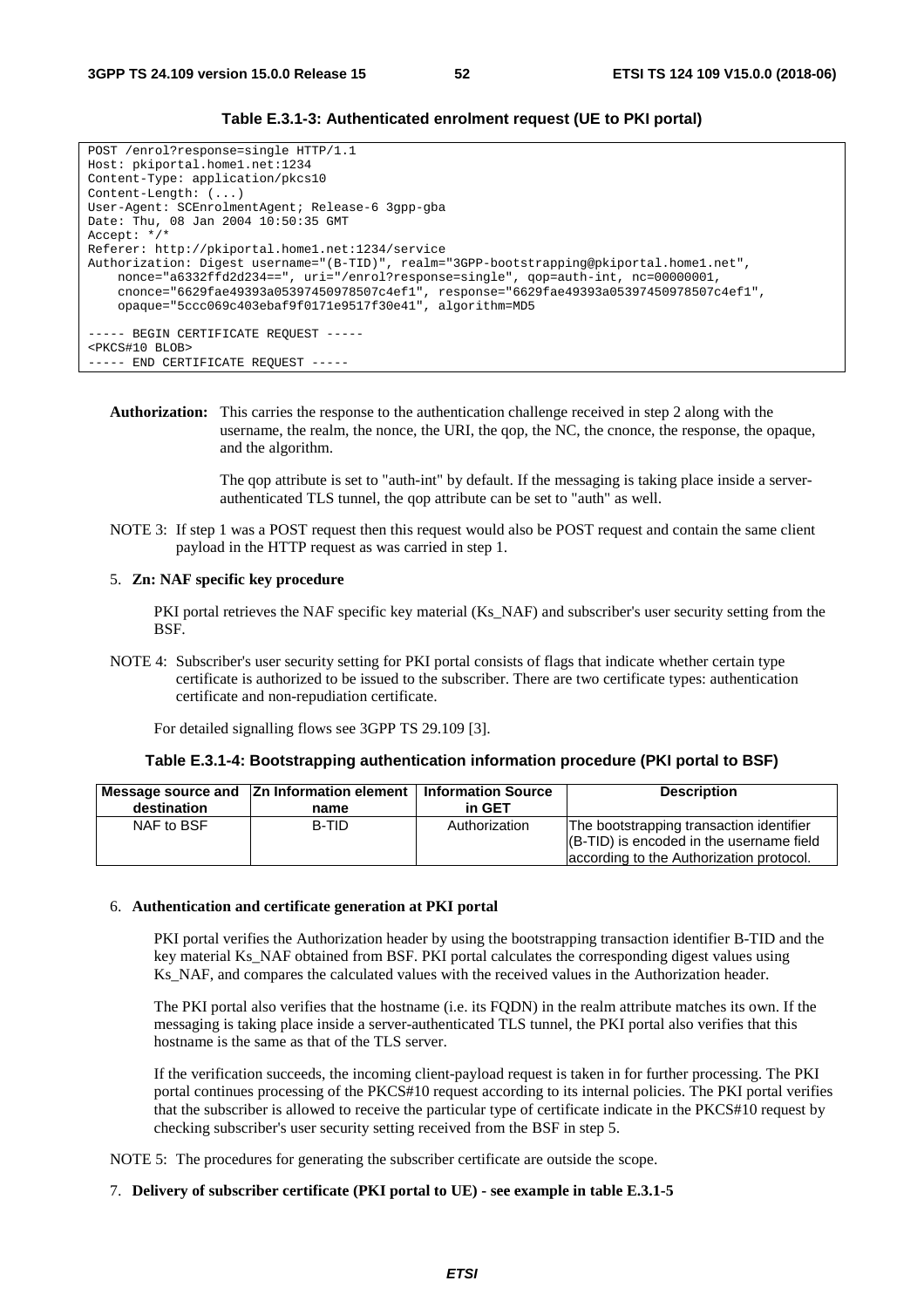The PKI portal sends 200 OK response to the UE to indicate the success of the authentication and the subscriber certificate enrolment. The PKI portal generates a HTTP response containing the enrolled subscriber certificate. The PKI portal can use key material Ks\_NAF to integrity protect and authenticate the response.

**Table E.3.1-5: Delivery of subscriber certificate (PKI portal to UE)** 

```
HTTP/1.1 200 OK 
Server: Apache/1.3.22 (Unix) mod_perl/1.27 
Content-Type: text/html 
Content-Type: application/x-x509-user-cert 
Content-Length: (...) 
Authentication-Info: qop=auth-int, rspauth="6629fae49394a05397450978507c4ef1", 
cnonce="6629fae49393a05397450978507c4ef1", nc=00000001 
Date: Thu, 08 Jan 2004 10:50:35 GMT 
Expires: Fri, 09 Jan 2004 10:50:36 GMT 
----- BEGIN CERTIFICATE ----- 
<Subscriber certificate BLOB> 
----- END CERTIFICATE -----
```

| <b>Content-Type:</b>        | Contains the media type "application/x-x509-user-cert", i.e. X.509 certificate.            |
|-----------------------------|--------------------------------------------------------------------------------------------|
| <b>Content-Length:</b>      | Indicates the size of the entity-body, in decimal number of OCTETs, sent to the recipient. |
| <b>Authentication-Info:</b> | This carries the protection                                                                |
| <b>Expires:</b>             | Gives the date/time after which the response is considered stale.                          |

#### 8. **Authentication at UE**

 The UE receives the response and verifies the Authentication-Info header. If the verification succeeds, the UE can accept the subscriber certificate for further processing.

## E.3.2 Subscriber certificate enrolment with WIM authentication codes

The signalling flow in figure E.3.2-1 describes the message exchange between UE and PKI portal when UE wants to enrol a subscriber certificate, and the UE uses a WIM that requires authentication codes both for onboard key pair generation and proof-of-origin generation. The messaging can take place inside a server-authenticated TLS (as described in the RFC for TLS defined in annex E of 3GPP TS 33.310 [25]) tunnel in which case TLS session has been established before step 1.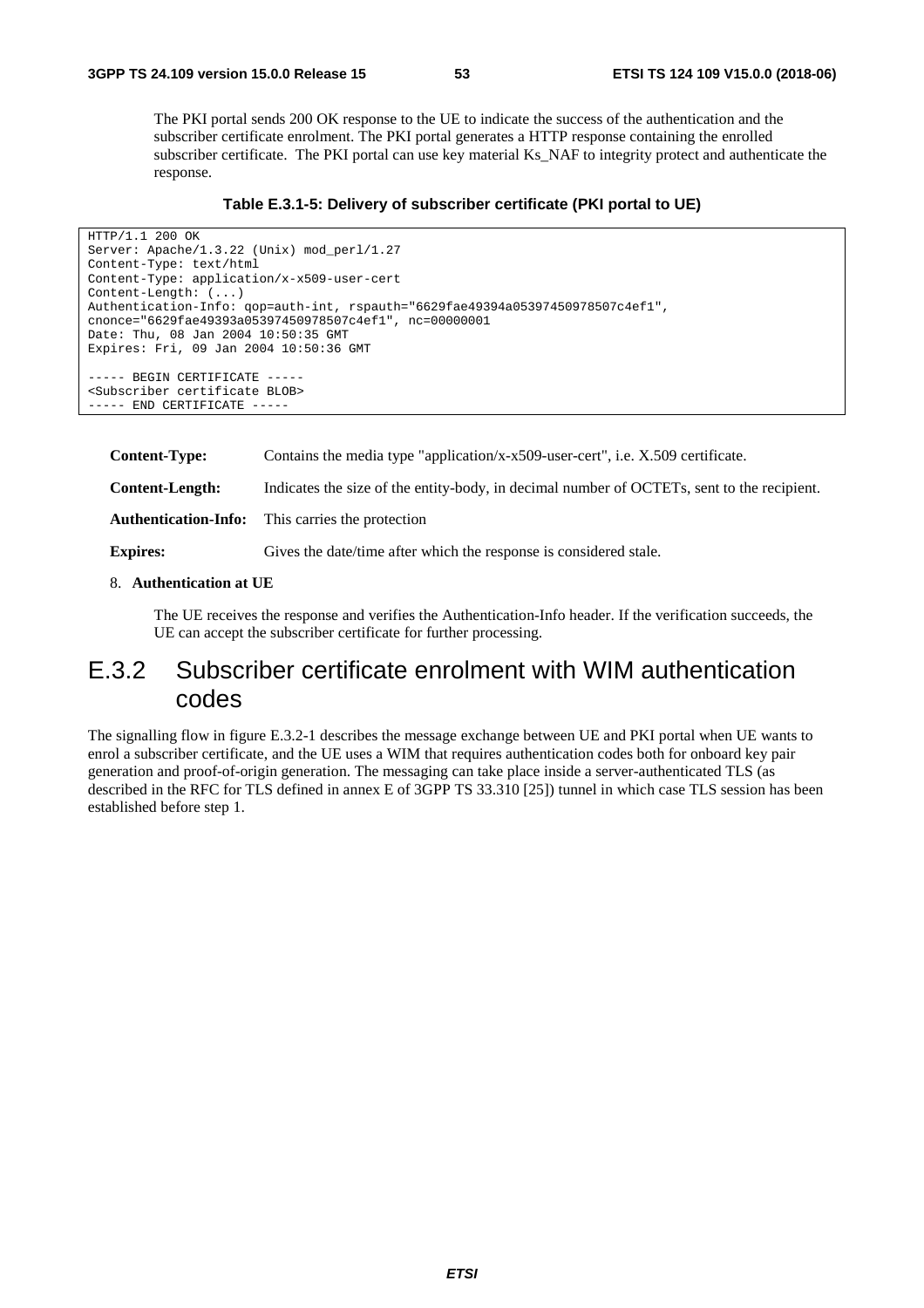

**Figure E.3.2-1: Successful subscriber certificate enrolment**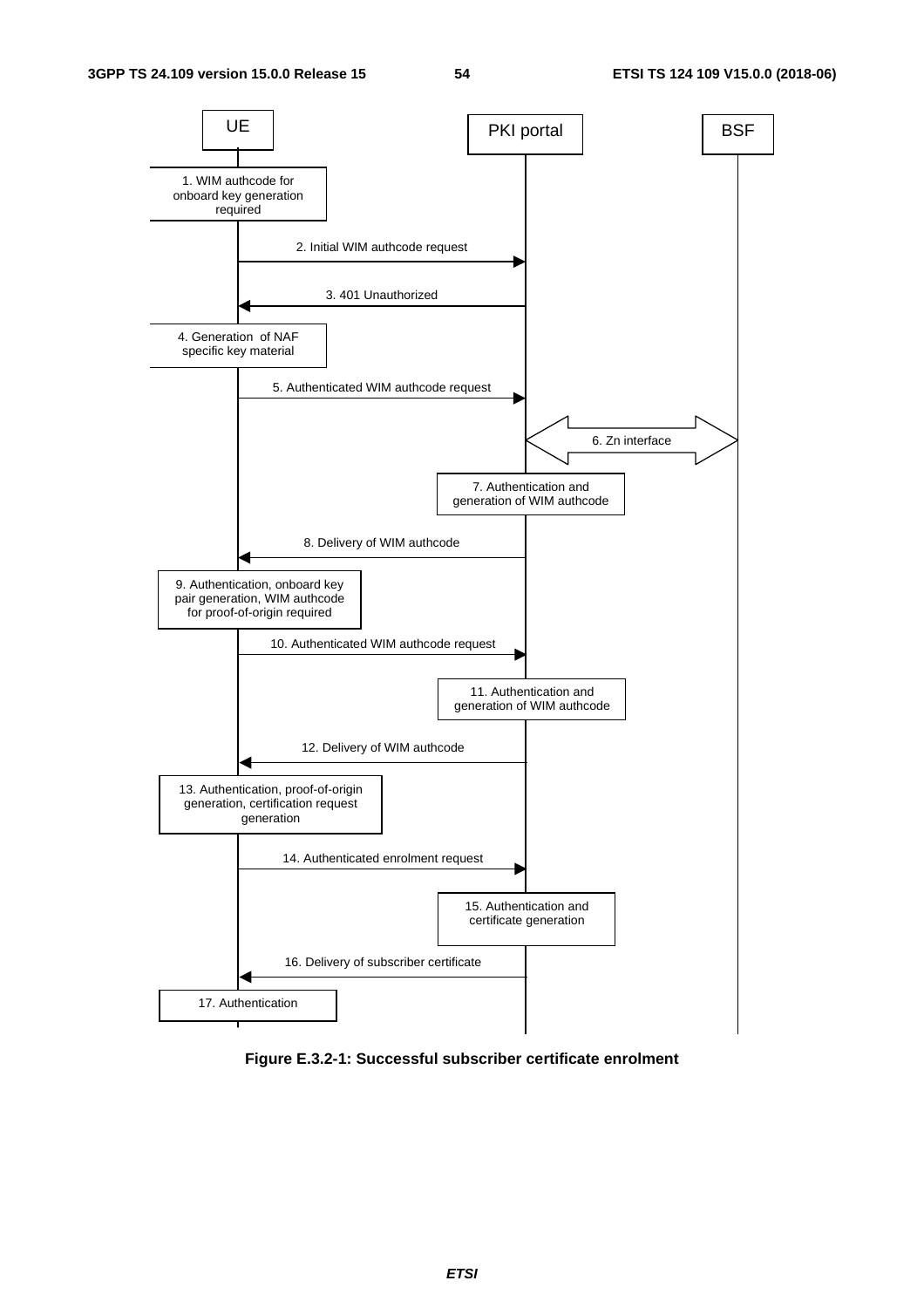## 1. **WIM authentication code for onboard key pair generation required at UE**

 The UE has initiated enrolment procedure and the WIM in the UE requires an WIM authentication code for the onboard key pair generation.

NOTE 1: It is not mandatory to generate a key pair for each enrolment procedure, and the WIM can not require WIM authentication code for generating the key pair. In these cases, the WIM authentication code is not needed.

## 2. **Initial WIM authentication code request (UE to PKI portal) - see example in table E.3.2-1**

The UE sends an HTTP request to the PKI portal containing a WIM authentication code request.

## **Table E.3.2-1: Initial WIM authentication code request (UE to PKI portal)**

GET /enrol/wim-auth-code?request=error:AuthReq:123456789ABCDEF:AABBCCDDEE HTTP/1.1 Host: pkiportal.home1.net:1234 User-Agent: SCEnrolmentAgent; Release-6 Date: Thu, 08 Jan 2004 10:50:35 GMT Accept: \*/\* Referer: http://pkiportal.home1.net:1234/service

| <b>Request-URI:</b> | The Request-URI (the URI that follows the method name, "GET", in the first line) indicates the<br>resource of this GET request. The Request-URI contains the parameter "request" which contains<br>the WIM authentication request parameter received from the WIM, i.e. a static string<br>"error: AuthReq:" appended by the WIM serial number in hexadecimal format, colon ":", and the<br>challenge data in hexadecimal format. |
|---------------------|-----------------------------------------------------------------------------------------------------------------------------------------------------------------------------------------------------------------------------------------------------------------------------------------------------------------------------------------------------------------------------------------------------------------------------------|
| Host:               | Specifies the Internet host and port number of the PKI portal server, obtained from the original<br>URI given by referring resource.                                                                                                                                                                                                                                                                                              |
| User-Agent:         | Contains information about the user agent originating the request.                                                                                                                                                                                                                                                                                                                                                                |
| Date:               | Represents the date and time at which the message was originated.                                                                                                                                                                                                                                                                                                                                                                 |
| Accept:             | Media types which are acceptable for the response.                                                                                                                                                                                                                                                                                                                                                                                |
| <b>Referer:</b>     | Allows the user agent to specify the address (URI) of the resource from which the URI for the PKI<br>portal was obtained.                                                                                                                                                                                                                                                                                                         |
|                     | $\mathbf{r}$ , and the set of the set of the set of the set of the set of the set of the set of the set of the set of the set of the set of the set of the set of the set of the set of the set of the set of the set of the set                                                                                                                                                                                                  |

NOTE 2: This step is used to trigger the GBA-based authentication between the UE and the PKI portal.

## 3. **401 Unauthorized response (PKI portal to UE) - see example in table E.3.2-2**

 The PKI portal responds with HTTP response code 401 "Unauthorized" which contains a WWW-Authenticate header. The header instructs the UE to use HTTP Digest Authentication with a bootstrapped security association.

## **Table E.3.2-2: 401 Unauthorized response (PKI portal to UE)**

```
HTTP/1.1 401 Unauthorized 
Server: Apache/1.3.22 (Unix) mod_perl/1.27 
Date: Thu, 08 Jan 2004 10:50:35 GMT 
WWW-Authenticate: Digest realm="3GPP-bootstrapping@pkiportal.home1.net", 
    nonce="6629fae49393a05397450978507c4ef1", algorithm=MD5, qop="auth,auth-int", 
    opaque="5ccc069c403ebaf9f0171e9517f30e41"
```

| Server: | Contains information about the software used by the origin server (PKI portal).                                                                                         |
|---------|-------------------------------------------------------------------------------------------------------------------------------------------------------------------------|
| Date:   | Represents the date and time at which the message was originated.                                                                                                       |
|         | <b>WWW-Authenticate:</b> The PKI portal challenges the user. The header instructs the UE to use HTTP Digest<br>Authentication with a bootstrapped security association. |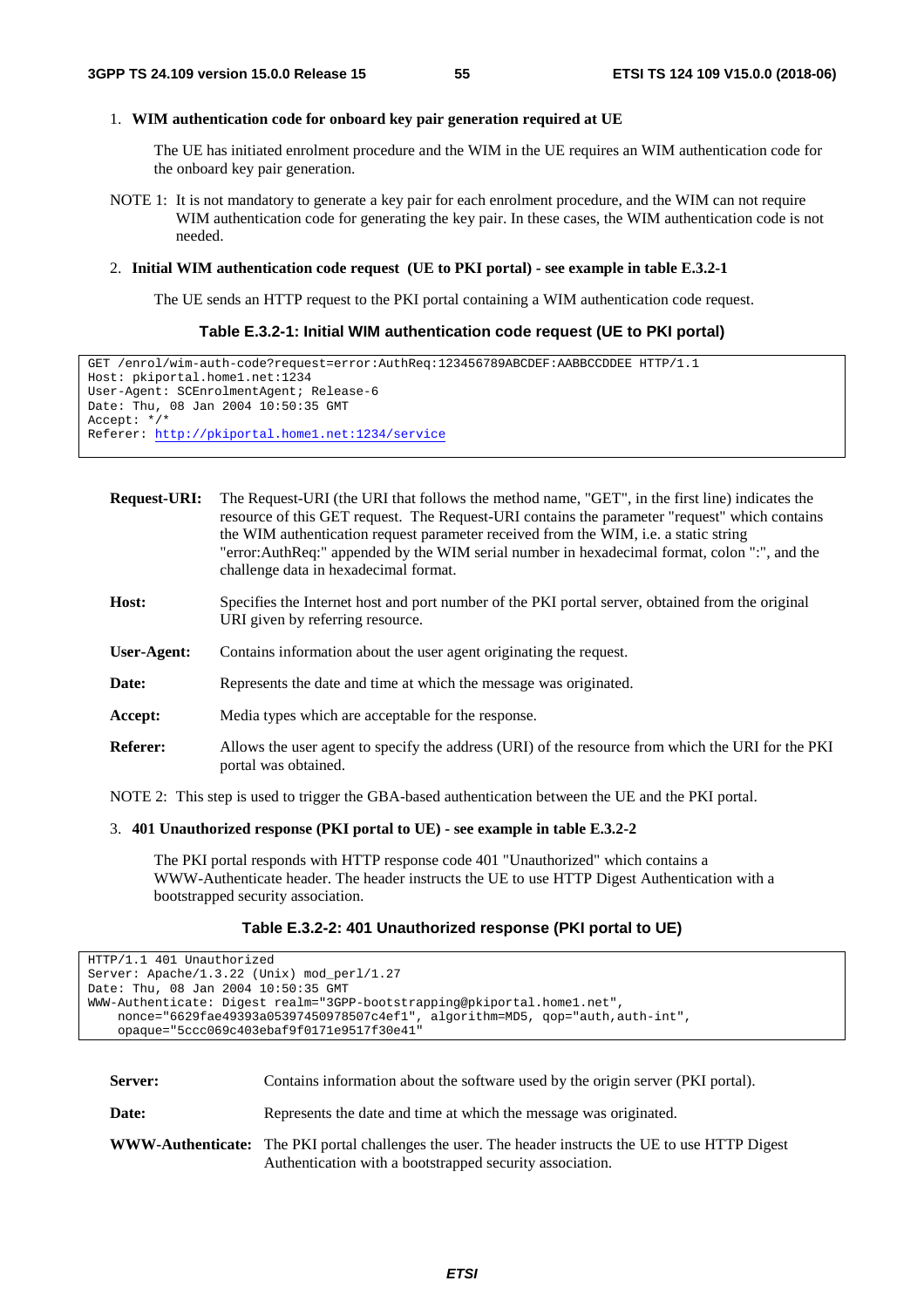The options for the quality of protection (qop) attribute is by default "auth-int" meaning that the payload of the following HTTP requests and responses should integrity protected. If the messaging is taking place inside a server-authenticated TLS tunnel, the options for the qop attribute can also contain "auth" meaning that the payload of the following HTTP requests and responses are not protected by HTTP Digest. The integrity protection is handled on the TLS layer instead.

The realm attribute contains two parts delimited by "@" sign. The first part is a constant string "3GPP-bootstrapping" instructing the UE to use a bootstrapped security association. The second part is the hostname of the server (i.e. FQDN of the PKI portal).

#### 4. **Generation of NAF specific keys at UE**

 The UE verifies that the second part of the realm attribute does correspond to the server it is talking to. In particular, if the messaging is taking place inside a server-authenticated TLS tunnel, the UE verifies that the server name (i.e. FQDN of the PKI portal) in the server's TLS certificate matches the hostname of the server in the realm attribute of the WWW-Authenticate header.

UE derives the NAF specific key material Ks\_NAF as specified in 3GPP TS 33.220 [1].

#### 5. **Authenticated WIM authentication code request (UE to PKI portal) - see example in table E.3.2-3**

 UE generates the HTTP request by calculating the Authorization header values using the bootstrapping transaction identifier B**-**TID it received from the BSF as the username and the NAF specific key material Ks NAF as the password, and sends the request to PKI portal.

### **Table E.3.2-3: Authenticated WIM authentication code request (UE to PKI portal)**

```
GET /enrol/wim-auth-code?request=error:AuthReq:123456789ABCDEF:AABBCCDDEE HTTP/1.1 
Host: pkiportal.home1.net:1234 
User-Agent: SCEnrolmentAgent; Release-6 
Date: Thu, 08 Jan 2004 10:50:35 GMT 
Accept: */* 
Referer: http://pkiportal.home1.net:1234/service 
Authorization: Digest username="(B-TID)", realm="3GPP-bootstrapping@pkiportal.home1.net", 
   nonce="a6332ffd2d234==", uri="/enrol/wim-auth-
    code?request=error:AuthReq:123456789ABCDEF:AABBCCDDEE ", qop=auth-int, nc=00000001, 
    cnonce="6629fae49393a05397450978507c4ef1", response="6629fae49393a05397450978507c4ef1, 
    opaque="5ccc069c403ebaf9f0171e9517f30e41", algorithm=MD5
```
#### **Authorization:** This carries the response to the authentication challenge received in step 2 along with the username, the realm, the nonce, the URI, the qop, the NC, the cnonce, the response, the opaque, and the algorithm.

The gop attribute is set to "auth-int" by default. If the messaging is taking place inside a serverauthenticated TLS tunnel, the qop attribute can be set to "auth" as well.

### 6. **Zn: NAF specific key procedure**

PKI portal retrieves the NAF specific key material (Ks\_NAF) from the BSF.

For detailed signalling flows see 3GPP TS 29.109 [3].

#### **Table E.3.2-4: Bootstrapping authentication information procedure (PKI portal to BSF)**

| destination | Message source and  Zn Information element   Information Source<br>name | in GET        | <b>Description</b>                                                                                                               |
|-------------|-------------------------------------------------------------------------|---------------|----------------------------------------------------------------------------------------------------------------------------------|
| NAF to BSF  | B-TID                                                                   | Authorization | The bootstrapping transaction identifier<br>(B-TID) is encoded in the username field<br>according to the Authorization protocol. |

7. **Authentication and WIM authentication code generation at NAF** 

NOTE 3: If UE does not have a bootstrapped security association available, it will obtain one by running bootstrapping procedure over Ub interface.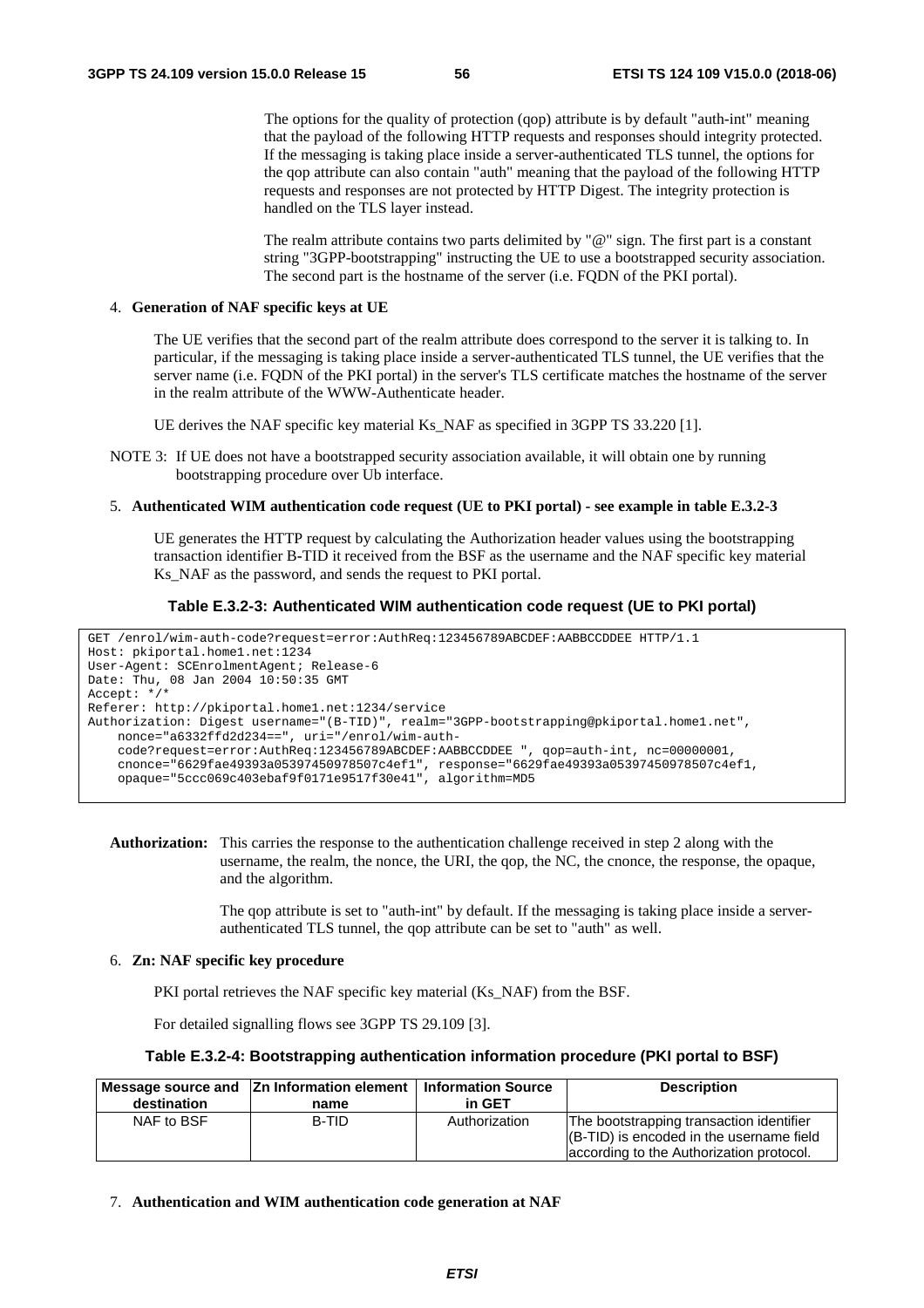PKI portal verifies the Authorization header by using the bootstrapping transaction identifier B-TID and the key material Ks\_NAF obtained from BSF. The PKI portal calculates the corresponding digest values using Ks\_NAF, and compares the calculated values with the received values in the Authorization header.

 The PKI portal also verifies that the hostname (i.e. its FQDN) in the realm attribute matches its own. If the messaging is taking place inside a server-authenticated TLS tunnel, the PKI portal also verifies that this hostname is the same as that of the TLS server.

 If the verification succeeds, the WIM authentication code is taken in for further processing. The PKI portal continues processing of the WIM authentication code request according to its internal policies.

NOTE 4: The procedures for generating the WIM authentication code are outside the scope.

#### 8. **Delivery of WIM authentication code (PKI portal to UE) - see example in table E.3.2-5**

 The PKI portal sends 200 OK response to the UE to indicate the success of the authentication and the WIM authentication code generation. The PKI portal generates a HTTP response containing the WIM authentication code. The PKI portal can use key material Ks\_NAF to integrity protect and authenticate the response.

#### **Table E.3.2-5: Delivery of WIM authentication code (PKI portal to UE)**

```
HTTP/1.1 200 OK 
Server: Apache/1.3.22 (Unix) mod_perl/1.27 
Content-Type: text/plain 
Content-Length: (...) 
Authentication-Info: qop=auth-int, rspauth="6629fae49394a05397450978507c4ef1", 
   cnonce="6629fae49393a05397450978507c4ef1", nc=00000001 
Date: Thu, 08 Jan 2004 10:50:35 GMT 
Expires: Fri, 09 Jan 2004 10:50:36 GMT
```
13579BDF2468ACE

| <b>Content-Type:</b>        | Contains the media type "text/plain".                                                      |
|-----------------------------|--------------------------------------------------------------------------------------------|
| <b>Content-Length:</b>      | Indicates the size of the entity-body, in decimal number of OCTETs, sent to the recipient. |
| <b>Authentication-Info:</b> | This carries the protection                                                                |
| <b>Expires:</b>             | Gives the date/time after which the response is considered stale.                          |

### 9. **Authentication, key pair generation, and WIM authentication code request for proof-of-origin generation at UE**

 The UE receives the response and verifies the Authentication-Info header. If the verification succeeds, the UE can use the WIM authentication code in the onboard key pair generation with the WIM.

The WIM in the UE also requires a WIM authentication code for the proof-of-origin generation.

NOTE 5: It is not mandatory to include the proof-of-origin to certificate request of the enrolment procedure, and the WIM can not require WIM authentication code for generating the proof-of-origin. In these cases, the WIM authentication code is not needed.

#### 10. **Authenticated WIM authentication code request (UE to PKI portal) - see example in table E.3.2-6**

 The UE generates the HTTP request by calculating the Authorization header values using the bootstrapping transaction identifier B**-**TID it received from the BSF as the username and the NAF specific key material Ks\_NAF as the password, and sends the request to PKI portal.

#### **Table E.3.2-6: Authenticated WIM authentication code request (UE to PKI portal)**

```
GET /enrol/wim-auth-code?request=error:AuthReq:1122334455667788:1122334455 HTTP/1.1 
Host: pkiportal.home1.net:1234 
User-Agent: SCEnrolmentAgent; Release-6 
Date: Thu, 08 Jan 2004 10:50:35 GMT 
Accept: */* 
Referer: http://pkiportal.home1.net:1234/service
```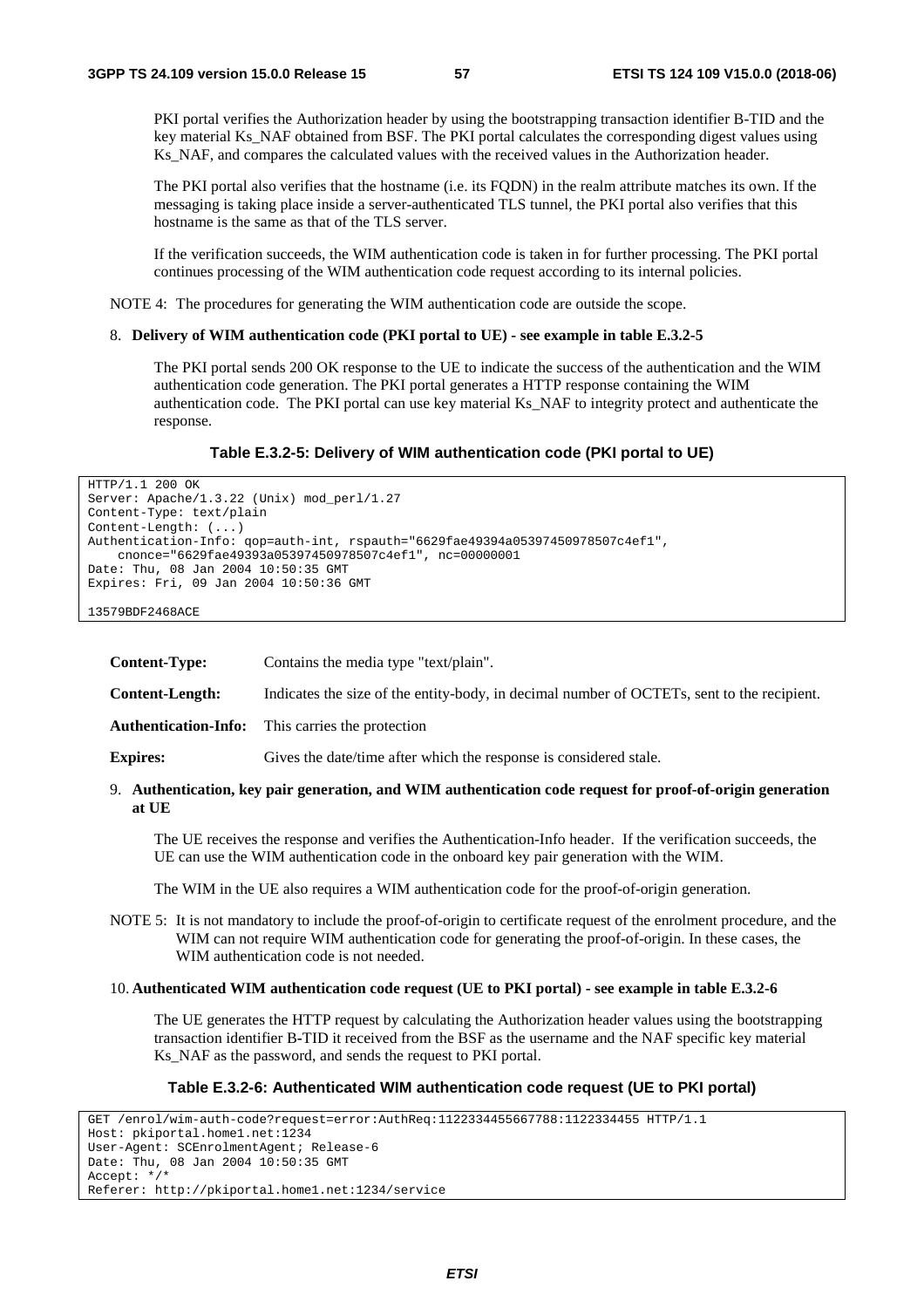```
Authorization: Digest username="(B-TID)", realm="3GPP-bootstrapping@pkiportal.home1.net", 
   nonce="a6332ffd2d234==", uri="/enrol/wim-auth-
   code?request=error:AuthReq:123456789ABCDEF:AABBCCDDEE ", qop=auth-int, nc=00000001, 
   cnonce="6629fae49393a05397450978507c4ef1", response="6629fae49393a05397450978507c4ef1, 
   opaque="5ccc069c403ebaf9f0171e9517f30e41", algorithm=MD5
```
#### 11. **Authentication and WIM authentication code generation at NAF**

 PKI portal verifies the Authorization header by using the bootstrapping transaction identifier B-TID and the key material Ks\_NAF obtained from BSF. PKI portal calculates the corresponding digest values using Ks NAF, and compares the calculated values with the received values in the Authorization header.

 The PKI portal also verifies that the hostname (i.e. its FQDN) in the realm attribute matches its own. If the messaging is taking place inside a server-authenticated TLS tunnel, the PKI portal also verifies that this hostname is the same as that of the TLS server.

 If the verification succeeds, the WIM authentication code is taken in for further processing. The PKI portal continues processing of the WIM authentication code request according to its internal policies.

NOTE 6: The procedures for generating the WIM authentication code are outside the scope.

### 12. **Delivery of WIM authentication code (PKI portal to UE) - see example in table E.3.2-7**

 The PKI portal sends 200 OK response to the UE to indicate the success of the authentication and the WIM authentication code generation. The PKI portal generates a HTTP response containing the WIM authentication code. The PKI portal can use key material Ks\_NAF to integrity protect and authenticate the response.

### **Table E.3.2-7: Delivery of WIM authentication code (PKI portal to UE)**

```
HTTP/1.1 200 OK 
Server: Apache/1.3.22 (Unix) mod_perl/1.27 
Content-Type: text/plain 
Content-Length: (...) 
Authentication-Info: qop=auth-int, rspauth="6629fae49394a05397450978507c4ef1", 
    cnonce="6629fae49393a05397450978507c4ef1", nc=00000001 
Date: Thu, 08 Jan 2004 10:50:35 GMT 
Expires: Fri, 09 Jan 2004 10:50:36 GMT 
FFEEDDCCBBAA998877665544
```
**Content-Type:** Contains the media type "text/plain". **Content-Length:** Indicates the size of the entity-body, in decimal number of OCTETs, sent to the recipient. **Authentication-Info:** This carries the protection **Expires:** Gives the date/time after which the response is considered stale.

#### 13. **Authentication, proof-key-origin key pair generation, and PKCS#10 generation at UE**

 The UE receives the response and verifies the Authentication-Info header. If the verification succeeds, the UE can use the WIM authentication code in the proof-of-origin generation with the WIM.

The WIM in the UE also requires a WIM authentication code for the proof-of-origin generation.

NOTE 7: It is not mandatory to include the proof-of-origin to certificate request of the enrolment procedure, and the WIM can not require WIM authentication code for generating the proof-of-origin. In these cases, the WIM authentication code is not needed.

#### 14. **Authenticated enrolment request (UE to PKI portal) - see example in table E.3.2-8**

 UE generates the HTTP request by calculating the Authorization header values using the bootstrapping transaction identifier B**-**TID it received from the BSF as the username and the NAF specific key material Ks\_NAF as the password, and sends the request to PKI portal.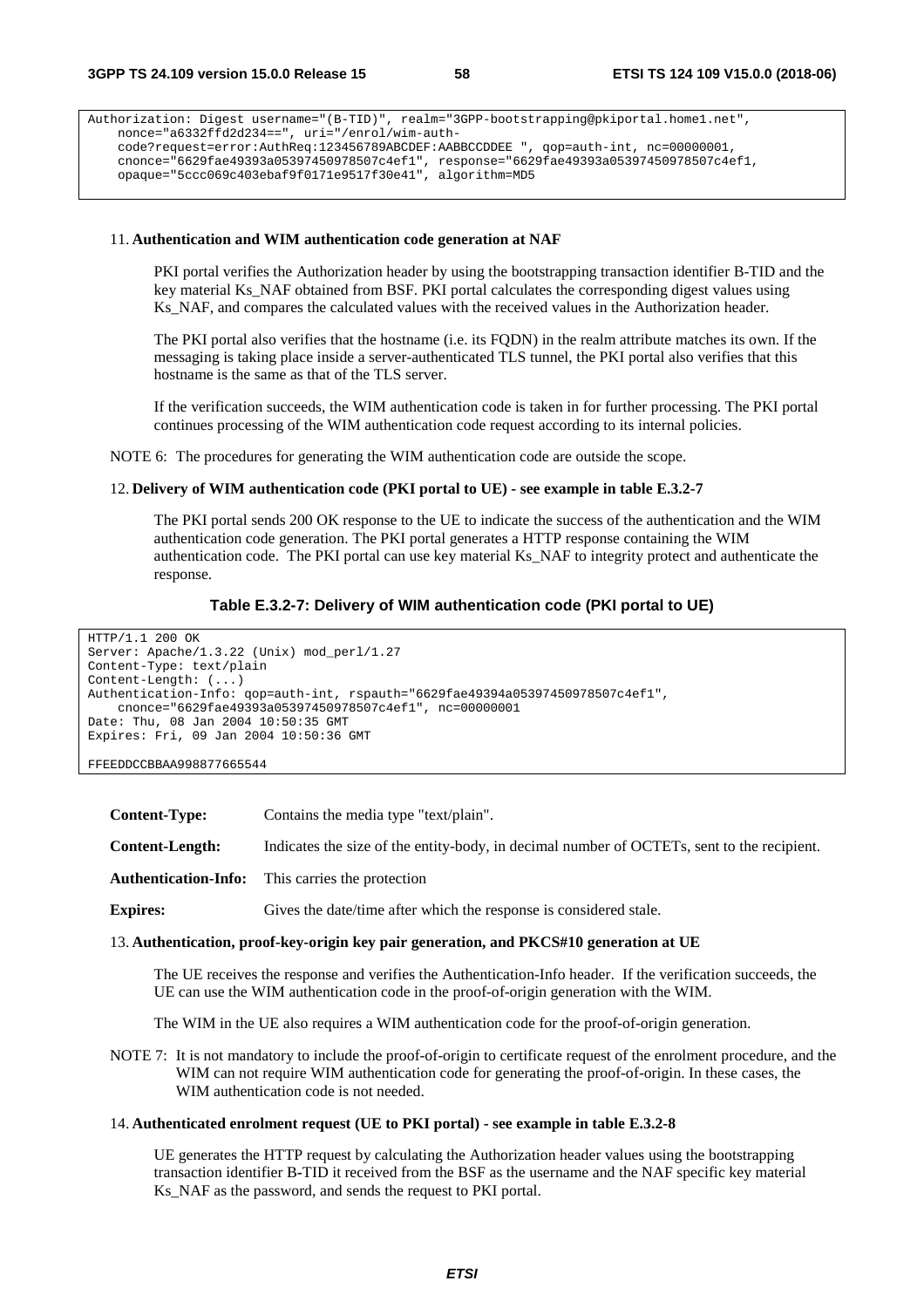```
POST /enrol?response=single HTTP/1.1 
Host: pkiportal.home1.net:1234 
Content-Type: application/pkcs10 
Content-Length: (...) 
User-Agent: SCEnrolmentAgent; Release-6 
Date: Thu, 08 Jan 2004 10:50:35 GMT 
Accept: */* 
Referer: http://pkiportal.home1.net:1234/service 
Authorization: Digest username="(B-TID)", realm="3GPP-bootstrapping@pkiportal.home1.net", 
    nonce="a6332ffd2d234==", uri="/enrol?response=single", qop=auth-int, nc=00000002, 
    cnonce="6629fae49393a05397450978507c4ef1", response="6629fae49393a05397450978507c4ef1, 
    opaque="5ccc069c403ebaf9f0171e9517f30e41", algorithm=MD5 
----- BEGIN CERTIFICATE REQUEST -----
<PKCS#10 BLOB> 
----- END CERTIFICATE REQUEST -----
```
### **Table E.3.2-8: Authenticated enrolment request (UE to PKI portal)**

```
Authorization: This carries the response to the authentication challenge received in step 2 along with the 
                 username, the realm, the nonce, the URI, the qop, the NC, the cnonce, the response, the opaque, 
                 and the algorithm.
```
The qop attribute is set to "auth-int" by default. If the messaging is taking place inside a serverauthenticated TLS tunnel, the qop attribute can be set to "auth" as well.

#### 15. **Authentication and certificate generation at PKI portal**

 PKI portal verifies the Authorization header by using the bootstrapping transaction identifier B-TID and the key material Ks\_NAF obtained from BSF. PKI portal calculates the corresponding digest values using Ks NAF, and compares the calculated values with the received values in the Authorization header.

 The PKI portal also verifies that the hostname (i.e. its FQDN) in the realm attribute matches its own. If the messaging is taking place inside a server-authenticated TLS tunnel, the PKI portal also verifies that this hostname is the same as that of the TLS server.

 If the verification succeeds, the incoming client-payload request is taken in for further processing. The PKI portal continues processing of the PKCS#10 request according to its internal policies.

NOTE 8: The procedures for generating the subscriber certificate are outside the scope.

#### 16. **Delivery of subscriber certificate (PKI portal to UE) - see example in table E.3.2-9**

 The PKI portal sends 200 OK response to the UE to indicate the success of the authentication and the subscriber certificate enrolment. The PKI portal generates a HTTP response containing the enrolled subscriber certificate. The PKI portal can use key material Ks\_NAF to integrity protect and authenticate the response.

#### **Table E.3.2-9: Delivery of subscriber certificate (PKI portal to UE)**

```
HTTP/1.1 200 OK 
Server: Apache/1.3.22 (Unix) mod_perl/1.27 
Content-Type: text/html 
Content-Type: application/x-x509-user-cert 
Content-Length: (...) 
Authentication-Info: qop=auth-int, rspauth="6629fae49394a05397450978507c4ef1", 
   cnonce="6629fae49393a05397450978507c4ef1", nc=00000001 
Date: Thu, 08 Jan 2004 10:50:35 GMT 
Expires: Fri, 09 Jan 2004 10:50:36 GMT 
  --- BEGIN CERTIFICATE -----
<Subscriber certificate BLOB> 
----- END CERTIFICATE ----
```
**Content-Type:** Contains the media type "application/x-x509-user-cert", i.e. X.509 certificate.

**Content-Length:** Indicates the size of the entity-body, in decimal number of OCTETs, sent to the recipient.

**Authentication-Info:** This carries the protection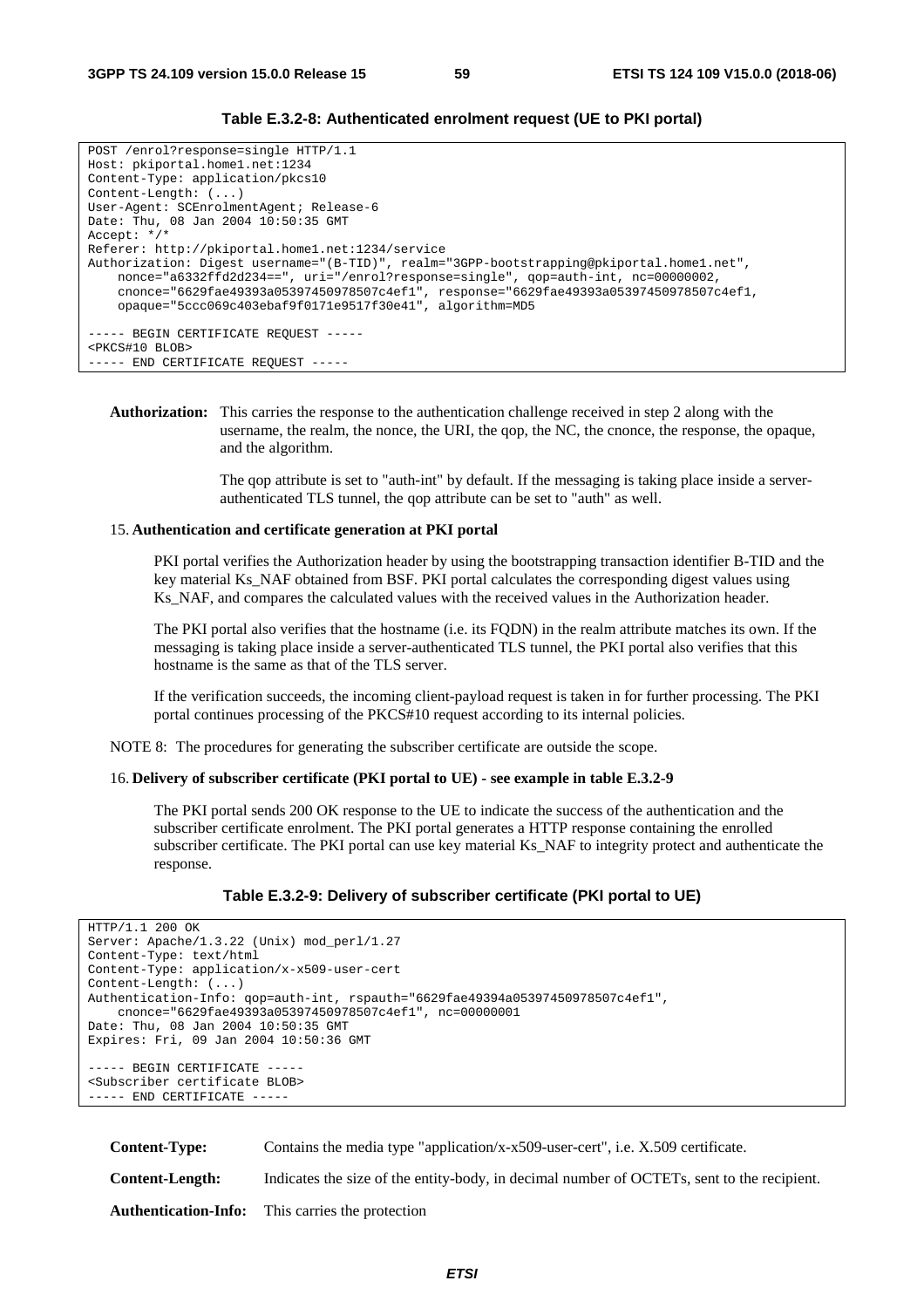#### **Expires:** Gives the date/time after which the response is considered stale.

### 17. **Authentication at UE**

 The UE receives the response and verifies the Authentication-Info header. If the verification succeeds, the UE can accept the subscriber certificate for further processing.

# E.4 Signalling flows demonstrating a failure in subscriber certificate enrolment

The signalling flow in figure E.3.1-1 describes the message exchange between UE and PKI portal using HTTP Digest Authentication. This clause describes a failure in the subscriber certificate enrolment, related to PKI procedures. Thus, it assumed that subscriber certificate enrolment procedure has proceeded to step 6 as described in subclause E.3.1.

#### 6. **Authentication and certificate generation at PKI portal**

The verification procedures described in subclause E.3.1 step 6 are successfully completed.

 The PKI portal encounters an error during the internal enrolment procedure. For example, the PKI portal is not allowed to issue a certificate to the subscriber due operator's internal policies, i.e. the subscriber's profile in the HSS indicates that the enrolment is not allowed.

#### 7. **Error notification (PKI portal to UE) - see example in table E.4-1**

 The PKI portal sends 403 Forbidden response to the UE to indicate that the subscriber certificate enrolment is allowed. The PKI portal generates a HTTP response containing the error notification. The PKI portal can use key material Ks\_NAF to authenticate the response.

#### **Table E.4-1: Error notification (PKI portal to UE)**

```
HTTP/1.1 403 Forbidden 
Server: Apache/1.3.22 (Unix) mod_perl/1.27 
Content-Type: text/html 
Authentication-Info: qop=auth-int, rspauth="6629fae49394a05397450978507c4ef1", 
cnonce="6629fae49393a05397450978507c4ef1", nc=00000001 
Date: Thu, 08 Jan 2004 10:50:35 GMT 
Expires: Fri, 09 Jan 2004 10:50:36 GMT
```
#### **Authentication-Info:** This carries the protection

**Expires:** Gives the date/time after which the response is considered stale.

#### 8. **Authentication at UE**

 The UE receives the response and verifies the Authentication-Info header. If the verification succeeds, the UE is notified of the failure of the subscriber certificate enrolment.

# E.5 Signalling flows demonstrating a successful CA certificate delivery

The signalling flow in figure E.5-1 describes the message exchange between UE and PKI portal when UE requests a CA certificate delivery. The messaging can take place inside a server-authenticated TLS (as described in the RFC for TLS defined in annex E of 3GPP TS 33.310 [25]) tunnel in which case TLS session has been established before step 1.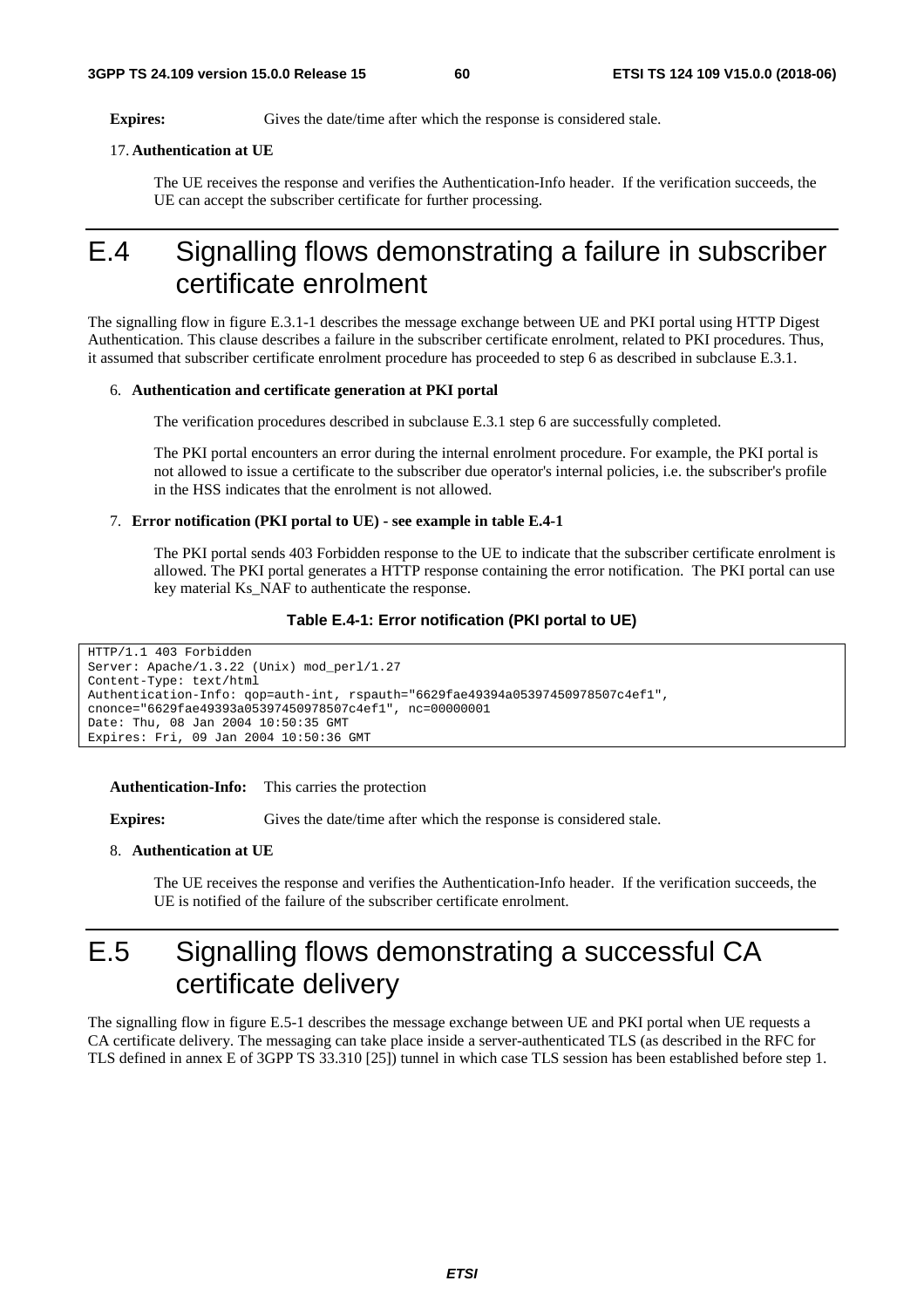

**Figure E.5-1: Successful CA certificate delivery.** 

#### 1. **Initial get request (UE to PKI portal) - see example in table E.5-1**

The UE sends an HTTP request to the PKI portal requesting the delivery of CA certificate.

## **Table E.5-1: Initial get request (UE to PKI portal)**

```
GET /getcertificate?in=aabbccdd== HTTP/1.1 
Host: pkiportal.home1.net:1234 
User-Agent: SCEnrolmentAgent; Release-6 
Date: Thu, 08 Jan 2004 10:50:35 GMT 
Accept: */* 
Referer: http://pkiportal.home1.net:1234/service
```

| <b>Request-URI:</b> | The Request-URI (the URI that follows the method name, "GET", in the first line) indicates the<br>resource indication of this GET request. The Request-URI contains the parameter "in" (i.e. issuer<br>name) which is set to the Base64 encoding of the DER encoded Issuer field of the X.509<br>certificate. |  |
|---------------------|---------------------------------------------------------------------------------------------------------------------------------------------------------------------------------------------------------------------------------------------------------------------------------------------------------------|--|
| Host:               | Specifies the Internet host and port number of the PKI portal server, obtained from the original<br>URI given by referring resource.                                                                                                                                                                          |  |
| User-Agent:         | Contains information about the user agent originating the request.                                                                                                                                                                                                                                            |  |
| Date:               | Represents the date and time at which the message was originated.                                                                                                                                                                                                                                             |  |
| Accept:             | Media types which are acceptable for the response.                                                                                                                                                                                                                                                            |  |
| <b>Referer:</b>     | Allows the user agent to specify the address (URI) of the resource from which the URI for the PKI<br>portal was obtained.                                                                                                                                                                                     |  |
|                     | MOTE 1. This stap is used to trigger the CRA based outhertication between the HE and the DKI portal                                                                                                                                                                                                           |  |

NOTE 1: This step is used to trigger the GBA-based authentication between the UE and the PKI portal.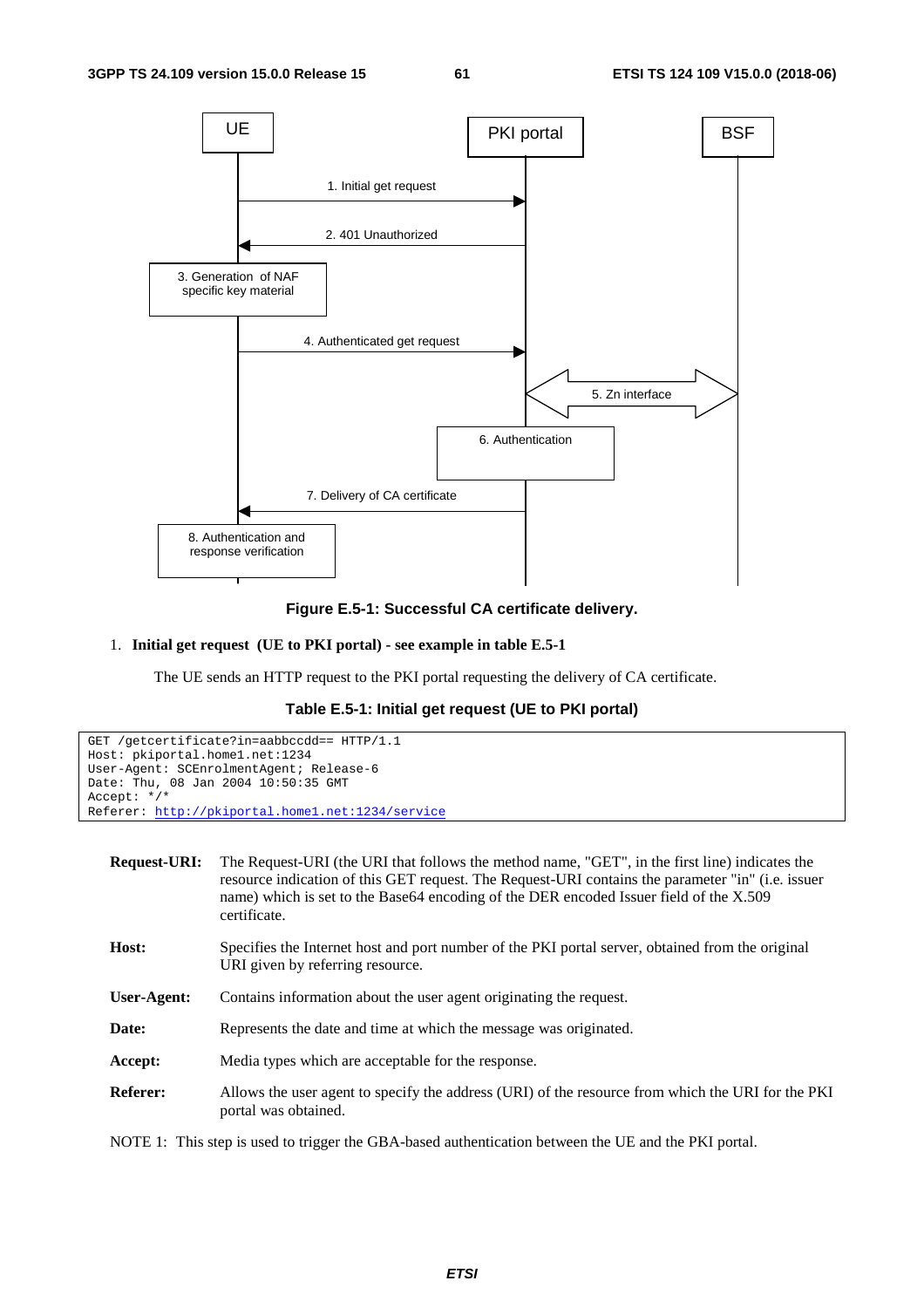### 2. **401 Unauthorized response (PKI portal to UE) - see example in table E.5-2**

 The PKI portal responds with HTTP response code 401 "Unauthorized" which contains a WWW-Authenticate header. The header instructs the UE to use HTTP Digest Authentication with a bootstrapped security association.

### **Table E.5-2: 401 Unauthorized response (PKI portal to UE)**

```
HTTP/1.1 401 Unauthorized 
Server: Apache/1.3.22 (Unix) mod_perl/1.27 
Date: Thu, 08 Jan 2004 10:50:35 GMT 
WWW-Authenticate: Digest realm="3GPP-bootstrapping@pkiportal.home1.net", 
    nonce="6629fae49393a05397450978507c4ef1", algorithm=MD5, qop="auth,auth-int", 
    opaque="5ccc069c403ebaf9f0171e9517f30e41"
```
**Server:** Contains information about the software used by the origin server (PKI portal).

**Date:** Represents the date and time at which the message was originated.

**WWW-Authenticate:** The PKI portal challenges the user. The header instructs the UE to use HTTP Digest Authentication with a bootstrapped security association.

> The options for the quality of protection (qop) attribute is by default "auth-int" meaning that the payload of the following HTTP requests and responses should integrity protected. If the messaging is taking place inside a server-authenticated TLS tunnel, the options for the qop attribute can also contain "auth" meaning that the payload of the following HTTP requests and responses are not protected by HTTP Digest. The integrity protection is handled on the TLS layer instead.

> The realm attribute contains two parts delimited by "@" sign. The first part is a constant string "3GPP-bootstrapping" instructing the UE to use a bootstrapped security association. The second part is the host of the server (i.e. the FQDN of the PKI portal).

## 3. **Generation of NAF specific keys at UE**

 The UE verifies that the second part of the realm attribute does correspond to the server it is talking to. In particular, if the messaging is taking place inside a server-authenticated TLS tunnel, the UE verifies that the server name (i.e. FQDN of the PKI portal) in the server's TLS certificate matches the hostname of the server in the realm attribute of the WWW-Authenticate header.

UE derives the NAF specific key material Ks\_NAF as specified in 3GPP TS 33.220 [1].

NOTE 2: If UE does not have a bootstrapped security association available, it will obtain one by running bootstrapping procedure over Ub interface.

#### 4. **Authenticated get request (UE to PKI portal) - see example in table E.5-3**

 UE generates the HTTP request by calculating the Authorization header values using the bootstrapping transaction identifier B**-**TID it received from the BSF as the username and the NAF specific key material Ks NAF (base64 encoded) as the password, and sends the request to PKI portal.

## **Table E.5-3: Authenticated get request (UE to PKI portal)**

```
GET /getcertificate?in=aabbccdd== HTTP/1.1 
Host: pkiportal.home1.net:1234 
User-Agent: SCEnrolmentAgent; Release-6 
Date: Thu, 08 Jan 2004 10:50:35 GMT 
Accept: */* 
Referer: http://pkiportal.home1.net:1234/service 
Authorization: Digest username="(B-TID)", realm="3GPP-bootstrapping@pkiportal.home1.net", 
    nonce="a6332ffd2d234==", uri="/getcertificate?in=aabbccdd==", qop=auth-int, nc=00000001, 
    cnonce="6629fae49393a05397450978507c4ef1", response="6629fae49393a05397450978507c4ef1", 
    opaque="5ccc069c403ebaf9f0171e9517f30e41", algorithm=MD5
```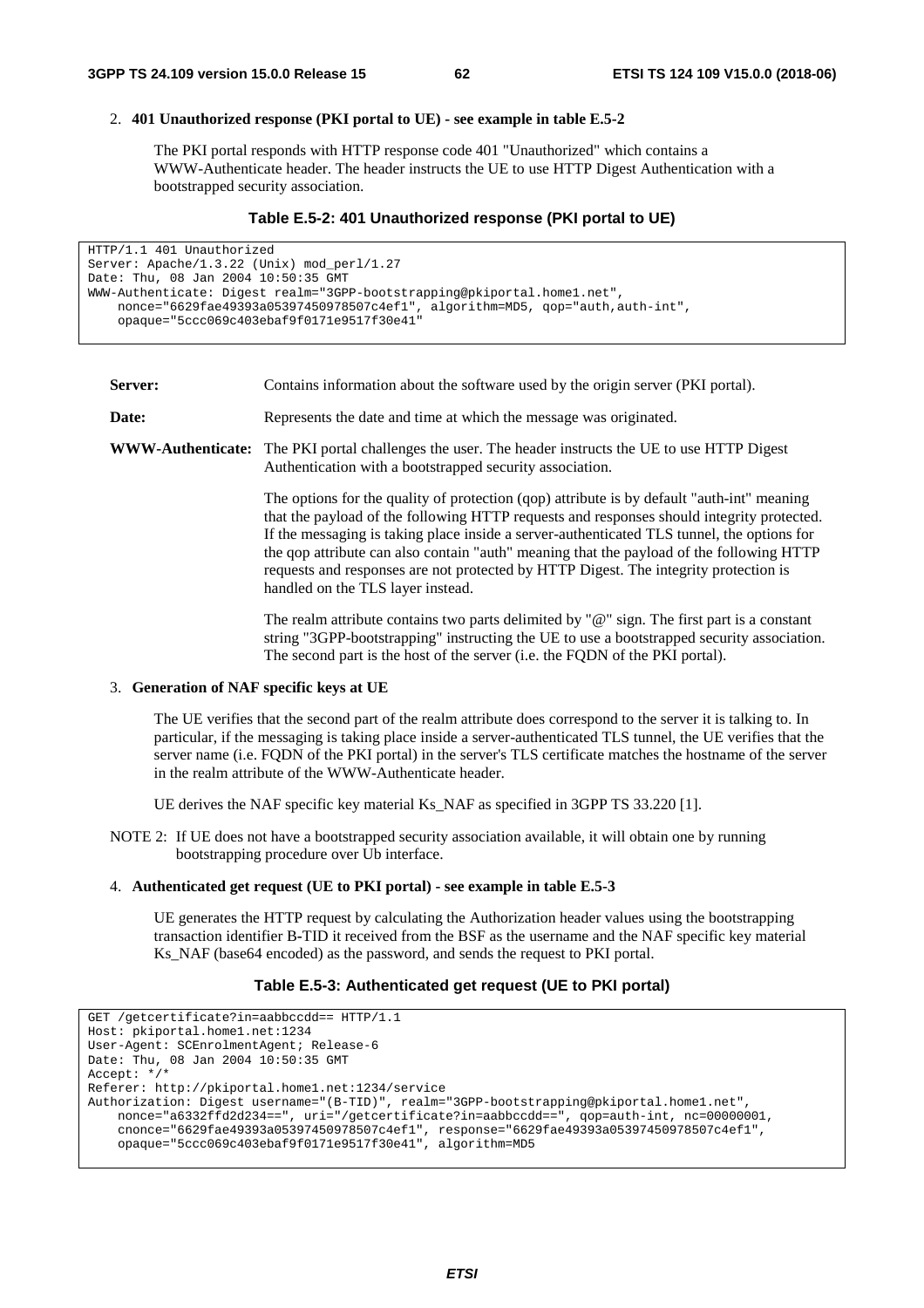**Authorization:** This carries the response to the authentication challenge received in step 2 along with the username, the realm, the nonce, the URI, the qop, the NC, the cnonce, the response, the opaque, and the algorithm.

> The qop attribute is set to "auth-int" by default. If the messaging is taking place inside a serverauthenticated TLS tunnel, the qop attribute can be set to "auth" as well.

NOTE 3: If step 1 was a GET request then this request would also be GET request and contain the same Request-URI in the HTTP request as was carried in step 1.

#### 5. **Zn: NAF specific key procedure**

PKI portal retrieves the NAF specific key material (Ks\_NAF) from the BSF.

For detailed signalling flows see 3GPP TS 29.109 [3].

### **Table E.5-4: Bootstrapping authentication information procedure (PKI portal to BSF)**

| <b>Message source</b> | <b>Zn Information element</b> | <b>Information Source</b> | <b>Description</b>                                                                                                               |
|-----------------------|-------------------------------|---------------------------|----------------------------------------------------------------------------------------------------------------------------------|
| and destination       | name                          | in GET                    |                                                                                                                                  |
| NAF to BSF            | <b>B-TID</b>                  | Authorization             | The bootstrapping transaction identifier<br>(B-TID) is encoded in the username field<br>according to the Authorization protocol. |

### 6. **Authentication at PKI portal**

 PKI portal verifies the Authorization header by using the bootstrapping transaction identifier B-TID and the key material Ks\_NAF obtained from BSF. PKI portal calculates the corresponding digest values using Ks NAF, and compares the calculated values with the received values in the Authorization header.

 The PKI portal also verifies that the hostname (i.e. its FQDN) in the realm attribute matches its own. If the HTTP messaging is taking place inside a server-authenticated TLS tunnel, the PKI portal also verifies that this hostname is the same as that of the TLS server.

 If the verification succeeds, the incoming client-payload request is taken in for further processing, i.e. the PKI portal sends the requested CA certificate to the UE.

#### 7. **Delivery of CA certificate (PKI portal to UE) – see example in table E.5-5**

 The PKI portal sends 200 OK response to the UE to indicate the success of the authentication. The PKI portal generates a HTTP response containing the requested CA certificate. The PKI portal use the key material Ks\_NAF to integrity protect and authenticate the response.

### **Table E.5-5: Delivery of CA certificate (PKI portal to UE)**

```
HTTP/1.1 200 OK 
Server: Apache/1.3.22 (Unix) mod_perl/1.27 
Content-Type: text/html 
Content-Type: application/x-x509-ca-cert 
Content-Length: (...) 
Authentication-Info: qop=auth-int, rspauth="6629fae49394a05397450978507c4ef1", 
   cnonce="6629fae49393a05397450978507c4ef1", nc=00000001 
Date: Thu, 08 Jan 2004 10:50:35 GMT 
Expires: Fri, 09 Jan 2004 10:50:36 GMT 
  ----- BEGIN CERTIFICATE ----- 
<CA certificate BLOB> 
----- END CERTIFICATE --
```

| <b>Content-Type:</b>        | Contains the media type "application/x-x509-ca-cert", i.e. X.509 CA certificate.           |
|-----------------------------|--------------------------------------------------------------------------------------------|
| <b>Content-Length:</b>      | Indicates the size of the entity-body, in decimal number of OCTETs, sent to the recipient. |
| <b>Authentication-Info:</b> | This carries the protection.                                                               |
| <b>Expires:</b>             | Gives the date/time after which the response is considered stale.                          |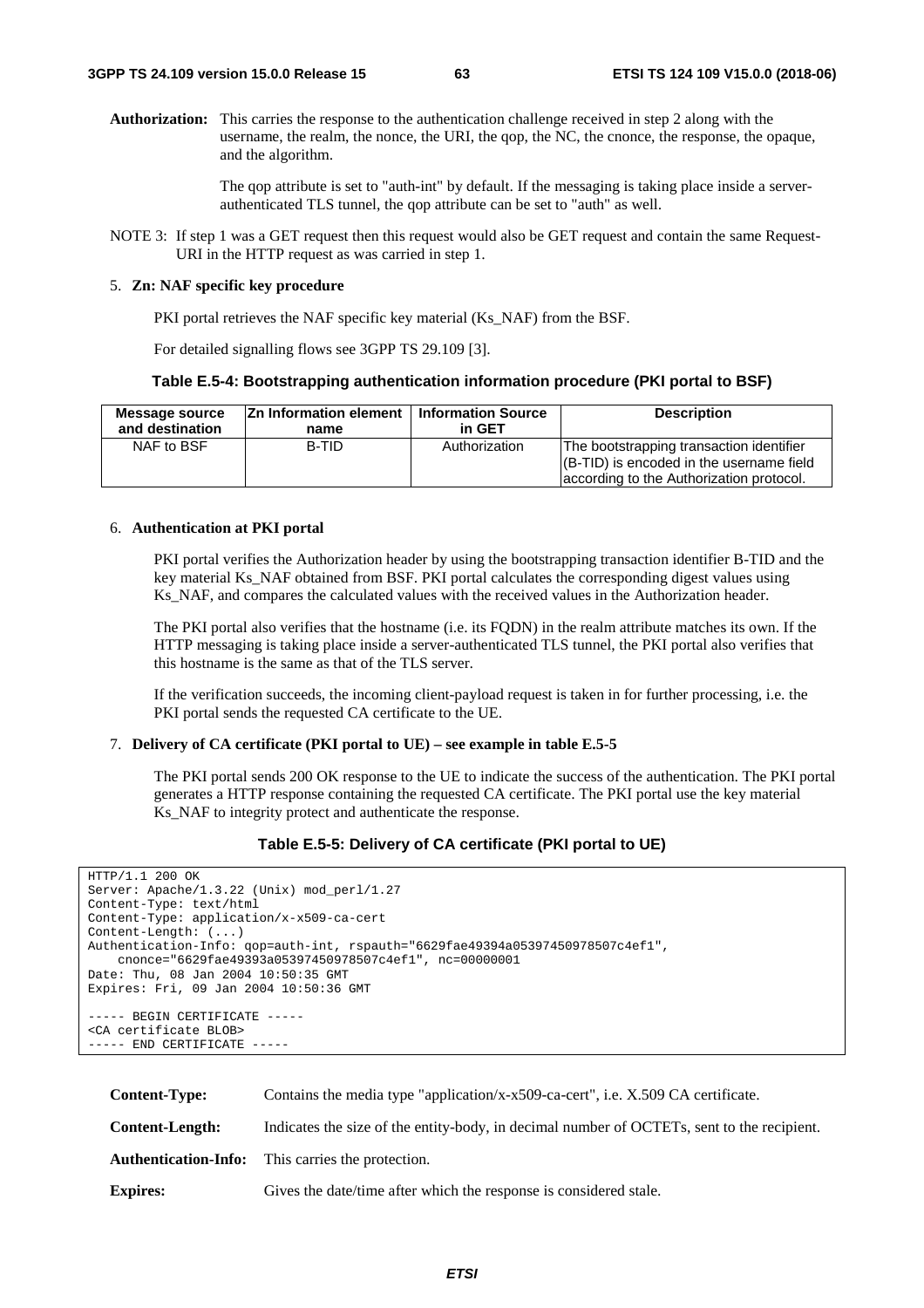### 8. **Authentication and response verification at UE**

 The UE receives the response and verifies the Authentication-Info header. If the verification succeeds, the UE can accept the CA certificate for further processing.

# E.6 Signalling flows demonstrating a failure in CA certificate delivery

The signalling flow in figure E.5-1 describes the message exchange between UE and PKI portal when UE requests a CA certificate delivery. This clause describes a failure in the CA certificate delivery. It assumed that CA certificate delivery procedure has proceeded to step 6 as described in clause E.5.

### 6. **Authentication at PKI portal**

The verification procedures described in clause E.5 step 6 are successfully completed.

The PKI portal discovers that it does not have the requested CA certificate.

## 7. **Error notification (PKI portal to UE) - see example in table E.6-1**

 The PKI portal sends 404 Not Found response to the UE to indicate that the requested CA certificate is not found in the PKI portal. The PKI portal can use key material Ks\_NAF to authenticate the response.

### **Table E.6-1: Error notification (PKI portal to UE)**

```
HTTP/1.1 404 Not Found 
Server: Apache/1.3.22 (Unix) mod_perl/1.27 
Content-Type: text/html 
Authentication-Info: qop=auth-int, rspauth="6629fae49394a05397450978507c4ef1", 
cnonce="6629fae49393a05397450978507c4ef1", nc=00000001 
Date: Thu, 08 Jan 2004 10:50:35 GMT
```
**Authentication-Info:** This carries the protection

#### 8. **Authentication and response verification at UE**

 The UE receives the response and verifies the Authentication-Info header. If the verification succeeds, the UE is notified of the failure of the CA certificate delivery.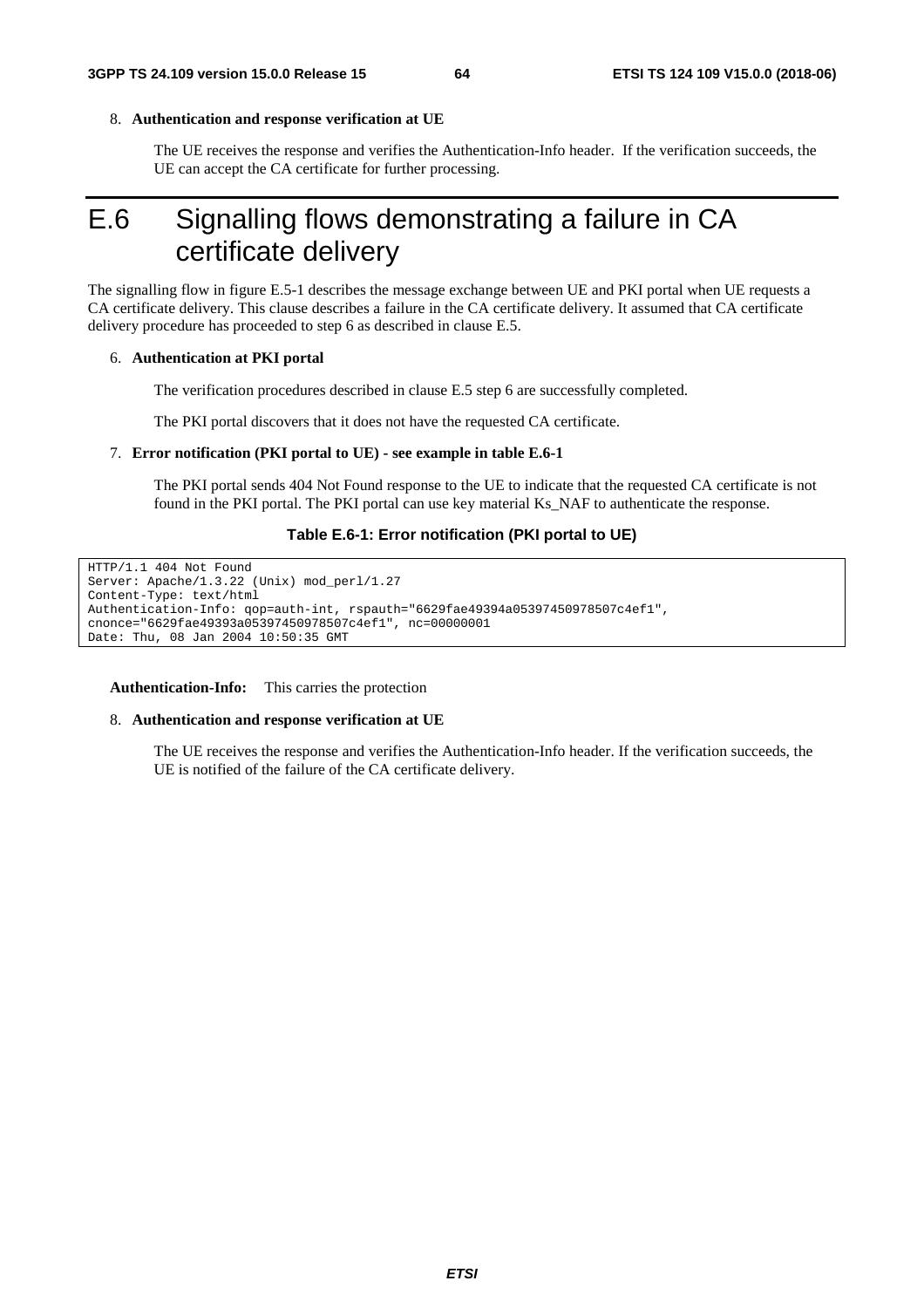# Annex F (informative): Signalling flows for PSK TLS with bootstrapped security association

# F.1 Scope of signalling flows

This annex gives examples of signalling flows for using PSK TLS with bootstrapped security association.

# F.2 Introduction

# F.2.1 General

A bootstrapping session established using a bootstrapping procedure (cf., clause 4 and annex A) is used between a UE and a NAF. The BSF provides to the NAF a NAF specific key material (Ks\_NAF or Ks\_ext\_NAF and optionally Ks\_int\_NAF) which is derived from the key material (Ks). The NAF uses this key to authenticate and optionally secure (i.e. integrity protect and encrypt) the communications between it and the UE. The BSF will also provide the NAF the expiration time of the bootstrapping session. When the bootstrapping session becomes invalid the NAF will stop using the session, and indicate to the UE that bootstrapping session has expired and that new session needs to be established.

An example of the signalling flows of the authentication procedure using PSK TLS is given in clause F.3.

# F.2.2 Key required to interpret signalling flows

The following key (rules) have been applied to TLS handshake signalling flows to improve readability, reduce errors and increase maintainability:

- a) The description of TLS messages and their fields are identified by three fields: "TLS.MESSAGE.FIELD":
	- "TLS" identifies that the message is a TLS message;
	- "MESSAGE" identifies the name of the TLS message (e.g. ClientHello);
	- "FIELD" identifies the name of the TLS message field (e.g. client\_version).

An example being "TLS.ClientHello.client\_version", which identifies TLS message "ClientHello" and its data field "client version". The possible TLS message and TLS message field names as well as their encoding to the TLS protocol are specified in IETF TLS related specifications as defined in annex E of 3GPP TS 33.310 [25].

- b) If multiple TLS messages are sent in sequence from one entity to another this is described as one step.
	- the figures describe the sending of multiple TLS messages in one step by listing the TLS message names in separate lines;
	- the description of the step contains the explanation of the messages and their parameters as described in bullet a).
- c) In order to differentiate between TLS messages and other protocol messages, the TLS messages are marked with simple arrow line, and all *non-TLS* messages with block arrows.
- d) The flows show the signalling exchanges between the following functional entities:
	- User Equipment (UE);
	- Bootstrapping Server Function (BSF);
	- Network Application Function (NAF).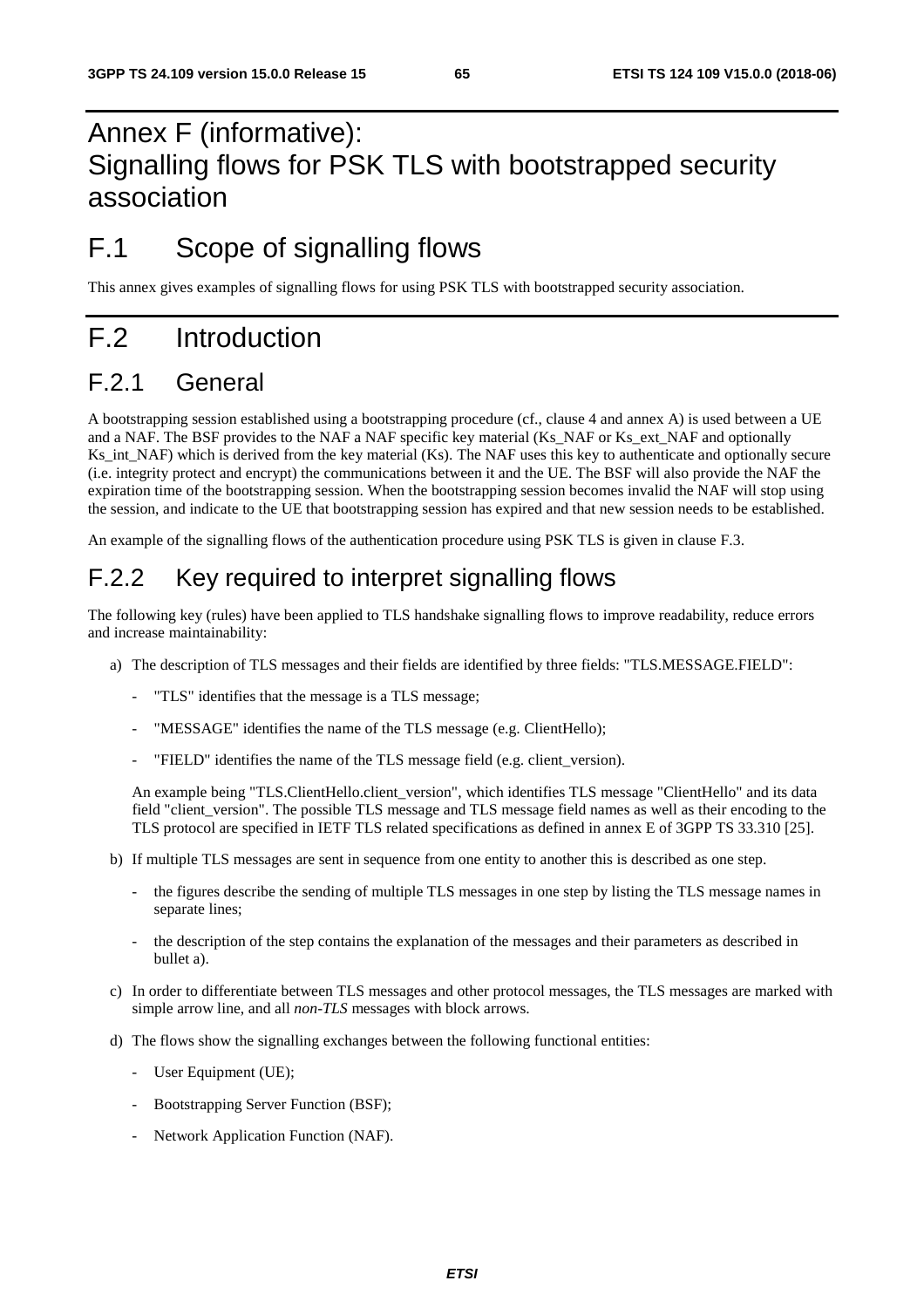# F.3 Signalling flow demonstrating a successful PSK TLS authentication procedure

The signalling flow in figure F.3-1 describes the generic message exchange between UE and NAF using PSK TLS. In this example, the PSK TLS client application resides in the ME, i.e., either Ks\_NAF or Ks\_ext\_NAF is used as the key.



**Figure F.3-1: PSK TLS handshake with bootstrapped security association.** 

#### 1. **TLS handshake message: ClientHello (UE to NAF)**

 The UE sends ClientHello message to the NAF. In order to indicate that the UE is capable of PSK-based authentication it includes the PSK-based ciphersuites to the list of acceptable ciphersuites list. The UE also includes to the ClientHello message the server\_name TLS extension containing the hostname of the NAF.

**TLS.ClientHello.client\_version:** the version of the TLS protocol in the UE is 3.1.

**TLS.ClientHello.random:** a UE generated random structure.

**TLS.ClientHello.session\_id:** the ID of the TLS session is empty, i.e. no previous TLS session is used.

**TLS.ClientHello.cipher\_suites:** the list of ciphersuites includes one or more PSK-based ciphersuites.

**TLS.ClientHello.compression\_methods:** a list of the compression methods is null.

**TLS.ClientHello.client\_hello\_extension\_list:** list of extensions includes server\_name extension that contains the hostname of the NAF.

#### 2. **TLS handshake messages: ServerHello, ServerKeyExchange, ServerHelloDone (NAF to UE)**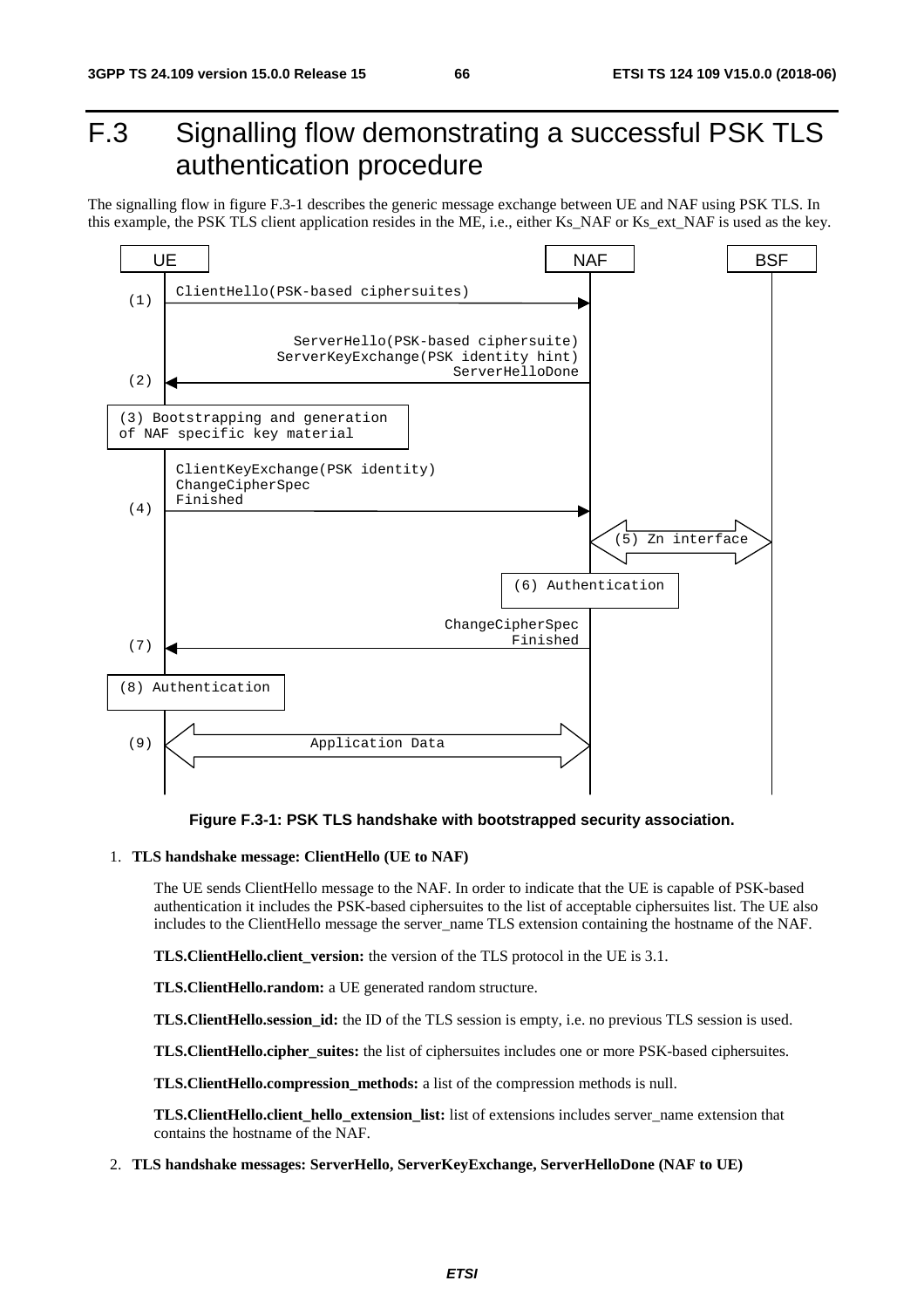If the NAF wants to use PSK-based authentication, it selects one of the acceptable PSK-based ciphersuites, places the selected ciphersuite in the ServerHello message, and includes an appropriate ServerKeyExchange message. The NAF can help the UE in selecting the correct PSK identity by providing a list of hints in ServerKeyExchange message. That list includes a static string "3GPP-bootstrapping ".

**TLS.ServerHello.server** version: the version of the TLS protocol in the NAF is 3.1.

**TLS.ServerHello.random:** a NAF generated random (must be different from ClientHello.random).

**TLS.ServerHello.session\_id:** the identity of the TLS session generated by the NAF.

**TLS.ServerHello.cipher\_suite:** the ciphersuite selected by the NAF is one of the PSK-based ciphersuites listed in ClientHello.cipher\_suites.

**TLS.ServerHello.compression\_method:** the compression method selected by the NAF is null.

**TLS.ServerHello.server\_hello\_extension\_list:** list of extensions is empty.

**TLS.ServerKeyExchange.psk\_identity\_hint:** the PSK identity hint contains the constant string "3GPPbootstrapping".

**TLS.ServerHelloDone:** this message does not have data fields.

#### 3. **Bootstrapping and generation of NAF specific key material at UE**

The UE performs the bootstrapping procedure to produce B-TID and Ks (ext) NAF as described in clause A.3. If bootstrapping procedure has been done recently, the UE can use the B-TID and Ks (ext) NAF produced from that procedure.

#### 4. **TLS handshake messages: ClientKeyExchange, ChangeCipherSpec, Finished (UE to NAF)**

 The UE sets concatenated "3GPP-bootstrapping" string, separator character ";" and the B-TID as the PSK identity, and Ks (ext) NAF as the pre-shared key. The UE then sends ClientKeyExchange containing the B-TID, ChangeCipherSpec, and Finished messages to the NAF. The TLS premaster secret is derived from Ks (ext) NAF.

**TLS.ClientKeyExchange.psk\_identity:** the PSK identity contains concatenated "3GPP-bootstrapping" string, separator character ";" and the B-TID.

**TLS.ChangeCipherSpec.type:** contains value 1 (change\_cipher\_spec).

**TLS.Finished.verify data:** the verify data contains the hash of the handshake messages. For details, see the RFC for TLS defined in annex E of 3GPP TS 33.310 [25].

### 5. **Zn: NAF specific key procedure**

 The NAF extracts the B-TID from the ClientKeyExchange message and requests the NAF specific key (Ks\_NAF or Ks\_ext\_NAF) from BSF. The BSF returns the NAF specific key that corresponds to the B-TID.

 If the NAF retrieved an application-specific USS and it contained a keyChoice indication, the NAF must enforce this indication. Hence, if the UICC-based key was indicated the NAF must terminate the communication with the UE in this phase.

NOTE: If the local configuration in the NAF restricts the access to this NAF service to UICC-based applications, then the NAF will terminate the communication with the UE in this phase.

For detailed signalling flows see 3GPP TS 29.109 [3].

#### **Table F.3-1: Bootstrapping authentication information procedure (NAF to BSF)**

| destination | Message source and   Zn Information element   Information Source<br>name | in TLS                             | <b>Description</b>                                                                                                                         |
|-------------|--------------------------------------------------------------------------|------------------------------------|--------------------------------------------------------------------------------------------------------------------------------------------|
| NAF to BSF  | B-TID                                                                    | ClientKeyExchange.p<br>sk identity | The bootstrapping transaction identifier<br>$ $ (B-TID) is encoded in the<br>ClientKeyExchange.psk_identity field<br>according to PSK TLS. |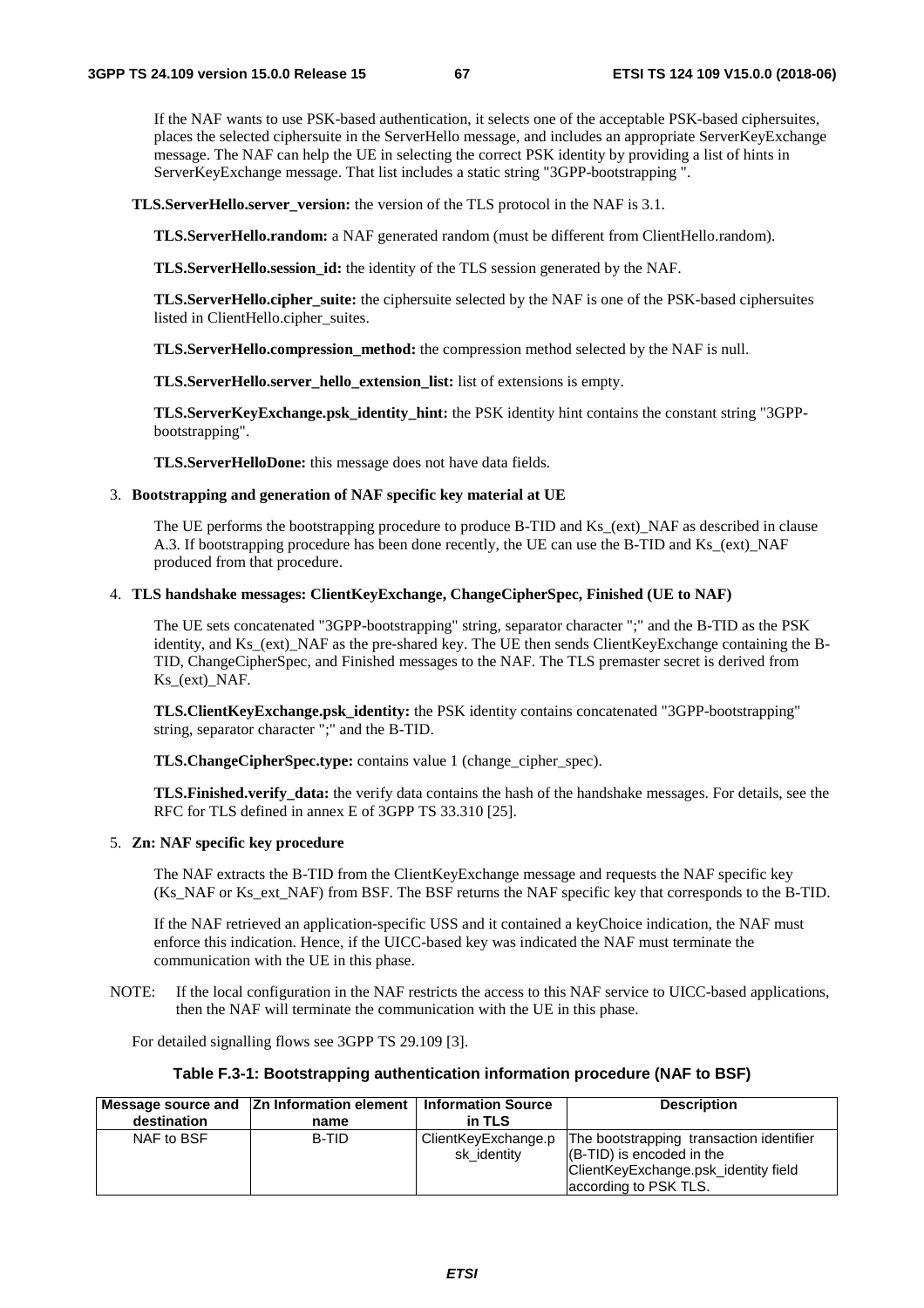## 6. **Authentication at NAF**

The NAF validates the Finished message sent by the UE.

## 7. **TLS handshake messages: ChangeCipherSpec, Finished (NAF to UE)**

The NAF sends ChangeCipherSpec, and Finished messages to the UE.

**TLS.ChangeCipherSpec.type:** contains value 1 (change\_cipher\_spec).

**TLS.Finished.verify\_data:** the verify data contains the hash of the handshake messages. For details, see the RFC for TLS defined in annex E of 3GPP TS 33.310 [25].

## 8. **Authentication at UE**

The UE validates the Finished message sent by the NAF.

## 9. **Application data transfer**

The UE and the NAF initiate application data transfer in the TLS session.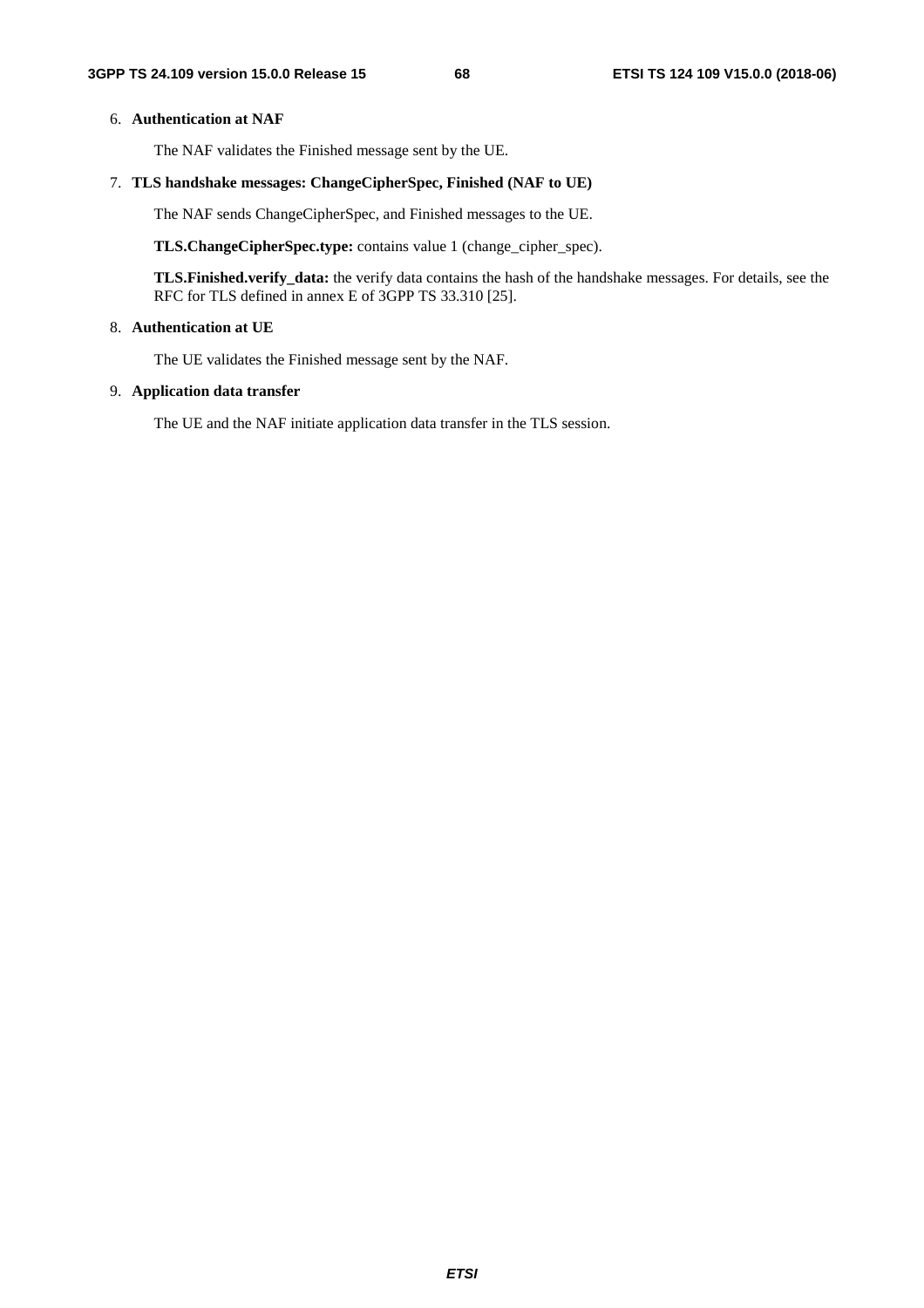# Annex G (normative): 3GPP specific extension-headers for HTTP entity-header fields

# G.1 General

This annex defines the syntax of 3GPP specific extension-headers introduced in this document in augmented Backus-Naur form as defined in RFC 2234 [22].

# G.2 X-3GPP-Intended-Identity extension-header

The "X-3GPP-Intended-Identity" header is used optionally by the UE to indicate the user identity intended to be used with the AS. It contains the user identity surrounded by quotation marks (").

## **Table G.2: Syntax of X-3GPP-Intended-Identity extension-header**

```
 X-3GPP-Intended-Identity = "X-3GPP-Intended-Identity" ":" DQUOTE identity DQUOTE 
 identity = *(%x20-21 / %x23-7E)
```
In the syntax definition the rule 'identity' refers to the user identity and it is defined as a string of printable characters and spaces but excluding quotation marks. The exact type definition for 'identity' is done in TS 29.109 [3] as part of the User Security Setting definition (as the uid tag in the XML scheme definition).

# G.3 X-3GPP-Asserted-Identity extension-header

Depending on the subscriber's GBA user security settings the "X-3GPP-Asserted-Identity" header is used by the AP to indicate an asserted identity or a list of identities to the AS. It contains a list of identities separated by comma (,) and each identity is surrounded by quotation marks (").

### **Table G.3: Syntax of X-3GPP-Asserted-Identity extension-header**

```
 X-3GPP-Asserted-Identity = "X-3GPP-Asserted-Identity" ":" identity-list 
 identity-list = DQUOTE identity DQUOTE *("," DQUOTE identity DQUOTE) 
identity = *(*x20-21 / *x23-7E)
```
In the syntax definition the rule 'identity' refers to the user identity and it is defined as a string of printable characters and spaces but excluding quotation marks. The exact type definition for 'identity' is done in TS 29.109 [3] as part of the User Security Setting definition (as the uid tag in the XML scheme definition).

# G.4 X-3GPP-Authorization-Flags extension-header

The "X-3GPP-Authorization-Flags" header is used optionally by the AP to indicate an authorization flag or a list of authorization flags from the application specific user security setting (USS) to the AS. It contains a list of authorization flags separated by comma (,) and each authorization flag is surrounded by quotation marks (").

### **Table G.4: Syntax of X-3GPP-Authorization-Flags extension-header**

```
 X-3GPP-Authorization-Flags = "X-3GPP-Authorization-Flags" ":" auth-flag-list 
 auth-flag-list = DQUOTE auth-flag DQUOTE *("," DQUOTE auth-flag DQUOTE) 
auth-flag = *(8x20-21 / 8x23-7E)
```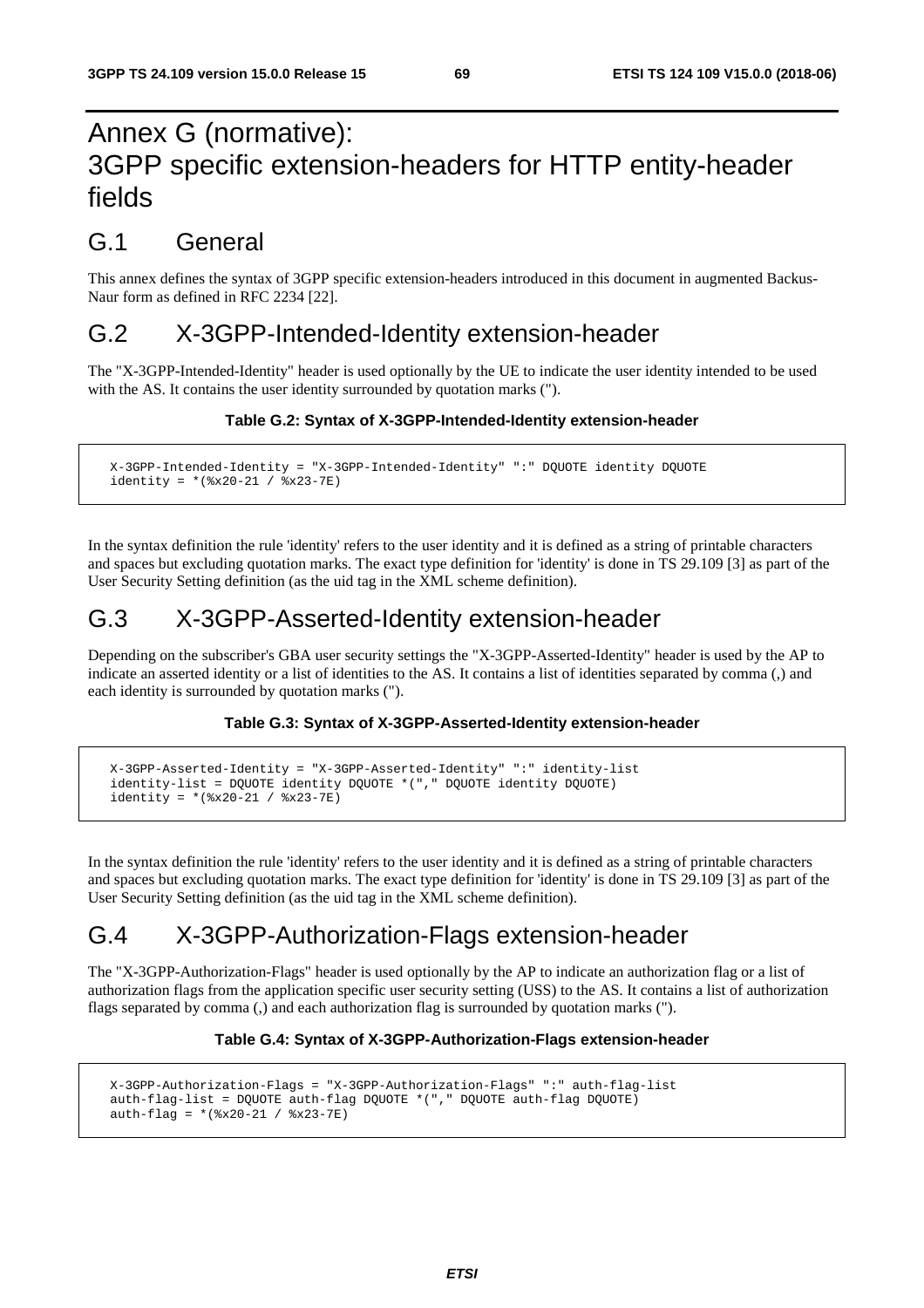In the syntax definition the rule 'auth-flag' refers to the authorization flag and it is defined as a string of printable characters and spaces but excluding quotation marks. The exact type definition for authorization flag is done in TS 29.109 [3] as part of the User Security Setting definition.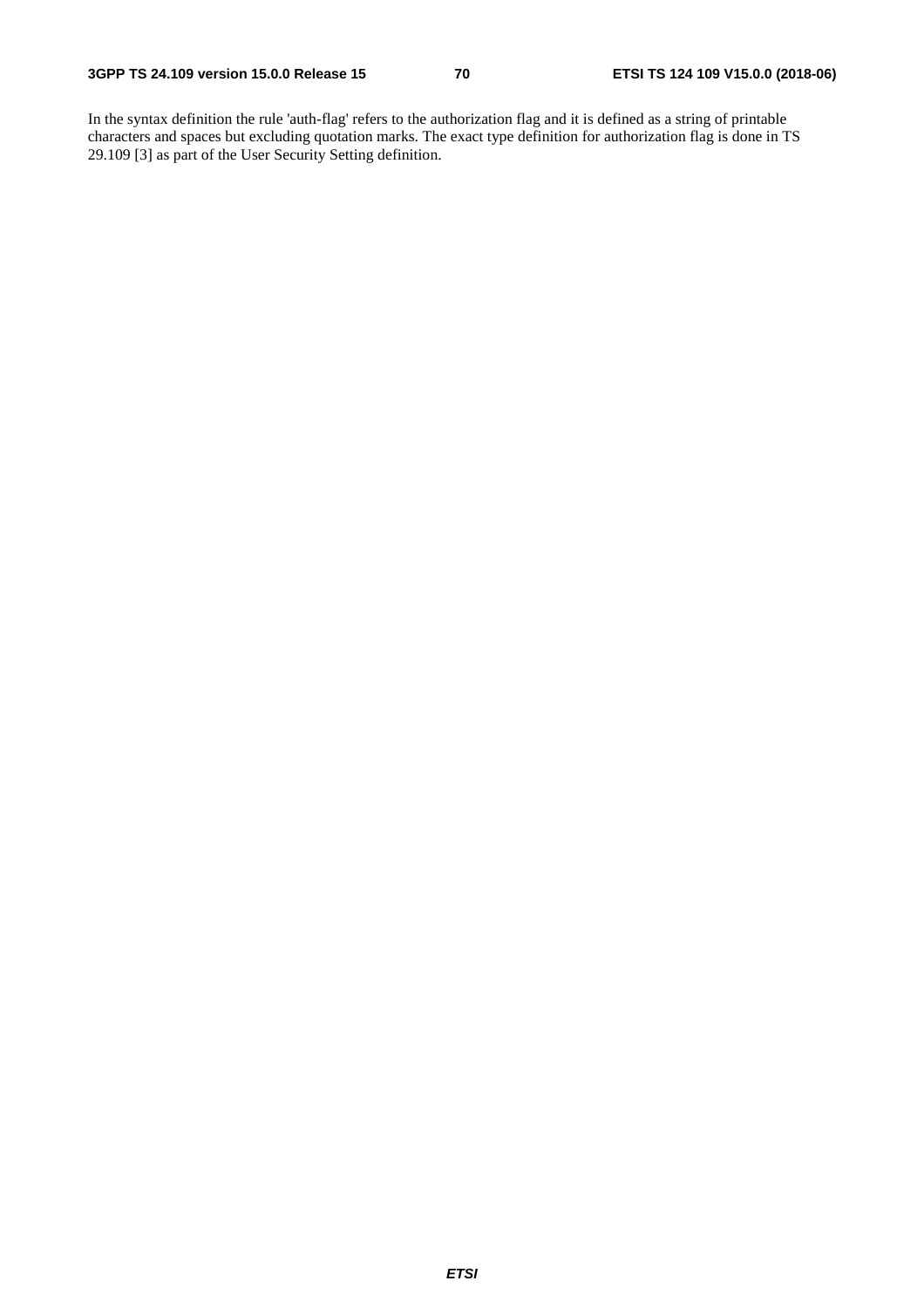# Annex H (normative): 2G GBA

# H.1 Introduction

This annex specifies the implementation option to allow the use of SIM cards or SIMs on UICC for GBA. The procedure specified in this annex is called 2G GBA. 2G GBA allows access to applications in a more secure way that would be possible with the use of password or with GSM without enhancements. Stage 2 level details for 2G GBA has been specified in 3GPP TS 33.220 [1], Annex I.

# H.2 2G GBA bootstrapping procedure

A UE and the BSF shall establish a bootstrapped security association between them by running the 2G GBA bootstrapping procedure. The bootstrapping security association consists of a bootstrapping transaction identifier (B-TID) and key material Ks. Bootstrapping session on the BSF also includes security related information about subscriber (e.g. user's private identity). Bootstrapping session is valid for a certain time period, and shall be deleted in the BSF when the session becomes invalid.

It shall be possible that the BSF is configured to either allow or disallow the use of 2G GBA bootstrapping. If 2G GBA is disallowed, the BSF shall not start the TLS handshake with the UE as described below.

The 2G GBA Bootstrapping procedure as specified in 3GPP TS 33.220 [1] is further detailed as described below.

- Authorization, WWW-Authenticate, and Authentication-Info HTTP headers shall be used as described in RFC 3310 [6] with following exceptions:
	- a) the "realm" parameter shall contain the FQDN of the BSF. The UE shall check that the "realm" attribute contains the same FQDN of the BSF that was present in the BSF certificate.
	- b) the quality of protection ("qop") parameter shall be "auth-int".
	- c) the "username" parameter shall contain user's private identity (IMPI) which has been derived from the IMSI of the SIM application as specified in 3GPP TS 23.003 [7].
	- d) the "nonce" field shall be populated as specified in 3GPP TS  $33.220$  [1]. Annex H with
		- the "RAND" which is the RAND of the 2G authentication vector, and
		- the "AUTN" which is a 128-bit zero number, and
		- the "server specific" data is a 128-bit random number "Ks-input" generated by the BSF.
	- the "RES" which is used as the password is derived as specified in 3GPP TS 33.220 [1], Annex H.

In addition to RFC 3310 [6], the following apply:

- a) In the initial request from the UE to the BSF, the UE shall include Authorization header with following parameters:
	- the username directive, set to the value of the private user identity IMPI derived from the IMSI of the SIM according to 3GPP TS 23.003 [7];
	- the realm directive, set to the BSF address derived from the IMSI of the SIM according to 3GPP TS 23.003 [7];
	- the uri directive, set to either absoluteURL "https://<BSF address>/" or abs\_path "/", and which one is used is specified in RFC 2617 [9];
	- the nonce directive, set to an empty value; and
	- the response directive, set to an empty value;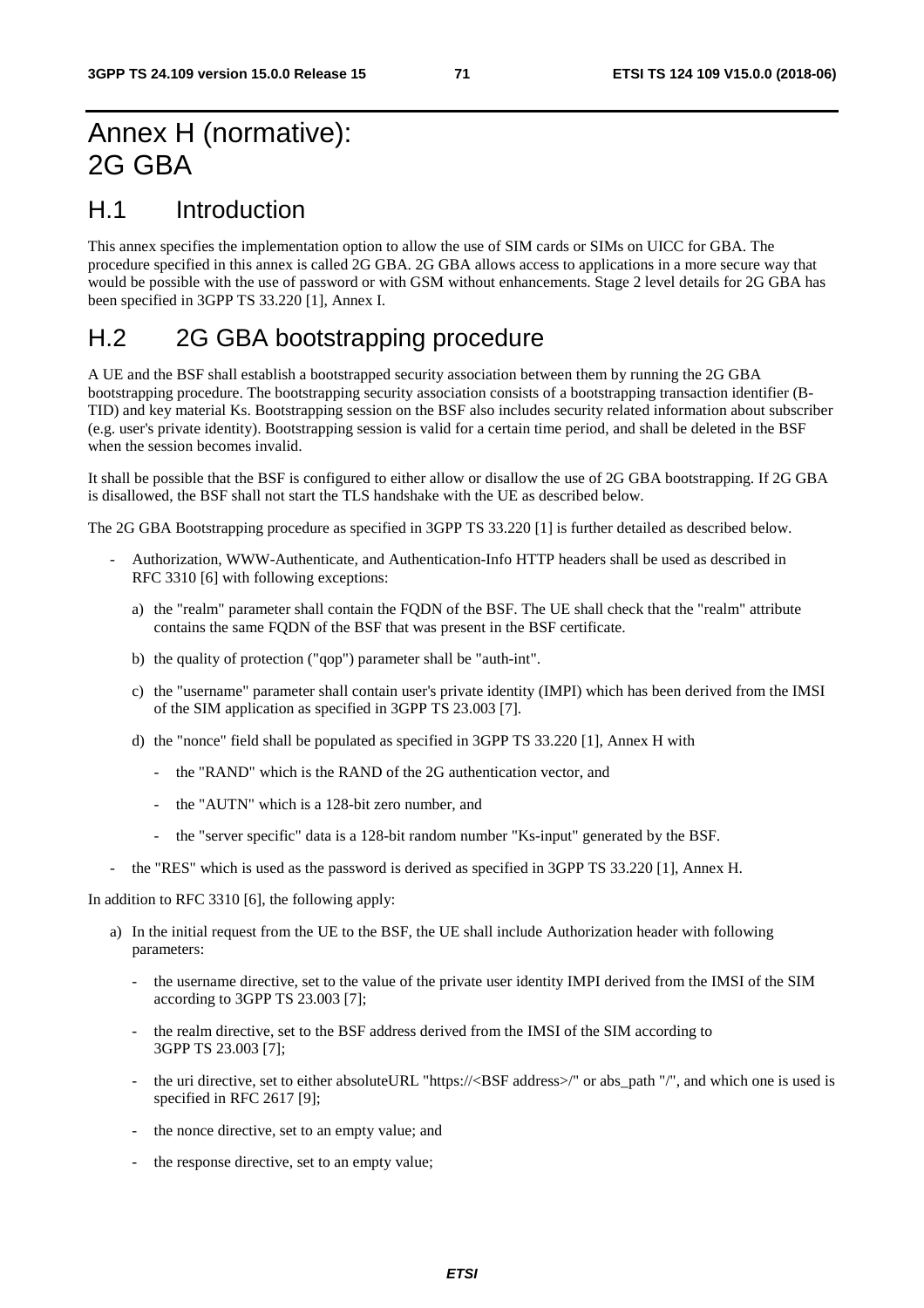- b) In the challenge response from the BSF to the UE, the BSF shall include parameters to WWW-Authenticate header as specified in RFC 3310 [6] with following clarifications:
- the realm directive, set to the BSF address derived from the IMSI of the SIM according to 3GPP TS 23.003 [7];
- c) In the message from the BSF to the UE, the BSF shall include bootstrapping transaction identifier (B-TID) and the key lifetime to an XML document in the HTTP response payload. The BSF may also include additional server specific data to the XML document. The XML schema definition of this XML document is given in Annex C.
- d) Authentication-Info header shall be included into the subsequent HTTP response after the BSF concluded that the UE has been authenticated. Authentication-Info header shall include the "rspauth" parameter.

After successful bootstrapping procedure the UE and the BSF shall contain the key material (Ks) and the B-TID. The key material shall be derived from AKA parameters as specified for 2G GBA in 3GPP TS 33.220 [1]. In addition, BSF shall also contain a set of security specific attributes (GUSS) related to the UE.

### H.3 User authentication failure

If the response returned by the UE is different than expected, the BSF may challenge the UE again with a new AKA challenge using a new 2G authentication vector. After N consecutive incorrect responses from the UE, the BSF shall indicate a failure to the UE. The exact value of N is defined by local policy.

## H.4 Network authentication failure

In case the UE fails at authenticating the network, the UE shall abort the bootstrapping procedure.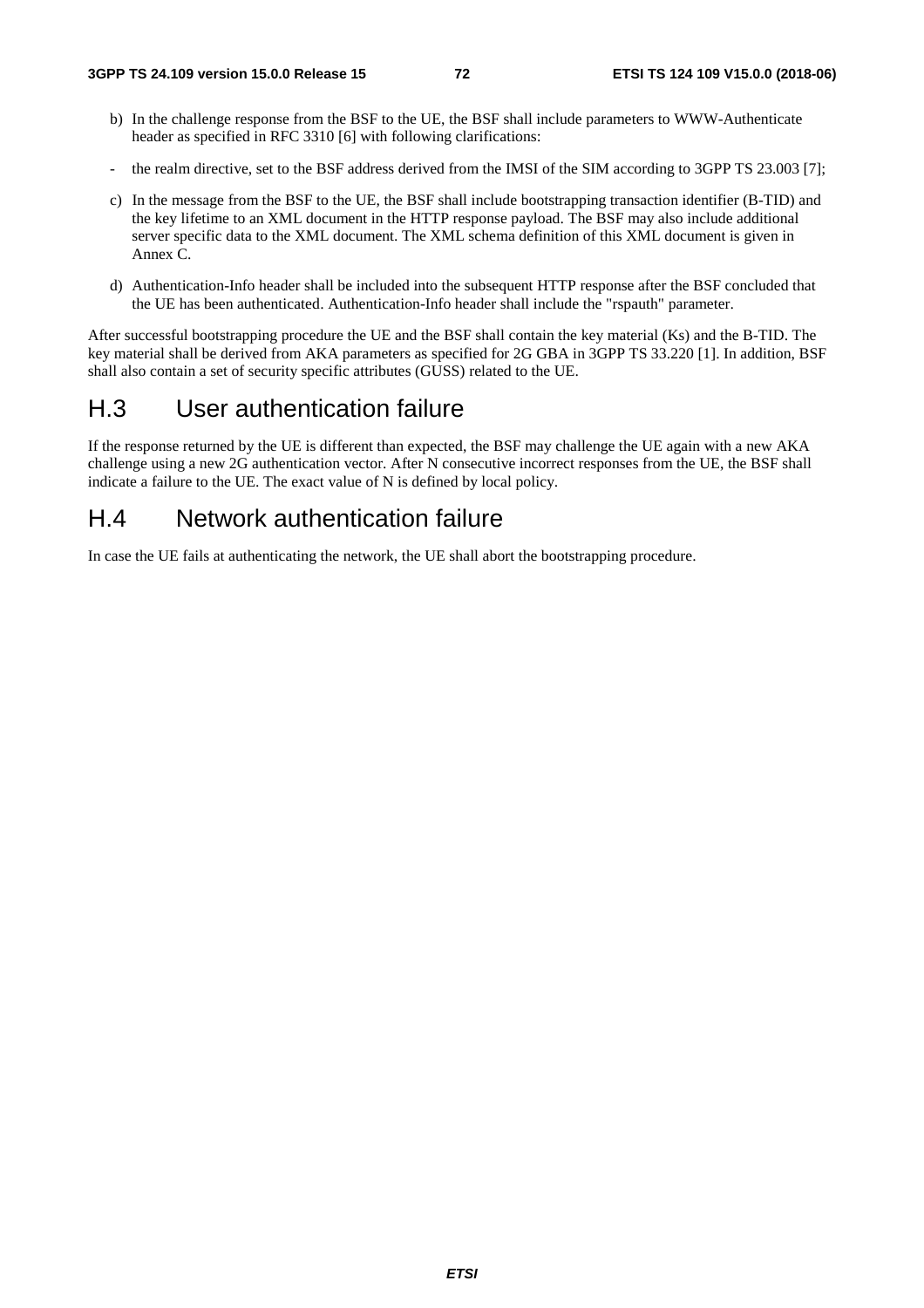# Annex I (normative): GBA\_Digest

### I.1 Introduction

This annex specifies the implementation option to use SIP Digest credentials for GBA. The procedure specified in this annex is called GBA\_Digest. GBA\_Digest allows access to applications in a more secure way that would be possible with the use of password based HTTP Digest. Stage 2 level description for GBA\_Digest has been specified in 3GPP TS 33.220 [1], annex M.

### I.2 GBA\_Digest bootstrapping procedure

A UE and the BSF shall establish a bootstrapped security association between them by running the GBA\_Digest bootstrapping procedure. The bootstrapping security association consists of a bootstrapping transaction identifier (B-TID) and key material Ks. A Bootstrapping session on the BSF also includes security related information about the subscriber (in particular the user's private identity). A Bootstrapping session is valid for a certain time period, and shall be deleted in the BSF when the session becomes invalid.

The UE shall establish a TLS connection with the BSF prior to sending any HTTP request to the BSF.

A UE shall indicate to the BSF that it intends to run GBA\_Digest as defined in 3GPP TS 33.220 [1] by including a "product" token in the "User-Agent" header field (cf. RFC 2616 [14]) that is set to a static string "GBA\_Digest" in HTTP requests sent to the BSF. The BSF is configured to either allow or disallow the use of GBA\_Digest bootstrapping. If GBA\_Digest is disallowed, the BSF shall reject the HTTP request by the UE.

The GBA\_Digest Bootstrapping procedure as specified in 3GPP TS 33.220 [1] is further detailed as described below.

- Authorization, WWW-Authenticate, and Authentication-Info HTTP header fields shall be used as described in RFC 2617 [9] with following exceptions:
	- a) the "realm" parameter shall be set to the domain name of the home network;
	- b) the quality of protection ("qop") parameter shall be "auth-int";
	- c) the "username" parameter shall contain user's private identity;
	- d) the "nonce" field shall be populated as specified in 3GPP TS 33.220 [1], annex M with a random number generated by the BSF according to RFC 2617 [9]; and
- a password, which is called "passwd" and is derived as specified in 3GPP TS 33.220 [1], annex M.

In addition to RFC 2617 [9], the following apply:

a) in the initial request from the UE to the BSF, the UE shall include an Authorization header field with following parameters:

the uri directive, set to either absoluteURL "https://<BSF address>/" or abs\_path "/", and which one is used is specified in RFC 2617 [9];

- the nonce directive, set to an empty value;
- the response directive, set to an empty value;
- b) in the HTTP response containing the Digest challenge from the BSF to the UE, the BSF shall include parameters to WWW-Authenticate header field as specified in RFC 2617 [9];
- c) in the HTTP request sent as an answer to the HTTP response in bullet b) the UE shall include an Authorization header field that contains a digest-response, "cnonce", and "nonce-count" header field parameters as specified in RFC 2617 [9], and
	- the uri directive, set to either absoluteURL "https://<BSF address>/" or abs\_path "/", and which one is used is specified in RFC 2617 [9];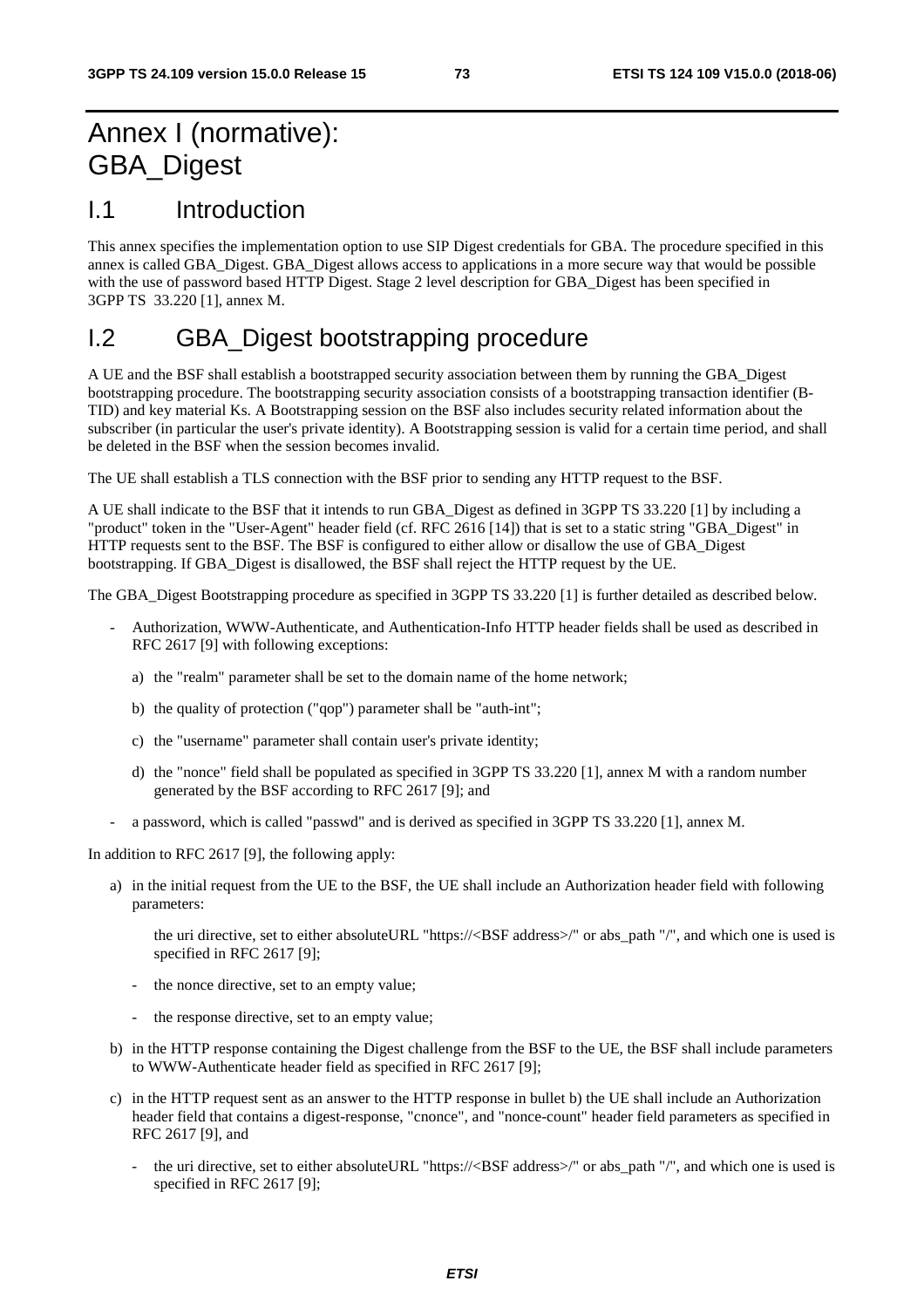- the nonce directive, set to an empty value; and
- d) n the message from the BSF to the UE, which the BSF shall only send after the BSF concluded that the UE has been authenticated, the BSF shall include an Authentication-Info header with the "rspauth" parameter. Furthermore, the BSF shall include the bootstrapping transaction identifier (B-TID) and the key lifetime to an XML document in the HTTP response payload. The BSF may also include additional server specific data to the XML document. The XML schema definition of this XML document is given in Annex C.

After a successful bootstrapping procedure the UE and the BSF shall contain the key material (Ks) and the B-TID. The key material shall be derived from SIP Digest parameters as specified for GBA\_Digest in 3GPP TS 33.220 [1]. In addition, the BSF may also contain a set of security specific attributes (GUSS) related to the UE, depending on the conditions in subclause 4.5.2 of 3GPP TS 33.220 [1].

#### I.3 User authentication failure

If the response returned by the UE is different than expected, the BSF may challenge the UE again with a new Digest challenge using the same SIP Digest authentication vector. After N consecutive incorrect responses from the UE, the BSF shall indicate a failure to the UE. The exact value of N is defined by local policy.

#### I.4 Network authentication failure

In case the UE fails at authenticating the network, the UE shall abort the bootstrapping procedure.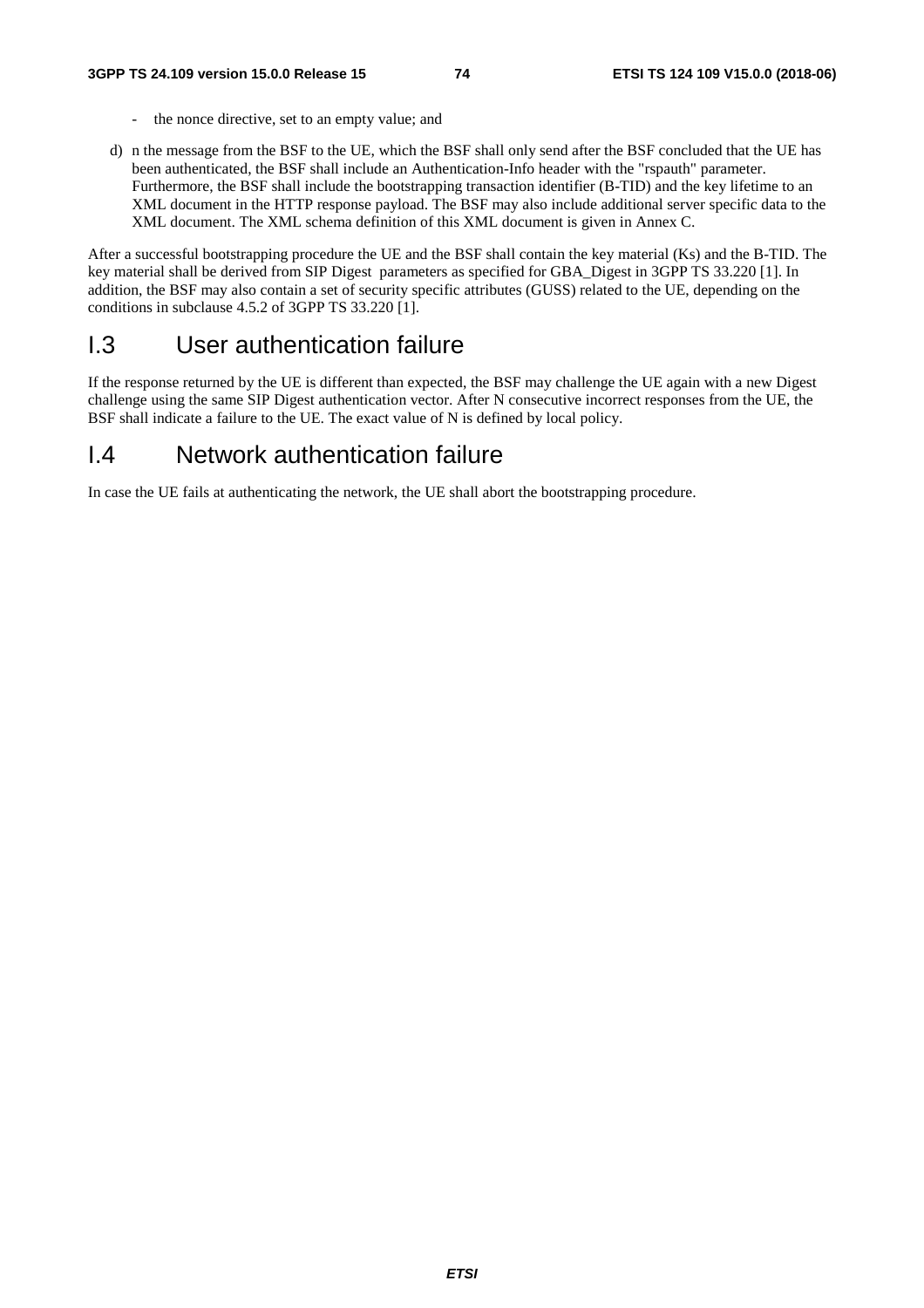# Annex J (Normative): Realization of GBA Push delivery

## J.1 Introduction

The GBA Push procedure is executed in order to establish a bootstrapped security association, i.e. bootstrapping session between a Push-NAF and a UE. The GBA Push service is initiated by delivering GBA Push Information (GPI) to the UE as described in 3GPP TS 33.223 [24]. However, 3GPP TS 33.223 [24] only specifies the GBA Push architecture; this annex specifies how GPI is delivered to the UE using WAP Push without the OMA DM Notification structure.

# J.2 GPI delivery using WAP Push

### J.2.1 General

When the GPI data object is delivered using SMS, the Push-NAF and the UE shall use the Push OTA protocol over WSP as defined in OMA's "Push Over the Air" specification [26] for connectionless non-secure push.

### J.2.2 Push-NAF procedures

In order to send the GPI via WSP, the Push-NAF shall construct a push message according to OMA's "Push Message Specification" [27] and shall populate the push message as follows:

- the Content-Type header shall include the MIME media type 'application/vnd.3gpp.gba.gpi' or the corresponding short code as defined in subclause J.3.1.3.
- the X-WAP-Application-ID header shall include the application-id associated with the specific GBA User Agent or the corresponding short code, if available for the application in question. The short code for the identifier of a specific application is defined in the corresponding specification for the application.
- the Session Identifier shall be different between different GBA Push initiated sessions for the same recipient. All messages in the associated OMA DM session shall include the Session identifier as Session ID.
- the message body shall contain the GPI envelope as described in subclause J.3.1.2 with the version field set to 1, the session identifier set by the server, as specified in sublause J.3.1.2, and GPI field set to the GPI.
- NOTE 1: One SMS can carry 140 bytes of information and the GPI message fits into a single SMS when short codes are used for the Content-Type and X-WAP-Application-ID attributes, as described in subclause J.3. When short codes are not defined, or not used, the WAP Push message does not fit into a single SMS message and then concatenated SMS messages are used.

The general format of the GPI push message within one SMS message is shown as an example in table J.2-1.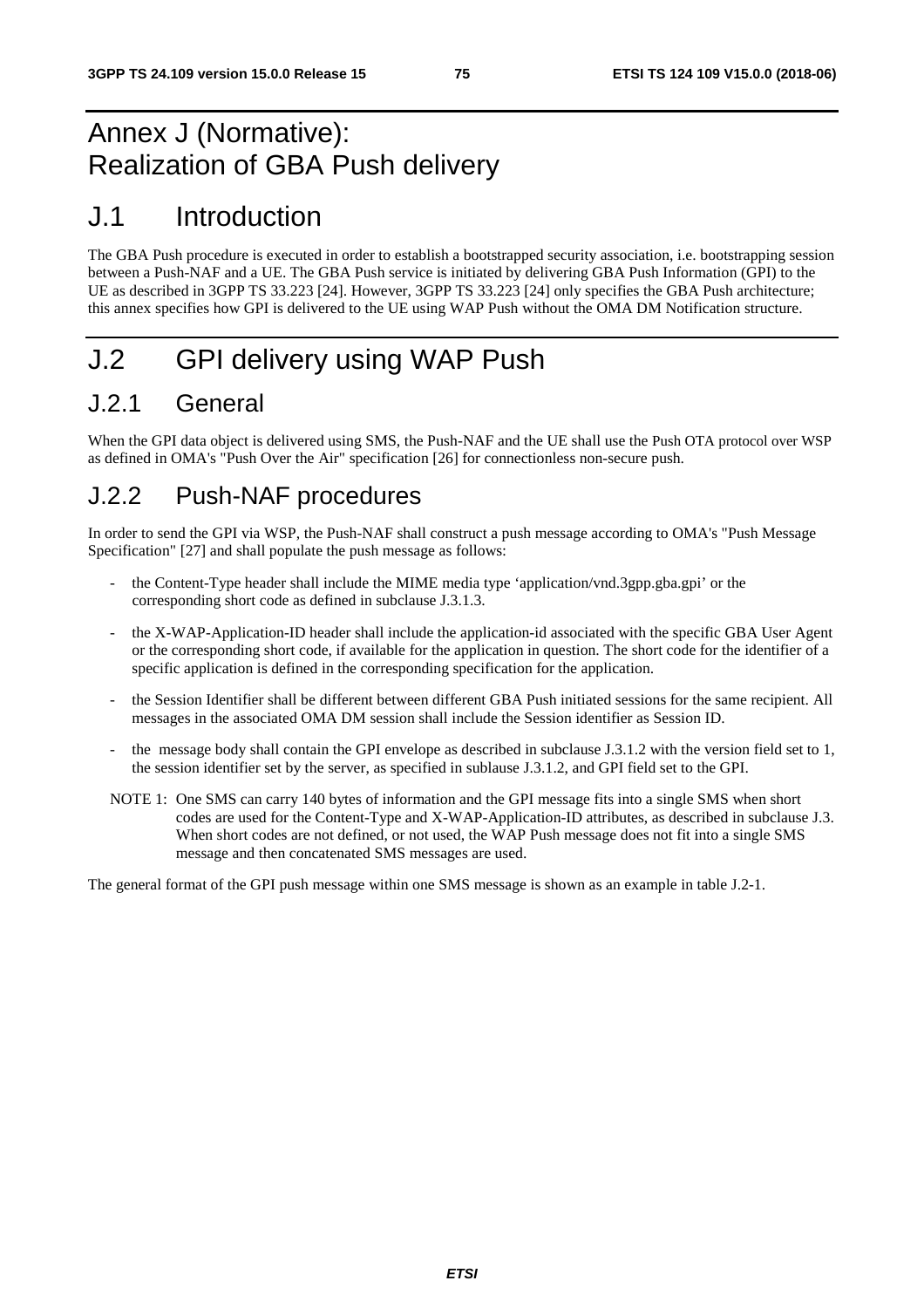| <b>Binary</b>                                                                                               | <b>Bytes</b>        | <b>Meaning Description</b>                                                  |  |  |  |  |  |  |
|-------------------------------------------------------------------------------------------------------------|---------------------|-----------------------------------------------------------------------------|--|--|--|--|--|--|
| Value                                                                                                       |                     |                                                                             |  |  |  |  |  |  |
| <b>WDP</b> headers starts                                                                                   |                     |                                                                             |  |  |  |  |  |  |
| 06                                                                                                          | 1                   | User-Data-Header (UDHL) Length = 6 bytes WDP layer                          |  |  |  |  |  |  |
| 05                                                                                                          | 1                   | UDH IE identifier: Port numbers                                             |  |  |  |  |  |  |
| 04                                                                                                          | 1                   | UDH port number IE length                                                   |  |  |  |  |  |  |
| 0B                                                                                                          | 1                   | Destination port (high, Port number 2948                                    |  |  |  |  |  |  |
| 84                                                                                                          | 1                   | Destination port (low), Port number 2948                                    |  |  |  |  |  |  |
| Orig.port                                                                                                   | 1                   | Originating port (high), Port number freely chosen by sender                |  |  |  |  |  |  |
| Orig.port                                                                                                   | 1                   | Originating port (low), Port number freely chosen by sender                 |  |  |  |  |  |  |
|                                                                                                             | End of WDP headers, |                                                                             |  |  |  |  |  |  |
|                                                                                                             | WSP header starts   |                                                                             |  |  |  |  |  |  |
| Trans.id                                                                                                    | 1                   | Transaction ID / Push ID WSP layer                                          |  |  |  |  |  |  |
| 06                                                                                                          | 1                   | PDU type (push)                                                             |  |  |  |  |  |  |
| 03                                                                                                          | 1                   | Headerslength (content type+headers)                                        |  |  |  |  |  |  |
| Cont.Type                                                                                                   | e.g. 1,             | Content type code MIME-Type AF X-WAP-Application-ID, see subclause J.3.1.3. |  |  |  |  |  |  |
|                                                                                                             | Note 1              |                                                                             |  |  |  |  |  |  |
| Appl.Id                                                                                                     | e.g. 2,             | Application Id                                                              |  |  |  |  |  |  |
|                                                                                                             | Note 2              |                                                                             |  |  |  |  |  |  |
| End of WSP header,                                                                                          |                     |                                                                             |  |  |  |  |  |  |
| start of GBA specific information                                                                           |                     |                                                                             |  |  |  |  |  |  |
| 01                                                                                                          | $\overline{1}$      | Version, see subclause J.3.1.2.                                             |  |  |  |  |  |  |
| Sess.Id                                                                                                     | 2                   | 16 bit integer for Session-ID, see subclause J.3.1.2                        |  |  |  |  |  |  |
|                                                                                                             | GPI<br>Varying      |                                                                             |  |  |  |  |  |  |
| Note 1: The length depends on the allocated short code; 1-4 bytes. This is 1 byte for OMA DM Notifications. |                     |                                                                             |  |  |  |  |  |  |
| Note 2: The length depends on the allocated short code; 2-4 bytes. This is 2 bytes for OMA DM               |                     |                                                                             |  |  |  |  |  |  |
| Notifications.                                                                                              |                     |                                                                             |  |  |  |  |  |  |

**Table J.2-1: Example of a GPI Push message with header and content in one SMS** 

NOTE 2: If the GPI Push message needs to be sent in more than one SMS, the segmentation information is added in 5 bytes to the WDP headers in each SMS (in total  $7+5=12$  bytes). The 5 added bytes are Type 0x00, len 0x03, Message Reference Number (byte) for concatenation, Current Segment Number (byte) and Total Segment Count (byte).

#### J.2.3 UE procedures

#### J.2.3.1 Reception of GPI in push message

Upon receiving a push message on the IANA registered WDP port 2948 according to OMA's "Push Message Specification" [27] where:

- the Content-Type header indicates the application/vnd.3gpp.gba.gpi MIME type as defined in subclause J.3.1.4 or the the corresponding short code as defined in sublause J.3.1.3; and
- the X-WAP-Application-ID header indicates an application supported by the UE;

the UE shall extract GPI from the GPI envelope according to subclause J.3.1, check the integrity of the GPI and use the Application-ID to locate the corresponding application in the UE. The UE uses the content of the push message to establish a connection with the indicated server. All messages in the associated OMA DM session shall include the Session identifier (Session ID) as received from Push-NAF.

NOTE: As indicated in OMA DM Enabler Release v1.2 [28] it is also possible to send WAP Push messages using some other transport than SMS, if the UE for example does not support SMS. OMA's "Push Message Specification" [27] also specifies OTA-HTTP and OTA-SIP, which can be supported by the UE.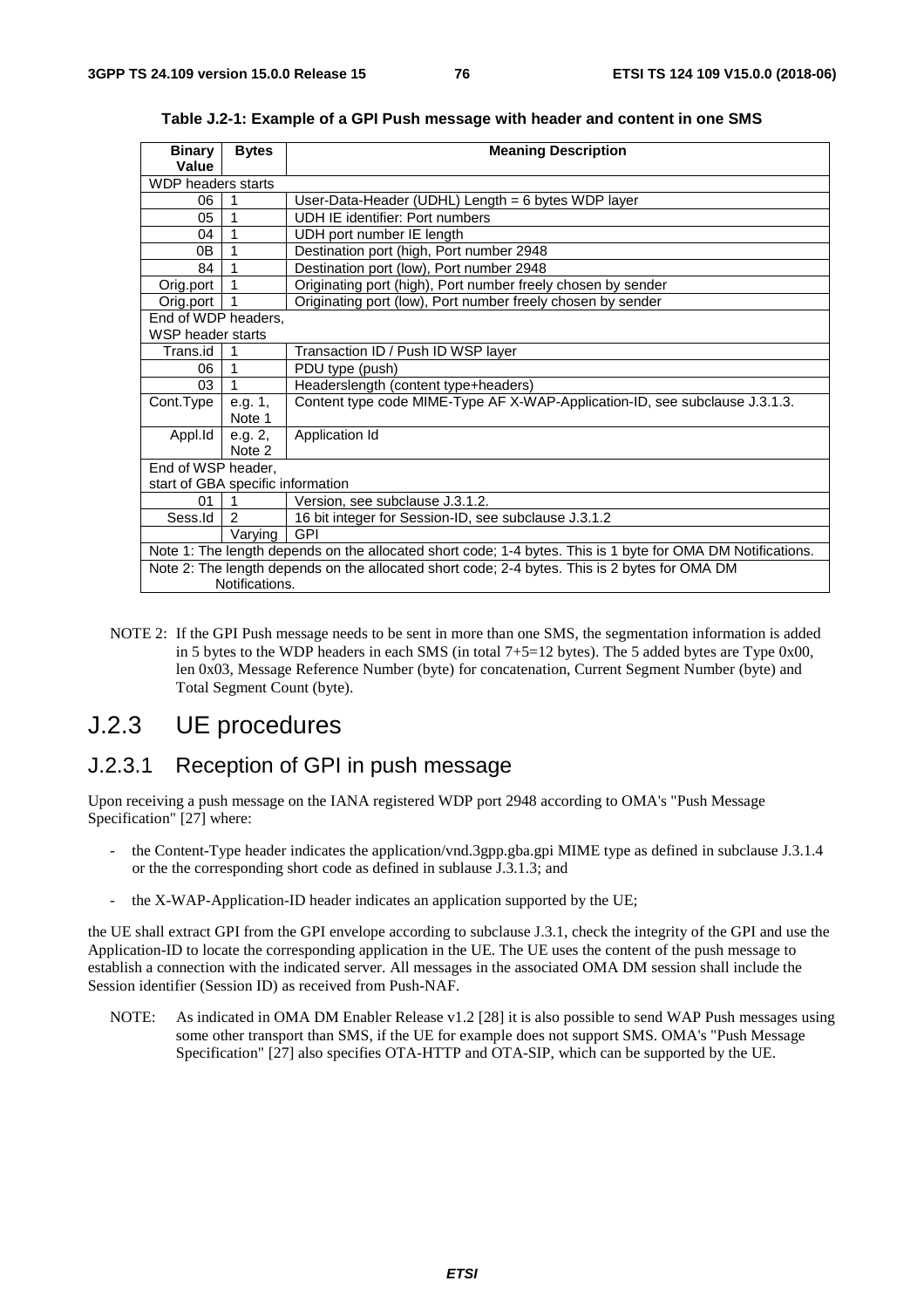# J.3 PDUs and parameters specific to the present document

#### J.3.1 GPI envelope

#### J.3.1.1 General

This subclause defines the GPI envelope carrying GPI as specified for the GAA bootstrap framework in 3GPP TS 33.223 [24].

#### J.3.1.2 Structure

The GPI envelope is coded according to figure J.3.1.2-1 and table J.3.1.2-1.



**Figure J.3.1.2-1: GPI envelope** 

#### **Table J.3.1.2-1: GPI envelope**

The version field is in the octet 1. Version field value equal to 1 indicates that the structure is according to this document. Sending entity does not set the version field to a value not defined by this document. Receiving entity ignores any GPI envelope with version field set to unknown value.

The session identifier field is in the octet 2 and the octet 3. The Session identifier field defines the identifier of the corresponding OMA DM session to be established due to the GBA Push message. The format and content definitions of the Session identifier field shall be the same as for the Session ID component in the OMA DM SYNCML header as specified in OMA Device Management Enabler Release v1.2, see [28].

The GPI field is in octets starting from octet 4 til the end of the GPI envelope.

#### J.3.1.3 GPI envelope short code values

The GPI envelope defined in table J.3.2-1 indicates the Content-Type in the WSP header.

**Table J.3.2-1: GPI Envelope short code values** 

| <b>WSP header attribute</b> | Value                        | <b>Short code</b> | <b>Descriptions</b>            |
|-----------------------------|------------------------------|-------------------|--------------------------------|
| Content-Type                | application/vnd.3gpp.gba.gpi | To be added       | The Content-Type indicates GPI |
|                             |                              |                   | envelope                       |

Editor's note: The WSP short code for 'application/vnd.3gpp.gba.gpi' should be requested from Open Mobile Alliance.

#### J.3.1.4 IANA registration template

Editor's note: The MIME type "application/vnd.3gpp.gba.gpi" needs to be registered in the IANA registry.

MIME media type name:

application

MIME subtype name:

Vendor Tree – vnd.3gpp.gba.gpi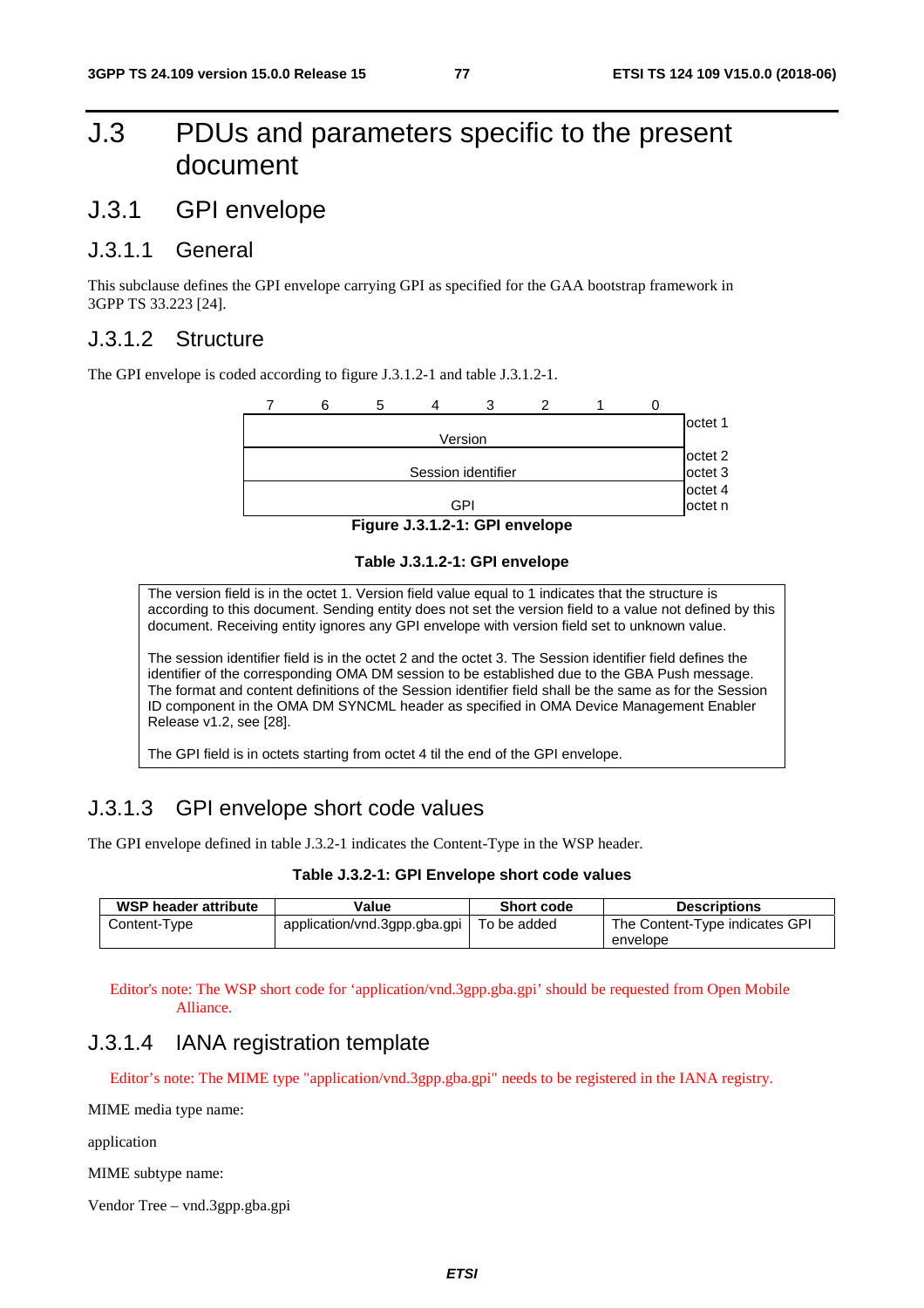Required parameters:

None

Optional parameters:

None

Encoding considerations:

binary

Security considerations:

None

Interoperability considerations:

This content type provides a format for exchanging information in WAP push message.

Published specification:

3GPP TS 24.109

([http://www.3gpp.org/ftp/Specs/html-info/24109.htm](http://www.3gpp.org/ftp/Specs/html-info/24390.htm))

Applications which use this media:

GBA Push

Intended usage:

Delivery of GBA Push information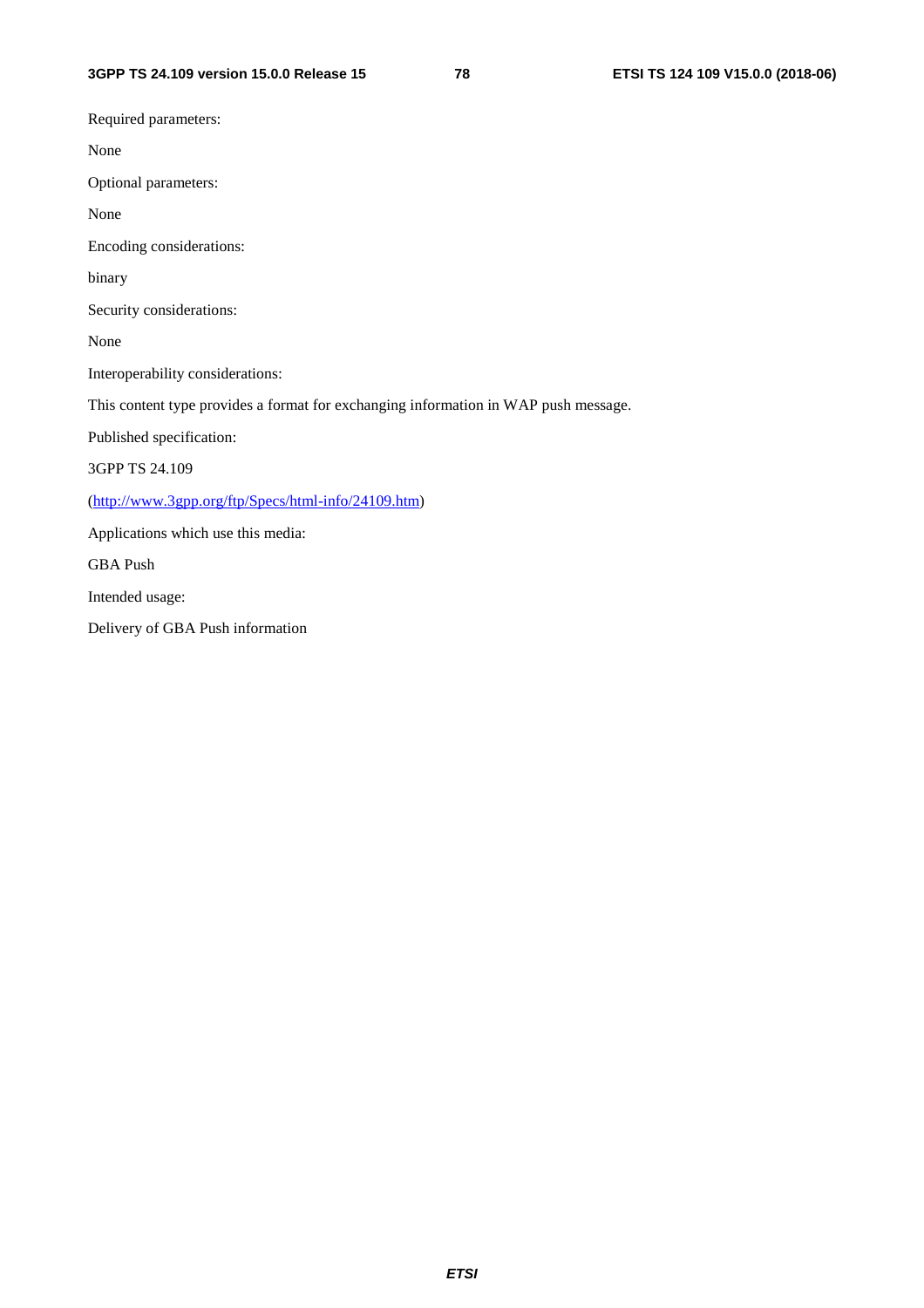# Annex K (informative): Change history

| <b>Change history</b> |              |                        |                 |                |                                                                                                           |        |            |
|-----------------------|--------------|------------------------|-----------------|----------------|-----------------------------------------------------------------------------------------------------------|--------|------------|
| <b>Date</b>           | TSG#         | <b>TSG Doc.</b>        | <b>CR</b>       | Rev            | <b>Subject/Comment</b>                                                                                    | Old    | <b>New</b> |
| 2004-09               | <b>CN-25</b> | NP-040423              |                 |                | The draft was approved, and 3GPP TS 24.109 was then to<br>be issued in Rel-6 under formal change control. | 2.1.2  | 6.0.0      |
| 2004-12               | <b>CN-25</b> | NP-040511              | 001             | $\overline{1}$ | Corrections and clarifications to clause 4 and example<br>flows                                           | 6.0.0  | 6.1.0      |
| 2004-12               | $CN-25$      | NP-040511              | 002             | $\overline{1}$ | Corrections and clarifications to clause 5 and example<br>flows in annex F                                | 6.0.0  | 6.1.0      |
| 2004-12               | $CN-25$      | NP-040511              | 003             | $\overline{1}$ | <b>Update of Authentication Proxy Procedures</b>                                                          | 6.0.0  | 6.1.0      |
| 2004-12               | <b>CN-25</b> | NP-040511              | 005             |                | Clarification of Ua usage                                                                                 | 6.0.0  | 6.1.0      |
| 2004-12               | <b>CN-25</b> | NP-040511              | 006             |                | Correction of User Agent Header                                                                           | 6.0.0  | 6.1.0      |
| 2004-12               | $CN-25$      | NP-040511              | 007             | $\overline{1}$ | <b>B-TID</b> transfer                                                                                     | 6.0.0  | 6.1.0      |
| 2004-12               | <b>CN-25</b> | NP-040511              | 008             |                | AP signalling flow example                                                                                | 6.0.0  | 6.1.0      |
| 2004-12               | $CN-25$      | NP-040511              | 010             |                | Editorials                                                                                                | 6.0.0  | 6.1.0      |
| 2004-12               | $CN-25$      | NP-040512              | 009             | 1              | Authorization flag transfer between AP and AS                                                             | 6.0.0  | 6.1.0      |
| 2005-03               | <b>CN-27</b> | NP-050082              | 011             | $\overline{1}$ | <b>Editorial corrections</b>                                                                              | 6.1.0  | 6.2.0      |
| 2005-03               | $CN-27$      | NP-050130              | 012             | $\overline{2}$ | PSK TLS updates                                                                                           | 6.1.0  | 6.2.0      |
| 2005-06               | $CP-28$      | CP-050066              | 13              | $\mathbf{1}$   | Format of lifetime values                                                                                 | 6.2.0  | 6.3.0      |
| 2005-06               | <b>CP-28</b> | CP-050066              | 15              | $\mathbf{1}$   | User identify reference                                                                                   | 6.2.0  | 6.3.0      |
| 2005-06               | $CP-28$      | CP-050066              | $\overline{16}$ |                | Key material - Ks only                                                                                    | 6.2.0  | 6.3.0      |
| 2005-06               | <b>CP-28</b> | CP-050066              | $\overline{17}$ | $\mathbf{1}$   | Usage of Ks_int_NAF                                                                                       | 6.2.0  | 6.3.0      |
| 2005-09               | $CP-29$      |                        | 018             |                | NAF specific key derivation                                                                               | 6.3.0  | 6.4.0      |
| 2005-09               | $CP-29$      | CP-050364              |                 | $\overline{c}$ | Missing separator character                                                                               | 6.3.0  | 6.4.0      |
|                       |              | CP-050364              | 019             |                |                                                                                                           |        |            |
| 2005-09               | $CP-29$      | CP-050369              | 20              | 1              | Ks_int_NAF usage                                                                                          | 6.4.0  | 7.0.0      |
| 2005-12               | $CP-30$      | CP-050539              | 22              |                | Reference correction                                                                                      | 7.0.0  | 7.1.0      |
| 2005-12               | CP-30        | CP-050551              | 23              | 1              | 2GGBA                                                                                                     | 7.0.0  | 7.1.0      |
| 2006-03               | $CP-31$      | CP-060116              | 025             |                | Extension of the XML schema                                                                               | 7.1.0  | 7.2.0      |
| 2006-03               | CP-31        | CP-060116              | 027             |                | Update of Reference PSK TLS                                                                               | 7.1.0  | 7.2.0      |
| 2006-06               | CP-32        | CP-060279              | 028             |                | Correction of message recipient in table caption                                                          | 7.2.0  | 7.3.0      |
| 2006-09               | CP-33        |                        |                 |                | Realm parameter on Ub interface                                                                           | 7.3.0  | 7.4.0      |
| 2006-09               | $CP-33$      | CP-060454              | 0032 1          |                | Corrections of BSF examples                                                                               | 7.3.0  | 7.4.0      |
| 2006-11               | CP-34        | CP-060454              | 0030 1          |                | Registration of content-type "application/vnd.3gpp.bsf+xml" 7.4.0                                         |        | 7.5.0      |
| 2007-12               | CP-38        | CP-060657<br>CP-070787 | 0034<br>0036    |                | Interoperability problems for request on Ub reference point 7.5.0                                         |        | 7.6.0      |
| 2008-12               | CP-42        |                        |                 |                | Upgrade to Rel-8                                                                                          | 7.6.0  | 8.0.0      |
| 2009-03               | CP-43        | CP-090160              | 0037 2          |                | Introduction of GBA Push within TS 24.109 - Upa Interface 8.0.0                                           |        | 8.1.0      |
| 2009-06               | $CP-44$      | CP-090425              | 0038            |                | Correction of key material on Upa Interface                                                               | 8.1.0  | 8.2.0      |
|                       |              |                        |                 |                |                                                                                                           |        |            |
| 2009-06               | <b>CP-44</b> | CP-090424              | 0039            |                | Invalid XML schema bug fix                                                                                | 8.1.0  | 8.2.0      |
| 2009-12               | CP-46        |                        |                 |                | Upgrade to Rel-9                                                                                          | 8.2.0  | 9.0.0      |
| 2010-06               | $CP-18$      | CP-100351              | 0041            |                | Privacy for Private User Identity on Ub                                                                   | 9.0.0  | 9.1.0      |
| 2011-03               | CP-51        |                        |                 |                | Upgrade to Rel-10                                                                                         | 9.1.0  | 10.0.0     |
| 2011-09               | CP-53        | CP-110650              | 0046            |                | Updating of references to 24.228                                                                          | 10.0.0 | 10.1.0     |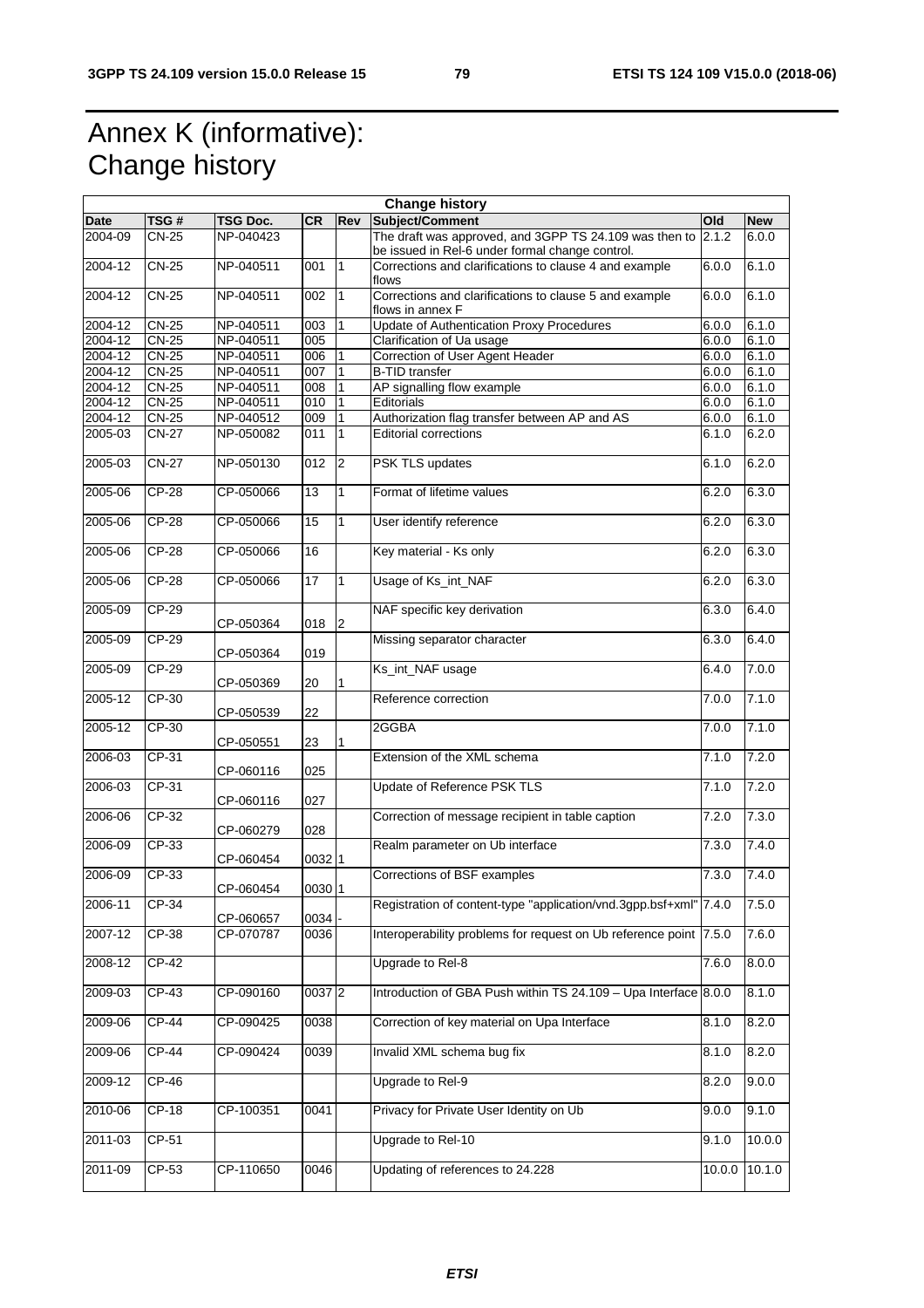| TSG#           | <b>TSG Doc.</b> | <b>CR</b> |            | Subject/Comment                                                                                                                                       | Old                   | <b>New</b>                                                |                       |
|----------------|-----------------|-----------|------------|-------------------------------------------------------------------------------------------------------------------------------------------------------|-----------------------|-----------------------------------------------------------|-----------------------|
| CP-56          | CP-120321       |           |            | GBA_Digest procedures for 24.109                                                                                                                      | 10.1.0                | 11.0.0                                                    |                       |
| $CP-56$        | CP-120307       |           |            | <b>Correct TLS version</b>                                                                                                                            | 10.1.0                |                                                           |                       |
| <b>CP-57</b>   | CP-120598       |           |            | Qop for GBA_Digest                                                                                                                                    | 11.0.0                | 11.1.0                                                    |                       |
| $CP-57$        | CP-120598       |           |            | GBA_Digest procedures for Ua interface                                                                                                                | 11.0.0                | 11.1.0                                                    |                       |
| <b>CP-57</b>   | CP-120583       |           |            | Update references for TLS Extensions and PSK<br>cyphersuites                                                                                          | 11.0.0                |                                                           |                       |
| <b>CP-58</b>   | CP-120794       |           |            | Realization of GBA Push delivery                                                                                                                      | 11.1.0                | 11.2.0                                                    |                       |
| CP-59          | CP-130130       |           |            | Correction of header field names in flows                                                                                                             | 11.2.0                | 12.0.0                                                    |                       |
| CP-60          | CP-130265       |           |            | NAF authentication - compliance                                                                                                                       | 12.0.0                | 12.1.0                                                    |                       |
| $CP-60$        | CP-130265       |           |            | Consistent usage of terminology and correction of flows                                                                                               | 12.0.0                | 12.1.0                                                    |                       |
| CP-60          | CP-130265       |           |            | Corrections of references                                                                                                                             | 12.0.0                | 12.1.0                                                    |                       |
| CP-62          | CP-130725       |           |            | GBA mode selection in NAF                                                                                                                             | 12.1.0                | 12.2.0                                                    |                       |
| CP-63          | CP-140132       |           |            | Base64 encoding of NAF specific key material                                                                                                          | 12.2.0                | 12.3.0                                                    |                       |
| CP-67          | CP-150082       |           |            | Determination of UTC time                                                                                                                             | 12.3.0                | 13.0.0                                                    |                       |
| CP-71          | CP-160084       | 0067      |            | Adding ability to signal BSF address in psk_identity_hint<br>field for ProSe                                                                          | 13.0.0                | 13.1.0                                                    |                       |
|                |                 |           |            | <b>Change history</b>                                                                                                                                 |                       |                                                           |                       |
| <b>Meeting</b> | <b>TDoc</b>     | CR        | <b>Rev</b> | Subject/Comment<br>Cat                                                                                                                                |                       |                                                           | <b>New</b><br>version |
| <b>CP-74</b>   | CP-160752       | 0068      |            | F<br>opaque parameter                                                                                                                                 |                       |                                                           | 14.0.0                |
| SA-80          |                 |           |            | Automatic upgrade (MCC)                                                                                                                               |                       | 15.0.0                                                    |                       |
|                |                 |           |            | Rev<br>00471<br>00481<br>0049<br>00501<br>00511<br>$0052$ 2<br>005311<br>00541<br>0055<br>0056<br>$0062$ <sub>2</sub><br>00641<br>$0065$ <sub>2</sub> | <b>Change history</b> | Shared key-based UE authentication with certificate-based | 11.0.0<br>11.1.0      |